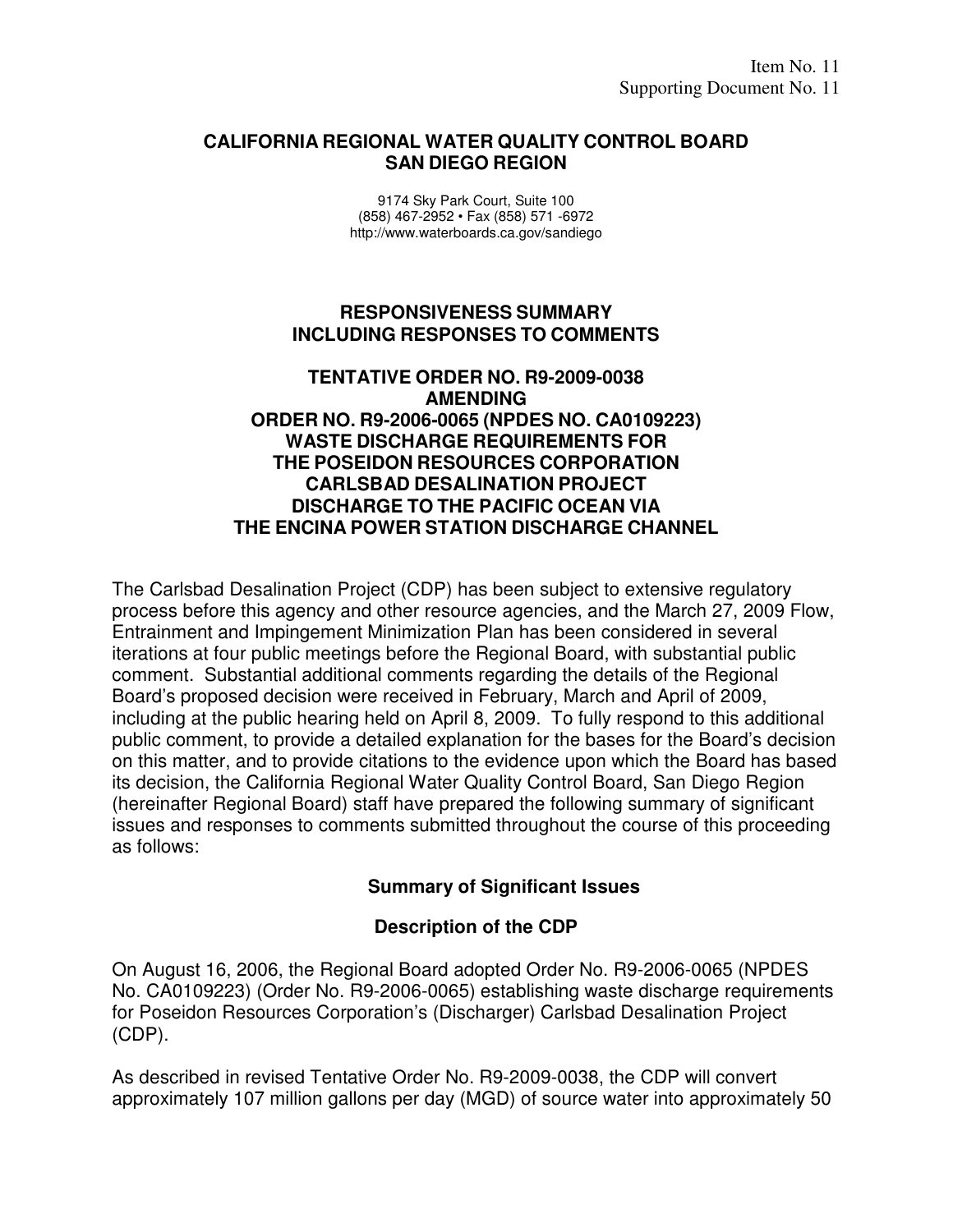MGD of potable water. The other 57 MGD will be discharged as a combined waste stream comprised of concentrated saline wastewater and filter backwash wastewater. Approximately 197 MGD of additional source water will be used to dilute the 57 MGD wastewater stream, for a total discharge flow rate of approximately 254 MGD. The 197 MGD of additional source water not used for production is needed as dilution water to allow the CDP to comply with the salinity requirements of the NPDES permit. The total source water needed for conversion to potable water and dilution of the waste stream will be approximately 304 MGD.

The CDP will be located adjacent to an existing power plant referred to as the Encina Power Station (EPS). The EPS includes an intake structure that draws water from Agua Hedionda Lagoon (AHL) to supply cooling water for its electricity generation operations. After use, the cooling water the EPS withdraws from AHL is discharged to the Pacific Ocean. The CDP will use the existing intake and discharge system of the EPS to supply its source water, and discharge its wastewater stream. The CDP will use the water the EPS discharges after it has been used for cooling purposes (shown on CDP Flow Schematic – April 9, 2009 Regional Board Agenda Item No. 7, Attachment 1b). On some days, it is expected that the EPS will not discharge enough water to supply the 304 MGD needed for its desalination operations. On those days, the intake system will withdraw from AHL additional water above and beyond what the EPS is using in order to supply the CDP. Although the cooling water withdrawals of the EPS vary from year to year, information available from 2008 indicates that the EPS would have met approximately 89% percent of the CDP's water needs (i.e., 304 MGD), had the CDP been in operation in calendar year 2008 (March 27, 2009 Flow, Entrainment and Impingement Minimization Plan, Attachment 1 - EPS 2008 Daily Flow Data). Since the fifth EPS generating unit (Unit 5) was put into service in 1976, annual water use at the EPS for cooling water purposes has never dropped below 61% of the water that would be needed on a daily basis by the CDP. (Minimization Plan, 6-4.)

#### **Relationship of Board Action to Prior Board Actions**

In issuing Order No. R9-2006-0065, the Regional Board previously determined the Discharger's obligations under the federal Clean Water Act, 33 U.S.C. § 1251 et seq., and the National Pollutant Discharge Elimination System (NPDES), 33 U.S.C. § 1342. Tentative Order No. R9-2009-0038 pertains exclusively to the Discharger's obligations under a provision of state law applicable to seawater intakes, specifically California Water Code (CWC) Section 13142.5(b). CWC Section 13142.5(b) provides that: "For each new or expanded coastal powerplant or other industrial installation using seawater for cooling, heating, or industrial processing, the best available site, design, technology, and mitigation measures feasible shall be used to minimize the intake and mortality of all forms of marine life."

When the Regional Board reviewed the CDP in 2006 and issued Order No. R9-2006- 0065, the Board determined that when the EPS is discharging sufficient water to meet the proposed source water needs of the CDP (304 MGD), the potential for the CDP to cause intake and morality of marine life, i.e., impingement and entrainment, is de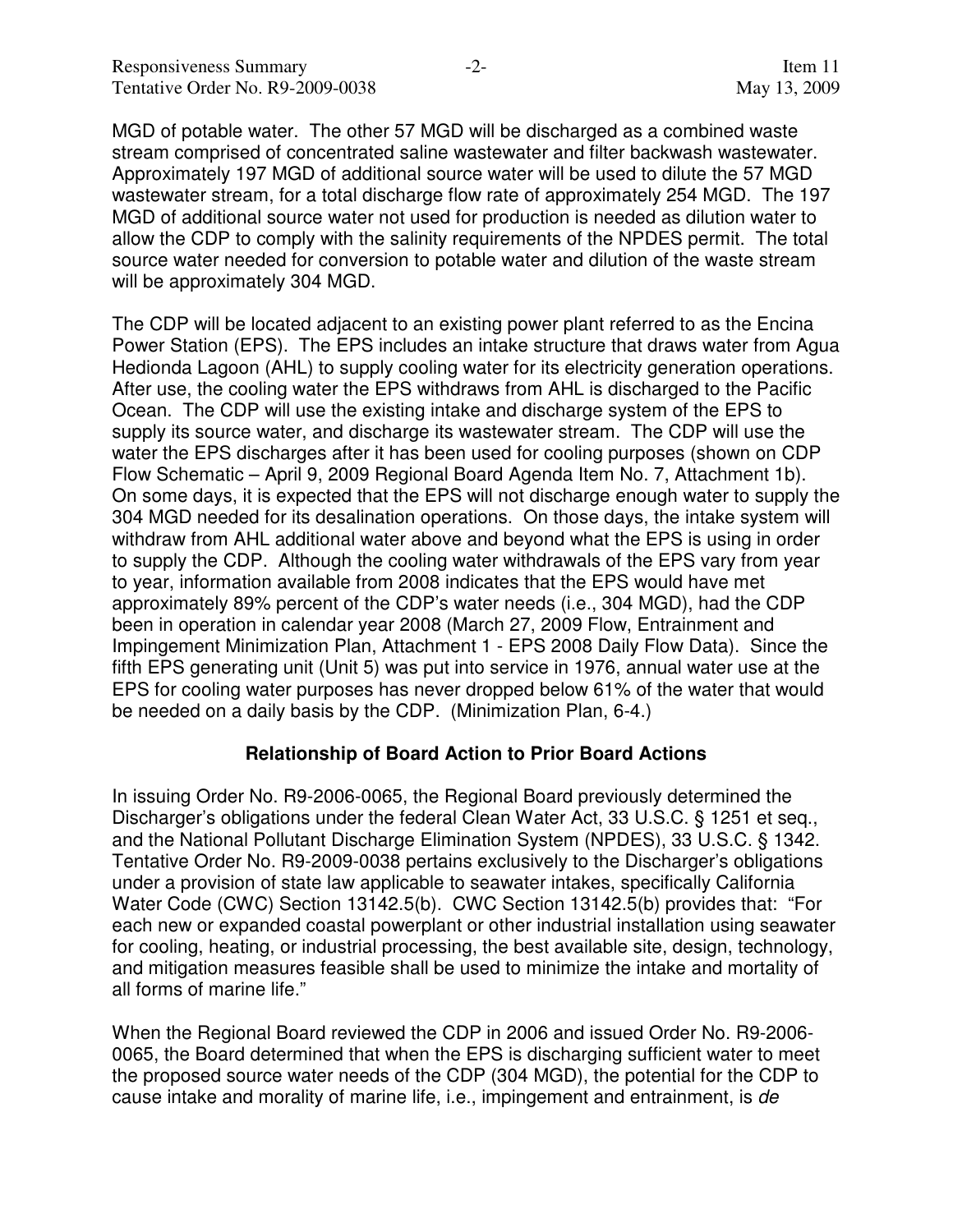minimis. (Order No. R9-2006-0065, Attachment F – Fact Sheet, Section VII.B.4.b.) Order No. R9-2009-0038, concerns, therefore, the situation in which the EPS is not generating sufficient discharge to meet the source water intake needs of the CDP ("colocation operation for CDP benefit"). Co-location operation for CDP benefit can occur under two conditions: (1) when some or all of the generating units at the EPS are temporarily shut down, or (2) when some or all of the generating units at the EPS are operating but its discharge volume is not sufficient to meet the CDP's intake requirements.

#### **Minimization Plan Provisions and Proceedings**

To ensure compliance with CWC Section 13142.5(b) when the CDP is operating in colocation mode (versus complete stand-alone mode when the EPS has permanently ceased operations), Section VI.C.2.e of Order No. R9-2006-0065 required the Discharger to submit for Regional Board approval a Flow, Entrainment and Impingement Minimization Plan (Minimization Plan) that "shall assess the feasibility of site-specific plans, procedures, and practices to be implemented and/or mitigation measures to minimize the impacts to marine organisms when CDP intake requirements exceed the volume of water being discharged by the EPS" within 180 days of adoption of the Order No. R9-2006-0065.

To satisfy Section VI.C.2.e. of Order No. R9-2006-0065, the Discharger relied upon data collected in AHL pursuant to a field study, the work plan for which was approved by the Regional Board. These data were collected for the purpose of characterizing entrainment and impingement at the EPS's intake structure. The EPS is subject to federal Clean Water Act Section 316(b), 33 U.S.C. § 1326(b), which requires "that the location, design, construction, and capacity of cooling water intake structures reflect the best technology available for minimizing adverse environmental impact." The work plan, entitled, "Cabrillo Power I LLC, Encina Power Station, 316(b) Cooling Water Intake Effects Entrainment and Impingement Sampling Plan," was reviewed and approved by the Regional Board, U.S. Fish and Wildlife Service (USFWS), California Department of Fish and Game (CDFG), and other agencies. (March 27, 2009 Flow, Entrainment and Impingement Minimization Plan, Attachment 4). The results of the field program, conducted in 2004-2005, are provided in the report entitled, "CLEAN WATER ACT SECTION 316(b) IMPINGEMENT MORTALITY AND ENTRAINMENT CHARACTERIZATION STUDY, Effects on the Biological Resources of Agua Hedionda Lagoon and the Nearshore Ocean Environment, January 2008" ("E & I Study"). (Latham & Watkins comment letter dated January 26, 2009, Appendix A, Tab 3.)

On February 13, 2007, the Discharger submitted a draft Minimization Plan dated February 12, 2007 in order to comply with Section VI.C.2.e. of Order No. R9-2006-0065. After input from Regional Board staff and the public, the February 2007 draft was followed by a June 1, 2007 Minimization Plan. The Minimization Plan was divided into chapters addressing the four principal factors of CWC Section 13142.5(b) – site, design, technology, and mitigation – to be used to minimize the intake and mortality of marine life.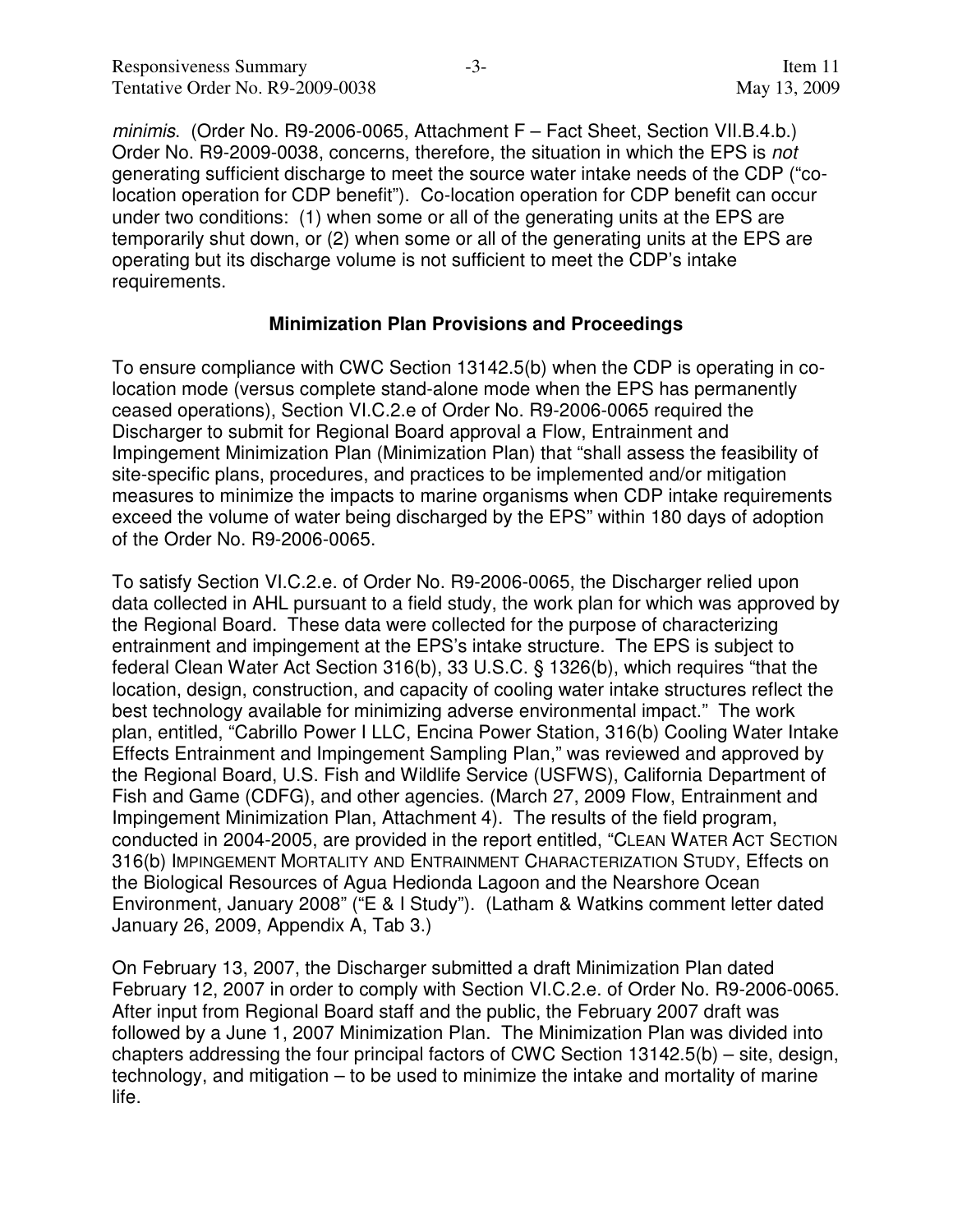Regional Board staff reviewed the revised Minimization Plan over the next several months and in a letter to the Discharger dated February 19, 2008, Regional Board staff identified several issues to be addressed before the Minimization Plan would be ready for Regional Board approval. In response to staff's February 19, 2008 letter, on March 7, 2008, the Discharger submitted an updated version of the Minimization Plan, dated March 6, 2008. The Regional Board conditionally approved the March 6, 2008 version of the Minimization on April 9, 2008 (Resolution No. R9-2008-0039).

On April 17, 2008, Regional Board staff questioned the Discharger, through an email, whether the value calculated for potential impingement in the March 6, 2008 Minimization Plan was in error. The daily average of 0.96 kg appeared to have been calculated by dividing the weight of fish collected during 52 sample days by 365 days (instead of 52), and fish counts and weights presented as prorated to 304 MGD did not appear to be prorated. On April 30, 2008, the Discharger sent an email to staff confirming that the March 6, 2008 Plan contained an error in the calculation used to convert the 2004-2005 EPS sample data to a CDP daily projection. While the Discharger acknowledged the March 6 Plan contained an error, it did not provide a projection based on corrected, prorated EPS data. Instead, it provided staff with a linear regression of the 2004-2005 EPS data for fish weight, exclusive of two high days of impingement, as an approach it wished staff to consider. This new approach estimated impingement at 1.56 kg/day. The Discharger revised the March 6, 2008 Minimization Plan then pending before the Board to remove the incorrectly presented data when it submitted the March 9, 2009, Minimization Plan.

While the March 6, 2008 Minimization Plan was pending before the Regional Board, the California Coastal Commission also was evaluating the potential for entrainment and impingement at the CDP, as part of the proceedings related to the Coastal Development Permit for the CDP. The Discharger prepared the Marine Life Mitigation Plan (MLMP) both to satisfy conditions imposed by the Coastal Commission and to satisfy the requirements of Resolution No. R9-2008-0039 to evaluate mitigation options for the CDP. On November 18, 2008, the Discharger submitted the final MLMP to the Regional Board as an amendment to the mitigation provisions in the March 6, 2008 Minimization Plan to satisfy the conditions of Resolution No. R9-2008-0039.

On February 11, 2009, the Regional Board held a hearing to consider whether the MLMP satisfied the conditions established in Resolution No. R9-2008-0039, and, if not, whether the Resolution was thereby inoperative by its own terms. At the commencement of the meeting, the Executive Officer identified a narrowed list of staff's outstanding issues concerning the March 6, 2008 Minimization Plan, as supplemented by the MLMP, including "(3) Poseidon to provide the flow-proportioned calculations for Poseidon's impacts due to impingement, to help support the Board's determination that these impacts are de minimis."

Regional Board staff and the Discharger met to discuss the outstanding issue no. 3 on numerous occasions following the February 11, 2009 meeting. During these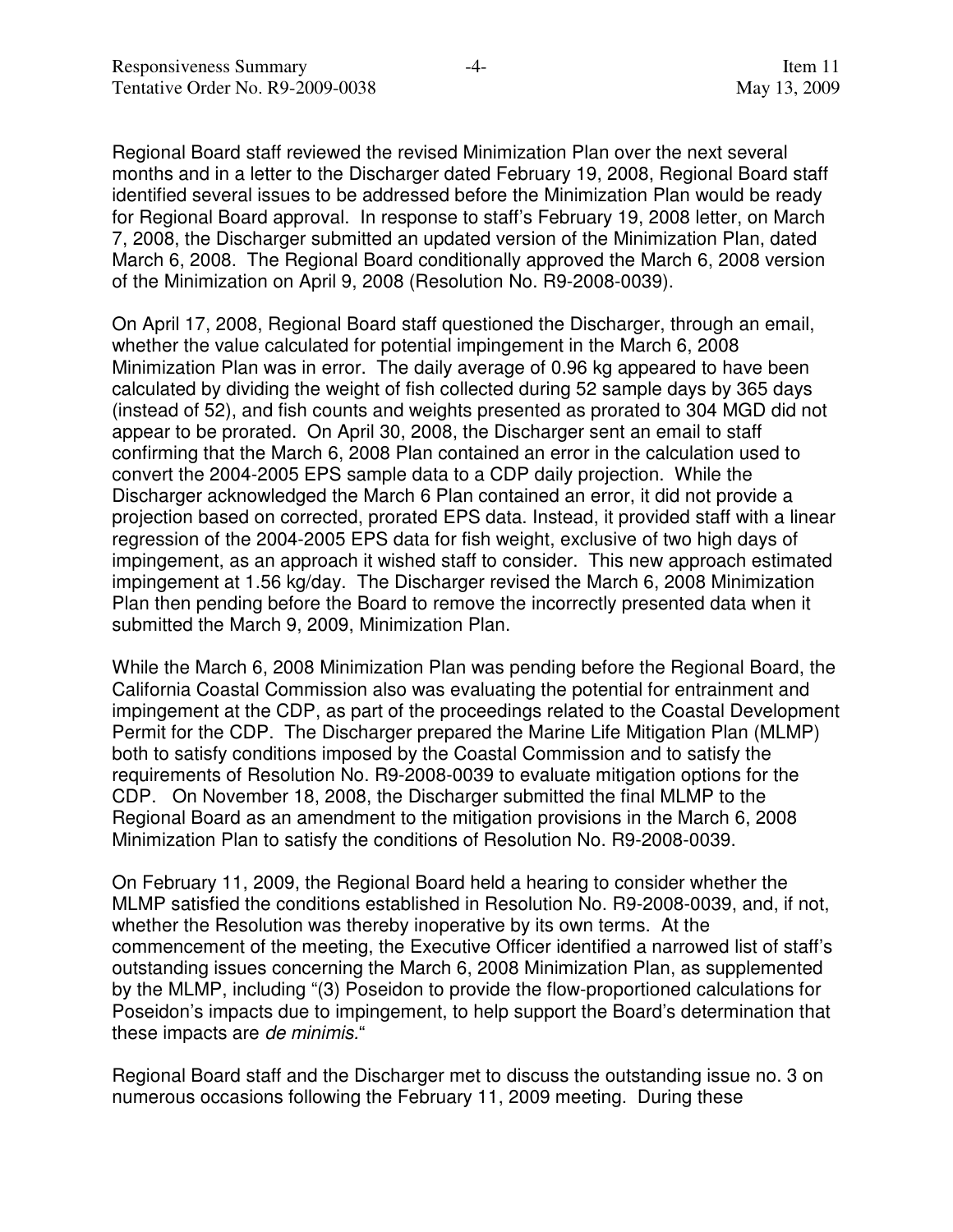discussions, the Discharger submitted "flow-proportioned calculations," corrected as compared to the March 6, 2008, Minimization Plan, which resulted in an estimated projected impingement of 3.74 kg/day, derived by prorating all 52 samples to 304 MGD. When two days of data considered by the Discharger to be "outliers" are excluded, the "flow-proportioned calculations" result in an estimated projected impingement of 2.11 kg/day. As a result of the discussions, the Discharger also developed several other estimates of impingement using variations on these methodologies.

On March 9, 2009, the Discharger submitted a revised Minimization Plan, including the MLMP, for Regional Board consideration. The March 9, 2009 Minimization Plan included revisions to Chapter 6 regarding mitigation, including the incorporation of the MLMP, additional provisions placing the Regional Board on equal footing with the Coastal Commission to address outstanding issue no. 1, and provisions identifying the five sites within the Regional Board boundaries as priority mitigation sites to address outstanding issue no. 2. It also included Attachment 5, which explained and identified several possible approaches to estimating impingement, including a flow-proportioned approach and a linear regression approach, and three variations of the other two approaches. Among these approaches is "Proportional Approach 3-B" which results in an estimate of 4.7 kg/day of projected impingement.

The Discharger believes that other approaches resulting in lower estimates are more appropriate and submitted revisions to the Minimization Plan on March 27, 2009 to provide additional analysis to support its claim that two days of high impingement during the 2004-2005 sample period are "outliers" and should be excluded from impingement estimates. While staff and the Discharger disagree about whether it is appropriate to exclude two high impingement days from the 2004-2005 EPS sample period, it is unnecessary to resolve this dispute because, at the April 8, 2009 meeting, the Discharger agreed that the estimate of 4.7 kg/day, resulting from Proportional Approach 3-B, is a reasonable approach for projecting impingement associated with CDP's operations. The Board staff believes that 4.7 kg/day is a reasonable, conservative, estimate of impingement.

After receiving extensive public comment at its April 8, 2009 hearing regarding the Minimization Plan, the Regional Board closed the record and continued the matter for final decision at its May 13, 2009 meeting.

#### **SITE**

Chapter 2 of the Minimization Plan addresses the "site" factor of CWC Section 13142.5(b). The CDP will be co-located with the EPS and use the EPS's existing intake and discharge facilities, which draw cooling water from AHL and discharge into the Pacific Ocean. A number of commenters requested that the Regional Board consider alternative sites for the CDP outside of the Carlsbad area, including areas elsewhere in San Diego County and elsewhere in California. To determine whether these alternative sites are feasible under conditions of co-location operation for CDP benefit, the Board has examined the fundamental project objectives of the CDP, based on the evidence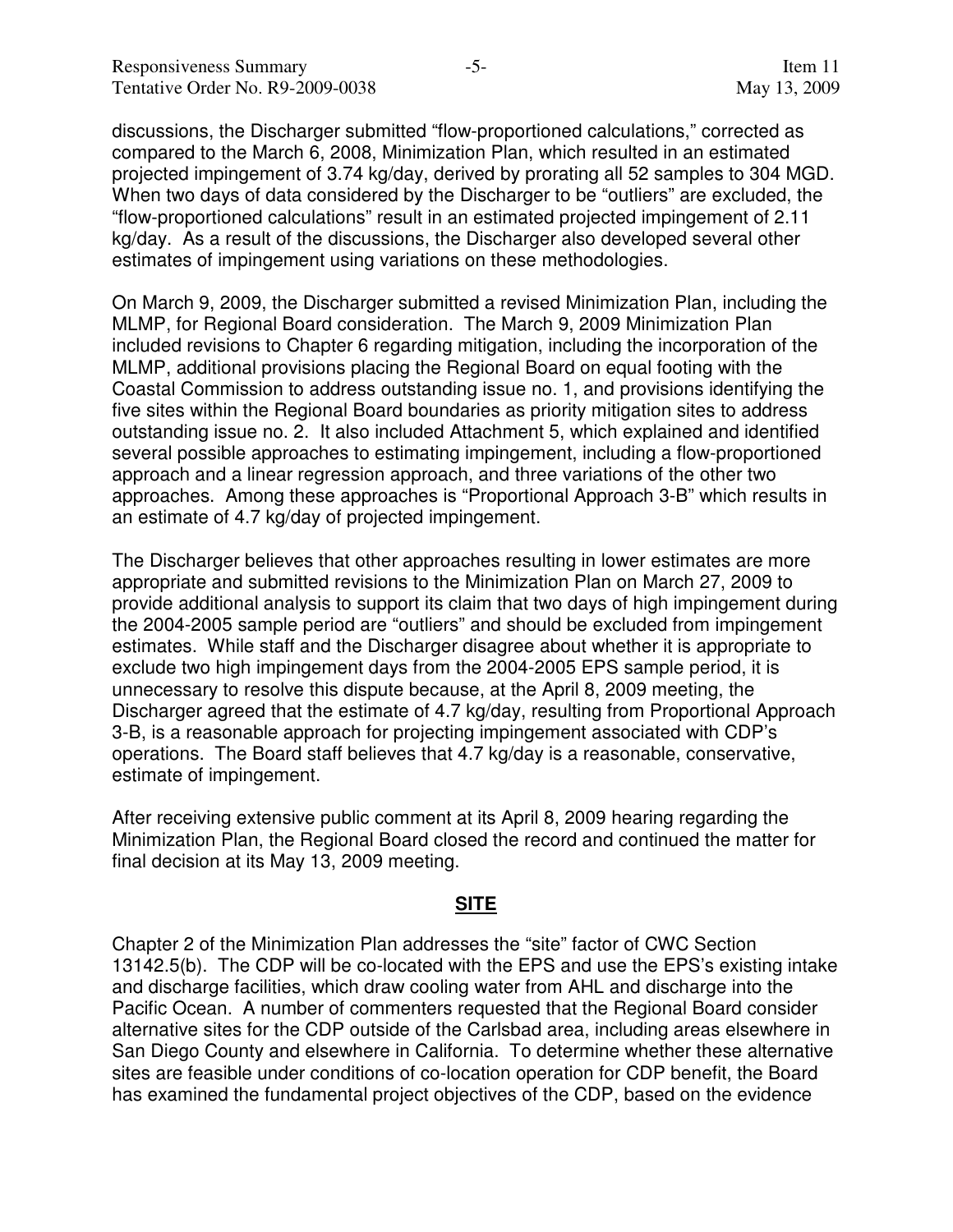before it, including the objectives as described by the Discharger and the City of Carlsbad in its comments, the objectives as described in the EIR certified by the City of Carlsbad, and the project objectives as described in the August 6, 2008 findings of the Coastal Commission.

As described by the Discharger, the approximately 50 MGD of potable water that the CDP will produce will be enough water to supply approximately 300,000 San Diego County residents, or approximately 112,000 households. The Discharger is under contract to provide the water from the CDP to various water agencies in the San Diego region. The City of Carlsbad has contracted with the Discharger to allow the City to take up to 100 percent of its water needs from the desalination plant, approximately 25 MGD or 27,990 af/yr. Carlsbad has contract rights to 25 MGD and will take water based on daily demand projected at between 10 MGD and 25 MGD. The following additional cities and water districts have contracts with the Discharger to provide desalinated water to the customers in their service territories: City of Oceanside for up to 5,000 af/yr; Olivenhain Water District for up to 5,000 af/yr; Rainbow Municipal Water District for up to 7,500 af/yr; Rincon Del Diablo Municipal Water District for up to 4,000 af/yr; Santa Fe Irrigation District for up to 2,000 af/yr; Sweetwater Authority for up to 2,400 af/yr; Vallecitos Water District for up to 7,500 af/yr; Valley Center Municipal Water District for up to 7,500 af/yr. (Latham & Watkins comment letter dated April 2, 2009, Appendix C, Tab 31.)

The Discharger defines the CDP's fundamental project objectives as: (1) allowing Carlsbad to purchase 100 percent of its potable water supply needs from the desalination plant, thus providing a secure, local water supply that is not subject to the variations of drought or political or legal constraints; (2) reducing local dependence on water imported from outside the San Diego County area and from outside of Carlsbad and surrounding areas; (3) providing water at or below the cost of imported water supplies; and (4) meeting the CDP's planned contribution of desalinated water as a component of regional water supply planning goals. The objectives are summarized in the Environmental Impact Report certified by the City of Carlsbad for the CDP and related findings adopted by the City, and on page 14 of 106 of the findings adopted on August 6, 2008 by the California Coastal Commission for the Coastal Development Permit adopted for the project.

Among the fundamental project objectives of the CDP as defined by the Discharger is the objective to provide a local and reliable water source. The record indicates that the City of Carlsbad will be able to meet 100 percent of its potable water supply needs from the desalination plant, a secure, local water supply not subject to the variations of drought or political or legal constraints. Any site for the project outside the City of Carlsbad might subject the project to the control of other water agencies or governmental jurisdictions. For example, if the project were to be sited in another city, that city might exercise its police powers to utilize the water within its own jurisdiction, or to regulate or prohibit the transmission of water outside of its municipal boundaries. Thus, sites outside of Carlsbad could potentially conflict with this fundamental project objective, which would mean that any such site is neither available nor feasible for use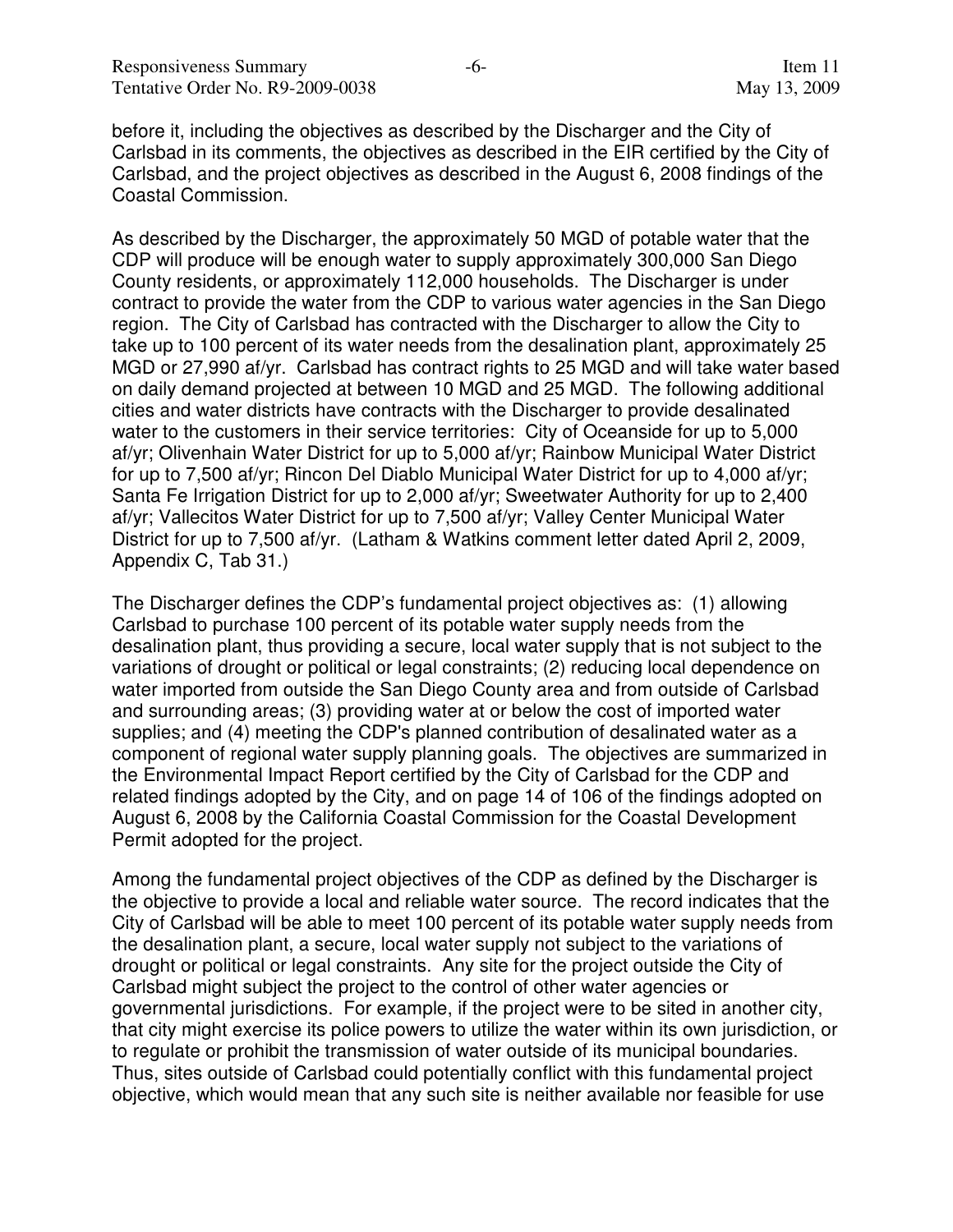by the CDP, under conditions of co-located operation, within the meaning of Water Code section 13142.5(b).

A second fundamental project objective of the CDP as defined by the Discharger is reducing local dependence on water imported from outside the San Diego County area and from outside of Carlsbad and surrounding areas. Importation of water over substantial distances increases the cost of the water, increases the energy necessary to deliver the water, and makes the supply of water less secure and more vulnerable to disruption from broken or inoperable pipelines due to earthquakes or other natural disasters. Also, as noted on page 2-6 of the Minimization Plan, long-distance transportation of water from the CDP to its intended users would cause an increase in carbon emissions because significant additional energy would be required to accomplish it, thereby increasing greenhouse gas emissions associated with the Project. Any site too remote from Carlsbad and surrounding areas would simply be another form of "imported water" that would have to be transported to the location of the agencies that are purchasing the water. While one of the agencies purchasing the water from the CDP is located in southern San Diego County, the remaining agencies provide water service within Northern San Diego County and the vicinity of Carlsbad. Considering this fundamental project objective, the Regional Board concludes that alternative sites that are too remote from Carlsbad would not be feasible to minimize the intake and mortality of all forms of marine life pursuant to Section 13142.5(b) under conditions of co-located operation for the CDP benefit.

A third fundamental project objective of the CDP identified by the Discharger is providing water at or below the cost of imported water supplies. Alternative sites would each require the construction of a new form of seawater intake system. The construction of a new seawater intake system of any type, such as a new seawater intake at the Encina Water Pollution Control Facility (see, e.g., Minimization Plan at 2-5) or the construction of a new seawater intake infiltration gallery, (see e.g., Coastal Commission August 6, 2008 findings at Page 51 of 106), would be very costly or "cost prohibitive" and increase the cost of production of the water well above the cost of imported water supplies. Under conditions of co-located operation, the existing intake may be used while EPS is operating. Therefore, alternative sites requiring the construction of a new seawater intake system are not feasible to minimize the intake and mortality of all forms of marine life pursuant to Section 13142.5(b) under these circumstances.

Another important objective of the CDP is its planned contribution of desalinated water as a component of meeting regional water supply planning goals. The Discharger reports that CDP's expected output of 50 MGD will supply about 10 percent of the desalinated water needed in California by 2030, according to the Department of Water Resources, and 56,000 af/yr out of the 150,000 af/yr of desalinated water that is needed to ensure regional reliability, according to the Metropolitan Water District of Southern California. In order to satisfy this objective, the CDP must be constructed at a site that can accommodate a 50 MGD facility, so that the CDP's output will be sufficient to satisfy Carlsbad's demand, the demand of other local agencies, and the CDP's planned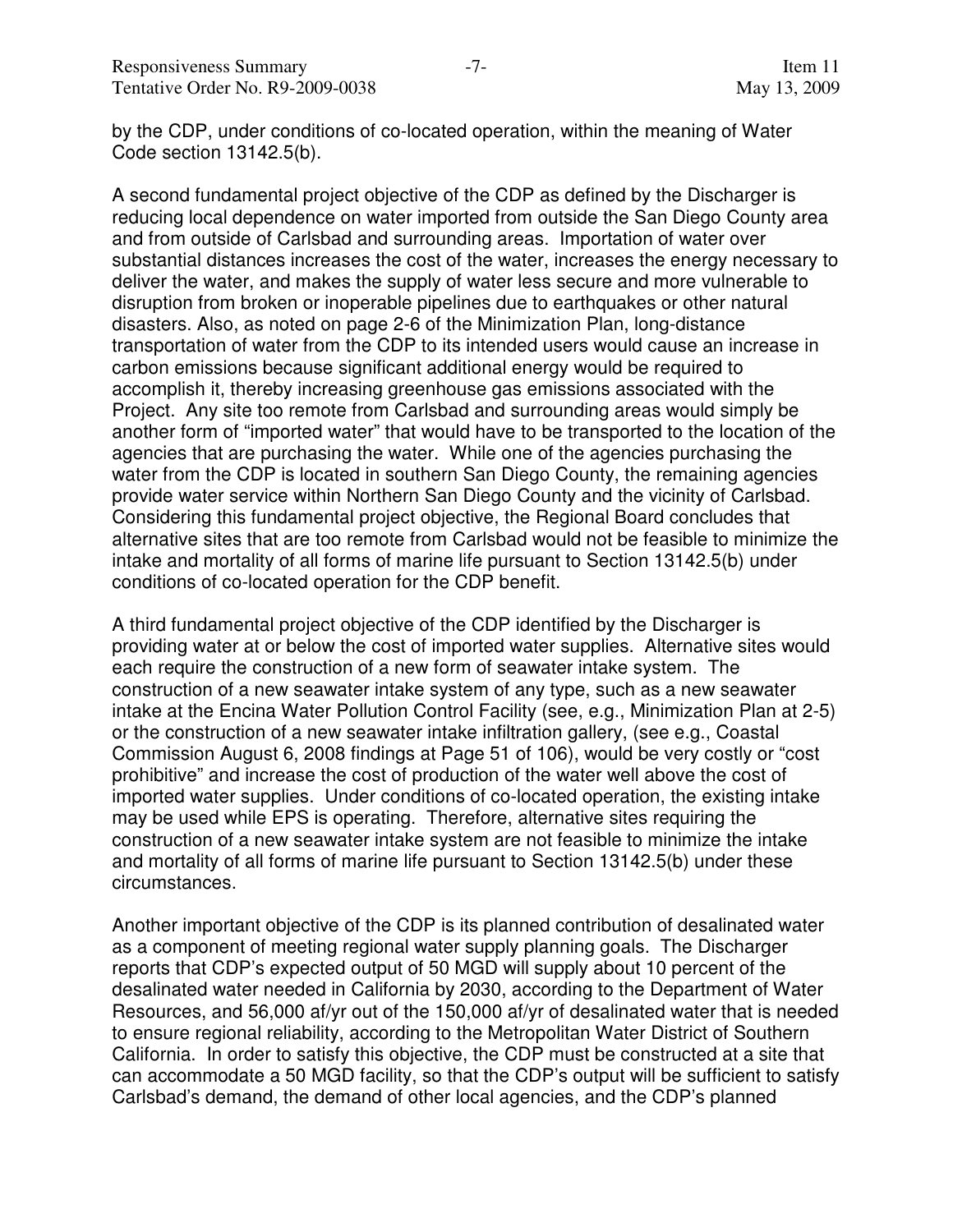contribution of desalinated water as a component of regional water supplies. The Project Environmental Impact Report (EIR), certified by Carlsbad on June 13, 2006, analyzed a reduced output (25 MGD) alternative but found that the alternative would be insufficient to satisfy the CDP's planned contribution to regional water supplies or the demand of local agencies other than Carlsbad. Considering this fundamental project objective alternative sites that can not accommodate a 50 MGD facility are not feasible to minimize the intake and mortality of all forms of marine life pursuant to Section 13142.5(b) under conditions of co-located operation for CDP benefit.

As described on Page 2-4 of the Minimization Plan, the EIR, certified by the City of Carlsbad on June 13, 2006, analyzed a number of alternative sites within the boundaries of the EPS and alternative sites within the boundaries of the Encina Water Pollution Control Facility. The Coastal Commission staff requested an evaluation of other potential locations for the desalination facility and its associated infrastructure. As a result, the Discharger added the Maerkle Reservoir site to the list of alternative sites considered. Each of these sites is neither available nor feasible for the reasons set forth in the Minimization Plan Sections 2.2.1, 2.2.2 and 2.2.3, and the findings adopted by the City of Carlsbad on June 13, 2006 and the California Coastal Commission on August 8, 2008. These facts support the Board's determination that the site proposed by the Discharger is the best available site feasible to minimize the intake and mortality of all forms of marine life pursuant to Section 13142.5(b) under conditions of co-location operation for the CDP benefit.

In its findings adopted on August 6, 2008, the Coastal Commission found that "[t]here are no feasible and less environmentally damaging alternative locations to draw in the needed seawater (e.g. subsurface or offshore)." (Page 28 of 106.) The Coastal Commission further noted on page 48 of 106 of its findings, based on evidence presented in the City of Carlsbad Environmental Impact Report, that alternative intake systems at other sites, such as horizontal wells, vertical beach wells or infiltration galleries in lieu of the CDP's use of the EPS power plant intake system at the proposed EPS site "would cause more significant impacts than those caused by the existing [EPS site] power plant intake and that they would be economically infeasible." On page 51 of 106, the Coastal Commission found that alternative sites using proposed or potential (but unbuilt) alternative seawater intake systems, such as slant wells at Dana Point or elsewhere, infiltration galleries, horizontal wells, vertical beach wells or other types of subsurface intakes would be infeasible alternative sites for the CDP project: "[T]he proposed alternatives would result in greater environmental impacts than the proposed project due to the destruction of coastal habitat from construction of intake systems, the loss of public use of coastal land due to numerous intake collector wells that would be located on the beach, and the adverse environmental impacts to coastal resources during construction, including but not limited to the creation of negative traffic, noise, and air pollution impacts."

The Coastal Commission's finding that there are no feasible and less environmentally damaging alternative locations available to the Project is noted and cited on page 2-8 and note 6 of the Minimization Plan. The Regional Board has considered these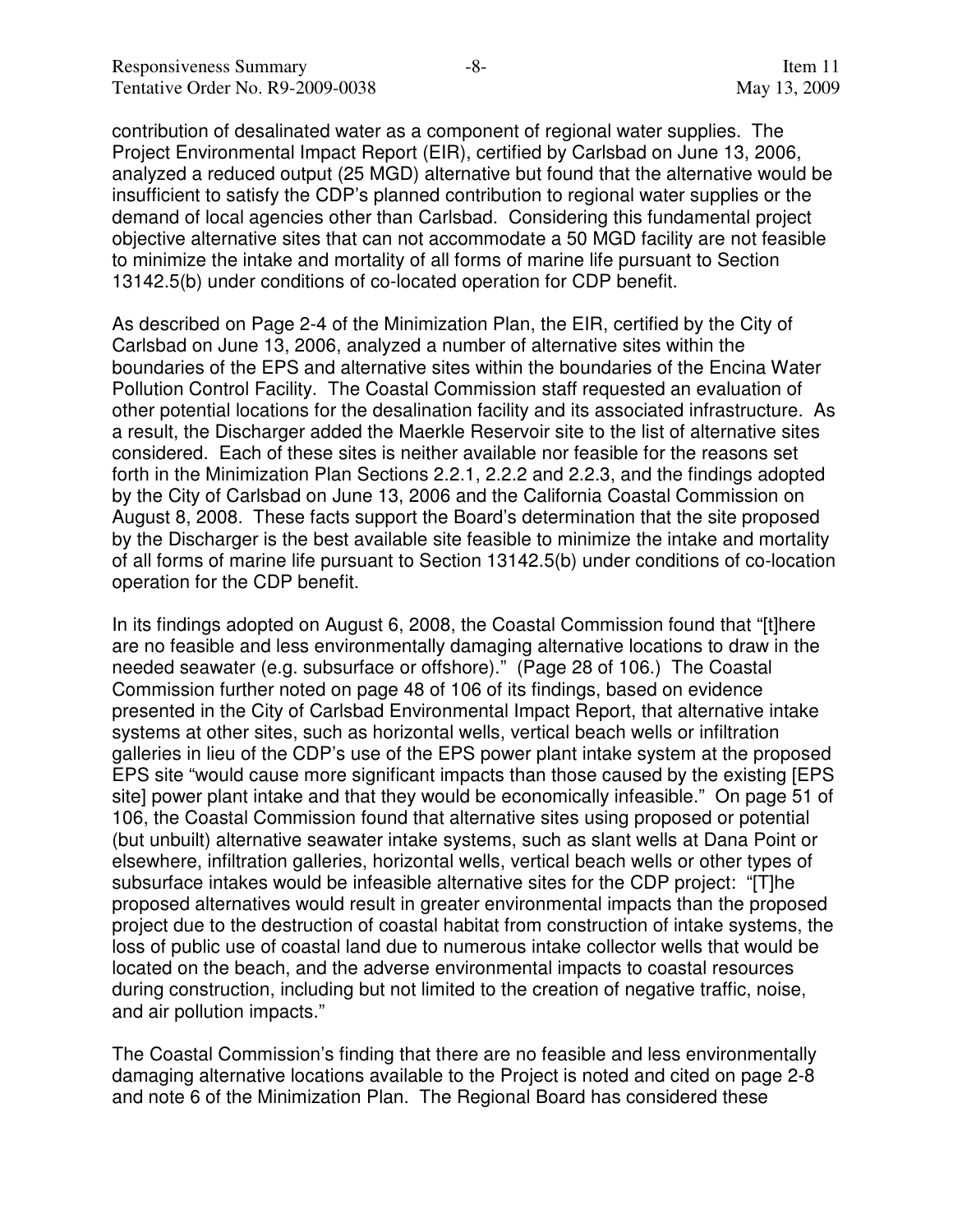conclusions and gives them great weight in finding that the site proposed by the Discharger is the best available site feasible to minimize the intake and mortality of all forms of marine life pursuant to Section 13142.5(b) under conditions of co-location operation for the benefit of CDP.

When the Board adopted Order No. R9-2006-0065 in 2006 granting approval of the CDP, it determined that the EPS site was appropriate for the project under Section 13142.5(b), despite the possibility of impacts to marine life for operations when the EPS was not generating sufficient discharge to meet the source water intake needs of the CDP. The Board required that a Minimization Plan be prepared to assess the feasibility of "site-specific" plans, procedures, practices and mitigation measures to minimize impacts and address any "additional review" required by Section 13142.5(b). Thus the Board determined in 2006 that the EPS site was the best available site feasible to minimize the intake and mortality of all forms of marine life pursuant to Section 13142.5(b) under conditions of co-location operation for the benefit of CDP. Such 2006 determination constitutes a separate and independent basis for a determination that the CDP has complied with 13142.5(b) for co-location operation. However, because of the possibility that such 2006 determination might be challenged indirectly through an attack on the Board's approval of the Minimization Plan, as a separate and alternative ground, the Board (at the Discharger's request) has reexamined anew without regard to its 2006 determination, the question of the appropriate site for the CDP and has made the determination in this Order, including review of the information set forth above, that the proposed site is the best available site feasible to minimize the intake and mortality of all forms of marine life pursuant to Section 13142.5(b) under conditions of co-located operations.

One commenter at the April 8, 2009 hearing suggested that a feasible alternative site for the CDP would be to locate the CDP somewhere else in San Diego County, and then use the San Diego County Water Authority Pipeline to transfer the water or use "paper water credits" to allow project users to get the benefit of water production. Such an alternative site would neither be available nor feasible within the meaning of Section 13142.5(b) for the reasons that (1) no alternative location with access to seawater was described by the commenter; (2) locations remote from the ocean would be infeasible due to the lack of access to seawater, or the extremely high costs and logistical problems of pumping seawater and brine to and from the desalination facility remote from the ocean; and (3) another location in San Diego County would require the construction of a new seawater intake system. The construction of new seawater intake systems at sites other than the EPS was found to be infeasible due to the costs of constructing a completely new intake system when the existing intake operated at EPS is available to meet CDP's intake needs while under co-located operation.

#### **MITIGATION**

Chapter 6 of the March 27, 2009 Minimization Plan addresses the best available mitigation feasible to minimize the intake and mortality of marine life pursuant to CWC Section 13142.5(b).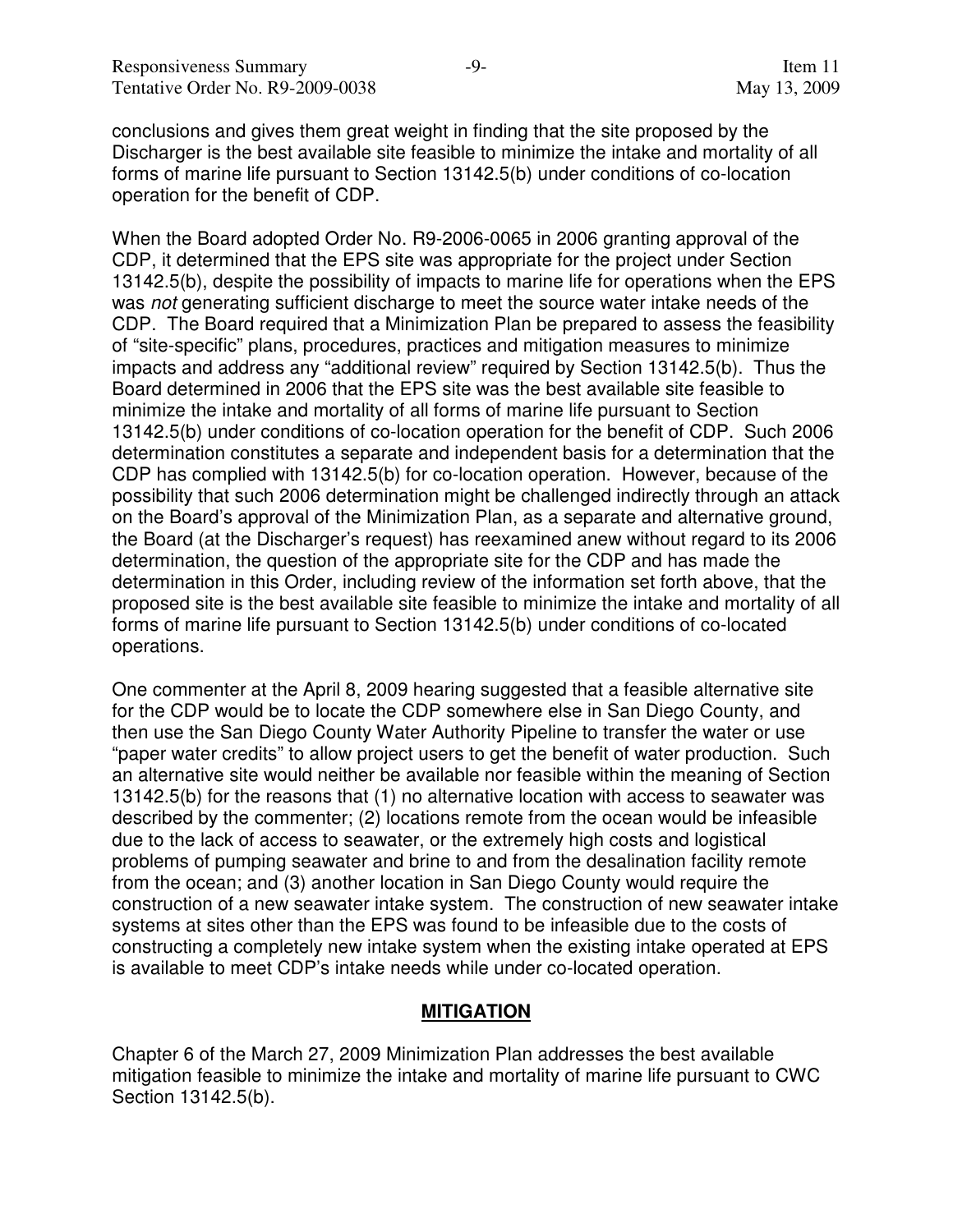The Minimization Plan provides for the implementation of mitigation in addition to, as opposed to in lieu of, site, design, and technology measures to minimize the intake and mortality of marine life.

Chapter 5 of the Minimization Plan estimates potential entrainment and impingement that may be associated with the CDP under conditions tantamount to stand-alone operations with a permanent shutdown of the EPS. That is, these estimates assume that the CDP receives all 304 MGD of its source water from AHL and no water from the EPS's discharges. These estimates are not reduced to account for co-located operations, although the Order will require review under Water Code section 13142.5(b) of mitigation if CDP proposes to operate in stand-alone mode, with permanent shut down of EPS generating units.

Chapter 6 of the Minimization Plan prescribes mitigation requirements, the implementation of which is expected to fully compensate for the potential entrainment and impingement identified in Chapter 5. The Order requires productivity monitoring through establishment of a fish productivity standard, or biological performance standard, of 1,715.5 kg/year. In addition, the success of mitigation for entrainment associated with CDP's operations will be measured through the MLMP.

#### **Entrainment**

For purposes of preparing the MLMP, the CDP's entrainment was projected using the Empirical Transport Model ("ETM"), which is a widely used model to estimate mortality rates resulting from water intake systems. The ETM calculates what is known as the Area of Production Foregone (APF)—a value that represents the number of acres of habitat that will provide wetlands benefits sufficient to mitigate for the fish larvae that pass through the intake screens and become entrained in a water intake system.

As discussed in the Minimization Plan, the ETM is an algebraic model that incorporates two basic variables: Source Water Body (SWB) and Proportional Mortality (Pm). The Source Water Body (SWB) represents the number of acres in which larvae populations are subject to entrainment. The SWB value is limited to the area in which mature fish produce eggs and larvae. If mature fish do not spawn in a given area, that area will contain no entrainable organisms—i.e., no larvae to be drawn into and entrained by the intake system. The SWB for the CDP is primarily AHL.

Proportional Mortality (Pm) represents the percentage of the population of a marine species in a given water body that will be drawn in and entrained by a water intake system. The Pm ratio is calculated by dividing (a) the number of larvae that are entrained in a water intake system by (b) the number of larvae in the same water body that are subject to entrainment (i.e., entrainable).

Tenera Environmental ("Tenera") collected entrainment samples in AHL as part of its entrainment and impingement study. Based on the entrainment data derived from sampling at the EPS intake, Tenera estimated the proportional entrainment mortality (Pm) of the most commonly entrained larval fish living in AHL by applying the ETM to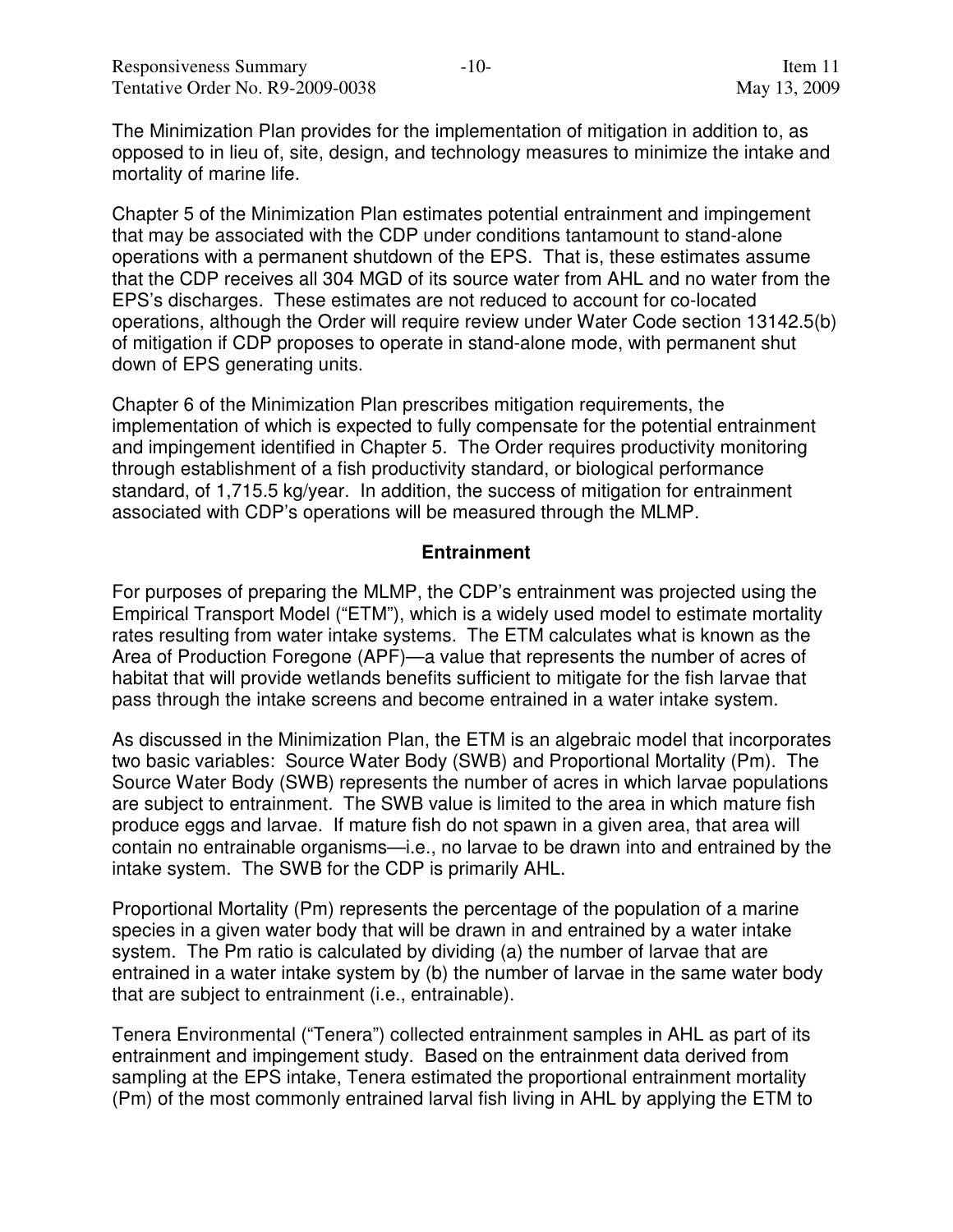the data. To estimate the CDP's potential entrainment, Tenera computed the values based on a total flow rate of 304 MGD. Tenera concluded that the entrainment effect of the Project's stand-alone operation would influence 36.8 acres of Agua Hedionda Lagoon (i.e., APF = 36.8 acres). The ETM results presented in the Minimization Plan incorporated the assumptions of 100% mortality of all marine organisms entering the intake and that species are evenly distributed throughout the entire depth and volume of the water body.

In March 2008, the Discharger provided a copy of its entrainment study to the Coastal Commission as required by Special Condition 8 of the CDP's Coastal Development Permit. Coastal Commission staff forwarded the study to Dr. Pete Raimondi for his review and recommendations. Dr. Raimondi provided the initial results of his review and recommendations to the California Coastal Commission (CCC) in April 2008. In consultation with Dr. Peter Raimondi, the CCC evaluated the data provided by Poseidon, and determined it appropriate to apply an 80% confidence interval to the APF results, resulting in 49 acres of mitigation. For impacts to nearshore ocean waters, the CCC imposed an additional 6.4 acres of wetland mitigation, on the basis that wetland habitat would be ten times more productive than nearshore habitat. The CCC concluded that 55.4 acres of wetland mitigation, to be implemented in two phases (an initial 37 acres, followed by an additional 18.4 acres), would adequately compensate for entrainment impacts for operation of the CDP at 304 MGD.

After reviewing Tenera and Dr. Raimondi's work, the Coastal Commission concluded that by creating or restoring up to 55.4 acres of estuarine wetlands, the Discharger "will ensure the project's entrainment-related impacts will be fully mitigated and will enhance and restore the marine resources and biological productivity of coastal waters…" (Condition Compliance Findings for Special Condition 8, Marine Life Mitigation Plan, November 21, 2008, (approved December 10, 2008), p. 19 of 19.)

No new entrainment data has been generated since evaluation by the CCC. Therefore, it is appropriate for the Regional Board to rely on the CCC's findings with regards to the adequacy of mitigation for entrainment impacts

#### **IMPINGEMENT**

Like the entrainment projection, the CDP's impingement projection was calculated using data collected pursuant to the EPS's Regional Board-approved 316(b) Impingement Mortality and Entrainment Characterization Study plan. Tenera collected 52 impingement samples on a weekly basis from June 24, 2004 to June 15, 2005.

As a result of extensive discussions following the February 11, 2009 meeting, the Discharger submitted a revised Minimization Plan on March 27, 2009, including five (5) approaches that could be used to estimate the potential for impingement when the CDP operates in stand-alone mode. (See Minimization Plan Attachment 5.)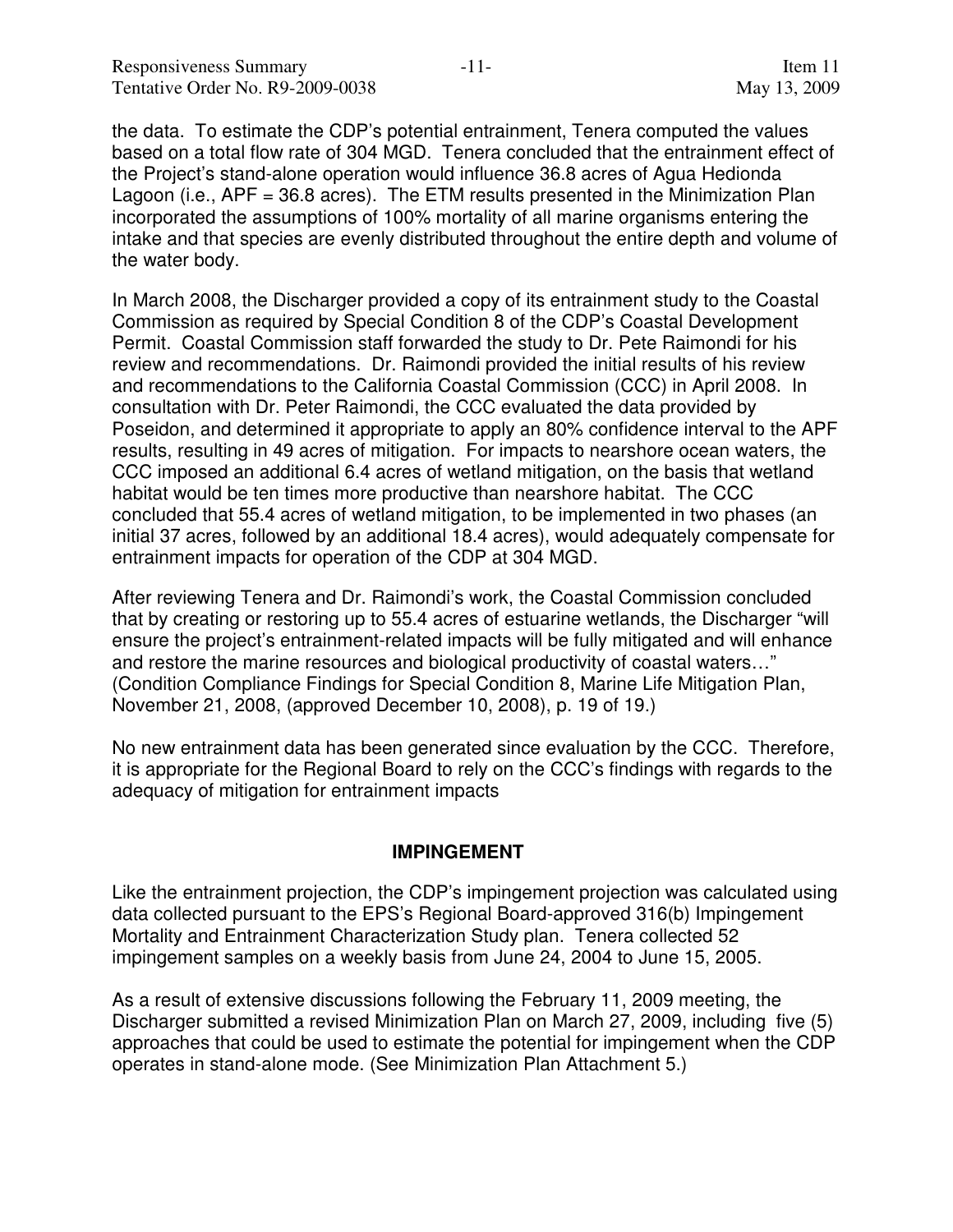While the Discharger believes that the amount of impingement from the CDP under standalone operations will be less 1.56 kg/day rather than 4.7 kg/day resulting from Proportional Approach 3-B set forth in Attachment 5, the Discharger has agreed to provide mitigation for impingement at an amount equal to 4.7 kg/day through a commitment to produce up to 4.7 kg/day (1715.5 kg/year) of "available" fish biomass in the mitigation wetlands, meeting a fish productivity standard of 1,715.5 kg/year. Fish productivity studies indicate that the mitigation wetlands will likely produce approximately 150 kg/acre/year of available fish biomass. (Larry G. Allen, Seasonal Abundance, Composition, and Productivity of the Littoral Fish Assemblage in Upper Newport Bay, California, 80 Fishery Bull. 769 (1982), referenced in Attachment 7 to the Minimization Plan.)

The Discharger has explained that the mitigation proposed in the MLMP was designed to compensate for the three most commonly entrained lagoon fish groups, and the 5 most commonly entrained ocean species. Under this assumption, the mitigation wetlands are expected to produce fish biomass in excess of that which is earmarked for entrainment mitigation as described in Attachment 7 to the Minimization Plan. Based on the acreage designated for intertidal/sub-tidal (27) and nearshore/ocean (6.4), mitigation by the CCC, to the extent that the mitigation wetlands produce:

- a. The three (3) most commonly entrained lagoon species, 12% (i.e., 6.4/55.4 acres) of their biomass would be available to count toward productivity for impingement;
- b. The five (5) most commonly entrained ocean species, 88% (i.e., 37/55.4 acres) of their biomass is available to contribute toward productivity for impingement; and
- c. All other fish, 100% of their biomass is available to contribute toward productivity for impingement.

Although 12% of the biomass of the three (3) most commonly entrained lagoon species is not reserved for entrainment mitigation and, as a logical matter, may be used to offset potential impingement, the Discharger proposed in its Minimization Plan to exclude this biomass from the impingement mitigation accounting. For present purposes, therefore, the biomass of these three identified most commonly entrained lagoon species is never available as impingement mitigation credit.

By committing to creating or restoring up to 55.4 acres of estuarine wetlands, the Discharger provides a reasonable basis for concluding that the mitigation wetlands will produce more than 1715.5 kg/year of fish biomass which is available to fully mitigate for impingement associated with CDP's operations. The Discharger has provided expert opinion that the mitigation site(s) provided for under the MLMP will result in a net productivity of fish biomass and provide mitigation for both entrainment and impingement. Specifically, the Discharger concludes that every acre of subtidal mudflats and/or intertidal habitat will produce approximately 150 kg/year of fish biomass. The MLMP's minimum standards provide that the mitigation site(s) must have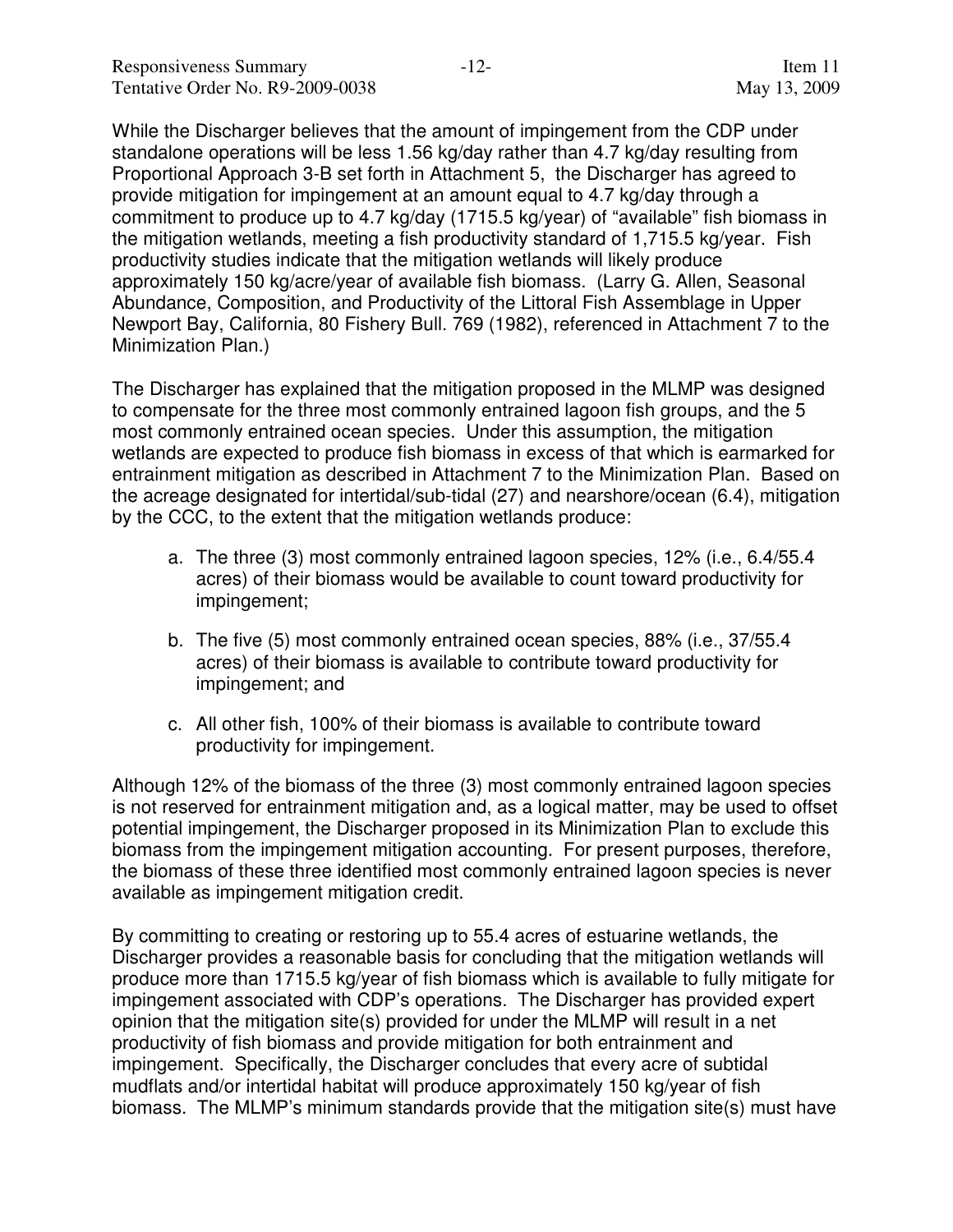potential for extensive intertidal and subtidal areas. Assuming 60% of the restored habitat consists of new subtidal and intertidal wetlands, the 37 acres to be constructed in Phase I are expected to yield approximately 3,330 wet weight (ww)/year of fish biomass, and the mitigation of 55.4 acres of such habitat are expected to yield approximately 4,986 kg ww/yr of fish biomass.

To demonstrate that the mitigation wetlands produce at least 1715.5 kg/year of fish biomass available to compensate for impingement losses, as described in the Minimization Plan, the Discharger must conduct productivity monitoring in accordance with a plan submitted by the Discharger for review to the CCC's Scientific Advisory Panel and review and approval by the Executive Officer pursuant to this Order. This monitoring will be for purposes of measuring fish productivity according to specific methodologies used by Allen, , Seasonal Abundance, Composition, and Productivity of the Littoral Fish Assemblage in Upper Newport Bay, California, 80 Fishery Bull. 769 (1982), referenced in Attachment 7 to the Minimization Plan. The Discharger may propose additional or different methodologies, subject to review by the Scientific Advisory Panel and review and approval by the Executive Officer.

The Discharger will also be required to monitor impingement associated with CDP operations once they commence operations and may propose that the Executive officer adjust the fish productivity standard as appropriate. This monitoring program provides for empirical verification of both the CDP's impingement and the effective offset of such impingement in the mitigation site(s).

#### **Board Interpretation And Application Of Section 13142.5(b)**

Under Section VI.C.2.e. of Order No. R9-2006-0065, the Regional Board reviews the Minimization Plan to assure that the Project will be in compliance with CWC Section 13142.5(b), which provides that: "For each new or expanded coastal power plant or other industrial installation using seawater for cooling, heating or industrial processing, the best available site, design, technology and mitigation measures feasible shall be used to minimize the intake and mortality of all forms of marine life."

Order No. R9-2006-0065 requires an approved Minimization Plan to ensure that the CDP complies with CWC Section 13142.5(b) when under conditions of co-location operation for CDP benefit. To approve the Minimization Plan, the Regional Board must determine that it provides for the use of the best available site, design, technology, and mitigation feasible to minimize intake and mortality of all forms of marine life under these operating conditions.

Counsel for Surfrider and Coastkeeper have argued in numerous public comments and pending litigation that the Regional Board's interpretation of CWC Section 13142.5(b) must be harmonized with judicial interpretation of Section 316(b) of the federal Clean Water Act, specifically *Riverkeeper, Inc. v. U.S. E.P.A.*, 475 F.3d 83 (2007), rev'd, remanded sub nom. Entergy Corp. v. Riverkeeper, Inc., No. 07-588, 2009 U.S. LEXIS 2498 (U.S. Apr. 1, 2009). To clarify, as found in R9-2006-0065, the Regional Board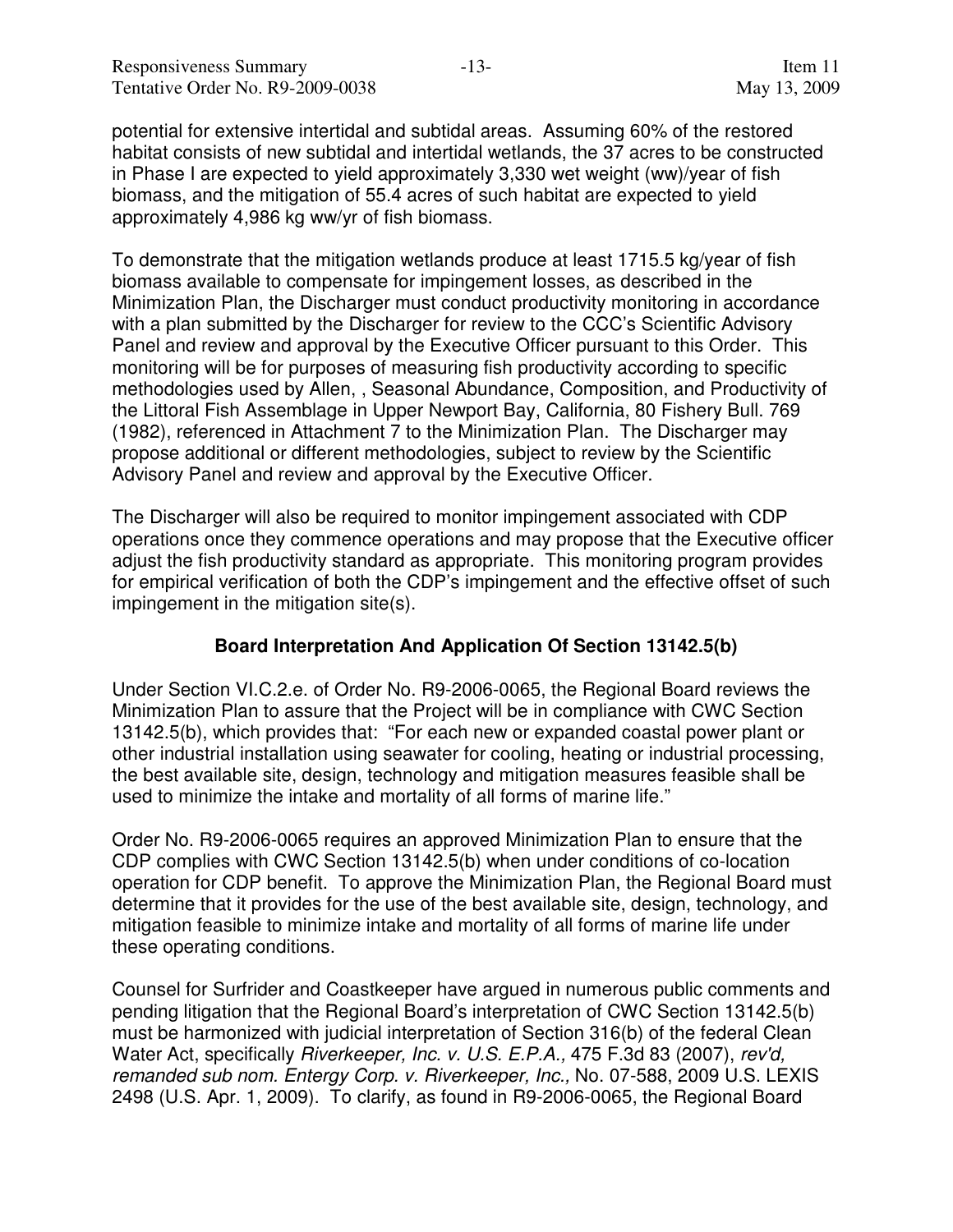finds that the Project is not subject to Clean Water Act Section 316(b), and further finds that it is unnecessary to determine whether CWC Section 13142.5(b) should be interpreted in accordance with Clean Water Act Section 316(b). The Regional Board has analyzed the Minimization Plan to ensure that it provides for the use of the best available site, design, technology, and mitigation feasible to minimize intake and mortality of all forms of marine life, as is required to satisfy CWC Section 13142.5(b).

Counsel for Surfrider and Coastkeeper have also argued in numerous public comments that CWC Section 13142.5(b) must be interpreted to require avoidance of intake and mortality first, and then mitigation of any residual intake and mortality that cannot be avoided. In accordance with this theory, they argue that CWC Section 13142.5(b) creates a hierarchy for minimization, pursuant to which site, design, and technology approaches must be selected first, with resort to mitigation only if those three approaches do not minimize intake and mortality. In this instance, this theory is irrelevant as those mitigation measures set forth under the Minimization Plan and, correspondingly the MLMP, are being made in addition to, and not in place of, measures taken under the site, design and technology elements of CWC Section 13142.5(b) to minimize intake and mortality of marine organisms by impingement and entrainment.

The theory put forth by counsel for Surfrider and Coastkeeper that CWC Section 13142.5(b) creates a hierarchy of actions also is incorrect. CWC Section 13142.5(b) does not express any preference for site, design and technology, over mitigation. It does not characterize the former three approaches as avoidance approaches, to be distinguished from mitigation. It does not reserve mitigation only for those situations where intake and mortality cannot be avoided. Rather, CWC Section 13142.5(b) provides discretion to the Regional Board to strike an appropriate balance among these various factors, as may be achieved through a variety of approaches relying to greater and lesser degrees on the four approaches authorized by the California Legislature to minimize intake and mortality.

While unnecessary, the Regional Board has determined that its interpretation of CWC Section 13142.5(b) corresponds with the interpretation set forth by the California Court of Appeal, Sixth District in Voices of the Wetlands v. California State Water Resources Control Board, 157 Cal. App. 4th 1268, 1351 (2007), modified, reh'g granted, No. H028021, 2008 Cal. App. LEXIS 28 (Cal. Ct. App. Jan. 10, 2008), review granted, depublished by, 74 Cal. Rptr. 3d 453 (2008), reserved by, No. S160211, 2009 Cal. LEXIS 450 (Cal. Jan. 14, 2009), which states: "California law makes mitigation a legitimate factor in certain circumstances. For example, a provision of state water law contained in the Porter-Cologne Act, which governs 'each new or expanded coastal power plant,' expressly recognizes the availability of 'mitigation measures' as one way 'to minimize the intake and mortality of all forms of marine life.' (Wat. Code, § 13142.5, subd. (b).)."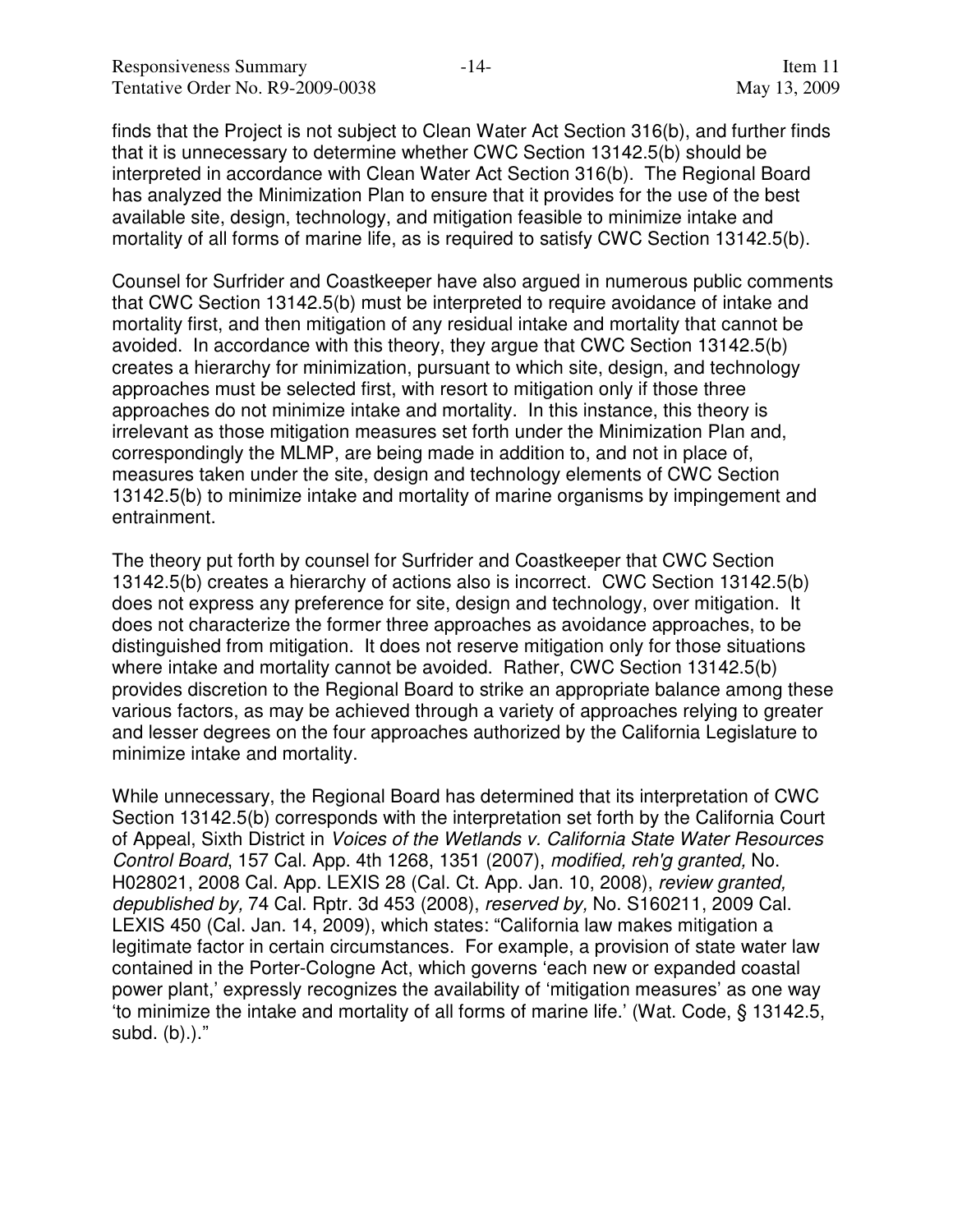#### **GENERAL**

Implementation of the Minimization Plan, including its provisions related to impingement and entrainment, is not required by the federal Clean Water Act and does not represent an effluent standard or limitation within the meaning of Section 1365 of the federal Clean Water Act, 33 U.S.C.S. § 1365. By requiring implementation of the Minimization Plan, the Regional Board is requiring compliance with California Water Code Section 13142.5(b) and is mandating through this permit amendment a greater scope of coverage than that required by the federal Clean Water Act and its implementing regulations. These requirements are imposed solely as a function of state law for which there is no federal corollary, do not relate to state water quality standards, and do not relate to the planning, monitoring, and reporting requirements of the receiving waters limitations and/or effluent limitations of the CDP's NPDES permit, or any other element of the Clean Water Act's enforcement procedures.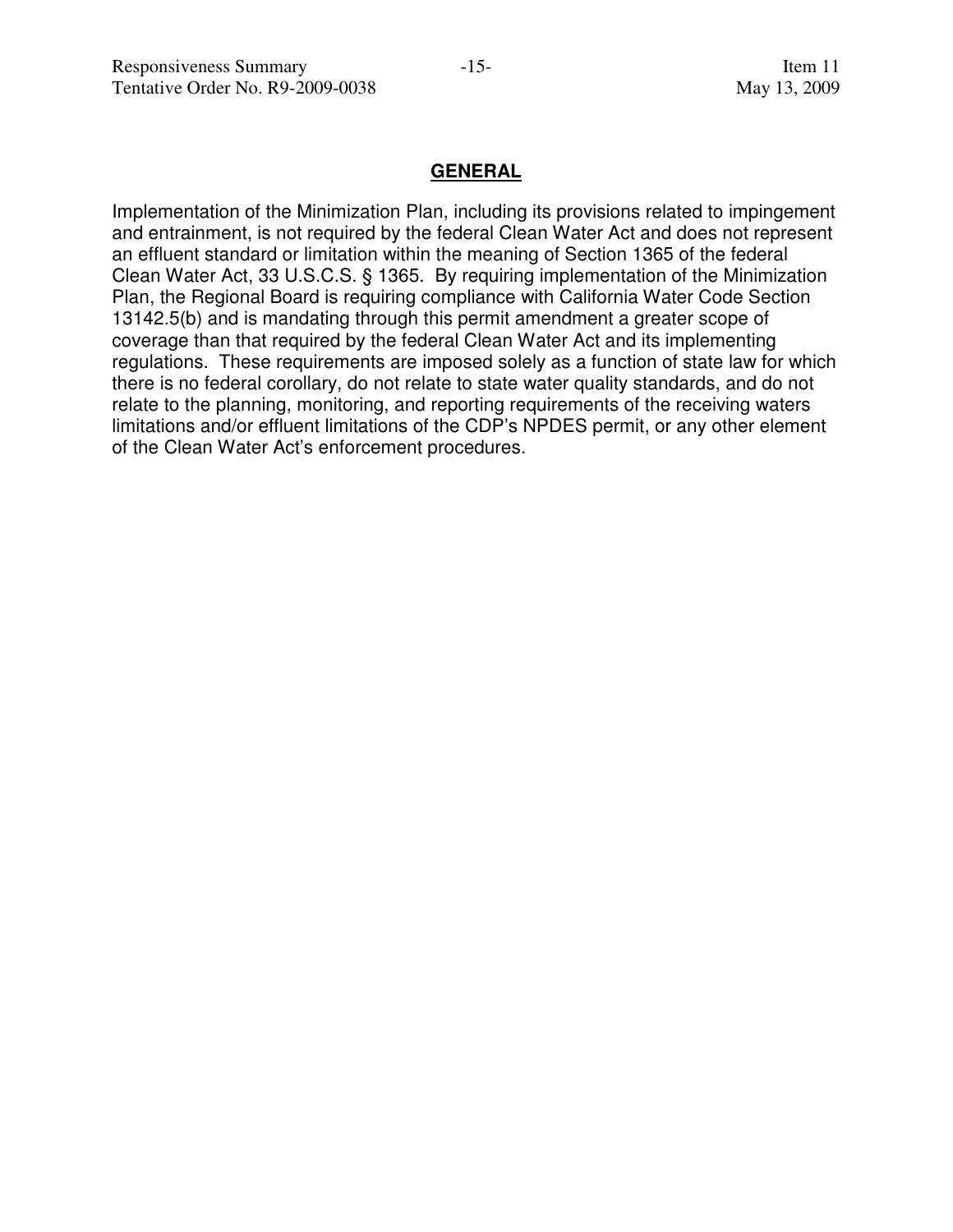| <b>COMMENT NUMBER</b>                          | <b>COMMENTS and/or CONCERNS</b>                                                                                                                                                                                                                                                                                                                                                                                                                                                                                                                                                                                                                                                                                                                                                                                                                                                                                                                                                                                     | <b>REGIONAL BOARD RESPONSE</b>                                                                                                                                                                                                                                                                                  |
|------------------------------------------------|---------------------------------------------------------------------------------------------------------------------------------------------------------------------------------------------------------------------------------------------------------------------------------------------------------------------------------------------------------------------------------------------------------------------------------------------------------------------------------------------------------------------------------------------------------------------------------------------------------------------------------------------------------------------------------------------------------------------------------------------------------------------------------------------------------------------------------------------------------------------------------------------------------------------------------------------------------------------------------------------------------------------|-----------------------------------------------------------------------------------------------------------------------------------------------------------------------------------------------------------------------------------------------------------------------------------------------------------------|
| 3/14/2008 letter from San Diego Desal Partners |                                                                                                                                                                                                                                                                                                                                                                                                                                                                                                                                                                                                                                                                                                                                                                                                                                                                                                                                                                                                                     |                                                                                                                                                                                                                                                                                                                 |
| $\mathbf{1}$ .                                 | In anticipation that the Encina Power Station (EPS) might not<br>always satisfy the CDP's source water demands, the<br>Regional Board required Poseidon to submit a Flow,<br>Entrainment and Impingement Minimization Plan (Plan) to<br>assess the feasibility of site specific plans, procedures, and<br>practices to be implemented and/or mitigation measures to<br>minimize the impacts to marine organisms when the CDP<br>intake requirements exceed the volume of water being<br>discharged by the EPS. The Regional Board review and<br>approval of the Plan will address any additional review of the<br>proposed desalination facility required pursuant to Water<br>Code. The Plan has been available for public comment for<br>the past 12 months and extensively revised on two occasions<br>in response to Regional Board and public comments. As<br>elected and appointed public officials, we urge your approval<br>of the revised Flow, Entrainment & Impingement Minimization<br>Plan before you. | Comments noted.                                                                                                                                                                                                                                                                                                 |
|                                                | 3/19/2008 letter from San Diego Coastkeeper and Surfrider Foundation                                                                                                                                                                                                                                                                                                                                                                                                                                                                                                                                                                                                                                                                                                                                                                                                                                                                                                                                                |                                                                                                                                                                                                                                                                                                                 |
| 2.                                             | We request a 30-day public comment period on the revised<br>"Flow, Entrainment and Impingement Minimization Plan"<br>(Minimization Plan) that was submitted by Poseidon<br>Resources to the Regional Board on March 6, 2008.                                                                                                                                                                                                                                                                                                                                                                                                                                                                                                                                                                                                                                                                                                                                                                                        | This order would approve the March 9, 2009<br>Minimization Plan as revised March 27<br>(hereafter March 27, 2009 Minimization Plan)<br>and would supersede Resolution No. R9-<br>2008-0039 adopted on April 9, 2008. The<br>Regional Board has met all applicable public<br>notice requirements for this Order. |
| 3.                                             | In approving Tentative Order No. R9-2006-0065, granting<br>NPDES Permit No. Ca0109223 (NPDES permit), the<br>Regional Board considered public comments received during                                                                                                                                                                                                                                                                                                                                                                                                                                                                                                                                                                                                                                                                                                                                                                                                                                              | This order would approve the March 9, 2009<br>Minimization Plan as revised March 27<br>(hereafter March 27, 2009 Minimization Plan)                                                                                                                                                                             |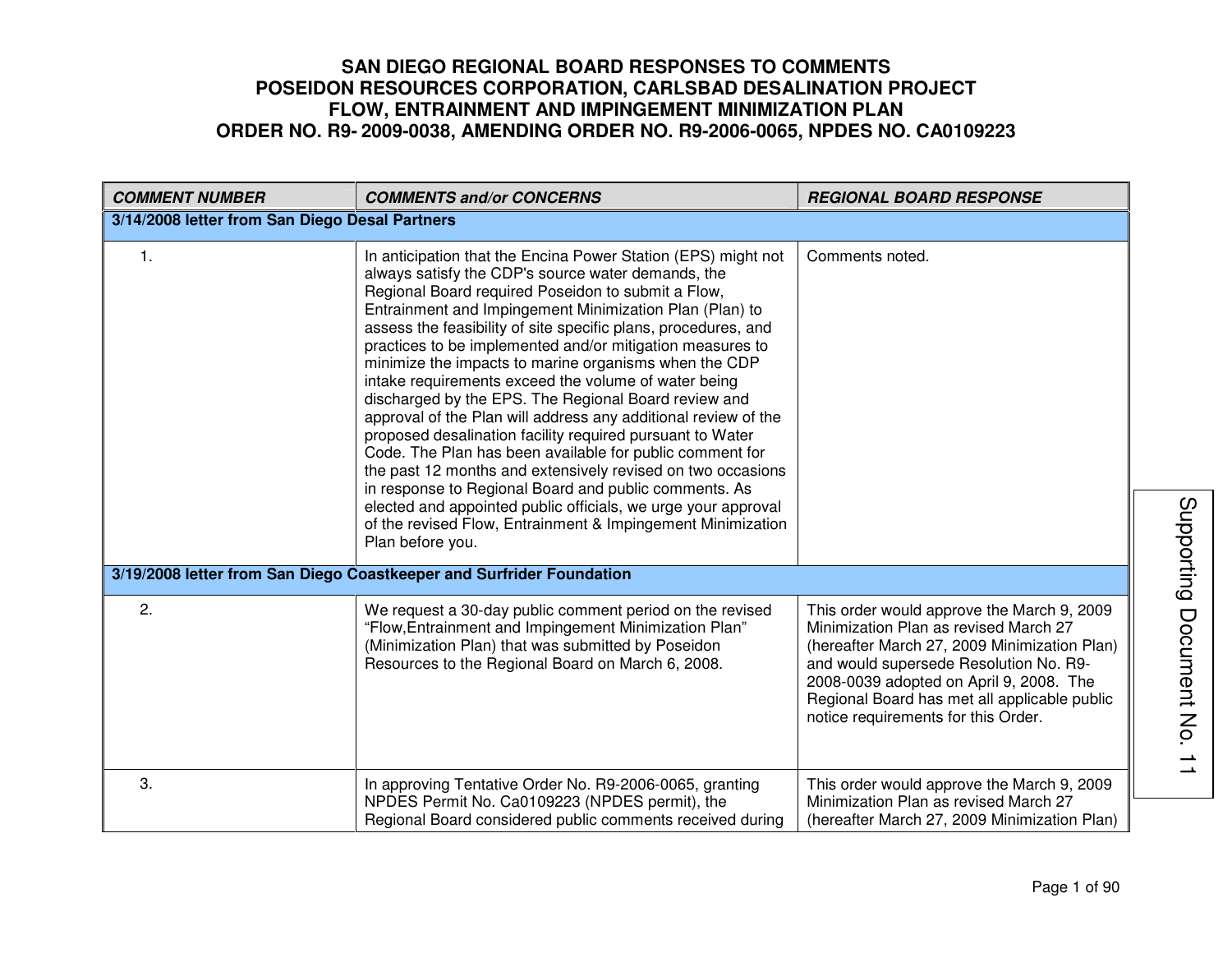| <b>COMMENT NUMBER</b> | <b>COMMENTS and/or CONCERNS</b>                                                                                                                                                                                                                                                                                                                                                                                                                                                                                                                                                                                                                                                                                                                                 | <b>REGIONAL BOARD RESPONSE</b>                                                                                                                                                                                                                                                                                                                                                                   |
|-----------------------|-----------------------------------------------------------------------------------------------------------------------------------------------------------------------------------------------------------------------------------------------------------------------------------------------------------------------------------------------------------------------------------------------------------------------------------------------------------------------------------------------------------------------------------------------------------------------------------------------------------------------------------------------------------------------------------------------------------------------------------------------------------------|--------------------------------------------------------------------------------------------------------------------------------------------------------------------------------------------------------------------------------------------------------------------------------------------------------------------------------------------------------------------------------------------------|
|                       | an extensive comment period. The original NPDES permit<br>comment period started on May 8, 2006 and closed on June<br>14, 2006. After revisions to the NPDES permit were made, a<br>second comment period was conducted until August 9, 2006.<br>Thus, the original approval of the NPDES permit provided for<br>almost 60 days of public comment. In contrast, today's post<br>of the agenda on the Board's website provides only seven<br>days for written comments (which will be extensive in keeping<br>with the voluminous documents submitted by Poseidon) and<br>a maximum comment period of 21 days before the hearing<br>itself.                                                                                                                      | and would supersede Resolution No. R9-<br>2008-0039 adopted on April 9, 2008. The<br>Regional Board has met all applicable public<br>notice requirements for this Order.                                                                                                                                                                                                                         |
| 4.                    | As a consolidated permit issued pursuant to section 402 of<br>the Federal Clean Water Act (CWA) and Chapter 5.5,<br>Division 7 of the California Water Code (CWC), Poseidon's<br>permit is subject to section 10206 of the California Code of<br>Regulations. Section 10206 states that a "summary of all<br>decisions made pursuant to the consolidated permit for the<br>project shall be made available for public review and<br>comment upon the filing of the consolidated permit<br>application form or the permit applications." (emphasis<br>added). Because the Minimization Plan is subject to approval<br>and modification by the Regional Board, review of the<br>Minimization Plan qualifies as a "decision made pursuant" to<br>the NPDES permit. | A consolidated permit is defined in Title 27<br>Section 10100 (c) as "a permit incorporating<br>the environmental permits granted by<br>environmental agencies for a project and<br>issued in a single permit document by the<br>consolidated permit agency."<br>Order No. R9-2006-0065 does not fall within<br>the definition of a consolidated permit as<br>defined in Title 27 Section 10100. |
| 5.                    | To allow time for coordination of a stakeholder meeting,<br>adequate review by our experts, and full public participation,<br>we request a formal public comment period. This action is<br>necessary given that this project presents a new<br>interpretation and implementation of the language in CA<br>Water Code § 13142.5(b). Granting a formal comment<br>period, with responses from staff, will assure that Board                                                                                                                                                                                                                                                                                                                                       | This comment is no longer applicable.                                                                                                                                                                                                                                                                                                                                                            |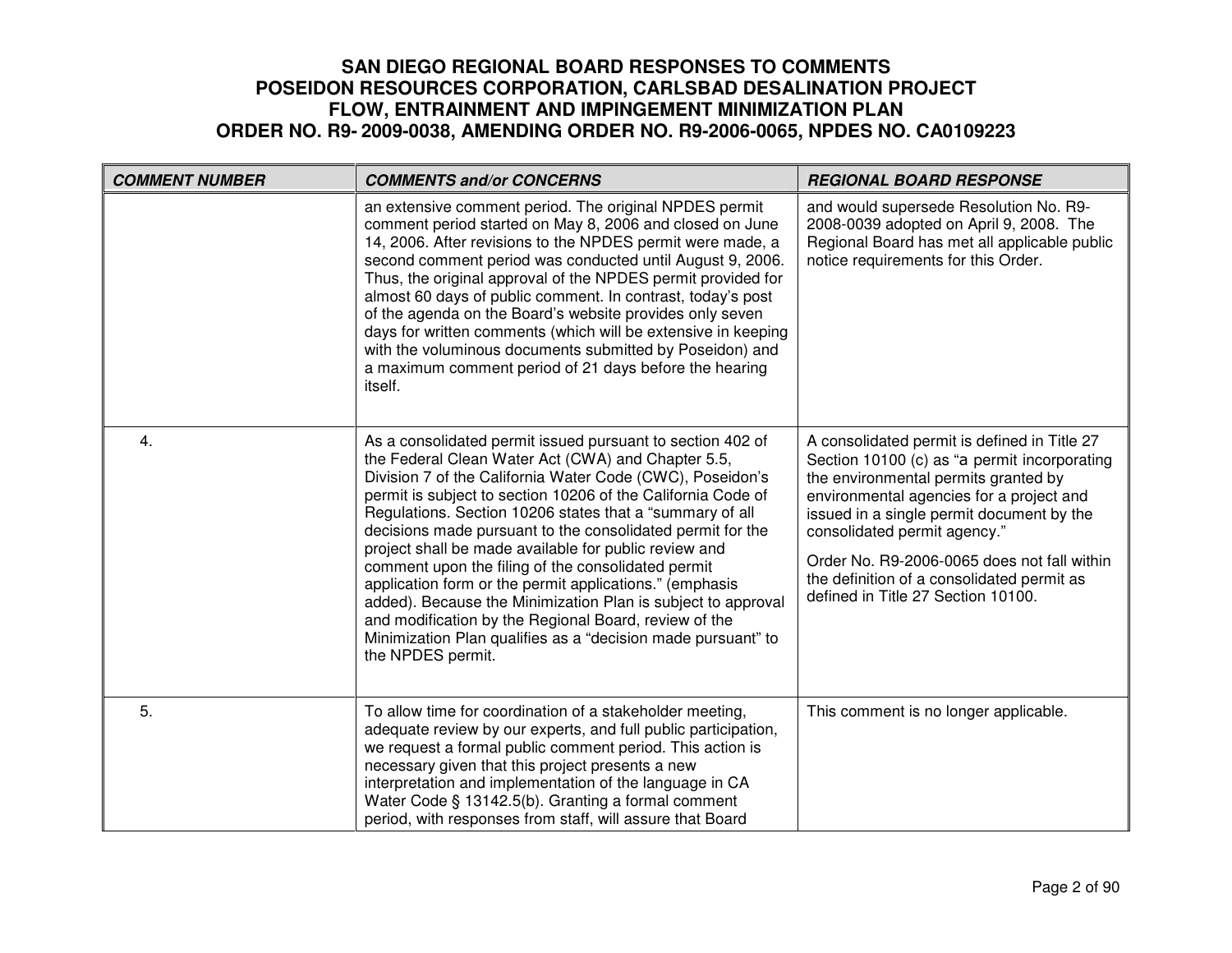| <b>COMMENT NUMBER</b>                    | <b>COMMENTS and/or CONCERNS</b>                                                                                                                                                                                                                                                                                                                                                                                                                                                                                                                                                                                                                                                                                                                                                                                                                                                                                                                                                                                                                                                                                                                                                                                                                                                                                                                                                                    | <b>REGIONAL BOARD RESPONSE</b> |
|------------------------------------------|----------------------------------------------------------------------------------------------------------------------------------------------------------------------------------------------------------------------------------------------------------------------------------------------------------------------------------------------------------------------------------------------------------------------------------------------------------------------------------------------------------------------------------------------------------------------------------------------------------------------------------------------------------------------------------------------------------------------------------------------------------------------------------------------------------------------------------------------------------------------------------------------------------------------------------------------------------------------------------------------------------------------------------------------------------------------------------------------------------------------------------------------------------------------------------------------------------------------------------------------------------------------------------------------------------------------------------------------------------------------------------------------------|--------------------------------|
|                                          | members have all information before considering this<br>important issue. Providing a sufficient amount of time may<br>also avoid unnecessary complications in the permitting<br>process in the future. We believe this project deserves<br>extraordinary scrutiny in that the outcome has the potential to<br>set important precedent for numerous similar project<br>proposals statewide.                                                                                                                                                                                                                                                                                                                                                                                                                                                                                                                                                                                                                                                                                                                                                                                                                                                                                                                                                                                                         |                                |
| 3/20/2008 letter from Coastal Commission |                                                                                                                                                                                                                                                                                                                                                                                                                                                                                                                                                                                                                                                                                                                                                                                                                                                                                                                                                                                                                                                                                                                                                                                                                                                                                                                                                                                                    |                                |
| 6.                                       | For the reasons provided below, we recommend the Board<br>not take action on the Revised Plan at this time.<br>In November 2007, the Coastal Commission approved a<br>coastal development permit for Poseidon's desalination<br>facility. Among the Commission's conditions of approval was<br>a requirement that Poseidon submit its complete entrainment<br>study and an acceptable Marine Life Mitigation Plan for<br>further Commission review and approval before it can be<br>issued a coastal development permit. For several reasons,<br>we have determined that Poseidon's current Revised Plan is<br>not yet adequate for Commission consideration - for instance,<br>until we complete our review of Poseidon's entrainment<br>study, we cannot determine whether Poseidon's proposed<br>mitigation is appropriate or adequate to address the project's<br>entrainment impacts; additionally, the mitigation options<br>described in the Revised Plan do not include enough<br>certainty or detail to show how they will actually mitigate for<br>any anticipated impacts.<br>We have taken steps to address the Revised Plan's current<br>shortcomings. Regarding the entrainment study, Poseidon<br>submitted additional necessary information about the study<br>last week, and we have hired an independent science team<br>to review that information for adequacy. We expect that | Comments noted.                |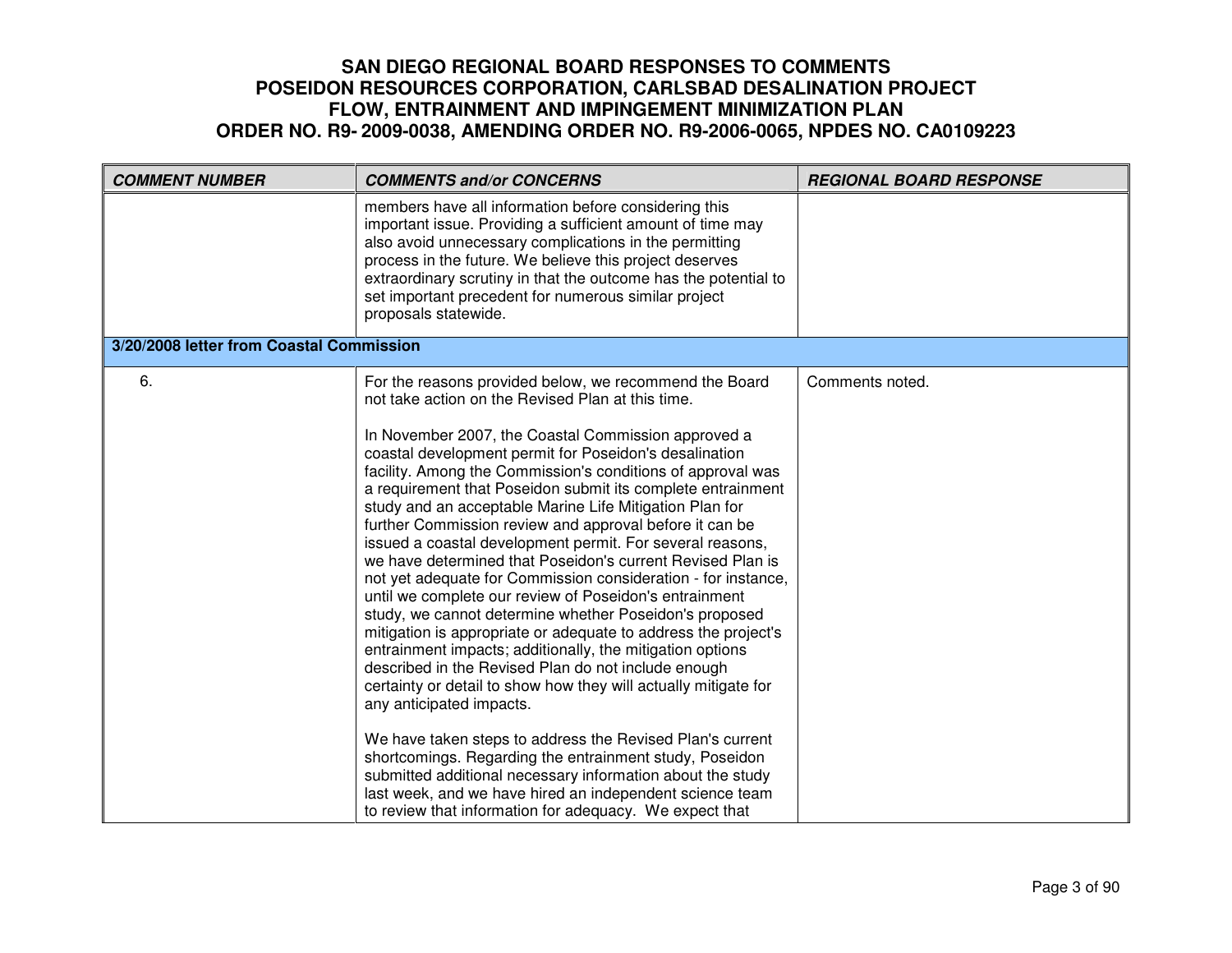| <b>COMMENT NUMBER</b>                                      | <b>COMMENTS and/or CONCERNS</b>                                                                                                                                                                                                                                                                                                                                                                                                                                                                                                                                                                                                                                                                                                                                                                                                                                                                                                                                                                                                                                                   | <b>REGIONAL BOARD RESPONSE</b> |
|------------------------------------------------------------|-----------------------------------------------------------------------------------------------------------------------------------------------------------------------------------------------------------------------------------------------------------------------------------------------------------------------------------------------------------------------------------------------------------------------------------------------------------------------------------------------------------------------------------------------------------------------------------------------------------------------------------------------------------------------------------------------------------------------------------------------------------------------------------------------------------------------------------------------------------------------------------------------------------------------------------------------------------------------------------------------------------------------------------------------------------------------------------|--------------------------------|
|                                                            | review to be completed by mid-April. Additionally, we have<br>been working with involved agencies, including Regional<br>Board staff, to help Poseidon develop the mitigation<br>measures suitable for Commission approval.                                                                                                                                                                                                                                                                                                                                                                                                                                                                                                                                                                                                                                                                                                                                                                                                                                                       |                                |
|                                                            | With these coordination efforts underway, we believe it would<br>be in the best interest of all parties for the Regional Board to<br>refrain from taking action on Poseidon's current Revised Plan<br>until the above-described interagency coordination initiatives<br>have occurred. Although the Board is reviewing Poseidon's<br>project under standards different from those of the Coastal<br>Commission, we believe that deferral by the Board of its<br>decision will facilitate coordination efforts between our two<br>agencies and will result in a mitigation plan that fulfills the<br>standards of the Regional Board, the State Lands<br>Commission, and the Coastal Commission, all of which have<br>common but distinct interests in protecting water quality and<br>marine life. Further, if the Board were to approve the Revised<br>Plan in its current form, Poseidon would still need to<br>incorporate significant additional information and changes<br>into its Plan to provide the certainty needed for the required<br>Commission review and approval. |                                |
|                                                            | Finally, we are concerned that action by the Board at this<br>time on the Revised Plan would create a real or perceived<br>conflict between the Board's action and the requirements<br>imposed by the Commission in its November 2007 approval<br>of Poseidon's project. This is likely to slow or confuse our<br>ongoing review and coordination process, resulting in delay<br>for Poseidon's project.                                                                                                                                                                                                                                                                                                                                                                                                                                                                                                                                                                                                                                                                          |                                |
| 3/26/2008 letter from Industrial Environmental Association |                                                                                                                                                                                                                                                                                                                                                                                                                                                                                                                                                                                                                                                                                                                                                                                                                                                                                                                                                                                                                                                                                   |                                |
| 7.                                                         | In October 2006, your Board issued a discharge permit for<br>this project but further required a Flow, Entrainment and                                                                                                                                                                                                                                                                                                                                                                                                                                                                                                                                                                                                                                                                                                                                                                                                                                                                                                                                                            | Comments noted.                |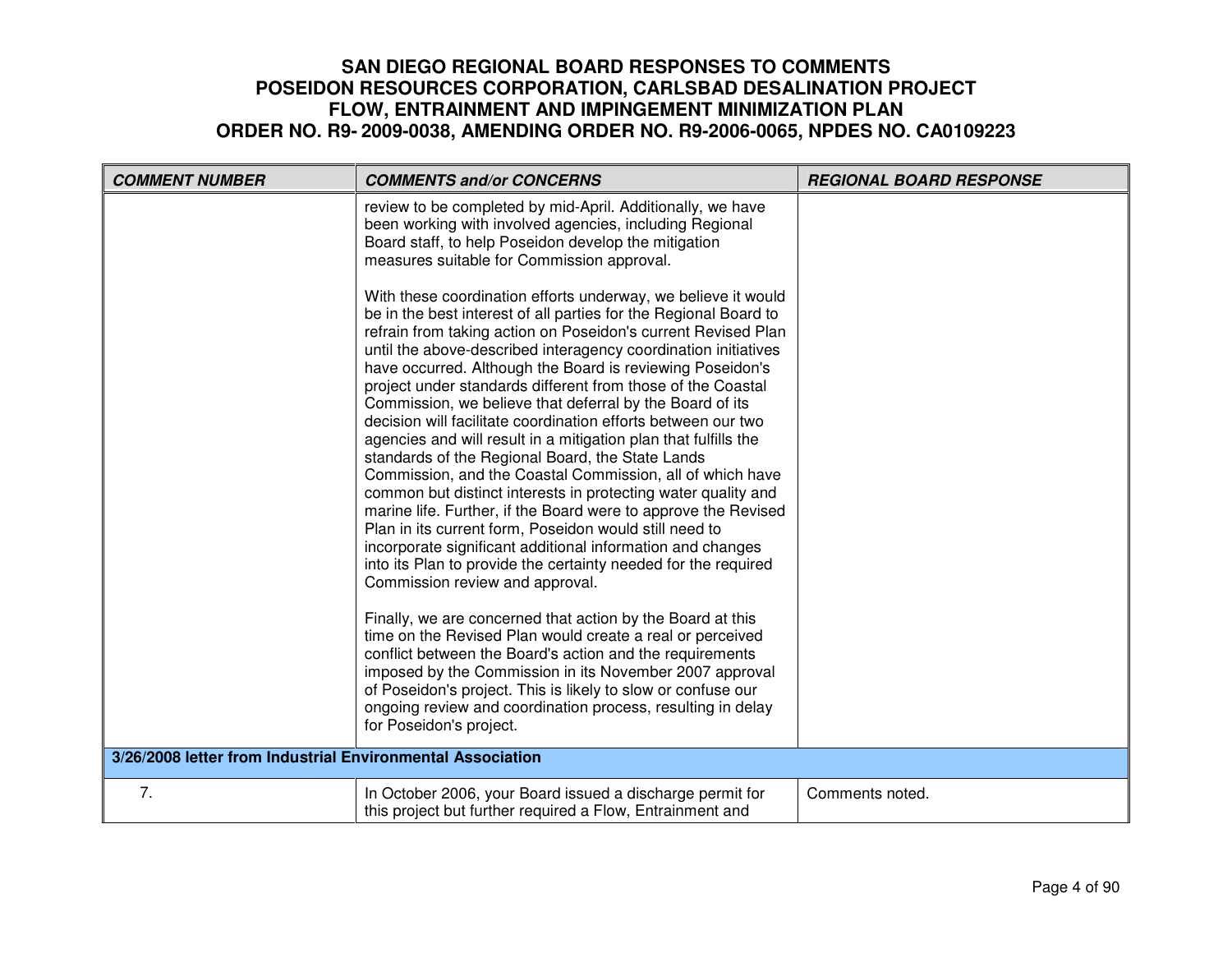| <b>COMMENT NUMBER</b>                                              | <b>COMMENTS and/or CONCERNS</b>                                                                                                                                                                                                                                                                                                                                                                                                                                                                                                                                                                                                                                                                                                                           | <b>REGIONAL BOARD RESPONSE</b> |
|--------------------------------------------------------------------|-----------------------------------------------------------------------------------------------------------------------------------------------------------------------------------------------------------------------------------------------------------------------------------------------------------------------------------------------------------------------------------------------------------------------------------------------------------------------------------------------------------------------------------------------------------------------------------------------------------------------------------------------------------------------------------------------------------------------------------------------------------|--------------------------------|
|                                                                    | Impingement Minimization Plan be submitted to provide<br>additional regulatory safeguards. That plan was submitted<br>and has been revised twice at the request of your staff.                                                                                                                                                                                                                                                                                                                                                                                                                                                                                                                                                                            |                                |
|                                                                    | The San Diego Regional Board will be voting on whether or<br>not to accept and approve that plan on April 9. We believe<br>that Poseidon has clearly demonstrated that they are using<br>all feasible methods to reduce their entrainment and<br>impingement impacts on the lagoon.                                                                                                                                                                                                                                                                                                                                                                                                                                                                       |                                |
|                                                                    | Until your board approves this mitigation plan, the project<br>cannot return to the State Lands Commission and the<br>California Coastal Commission for the final project approvals<br>needed before construction can begin.                                                                                                                                                                                                                                                                                                                                                                                                                                                                                                                              |                                |
| 3/26/2008 letter from City of Carlsbad, Office of the City Council |                                                                                                                                                                                                                                                                                                                                                                                                                                                                                                                                                                                                                                                                                                                                                           |                                |
| 8.                                                                 | It's important to know that every regulatory agency that has<br>reviewed the project, including the Coastal Commission itself,<br>has determined the project to be necessary and<br>environmentally sound. An unbiased, scientific review of the<br>project has concluded that the Carlsbad desalination facility<br>is a critical water supply project and an environmental<br>preservation and enhancement project. It's a win-win.<br>The Flow, Entrainment and Impingement Minimization Plan<br>contains full and comprehensive response to the Regional<br>Board's requirement that Poseidon assess the feasibility of<br>the best available site, design, technology and mitigation for<br>protection of the Pacific Ocean and Agua Hedionda Lagoon | Comments noted.                |
|                                                                    | marine ecosystem. Your board's decision to accept and<br>finalize this plan should be dependent solely on the merit of<br>the plan - not by another agency's attempt to overstep its<br>authority and undermine yours. Furthermore the plan<br>complies with California Water Code Section 13142.5(b) and                                                                                                                                                                                                                                                                                                                                                                                                                                                 |                                |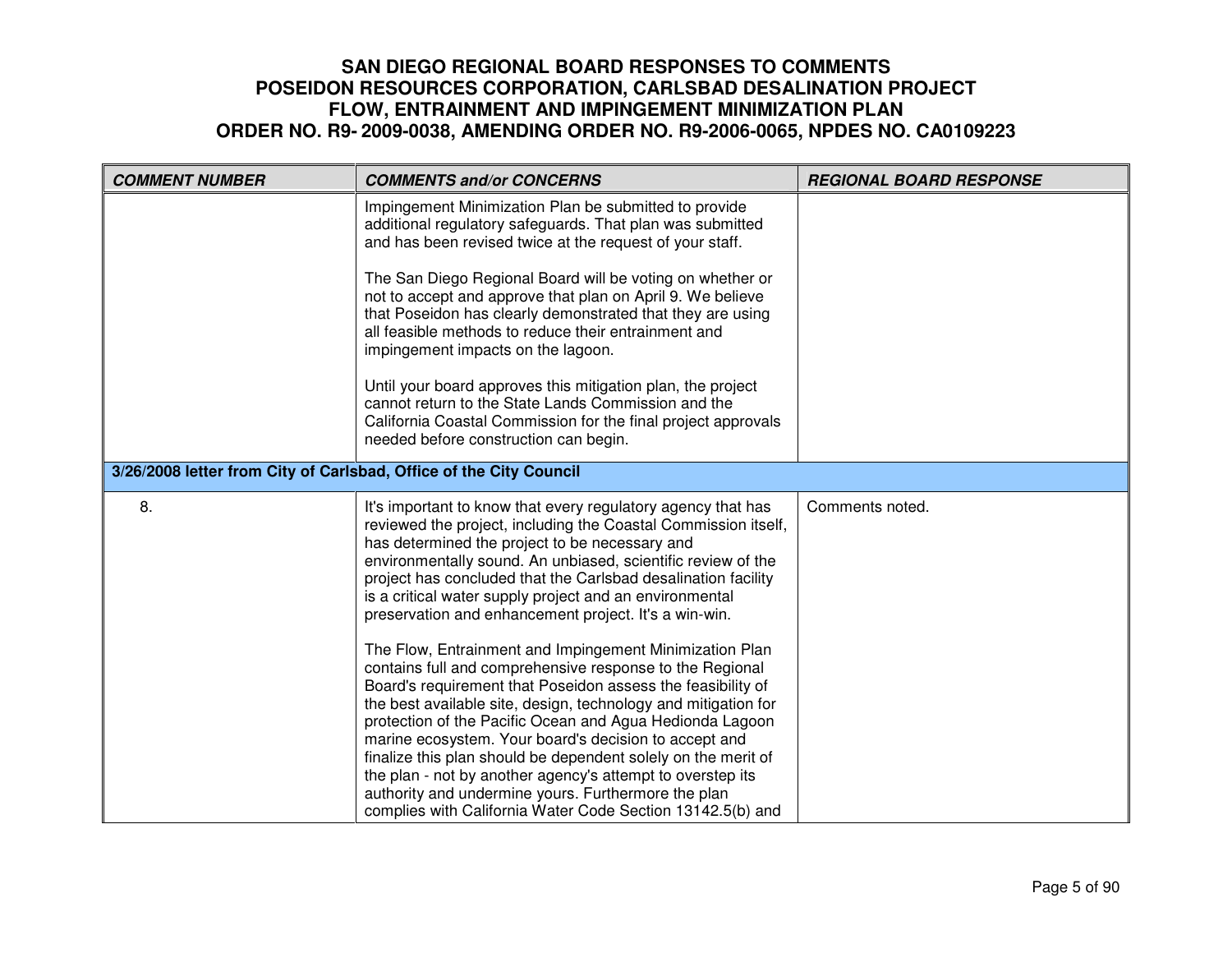| <b>COMMENT NUMBER</b>                                     | <b>COMMENTS and/or CONCERNS</b>                                                                                                                                                                                                                                                                                                                                                                                                                                                                                                                                                                                                                                                                                                                                                                                                                                                                                                                                                                                                                                                                                                                                                                                                                                                                                                                                                                 | <b>REGIONAL BOARD RESPONSE</b> |
|-----------------------------------------------------------|-------------------------------------------------------------------------------------------------------------------------------------------------------------------------------------------------------------------------------------------------------------------------------------------------------------------------------------------------------------------------------------------------------------------------------------------------------------------------------------------------------------------------------------------------------------------------------------------------------------------------------------------------------------------------------------------------------------------------------------------------------------------------------------------------------------------------------------------------------------------------------------------------------------------------------------------------------------------------------------------------------------------------------------------------------------------------------------------------------------------------------------------------------------------------------------------------------------------------------------------------------------------------------------------------------------------------------------------------------------------------------------------------|--------------------------------|
|                                                           | by taking action the Regional Board is in no way violating the<br>spirit or letter of the Porter-Cologne Act, as insinuated by<br>Coastal Commission staff.                                                                                                                                                                                                                                                                                                                                                                                                                                                                                                                                                                                                                                                                                                                                                                                                                                                                                                                                                                                                                                                                                                                                                                                                                                     |                                |
| 3/26/2008 letter from Hubbs- Sea World Research Institute |                                                                                                                                                                                                                                                                                                                                                                                                                                                                                                                                                                                                                                                                                                                                                                                                                                                                                                                                                                                                                                                                                                                                                                                                                                                                                                                                                                                                 |                                |
| 9.                                                        | Over the years, HSWRI has provided written and oral<br>testimony in support of the Carlsbad Desalination Project<br>after reviewing the project very thoroughly to ensure that it<br>would not have a negative impact on our operations. We<br>have also studied their Flow, Entrainment and Impingement<br>Minimization Plan which your board requested after<br>approving a discharge permit for the project in 2006.<br>We find that the desalination project has been designed with<br>more than adequate coastal protections and mitigation<br>measures to ensure the health of the marine ecosystem.<br>It's also important to know approval of the project will result in<br>additional lagoon acreage to be dedicated to the City of<br>Carlsbad for the expansion of our white seabass<br>enhancement program or related marine research. This<br>dedication is in additional to the project's proposed mitigation<br>plan and constitutes added environmental value.<br>We have also reviewed the recently released draft Flow,<br>Entrainment and Impingement Minimization Plan, which we<br>believe to be a clear demonstration of the project's regard for<br>the marine environment, especially the nearby lagoon which<br>supports some endangered species.<br>I urge you to approve this plan and bring our region one step<br>closer to a reliable, affordable supply of water | Comments noted.                |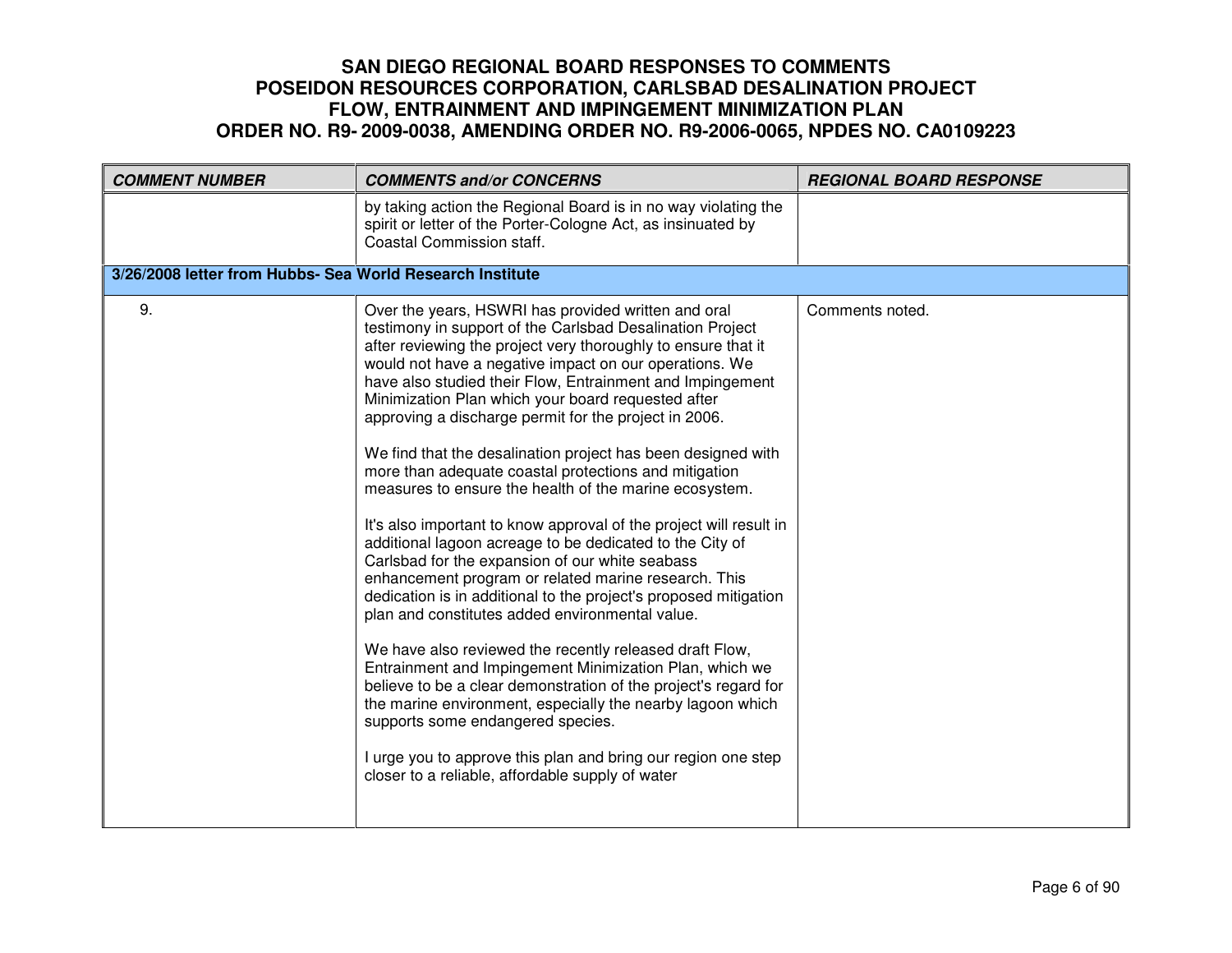| <b>COMMENT NUMBER</b>                                 | <b>COMMENTS and/or CONCERNS</b>                                                                                                                                                                                                                                                                                                                                                                                                                                                                                                                                                                                                                                                                                                                                                                                 | <b>REGIONAL BOARD RESPONSE</b> |
|-------------------------------------------------------|-----------------------------------------------------------------------------------------------------------------------------------------------------------------------------------------------------------------------------------------------------------------------------------------------------------------------------------------------------------------------------------------------------------------------------------------------------------------------------------------------------------------------------------------------------------------------------------------------------------------------------------------------------------------------------------------------------------------------------------------------------------------------------------------------------------------|--------------------------------|
|                                                       | 3/26/2008 letter from San Diego North Economic Development Council                                                                                                                                                                                                                                                                                                                                                                                                                                                                                                                                                                                                                                                                                                                                              |                                |
| 10.                                                   | Seawater desalination is a critical component of the region's<br>water supply strategy.<br>Once approved, the Carlsbad Desalination Project will<br>provide as much as 10% of our region's water needs at no<br>additional costs to government or taxpayers. It is a win-win<br>for the entire county which will benefit from an abundant,<br>affordable and environmentally-benign water supply.<br>Poseidon Resources' Flow, Entrainment and Impingement<br>Minimization Plan before you on April 9th meets the<br>requirements of the discharge permit the Regional Board<br>issued in 2006. The Regional Board has the full discretion to<br>approve the Plan and advance the project.<br>On behalf of our members and all of their employees, we<br>respectfully ask the Board to finalize approval of the | Comments noted.                |
|                                                       | discharge permit. It's the right decision for the region.                                                                                                                                                                                                                                                                                                                                                                                                                                                                                                                                                                                                                                                                                                                                                       |                                |
| 3/26/2008 letter from Andrew Davis, Carlsbad Aquafarm |                                                                                                                                                                                                                                                                                                                                                                                                                                                                                                                                                                                                                                                                                                                                                                                                                 |                                |
| 11.                                                   | My business cannot operate if the Agua Hedionda Lagoon is<br>not healthy. At some point in the future, the Encina Power<br>Plant will be decommissioned and their stewardship of the<br>lagoon will end. That is why it is so important for the Carlsbad<br>Desalination Project to be approved. The owners of the<br>project, Poseidon Resources, have agreed to maintain and<br>dredge the lagoon in perpetuity, guaranteeing it stays<br>healthy. Poseidon's Flow, Entrainment and Impingement<br>Minimization Plan clearly lays out how they will minimize<br>impacts in the lagoon and identifies a feasible mitigation plan<br>to protect marine life.<br>While I appreciate the input of outside organizations like the                                                                                  | Comments noted.                |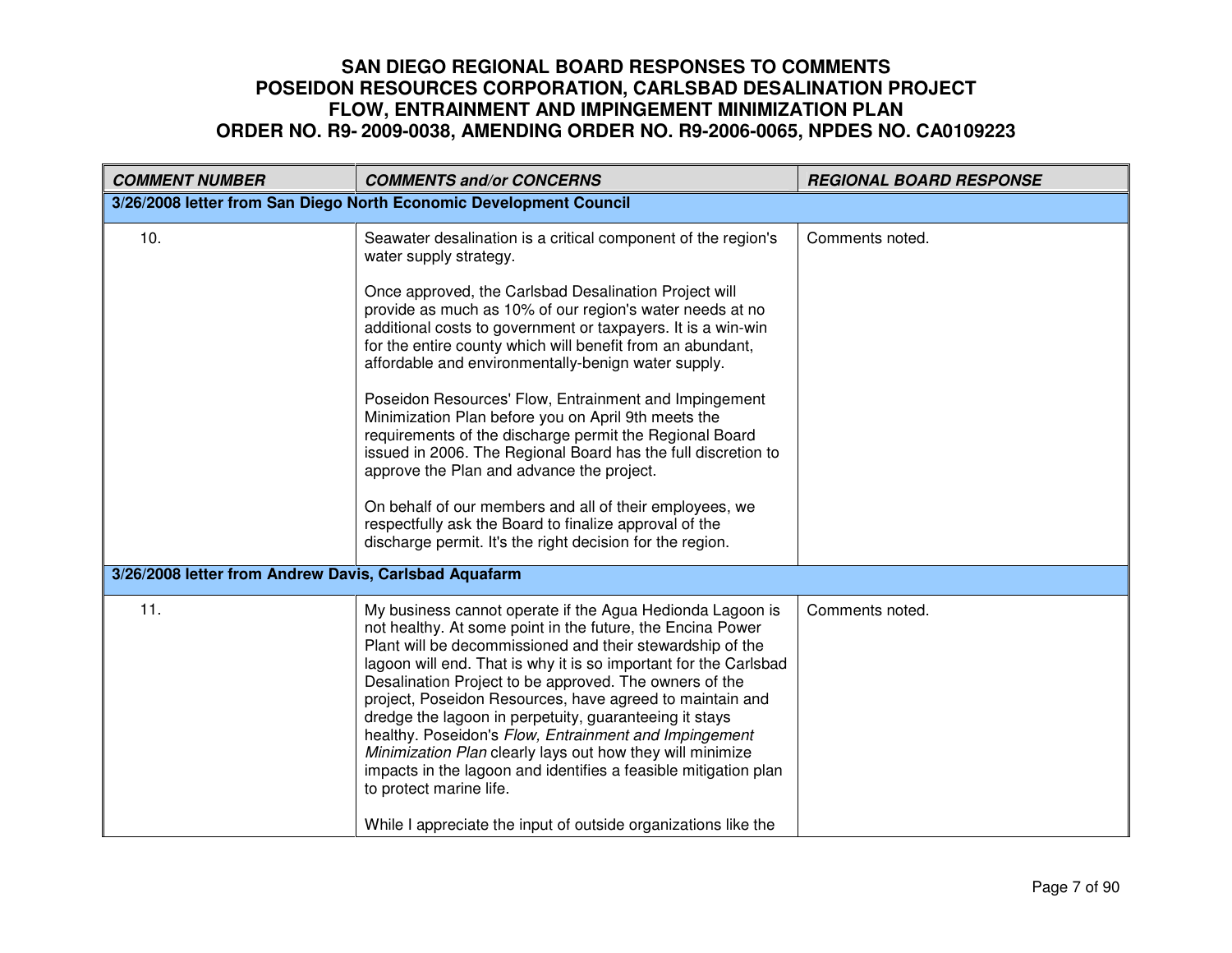| <b>COMMENT NUMBER</b>                                        | <b>COMMENTS and/or CONCERNS</b>                                                                                                                                                                                                                                                                                                                                                                                                                                                                                                                                                                                                                                                                              | <b>REGIONAL BOARD RESPONSE</b> |
|--------------------------------------------------------------|--------------------------------------------------------------------------------------------------------------------------------------------------------------------------------------------------------------------------------------------------------------------------------------------------------------------------------------------------------------------------------------------------------------------------------------------------------------------------------------------------------------------------------------------------------------------------------------------------------------------------------------------------------------------------------------------------------------|--------------------------------|
|                                                              | Surfrider Foundation, I hope that you will take into<br>consideration the opinion of someone who relies entirely on<br>the health of Agua Hedionda Lagoon for the success of my<br>business. I am satisfied that the applicant has taken all<br>necessary steps to ensure a healthy lagoon and marine<br>environment. Please approve the Carlsbad Desalination<br>Project minimization plan.                                                                                                                                                                                                                                                                                                                 |                                |
| 3/27/2008 letter from Sweetwater Authority                   |                                                                                                                                                                                                                                                                                                                                                                                                                                                                                                                                                                                                                                                                                                              |                                |
| 12.                                                          | Poseidon Resources' desalination project has gained<br>enthusiastic support from water agencies, cities, businesses,<br>residents, and elected officials, including our entire state and<br>federal delegation. While we appreciate the due diligence<br>that regulatory agencies have taken to ensure this is the most<br>environmentally-benign project possible, we believe it has<br>been thoroughly vetted and utilizes every possible avenue for<br>reducing impacts to the marine environment.<br>The Sweetwater Authority Board of Directors asks you to<br>make the right decision and approve the Flow, Entrainment<br>and Impingement Minimization Plan for the Carlsbad<br>Desalination Project. | Comments noted.                |
| 3/27/2008 letter from Christine Kehoe, Senate, 39th District |                                                                                                                                                                                                                                                                                                                                                                                                                                                                                                                                                                                                                                                                                                              |                                |
| 13.                                                          | This minimization plan has been prepared and available for<br>your review for the past year. The discharge permit and<br>related minimization plan offer far-reaching design,<br>technology and mitigation measures that will ensure that the<br>plant is operated in a mariner consistent with state law.<br>As Chair of the Senate Committee on Energy, Utilities and<br>Communications and as a longtime member of the Senate<br>Committee on Natural Resources and Water, I know how<br>important it is to have a reliable local water supply to serve                                                                                                                                                   | Comments noted.                |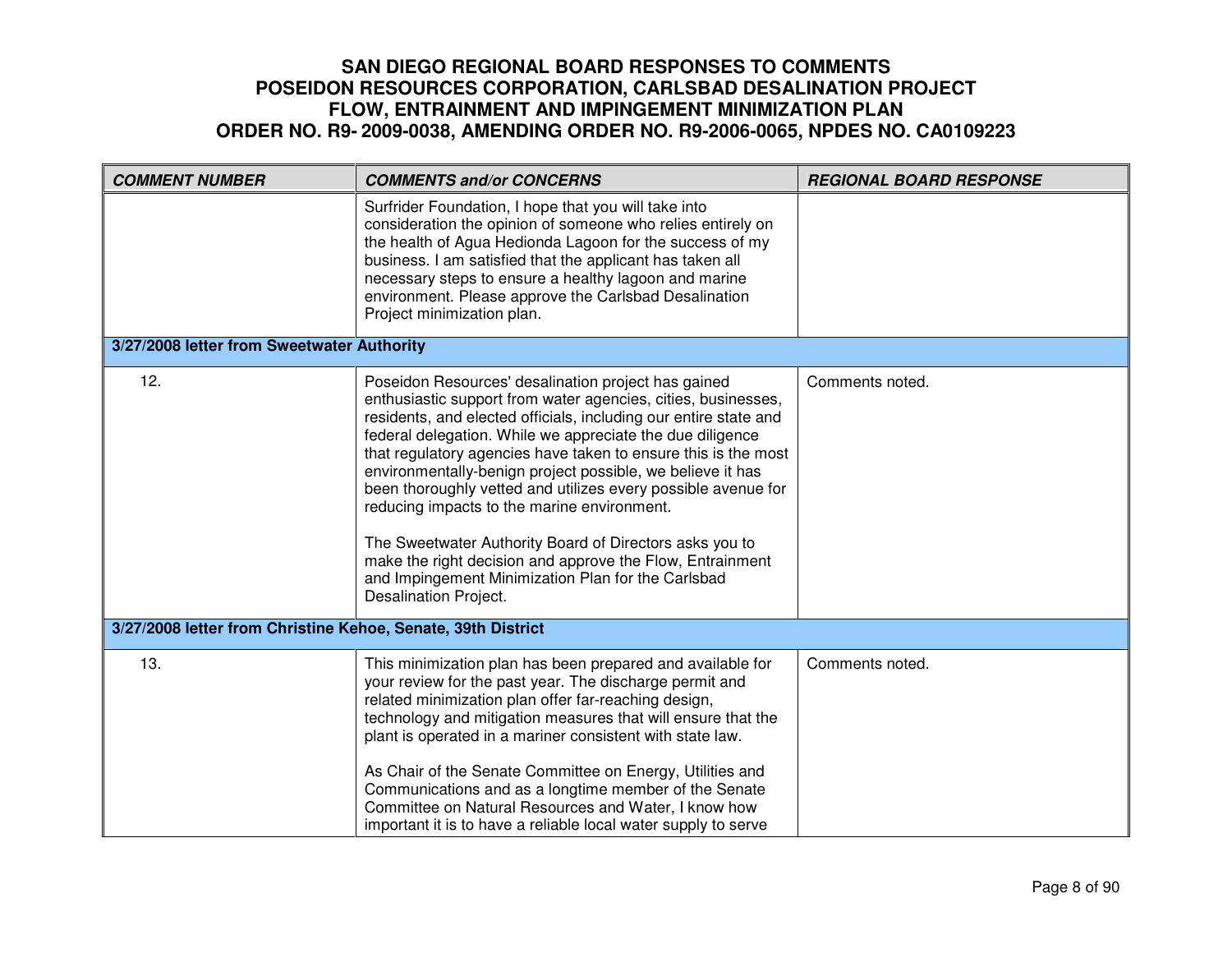| <b>COMMENT NUMBER</b>                                                    | <b>COMMENTS and/or CONCERNS</b>                                                                                                                                                                                                                                                                                                                                                                                                                                                                                                                                                                                                                                                                                                    | <b>REGIONAL BOARD RESPONSE</b> |
|--------------------------------------------------------------------------|------------------------------------------------------------------------------------------------------------------------------------------------------------------------------------------------------------------------------------------------------------------------------------------------------------------------------------------------------------------------------------------------------------------------------------------------------------------------------------------------------------------------------------------------------------------------------------------------------------------------------------------------------------------------------------------------------------------------------------|--------------------------------|
|                                                                          | the San Diego region's needs. This important project has<br>enjoyed the unanimous support of the San Diego's state<br>legislative delegation as expressed in a letter to the California<br>Coastal Commission when they considered the issuance of<br>the project's coastal development permit this past summer.<br>I respectfully urge the RWQCB to now approve the discharge<br>permit to help the San Diego region achieve a new, local,<br>drought-proof water supply.                                                                                                                                                                                                                                                         |                                |
|                                                                          | 3/27/2008 letter from San Diego Regional Economic Development Corporation                                                                                                                                                                                                                                                                                                                                                                                                                                                                                                                                                                                                                                                          |                                |
| 14.                                                                      | EDC would like to offer its full support of the Carlsbad<br>desalination plant. We believe that this project will provide<br>San Diego with the diverse, reliable, environmentally sound<br>water supply that it desperately needs.<br>Your Board has already issued a discharge permit for this<br>project. Poseidon Resources is complying with the permit's<br>conditions by submittal of its Flow, Entrainment and<br>Impingement Minimization Plan. The plan identifies feasible<br>mitigation opportunities and provides regulatory assurances<br>that the implementation of the mitigation plan will continue to<br>be subject to a state-agency's coordinated process to ensure<br>the best available mitigation feasible. | Comments noted.                |
| 3/27/2008 letter from San Dieguito River Valley Regional Open Space Park |                                                                                                                                                                                                                                                                                                                                                                                                                                                                                                                                                                                                                                                                                                                                    |                                |
| 15.                                                                      | Our interest in the Carlsbad Desalination Project is linked to<br>Poseidon Resources proposed coastal habitat restoration<br>project.<br>In the summer of 2007, the River Park responded to<br>Poseidon's request for expressions of interest for the<br>development and implementation of a coastal habitat<br>restoration project. As you are aware, a major restoration                                                                                                                                                                                                                                                                                                                                                         | Comments noted.                |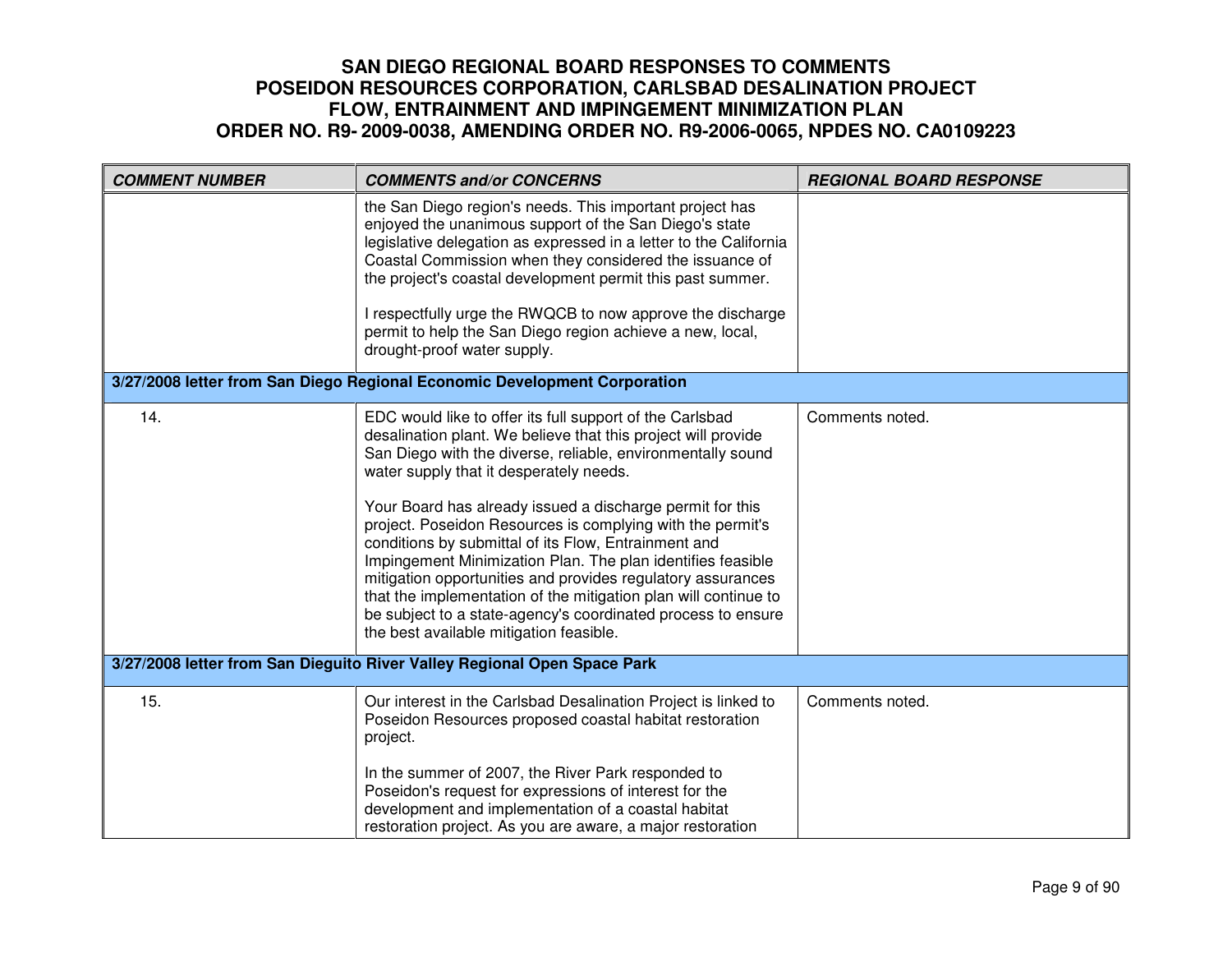| <b>COMMENT NUMBER</b>                              | <b>COMMENTS and/or CONCERNS</b>                                                                                                                                                                                                                                                                                                                                                                                                                                                           | <b>REGIONAL BOARD RESPONSE</b> |
|----------------------------------------------------|-------------------------------------------------------------------------------------------------------------------------------------------------------------------------------------------------------------------------------------------------------------------------------------------------------------------------------------------------------------------------------------------------------------------------------------------------------------------------------------------|--------------------------------|
|                                                    | project is underway in the San Dieguito River Valley about 12<br>miles south of Poseidon's proposed desalination facility. This<br>Project is being funded by Southern California Edison as<br>mitigation for the entrainment and impingement impacts from<br>its San Onofre Power Plant.                                                                                                                                                                                                 |                                |
|                                                    | The restoration proposal we provided Poseidon will expand<br>the number of acres of functional wetlands and associated<br>habitat in the San Dieguito Lagoon area, by supplementing<br>the 115-acreWetlands Restoration Project, which is currently<br>underway.                                                                                                                                                                                                                          |                                |
|                                                    | The proposed restoration projects will create approximately<br>37 acres of marine wetlands and additional acres of<br>associated native grassland habitat from what is now entirely<br>disturbed land. The project includes maintenance and<br>monitoring to ensure the successful re-establishment of<br>planted species. A second component of this project is<br>funding for enhanced water quality sampling, testing and<br>monitoring of the proposed water quality treatment ponds. |                                |
|                                                    | We are currently doing a feasibility study to ensure that<br>Poseidon's proposed coastal habitat restoration project will<br>complement the ongoing restoration project while providing<br>additional restored habitat in the San Dieguito Lagoon that<br>closely matches the habitat in Agua Hedionda Lagoon.                                                                                                                                                                            |                                |
| 3/27/2008 letter from California Coastal Coalition |                                                                                                                                                                                                                                                                                                                                                                                                                                                                                           |                                |
| 16.                                                | CalCoast has spoken out on behalf of the Carlsbad<br>Desalination Project numerous times because we believe<br>that this project has been designed and will be operated with<br>careful consideration of the coastal environment and habitat.                                                                                                                                                                                                                                             | Comments noted.                |
|                                                    | We have given considerable consideration to Poseidon's                                                                                                                                                                                                                                                                                                                                                                                                                                    |                                |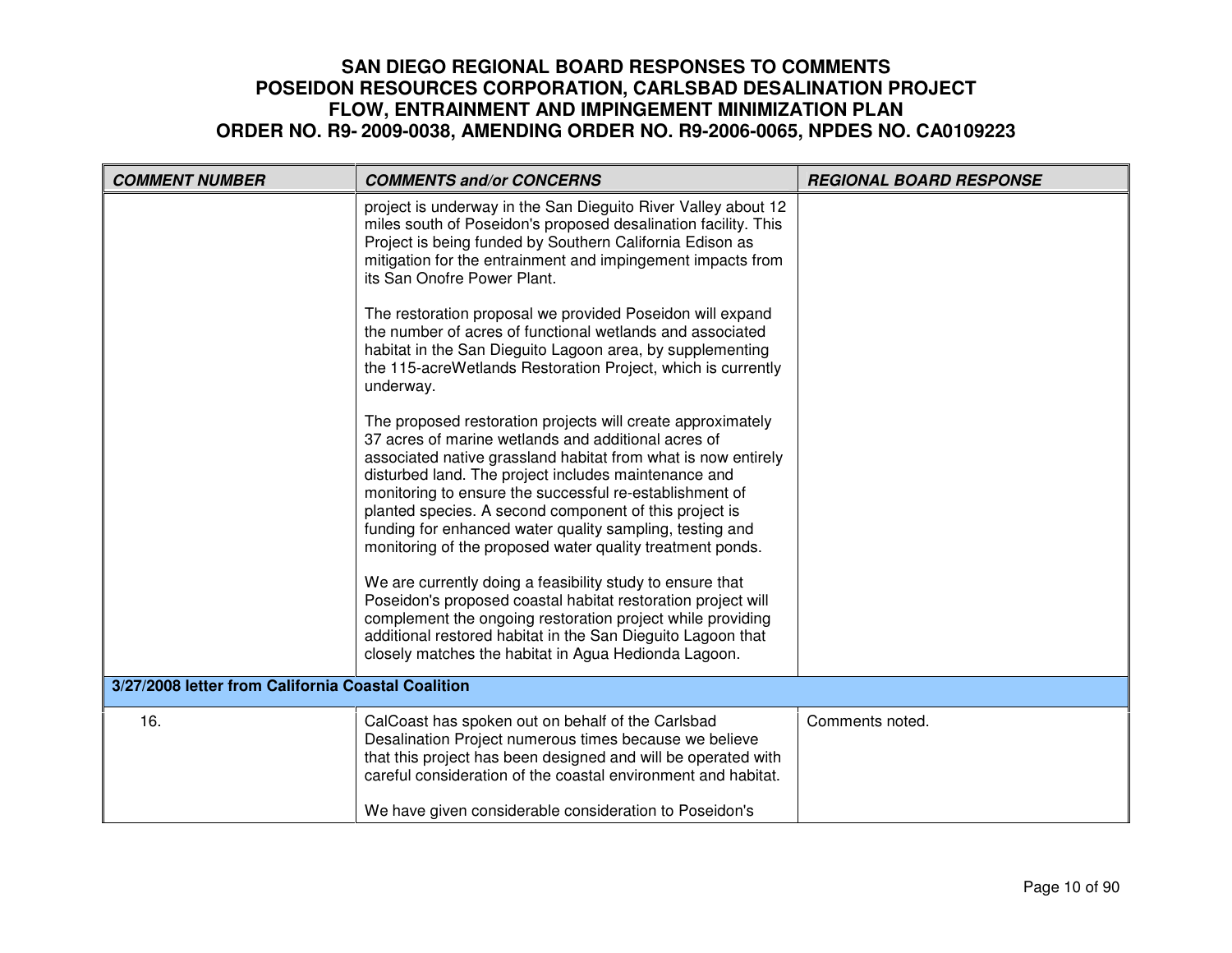| <b>COMMENT NUMBER</b> | <b>COMMENTS and/or CONCERNS</b>                                                                                                                                                                                                                                                                                                                                                                                                                     | <b>REGIONAL BOARD RESPONSE</b> |
|-----------------------|-----------------------------------------------------------------------------------------------------------------------------------------------------------------------------------------------------------------------------------------------------------------------------------------------------------------------------------------------------------------------------------------------------------------------------------------------------|--------------------------------|
|                       | proposal and find that the project includes the necessary<br>design, technology and mitigation measures for one to<br>conclude it represents an environmentally responsible use of<br>coastal property and public trust resources.                                                                                                                                                                                                                  |                                |
|                       | Over the last several years we have provided written and/or<br>oral testimony before the Regional Board, State Lands<br>Commission and California Coastal Commission. After<br>considerable regulatory scrutiny, it is clearly time to move this<br>project forward. The desalination facility would offer many<br>benefits to the region and the California Coastal Coalition is<br>pleased to offer our full support of the desalination project. |                                |
|                       | 3/27/2008 letter from San Diego County Building & Construction Trades Council, AFL-CIO                                                                                                                                                                                                                                                                                                                                                              |                                |
| 17.                   | The Carlsbad desalination project will have significant<br>economic benefit for the region, including an estimated \$170<br>million in spending during construction, 2,100 jobs created<br>during construction, and \$37 million in annual spending<br>throughout the region once the desalination plant is<br>operational.                                                                                                                         | Comments noted.                |
|                       | The building trades industry has a strong record of promoting<br>and protecting the environment. We believe that this<br>particular project strikes the right balance between<br>strengthening the economy and preserving the coastal<br>marine environment, especially the Agua Hedionda Lagoon.                                                                                                                                                   |                                |
|                       | For the region, the desalination facility will create jobs,<br>generate tax revenue, improve water quality and enhance<br>water reliability with a new drought-proof supply. We urge<br>your approval of the Carlsbad Desalination Project, which will<br>bring this region one step closer to a safe, reliable and cost-<br>effective water supply.                                                                                                |                                |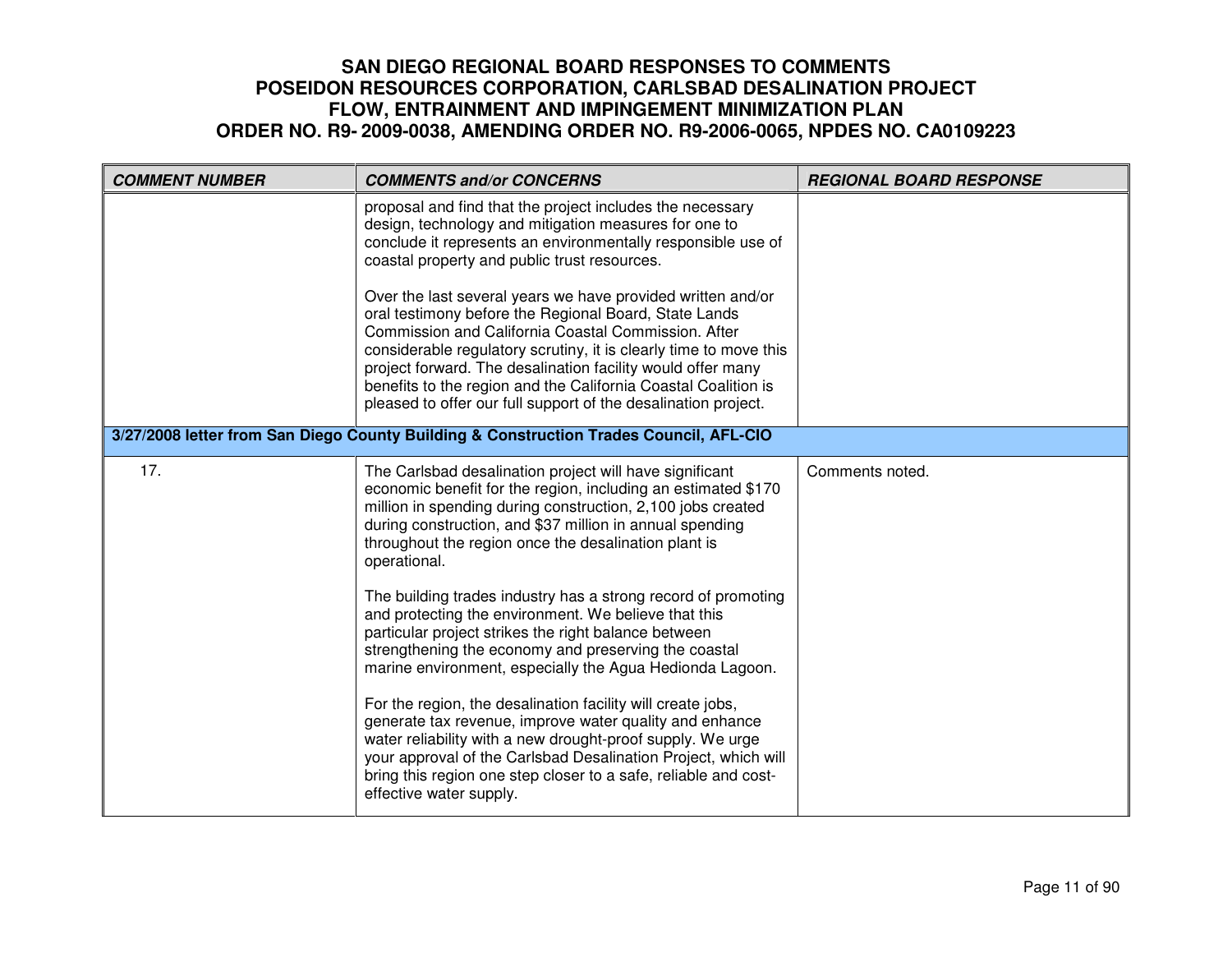| <b>COMMENT NUMBER</b>                                  | <b>COMMENTS and/or CONCERNS</b>                                                                                                                                                                                                                                                                                                                                                                                                                                                                                                                                                                                                                                                                                                                                                                                                                                                                                                                                                                                                                                                                                                                                                                                                                                                                                                                                                                           | <b>REGIONAL BOARD RESPONSE</b> |
|--------------------------------------------------------|-----------------------------------------------------------------------------------------------------------------------------------------------------------------------------------------------------------------------------------------------------------------------------------------------------------------------------------------------------------------------------------------------------------------------------------------------------------------------------------------------------------------------------------------------------------------------------------------------------------------------------------------------------------------------------------------------------------------------------------------------------------------------------------------------------------------------------------------------------------------------------------------------------------------------------------------------------------------------------------------------------------------------------------------------------------------------------------------------------------------------------------------------------------------------------------------------------------------------------------------------------------------------------------------------------------------------------------------------------------------------------------------------------------|--------------------------------|
| 3/27/2008 letter from Robert Simmons Counselor-at-Law  |                                                                                                                                                                                                                                                                                                                                                                                                                                                                                                                                                                                                                                                                                                                                                                                                                                                                                                                                                                                                                                                                                                                                                                                                                                                                                                                                                                                                           |                                |
| 18.                                                    | In my opinion, the project's entrainment and impingement<br>minimization plan is a good one. As you know, the plan<br>details procedures to minimize impacts on marine life during<br>a temporary or permanent reduction or shutdown of the<br>Encina power plant generation, i.e., when the project's intake<br>requirements exceed the power station's discharges. The<br>current productive state of the adjacent lagoon is primarily<br>due to the good stewardship of the power station, which daily<br>circulates seawater throughout the lagoon and dredges its<br>entrance, annually. These actions have transformed the<br>lagoon from the stagnant marsh of the past to the healthy<br>ecosystem we see today.<br>Opponents of this project have falsely argued to you (and<br>unsuccessfully, to courts and other agencies) that the<br>Federal Clean Water Act (CWA Section 316) applies to this<br>desalination plant. This is legally incorrect! In truth, the plant<br>is regulated under the California Water Code Section<br>13142.5. This provision requires industrial facilities using<br>seawater for processing to use the best available site,<br>design, technology, and feasible mitigation-to minimize<br>impacts to marine life. In my opinion, the plan before you for<br>decision on April 9 clearly meets all the requirements of this<br>law and I urge you to approve it. | Comments noted.                |
| 3/27/2008 letter from Rainbow Municipal Water District |                                                                                                                                                                                                                                                                                                                                                                                                                                                                                                                                                                                                                                                                                                                                                                                                                                                                                                                                                                                                                                                                                                                                                                                                                                                                                                                                                                                                           |                                |
| 19.                                                    | I am writing today on behalf of Poseidon Resources'<br>Carlsbad Desalination Project and asking you to approve<br>their Flow, Entrainment and Impingement Minimization Plan.<br>Please accept this letter as a declaration of Rainbow<br>Municipal Water District's support and endorsement for this<br>important project.                                                                                                                                                                                                                                                                                                                                                                                                                                                                                                                                                                                                                                                                                                                                                                                                                                                                                                                                                                                                                                                                                | Comments noted.                |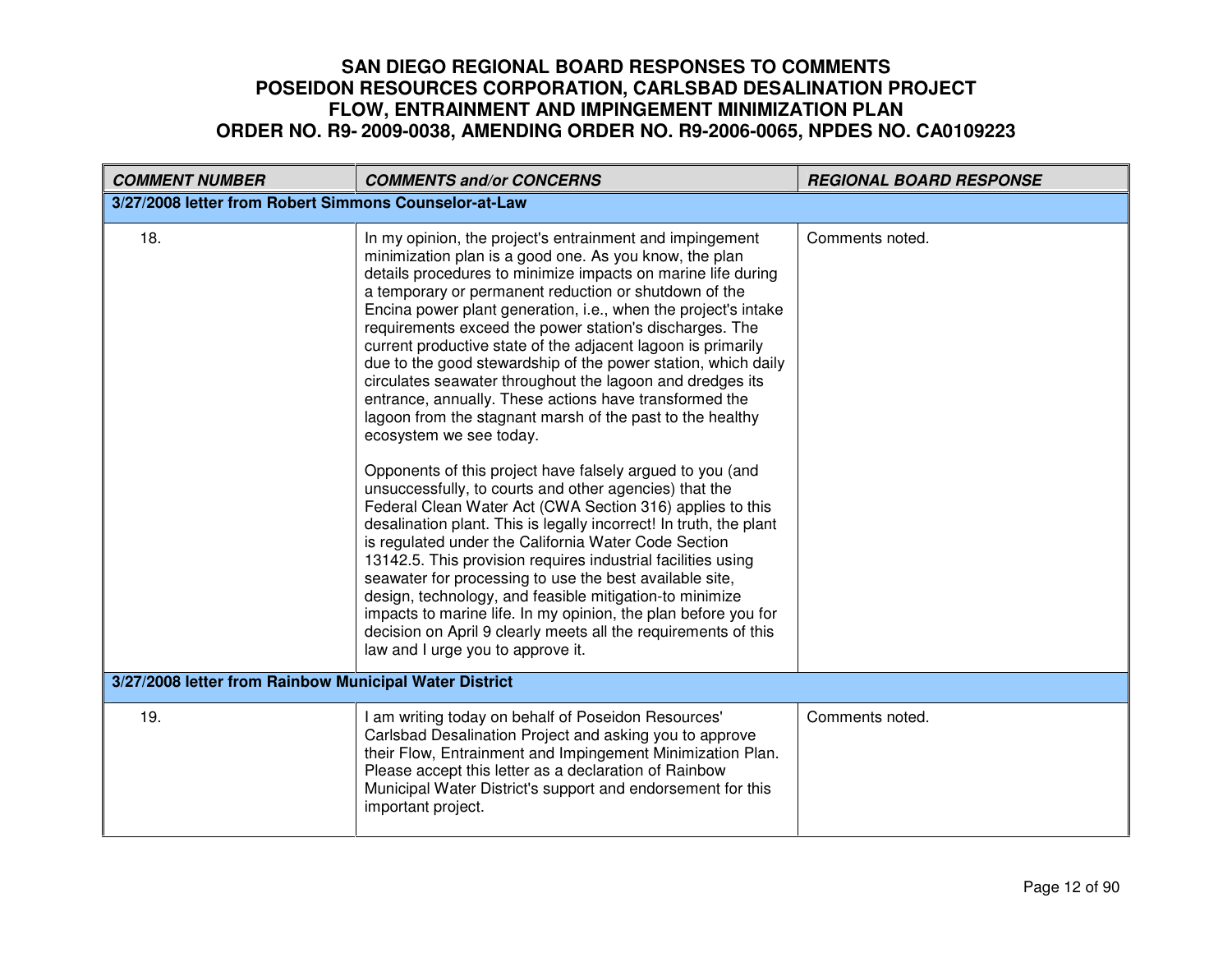| <b>COMMENT NUMBER</b>                           | <b>COMMENTS and/or CONCERNS</b>                                                                                                                                                                                                                                                                                                                                                                                                                                                                                                                                                                                                                                                                                                                                                                                                                                                                                                                                                                                             | <b>REGIONAL BOARD RESPONSE</b>                                                                                                                         |
|-------------------------------------------------|-----------------------------------------------------------------------------------------------------------------------------------------------------------------------------------------------------------------------------------------------------------------------------------------------------------------------------------------------------------------------------------------------------------------------------------------------------------------------------------------------------------------------------------------------------------------------------------------------------------------------------------------------------------------------------------------------------------------------------------------------------------------------------------------------------------------------------------------------------------------------------------------------------------------------------------------------------------------------------------------------------------------------------|--------------------------------------------------------------------------------------------------------------------------------------------------------|
|                                                 | Now it is up to your Board to ensure that our efforts to protect<br>our agricultural customers are not in vain. We understand<br>that you will be holding a hearing on April 9th to approve the<br>project's Flow, Entrainment and Impingement Minimization<br>Plan. We believe this plan is in full compliance with<br>applicable state water regulations, specifically Water Code<br>Section 13142.5(b).<br>Poseidon Resources has repeatedly accommodated<br>requests for information and demands for additional stringent<br>mitigation measures. On behalf of Rainbow Municipal Water<br>District, I urge the State Water Resources Control Board to<br>approve this project and bring us one step closer to solving<br>our region's long-term water reliability needs.                                                                                                                                                                                                                                                |                                                                                                                                                        |
| 3/28/2008 letter from Vallecitos Water District |                                                                                                                                                                                                                                                                                                                                                                                                                                                                                                                                                                                                                                                                                                                                                                                                                                                                                                                                                                                                                             |                                                                                                                                                        |
| 20.                                             | We have thoroughly reviewed the project's Flow, Entrainment<br>and Impingement Minimization Plan and have determined<br>that this plan meets the Regional Board's requirement that<br>Poseidon assess the feasibility of the site, design,<br>technology, and mitigation measures to minimize impacts to<br>marine life.<br>We believe that this project presents the best most<br>environmentally expedient opportunity for siting a<br>desalination facility in San Diego. The research that has been<br>done verifies that the environmental impacts will be minor at<br>this site, with or without the Encina Power Plant. Poseidon<br>Resources has made every effort to mitigate even minor<br>impacts and has committed to restoring 37 acres of wetland<br>habitat, dedicating 15 acres for public access, recreation and<br>marine research, and providing maintenance to the lagoon<br>itself after the power plant is taken off line. These are major<br>commitments that confirm the ecological benefits of the | Comment noted. Poseidon will be required to<br>minimize and mitigate the environmental<br>impacts in compliance with Water Code<br>Section 13142.5(b). |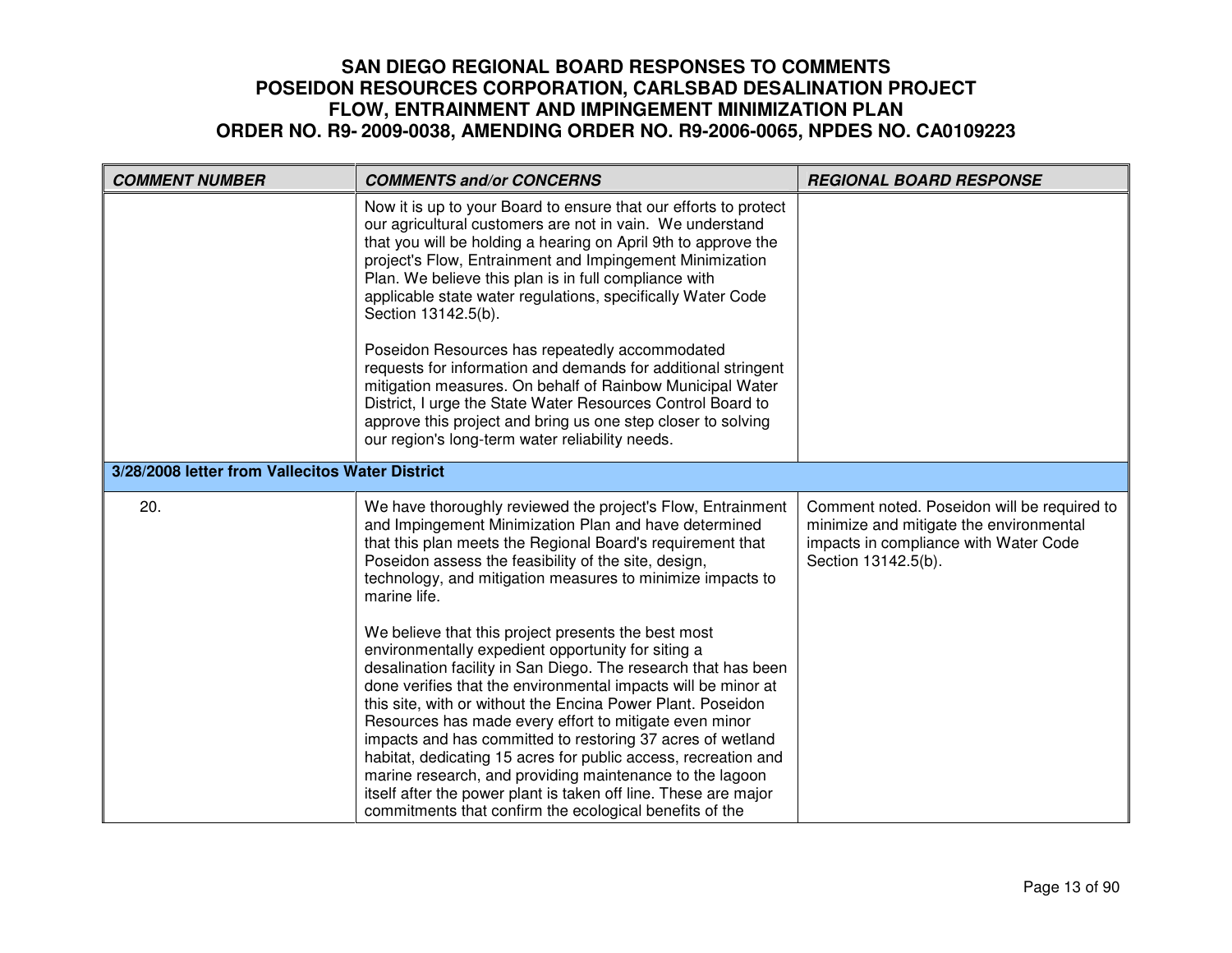| <b>COMMENT NUMBER</b>                            | <b>COMMENTS and/or CONCERNS</b>                                                                                                                                                                                                                                                                                                                                                                                                                                                                                                                                                                                                                                                                                                                                                                                                                                                                                                                                                                                                                                                          | <b>REGIONAL BOARD RESPONSE</b> |
|--------------------------------------------------|------------------------------------------------------------------------------------------------------------------------------------------------------------------------------------------------------------------------------------------------------------------------------------------------------------------------------------------------------------------------------------------------------------------------------------------------------------------------------------------------------------------------------------------------------------------------------------------------------------------------------------------------------------------------------------------------------------------------------------------------------------------------------------------------------------------------------------------------------------------------------------------------------------------------------------------------------------------------------------------------------------------------------------------------------------------------------------------|--------------------------------|
|                                                  | project.                                                                                                                                                                                                                                                                                                                                                                                                                                                                                                                                                                                                                                                                                                                                                                                                                                                                                                                                                                                                                                                                                 |                                |
| 3/28/2008 letter from City of Oceanside          |                                                                                                                                                                                                                                                                                                                                                                                                                                                                                                                                                                                                                                                                                                                                                                                                                                                                                                                                                                                                                                                                                          |                                |
| 21.                                              | Poseidon Resources submitted the Flow, Entrainment and<br>Impingement Minimization Plan in February 2007 to RWQCB<br>and it has been available for public review since that time.<br>Poseidon has revised the plan several times in response to<br>comments from the Board, staff and public. The plan fulfills<br>the Regional Board's requirement that Poseidon assess the<br>feasibility of site, design, technology and mitigation measures<br>to minimize impact to the marine environment. We believe<br>that Poseidon's proposed mitigation approach and regulatory<br>assurances are more than adequate for this project and<br>should be approved.<br>In closing, the Carlsbad Desalination Project is a positive<br>step in the right direction for our region's future water supply.<br>As demonstrated in their Flow, Entrainment and Impingement<br>Minimization Plan, it will be environmentally- responsible and<br>proactive in minimizing any potential impacts. The City of<br>Oceanside respectfully requests that you vote in favor of this<br>badly-needed project. | Comments noted.                |
| 3/28/2008 San Diego Regional Chamber of Commerce |                                                                                                                                                                                                                                                                                                                                                                                                                                                                                                                                                                                                                                                                                                                                                                                                                                                                                                                                                                                                                                                                                          |                                |
| 22.                                              | In the Chamber's opinion, Poseidon Resources has designed<br>an environmentally-superior project that will have minimal<br>impact to marine life found in the lagoon and surrounding<br>coastal areas. In addition to their commitment to ongoing<br>lagoon maintenance, Poseidon has also committed to a 37-<br>acre wetlands restoration program and a comprehensive<br>Climate Action Plan that will eliminate the plant's carbon<br>footprint. We appreciate their extraordinary efforts to make<br>this project both environmentally and fiscally responsible,<br>while reducing our county's dependence on imported water.                                                                                                                                                                                                                                                                                                                                                                                                                                                         | Comment Noted.                 |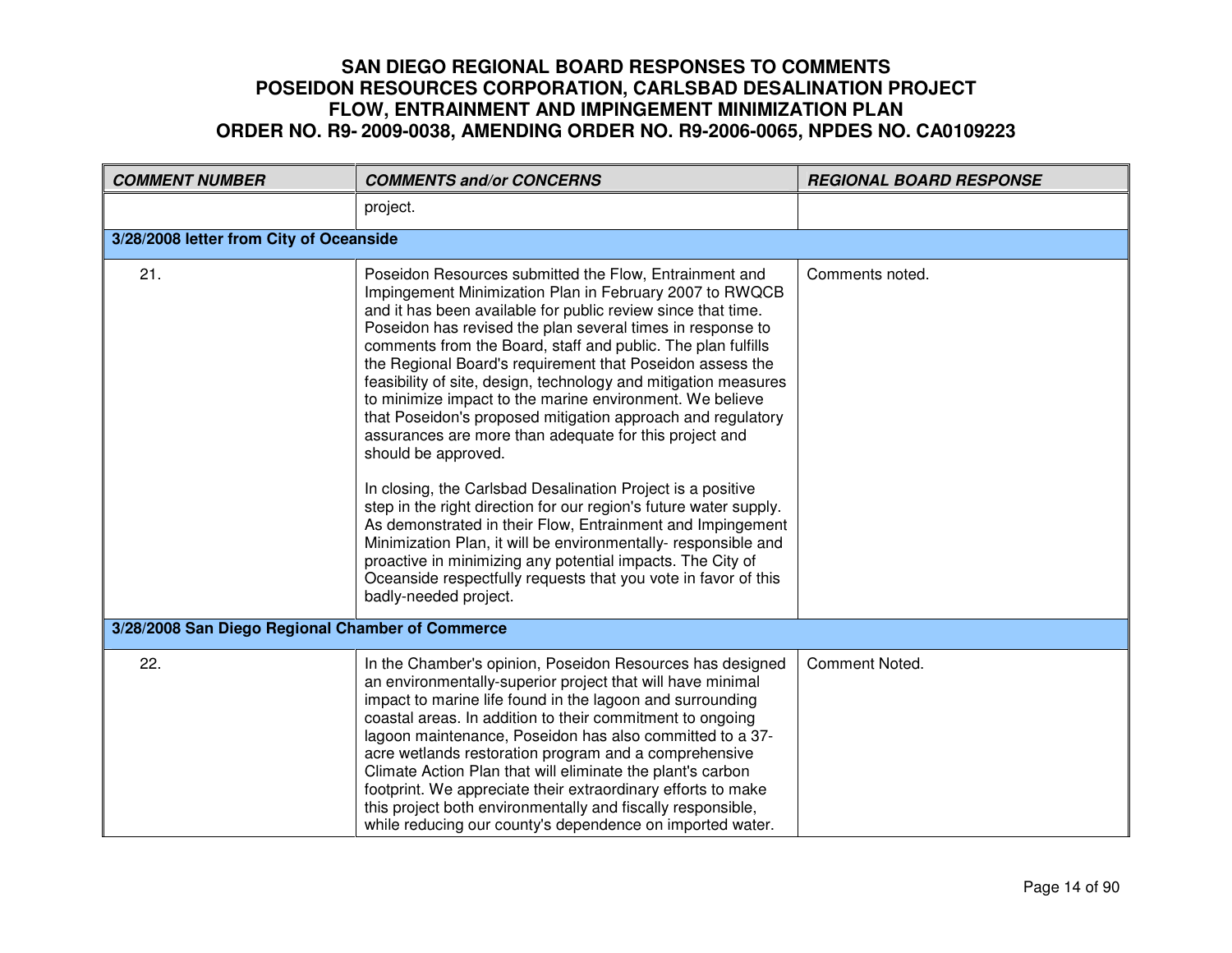| <b>COMMENT NUMBER</b> | <b>COMMENTS and/or CONCERNS</b>                                                                                                                                                                                                                                                                                                                                                                                                                                                                                                                                                                                                                                                                                                                                                                                                                                                                                                                                                                                                                                                                                                                                                                                                                  | <b>REGIONAL BOARD RESPONSE</b> |  |
|-----------------------|--------------------------------------------------------------------------------------------------------------------------------------------------------------------------------------------------------------------------------------------------------------------------------------------------------------------------------------------------------------------------------------------------------------------------------------------------------------------------------------------------------------------------------------------------------------------------------------------------------------------------------------------------------------------------------------------------------------------------------------------------------------------------------------------------------------------------------------------------------------------------------------------------------------------------------------------------------------------------------------------------------------------------------------------------------------------------------------------------------------------------------------------------------------------------------------------------------------------------------------------------|--------------------------------|--|
|                       | The existence of the project's Flow, Entrainment, and<br>Impingement Minimization Plan - a condition the Regional<br>Board placed on the discharge permit when it was approved<br>in 2006 - is one example of the appropriately stringent<br>regulations that have been attached to the project. By<br>preparing the minimization plan, Poseidon Resources has<br>met its permit conditions and provided a roadmap that<br>guarantees the project is built using the best available site,<br>design, technology, and mitigation feasible to minimize<br>impacts to marine life.                                                                                                                                                                                                                                                                                                                                                                                                                                                                                                                                                                                                                                                                  |                                |  |
|                       | 3/28/2008 letter from Agua Hedionda Lagoon Foundation                                                                                                                                                                                                                                                                                                                                                                                                                                                                                                                                                                                                                                                                                                                                                                                                                                                                                                                                                                                                                                                                                                                                                                                            |                                |  |
| 23.                   | The Regional Board has put stringent permit conditions in<br>place that allows the desalination plant to utilize the power<br>station's seawater intake and outfall infrastructure. In<br>compliance with Water Code Section 13142.5(b), Poseidon<br>Resources submitted a Flow, Entrainment and Impingement<br>Minimization Plan to your agency. My organization has<br>studied this plan and we are completely satisfied that there<br>are sufficient marine environment protections in place.<br>We also believe that operation of the Carlsbad Desalination<br>Plant will be critical to the Agua Hedionda Lagoon.<br>Poseidon's commitment to dredge the lagoon once the power<br>plant ceases to operate will ensure that the lagoon's<br>ecosystem will remain balanced and healthy. Additionally,<br>Poseidon has pledged annual funding for the Foundation's<br>Academy for Environmental Stewardship. This elementary<br>school program reaches children at a young age so they can<br>understand the importance of preserving our watershed and<br>wetlands. We note that Poseidon's commitment to serve as a<br>steward for the Agua Hedionda Lagoon and the surrounding<br>watershed will guarantee for many years to come that the | Comment Noted.                 |  |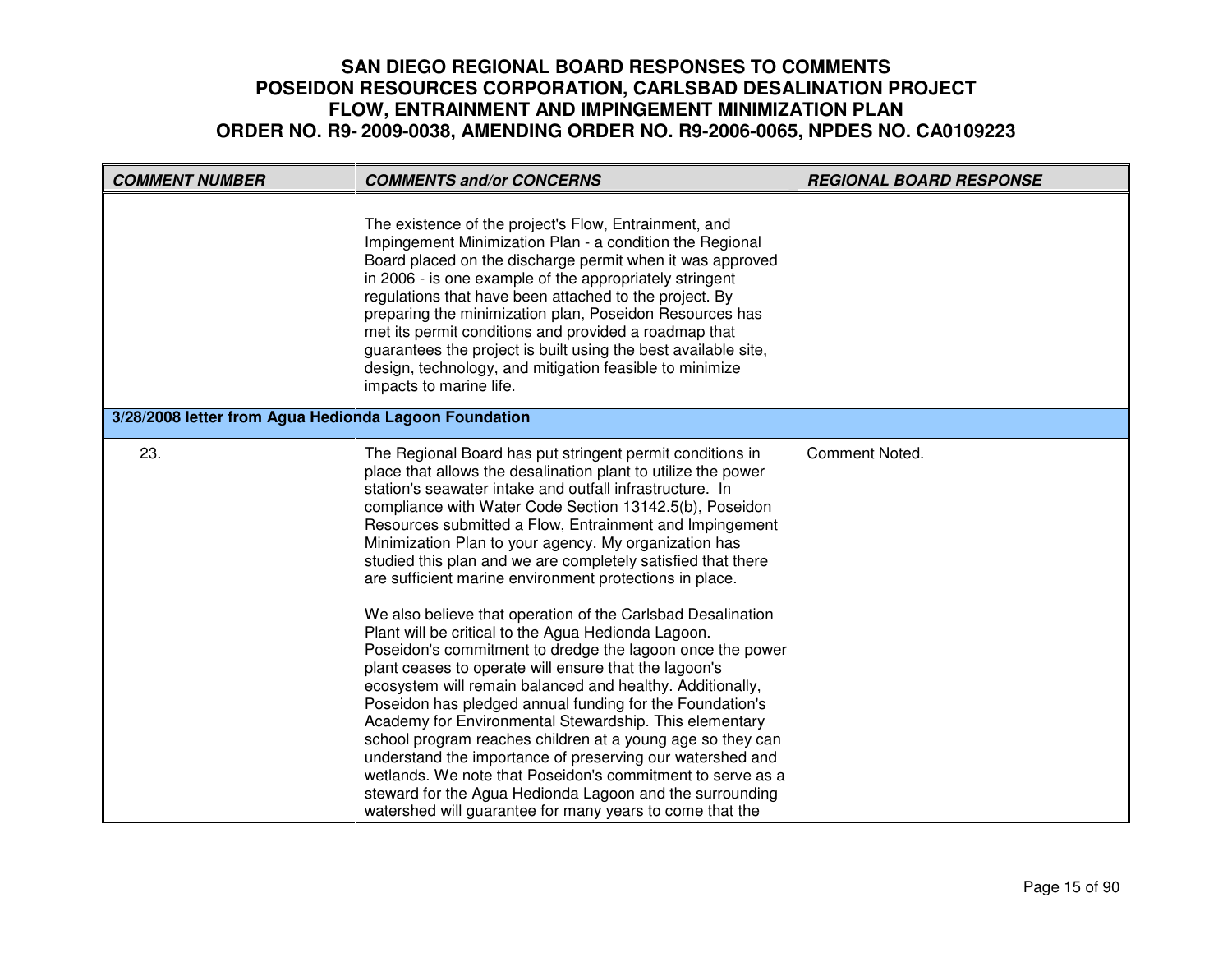| <b>COMMENT NUMBER</b>                              | <b>COMMENTS and/or CONCERNS</b>                                                                                                                                                                                                                                                                                                                                                                                                                                                                                                                                                                                                                                                                                                                                                           | <b>REGIONAL BOARD RESPONSE</b> |
|----------------------------------------------------|-------------------------------------------------------------------------------------------------------------------------------------------------------------------------------------------------------------------------------------------------------------------------------------------------------------------------------------------------------------------------------------------------------------------------------------------------------------------------------------------------------------------------------------------------------------------------------------------------------------------------------------------------------------------------------------------------------------------------------------------------------------------------------------------|--------------------------------|
|                                                    | citizens of Carlsbad will be able to enjoy the benefits of this<br>clean lagoon and its surrounding beaches. This commitment<br>will provide real environmental benefit and rises above and<br>beyond the wetlands mitigation proposed in the Minimization<br>Plan.                                                                                                                                                                                                                                                                                                                                                                                                                                                                                                                       |                                |
| 3/28/2008 letter from Shapery Enterprises          |                                                                                                                                                                                                                                                                                                                                                                                                                                                                                                                                                                                                                                                                                                                                                                                           |                                |
| 24.                                                | San Diego needs to develop a cost-effective, drought-proof<br>supply of water to augment the nearly 90% supplies we<br>currently import. My firm believes that desalination makes<br>sense from an economic and environmental standpoint.<br>Poseidon Resources, in particular, has designed a top-notch<br>project that will meet the water needs of 10% of our<br>population at no additional cost to taxpayers. They have also<br>put together a sensible mitigation plan to ensure that the<br>lagoon and beaches are protected and will not be harmed by<br>the plant's discharge.<br>I think this project is a win-win for San Diego's environment<br>and taxpayers. Shapery Enterprises respectfully requests<br>that you approve the Carlsbad Desalination Plant on April<br>9th. | Comments noted.                |
| 3/31/2008 letter from Santa Fe Irrigation District |                                                                                                                                                                                                                                                                                                                                                                                                                                                                                                                                                                                                                                                                                                                                                                                           |                                |
| 25.                                                | I'm writing today on behalf of Poseidon Resources' Carlsbad<br>Desalination Project and asking you to approve their Flow,<br>Entrainment, and Impingement Minimization Plan at the<br>public hearing on April 9,2008.<br>We are confident that the Carlsbad Desalination Project<br>meets or exceeds all environmental regulations and will<br>contribute to the long-term health of the lagoon and marine<br>habitat through its careful stewardship and a broad array of<br>design, technology and mitigation measures.                                                                                                                                                                                                                                                                 | Comments noted.                |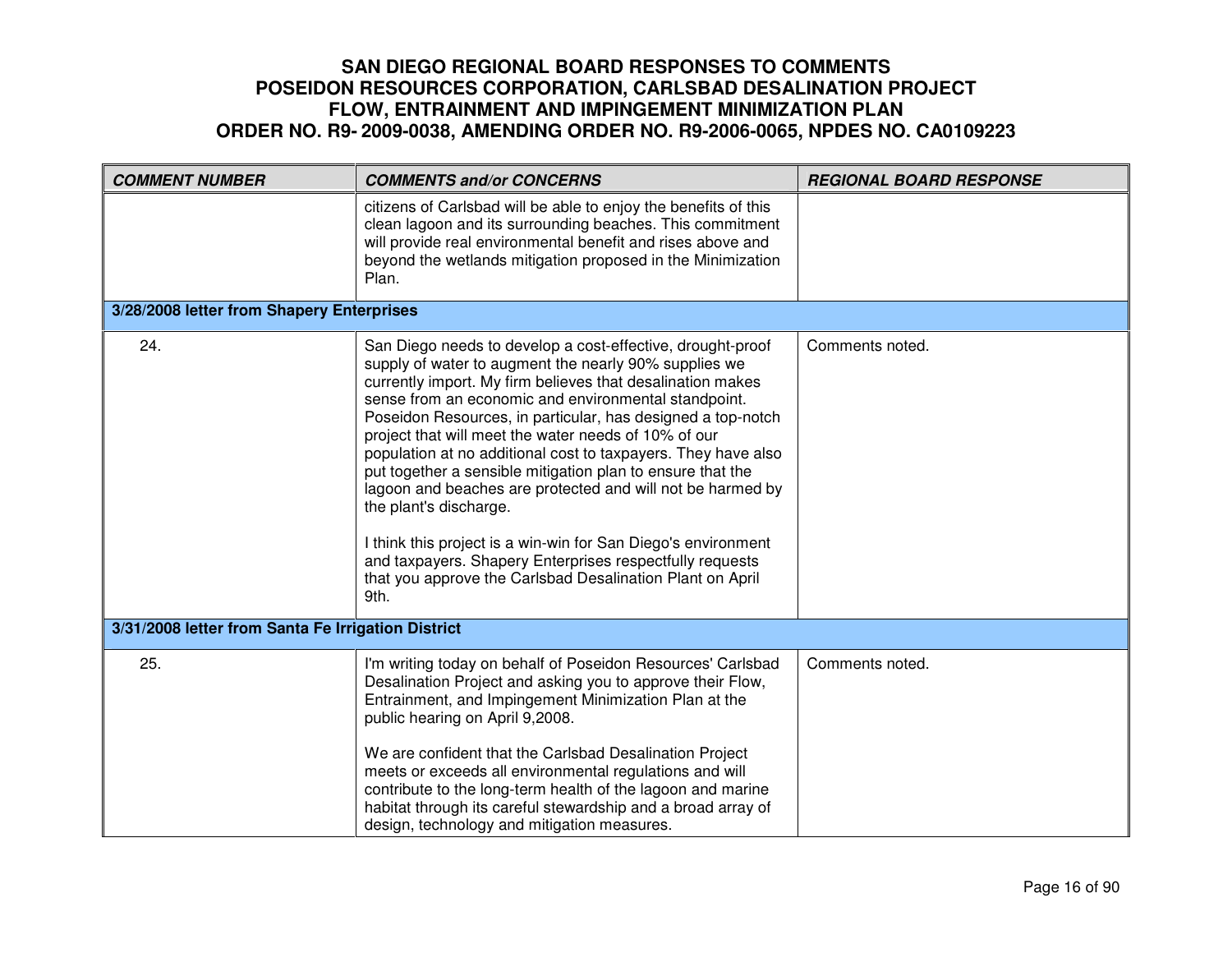| <b>COMMENT NUMBER</b>                              | <b>COMMENTS and/or CONCERNS</b>                                                                                                                                                                                                                                                                                                                                                                                                                                                                                                                                                                                                                                                                                                                                                                                                                                                                                                                                                                 | <b>REGIONAL BOARD RESPONSE</b> |
|----------------------------------------------------|-------------------------------------------------------------------------------------------------------------------------------------------------------------------------------------------------------------------------------------------------------------------------------------------------------------------------------------------------------------------------------------------------------------------------------------------------------------------------------------------------------------------------------------------------------------------------------------------------------------------------------------------------------------------------------------------------------------------------------------------------------------------------------------------------------------------------------------------------------------------------------------------------------------------------------------------------------------------------------------------------|--------------------------------|
|                                                    | We believe that this agreement provides our region with a<br>reliable, affordable and environmentally benign water source<br>to augment our imported supplies. On behalf of my Board of<br>Directors and our thousands of customers, we urge the<br>Water Quality Control Board approve the Flow, Entrainment,<br>and Impingement Minimization Plan.                                                                                                                                                                                                                                                                                                                                                                                                                                                                                                                                                                                                                                            |                                |
| 3/31/2008 letter from Farm Bureau San Diego County |                                                                                                                                                                                                                                                                                                                                                                                                                                                                                                                                                                                                                                                                                                                                                                                                                                                                                                                                                                                                 |                                |
| 26.                                                | On behalf of the San Diego County Farm Bureau and the<br>county's farmers, I am writing you in support of the Carlsbad<br>Desalination Project. Our organization testified before the<br>Regional Board in 2006 when the Board unanimously<br>approved the project's discharge permit. The permit required<br>Poseidon to provide the Regional Board with a Flow,<br>Entrainment and Impingement Minimization Plan to help<br>reduce marine impacts. Poseidon has prepare this plan met<br>its obligations under the permit.<br>San Diego County is mired in a historic drought, suffering<br>through the driest consecutive years in our region's history.<br>The Carlsbad Desalination Project is not a panacea, but it<br>offers fanners and urban water users alike a new, affordable<br>water supply. After nearly ten years in the works, it's time the<br>Carlsbad facility was approved. San Diego County's<br>agricultural industry - and our fanning heritage - is counting<br>on it. | Comments noted.                |
| 3/31/2008 letter from Carlsbad Chamber of Commerce |                                                                                                                                                                                                                                                                                                                                                                                                                                                                                                                                                                                                                                                                                                                                                                                                                                                                                                                                                                                                 |                                |
| 27.                                                | I am writing on behalf of the Carlsbad Chamber of Commerce<br>in support of Poseidon Resource's Carlsbad Desalination<br>Project. The Chamber recently awarded Poseidon Resources<br>with their first-ever Environmental Spirit Award because of<br>their project's demonstrated commitment to the environment,                                                                                                                                                                                                                                                                                                                                                                                                                                                                                                                                                                                                                                                                                 | Comments noted.                |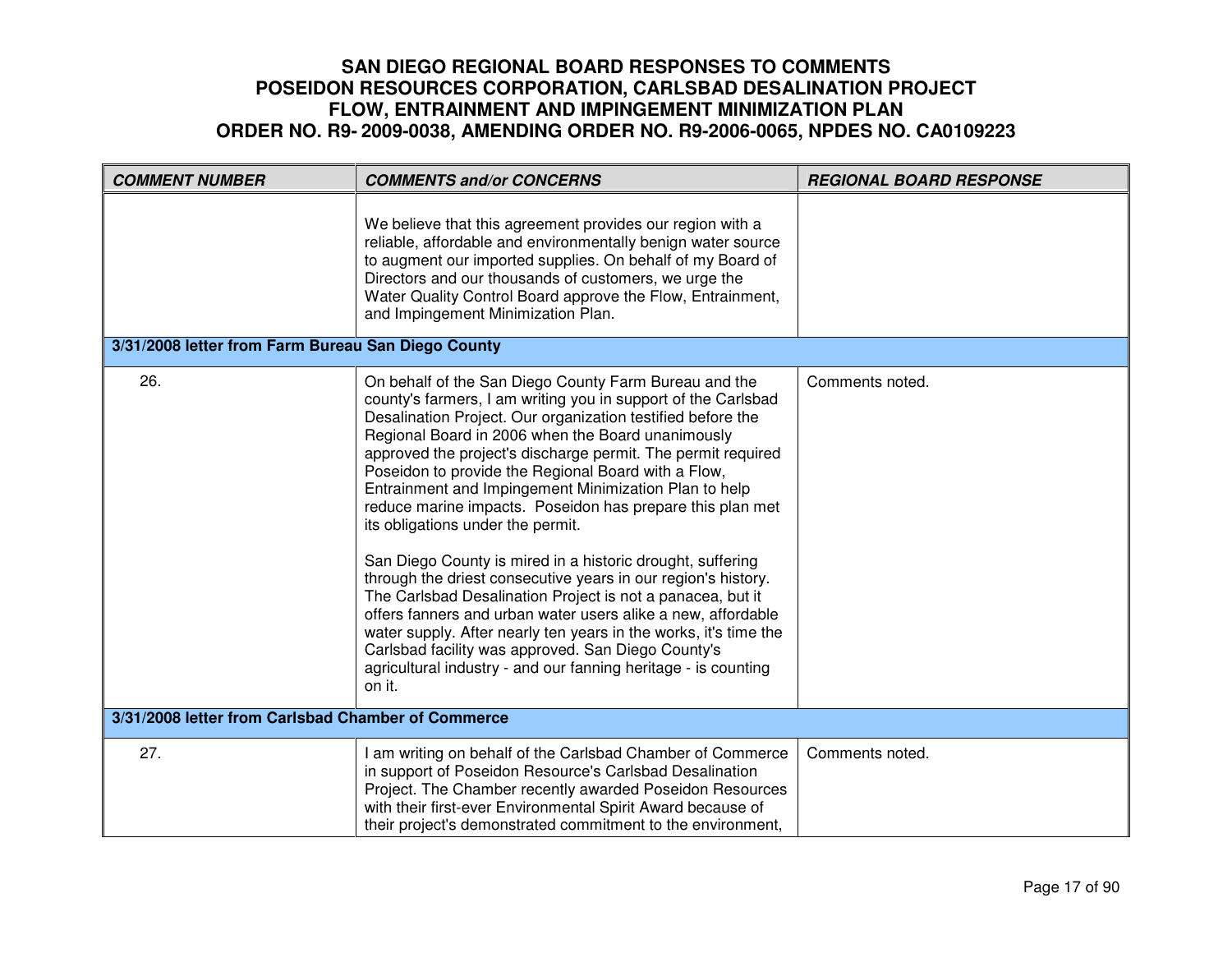| <b>COMMENT NUMBER</b>                                | <b>COMMENTS and/or CONCERNS</b>                                                                                                                                                                                                                                                                                                                                                                                                                                                                                                                                                                                                                                                                                                                                                                                                 | <b>REGIONAL BOARD RESPONSE</b>                                                                                                                                                                                                                                                                                                                                                                                                                                                                                                                                                    |
|------------------------------------------------------|---------------------------------------------------------------------------------------------------------------------------------------------------------------------------------------------------------------------------------------------------------------------------------------------------------------------------------------------------------------------------------------------------------------------------------------------------------------------------------------------------------------------------------------------------------------------------------------------------------------------------------------------------------------------------------------------------------------------------------------------------------------------------------------------------------------------------------|-----------------------------------------------------------------------------------------------------------------------------------------------------------------------------------------------------------------------------------------------------------------------------------------------------------------------------------------------------------------------------------------------------------------------------------------------------------------------------------------------------------------------------------------------------------------------------------|
|                                                      | especially the Agua Hedionda Lagoon.                                                                                                                                                                                                                                                                                                                                                                                                                                                                                                                                                                                                                                                                                                                                                                                            |                                                                                                                                                                                                                                                                                                                                                                                                                                                                                                                                                                                   |
|                                                      | This plan has been under review for over a year and has<br>been updated on several occasions in accordance with your<br>staff's requests. The Chamber believes that this plan puts<br>into a place a multitude of protections for the lagoon during<br>the plant's operation; it also ensures that the lagoon will<br>continue to be a clean, healthy marine environment in the<br>long-term. As part of their due diligence, Poseidon will<br>perform regular monitoring and conduct studies designed to<br>reduce the entrainment and impingement of marine<br>organisms below acceptable levels. Additionally, the<br>desalination facility will be subject to further environment<br>review and analysis by State Lands Commission ten years<br>after the lease is issued, guaranteeing sufficient regulatory<br>oversight. |                                                                                                                                                                                                                                                                                                                                                                                                                                                                                                                                                                                   |
| 3/31/2008 letter from Sierra Club, San Diego Chapter |                                                                                                                                                                                                                                                                                                                                                                                                                                                                                                                                                                                                                                                                                                                                                                                                                                 |                                                                                                                                                                                                                                                                                                                                                                                                                                                                                                                                                                                   |
| 28.                                                  | First and foremost, the Report fails to provide a site<br>specific conceptual food web model. This model serves to<br>show the relationship among the various species and their<br>interactions in response to the impingement and entrainment<br>impacts. It is an essential tool for the ecosystems based<br>management of the CDP project.<br>Mortality and injury to marine life caused during transport<br>through intake and discharge tunnels not addressed. The<br>Report does not but should provide information on the<br>number of fish, larvae and all other marine life that are killed,<br>injured or dazed in the intake and discharge channels the<br>CDP by abrasion, hard contact with the tunnel, disoriented by<br>turbulent flow, and other mechanical means.                                              | A site-specific food web model is not<br>warranted because the mitigation area(s) are<br>to be designed to replace the same species<br>as those impacted. Therefore, provided that<br>the mitigation area(s) are located sufficiently<br>close to the intake site, no significant<br>alterations to the food web are anticipated.<br>The Minimization Plan does not need to<br>address mortality and injury caused by<br>transport because both the impingement and<br>entrainment estimates assume 100%<br>mortality of all organisms that pass through<br>the intake structure. |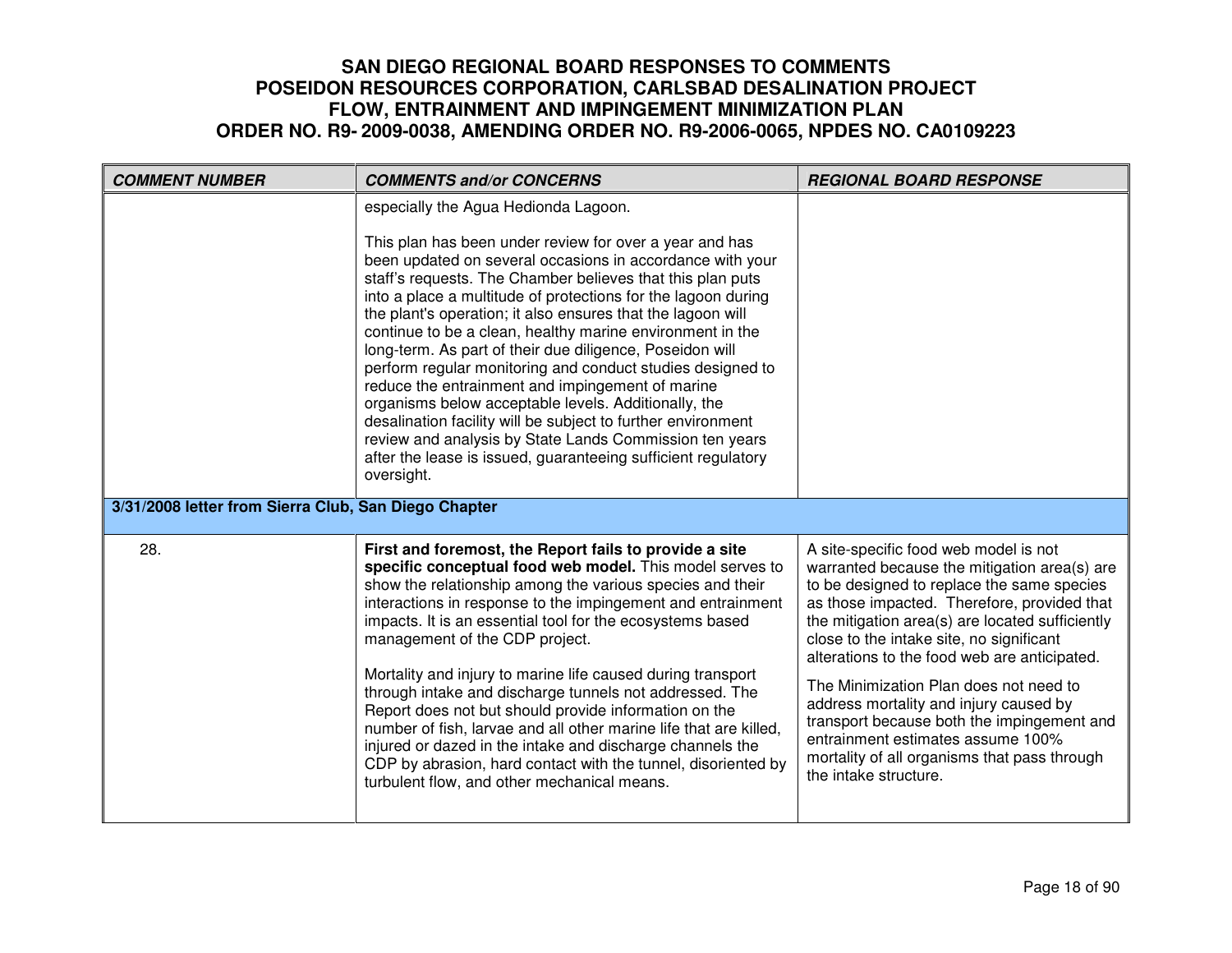| <b>COMMENT NUMBER</b> | <b>COMMENTS and/or CONCERNS</b>                                                                                                                                                                                                                                                                                                                                                                                                                                                                                                                                                                                                                                                                                                                                                                                                                     | <b>REGIONAL BOARD RESPONSE</b>                                                                                                                                                                                                                                                                                                                                                 |
|-----------------------|-----------------------------------------------------------------------------------------------------------------------------------------------------------------------------------------------------------------------------------------------------------------------------------------------------------------------------------------------------------------------------------------------------------------------------------------------------------------------------------------------------------------------------------------------------------------------------------------------------------------------------------------------------------------------------------------------------------------------------------------------------------------------------------------------------------------------------------------------------|--------------------------------------------------------------------------------------------------------------------------------------------------------------------------------------------------------------------------------------------------------------------------------------------------------------------------------------------------------------------------------|
| 29.                   | Elimination of Heat Treatment Related Mortality. The<br>Report (Chapter 3.7) proposes to clean the intake and<br>discharge system by periodically circulating plastic scrubbing<br>balls. The Report does not indicate where the debris from the<br>cleaning will be disposed. The Encina Power Station<br>disposed the heat treatment debris into the receiving waters<br>via the discharge tunnel. We objected to this practice as it is<br>in violation of the NPDES CA 0001350, No. R9- 2006-043,<br>Paragraph III, Discharge Prohibitions. Furthermore, it is<br>highly likely that plastic, an ocean pollutant, will be worn off<br>from the plastic scrubbing balls and be included in the debris.<br>We continue to object to the practice of disposing the clean-<br>up debris into the receiving waters.                                  | The Regional Board is not considering the<br>adequacy of the heat treatment replacement<br>at this time since this is a feature that could<br>be incorporated under stand-alone<br>conditions. Once EPS permanently shuts<br>down and the CDP is operated on a stand-<br>alone basis, the Regional Board will<br>undertake additional evaluation under CWC<br>Section 13142.5. |
| 30.                   | Micro-screens effectiveness to minimize impingement<br>and entrainment losses is problematical. The Report does<br>not provide operational information such as pilot plant tests to<br>verify that this technology is proven and reliable. The Report<br>makes no mention that biofouling and biofilm buildup will<br>occur in the micro-screens to require periodic chemical<br>(biocides) treatment. Furthermore, as questioned previously,<br>the Report does not address the expected survivability of the<br>entrained marine organisms after being flushed out from the<br>micro-screen filter and transported out the lengthy (approx<br>1500 ft) discharge tunnel. The Report does not but should<br>provide a monitoring plan to quantify taxa, their abundance,<br>and the survivability of the marine organisms at the ocean<br>outfall. | This comment is no longer applicable. The<br>Minimization Plan assumes 100% mortality of<br>all organisms that pass through the intake<br>structure in estimating, and mitigating for,<br>marine life mortality. Therefore, Poseidon<br>determined that the installation of micro-<br>screens and the use of a low-pressure<br>membrane system would not be necessary.         |
| 31.                   | Methodology for Impingement Assessment, intake flow<br>velocity. The statement that if intake through-screen velocity<br>is below or equal to 0.5 fps, the impingement mortality of the<br>intake screens is considered to be negligible has been<br>disputed by the Henderson and Seaby. Their report lists nine<br>problems that question this assertion of which six are                                                                                                                                                                                                                                                                                                                                                                                                                                                                         | This comment raises concerns regarding<br>whether the reduction of intake through-<br>screen velocity below or equal to 0.5 FPS<br>reduces impingement mortality to less than<br>significant levels. Reduced intake velocity<br>has been recognized by the USEPA (EPA                                                                                                          |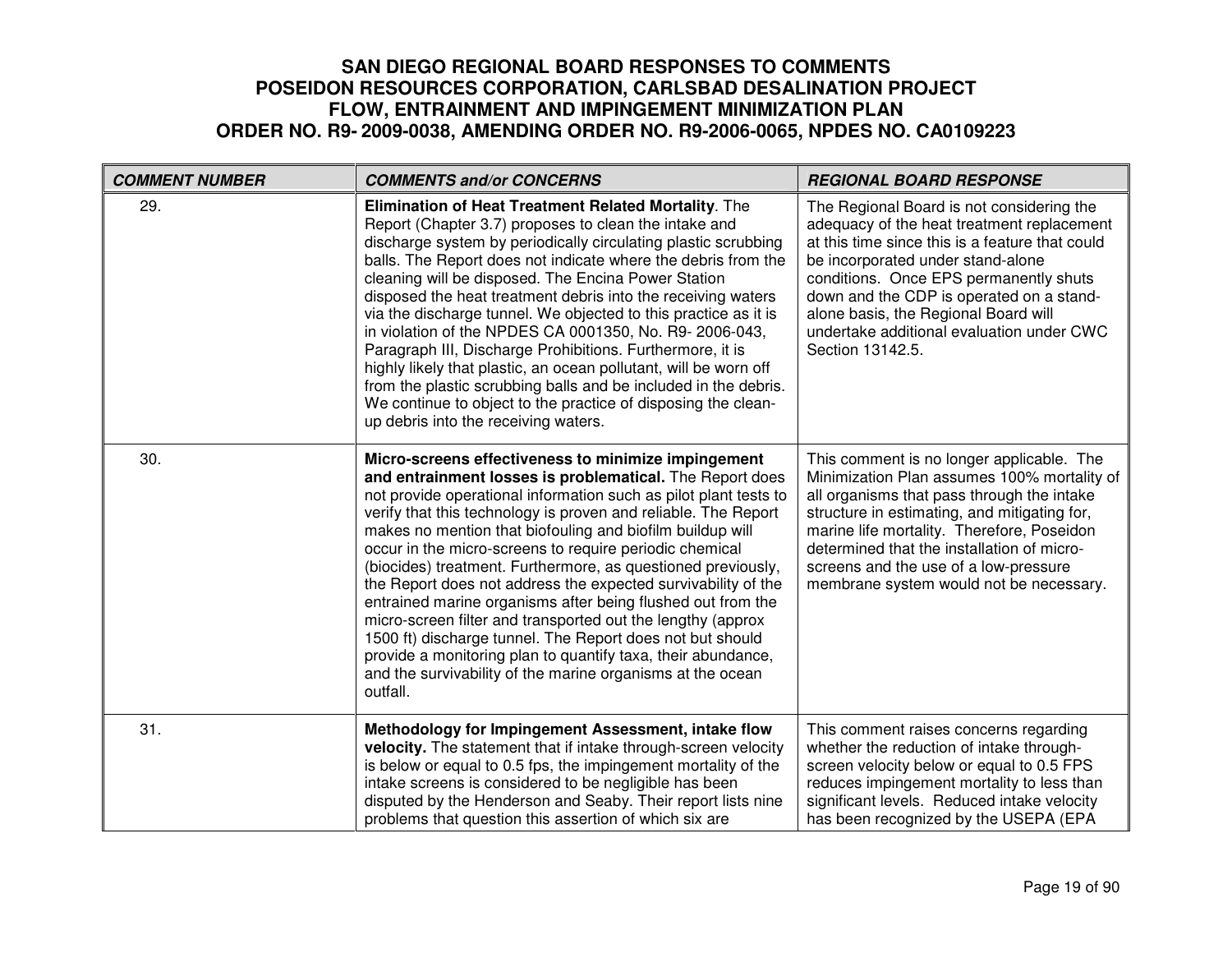| <b>COMMENT NUMBER</b> | <b>COMMENTS and/or CONCERNS</b>                                                                                                                                                                                                                                                                                                                                                                                                                                                                                                                                                                                                                                                                                                                                                                                                                                                                                                                                                                                                       | <b>REGIONAL BOARD RESPONSE</b>                                                                                                                                                                                                                                                                                                                                                                                                                                                                                                                                                                                                                                                                            |
|-----------------------|---------------------------------------------------------------------------------------------------------------------------------------------------------------------------------------------------------------------------------------------------------------------------------------------------------------------------------------------------------------------------------------------------------------------------------------------------------------------------------------------------------------------------------------------------------------------------------------------------------------------------------------------------------------------------------------------------------------------------------------------------------------------------------------------------------------------------------------------------------------------------------------------------------------------------------------------------------------------------------------------------------------------------------------|-----------------------------------------------------------------------------------------------------------------------------------------------------------------------------------------------------------------------------------------------------------------------------------------------------------------------------------------------------------------------------------------------------------------------------------------------------------------------------------------------------------------------------------------------------------------------------------------------------------------------------------------------------------------------------------------------------------|
|                       | applicable for the CDP. Two that not relevant here are high<br>and low water temperatures and the third problem of flow<br>direction with respect to gravity is not present because it is<br>horizontal in this case. These six problems are listed below:<br>1. Fish often do not know in which way to swim and so may<br>become entrained or impinged even if they have they have<br>the speed to escape.<br>3. There is no consideration of the effects of tide, currents<br>etc. on flow rates through the screens.<br>4. There can be problems because fish orientate at 90<br>degrees to the screen and not the flow.<br>5. The velocity is determined at the screens - at this point the<br>fish may already be trapped<br>8. Fish eggs are often free floating and are therefore<br>vulnerable to entrainment irrespective of the intake velocity<br>9. Larval fish, post-larval fish and very young fish are poor<br>swimmers and cannot achieve 0.5 ft/sec. They also do not all<br>react to a flow by moving away from it. | 440/1-76/015-a. USEPA April 1976.<br>Washington, DC.) and the SWRCB (March<br>2008 Scoping Document, Water Quality<br>Control Policy on the Use of Coastal and<br>Estuarine Water for Power Plant Cooling) as<br>an accepted method of reducing<br>impingement. To the extent that the<br>Henderson & Seaby study challenges these,<br>the comment is noted.<br>Nevertheless, Poseidon proposes to mitigate<br>for all estimated impacts, without<br>consideration to any site, design, or<br>technology measures that will be<br>implemented to minimize these impacts. In<br>light of this, it is still acceptable for the Board<br>to find that the project, in sum, complies with<br>section 13142.5. |
| 32.                   | The quantification of unavoidable impacts to marine life<br>is not acceptable. The Marine Life Protection Act requires<br>an ecosystem based approach. This requires that the<br>impingement and entrainment impacts be assessed for all the<br>marine organisms from the benthos, up the food web, and to<br>the top consumers as shown in the Generalized Aquatic<br>Food Webshown in the NOAA power point presentation cited<br>above. Table 5-1 tabulates the impingement of fishes, sharks<br>and rays during June 2004 to June 2005 prorated for 304<br>MGD. Note that under normal operations 19,408 individuals<br>were impinged and 97 separate species. No ecological<br>assessment has been provided to indicate whether these<br>losses are sustainable and can maintain a healthy<br>biologically diverse ecosystem. Instead the Report dismisses<br>the impingement loss by citing that it amounts to 2.11                                                                                                              | The Marine Life Protection Act (Fish and<br>Game Code, sec. 2850 et seq.) is not directly<br>applicable to the CDP. Quantification of<br>unavoidable impacts is not necessary<br>because Poseidon proposes to mitigate for<br>all estimated impacts, without consideration<br>to any site, design, or technology measures<br>that will be implemented to minimize these<br>impacts.<br>Also, to clarify, Table 5-1 referenced here<br>was in error, as it did not show pro-rated<br>data. It has been replaced in the March 27,<br>2009 Minimization Plan (as Table 5.3) with<br>pro-rated data.                                                                                                          |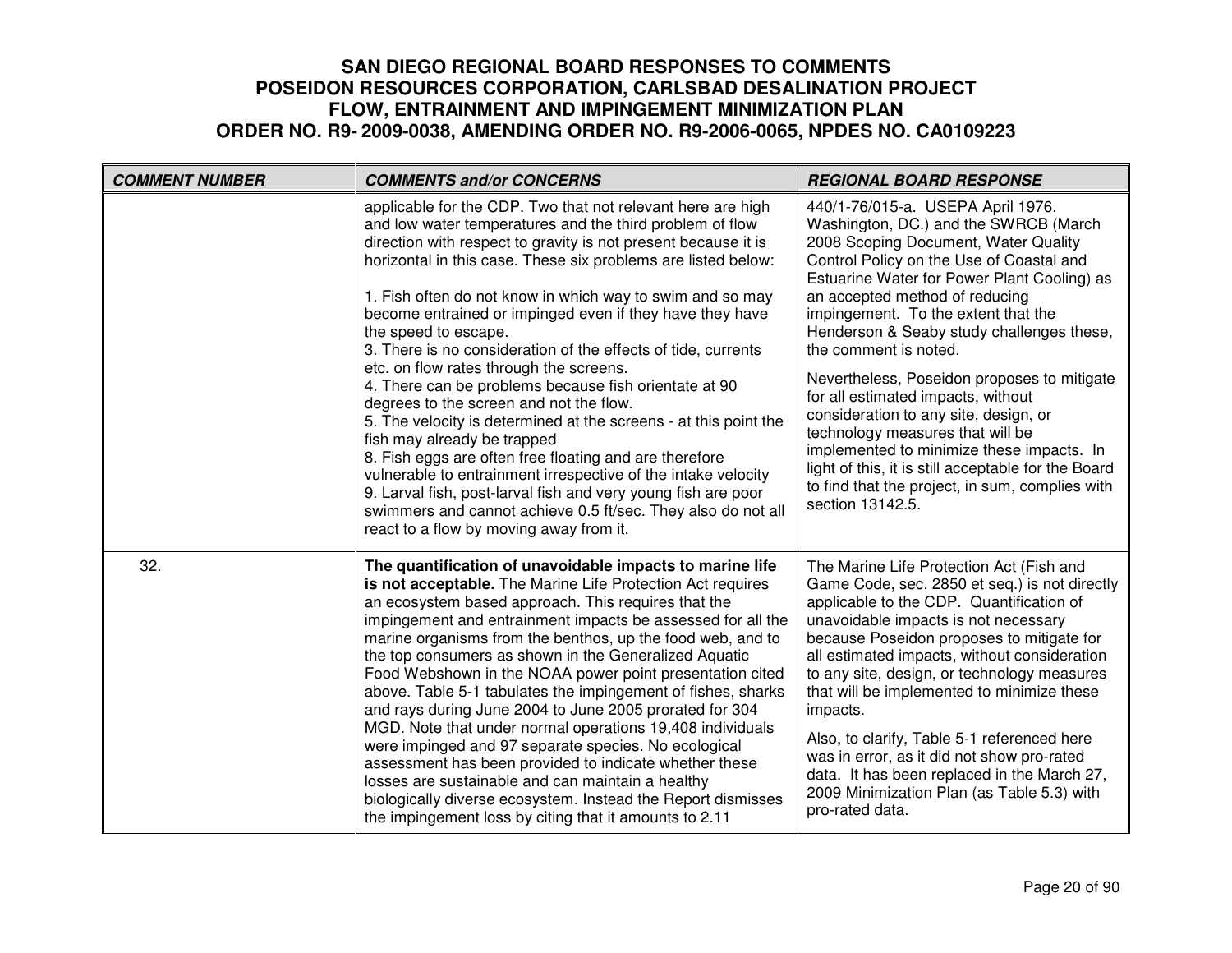| <b>COMMENT NUMBER</b> | <b>COMMENTS and/or CONCERNS</b>                                                                                                                                                                                                                                                                                                                                                                                                                                                   | <b>REGIONAL BOARD RESPONSE</b>                                                                                                                                                                                                                                                                                                                                        |
|-----------------------|-----------------------------------------------------------------------------------------------------------------------------------------------------------------------------------------------------------------------------------------------------------------------------------------------------------------------------------------------------------------------------------------------------------------------------------------------------------------------------------|-----------------------------------------------------------------------------------------------------------------------------------------------------------------------------------------------------------------------------------------------------------------------------------------------------------------------------------------------------------------------|
|                       | Ibs/day. Likewise, the entrainment effects methodology is<br>flawed because it addresses only the fish larvae entrainment.                                                                                                                                                                                                                                                                                                                                                        |                                                                                                                                                                                                                                                                                                                                                                       |
| 33.                   | Need for an ecosystem based management plan. These<br>local impingement and entrainment impacts must be<br>evaluated to assess the connectivity with the coastal marine<br>ecosystems to the north and south. This means that an<br>ecosystem based management plan that is coordinated<br>state-wide is needed.                                                                                                                                                                  | An ecosystem approach is not entirely<br>applicable to this case because the affected<br>ecosystem in not wholly removed (as is<br>generally done when evaluating<br>compensatory mitigation for impacts of fill in<br>a CWA Section 401 certification). Rather,<br>specific components of that ecosystem are<br>being altered due to impingement and<br>entrainment. |
|                       |                                                                                                                                                                                                                                                                                                                                                                                                                                                                                   | Nevertheless, Chapter 5 of the Minimization<br>Plan does give consideration to the<br>ecosystems affected and Chapter 6 attempts<br>to provide compensatory mitigation in terms<br>of the ecosystems affected.                                                                                                                                                        |
| 34.                   | Reference site data needed to prevent shifting baselines.<br>The Report should obtain ecological health data for reference<br>marine sites that have not been used for once-through-<br>cooling source water and the source water marine for the<br>CDP for comparison benchmarking. Ecological health date<br>for the CDP marine source waters as a reference basis is not<br>acceptable. The ecosystems management must avoid the<br>practice of shifting or sliding baselines. | The MLMP incorporated into the Minimization<br>Plan includes performance measures for the<br>mitigation site(s) that are to be compared to<br>reference wetlands (not been used for once-<br>through-cooling). The baseline analyses of<br>the reference wetlands may be useful in such<br>a manner.                                                                  |
| 35.                   | Comprehensive receiving waters monitoring program is<br>required. The Report lacks a comprehensive receiving<br>waters monitoring program to evaluate the ecological health<br>the marine ecosystems. The program should include<br>sampling of benthic infauna, phytoplankton, zooplankton,<br>benthic and piscivorous fish.                                                                                                                                                     | This comment should have been raised<br>during the issuance of Order R9-2006-0065,<br>NPDES permit (and monitoring<br>requirements) for the CDP discharge.                                                                                                                                                                                                            |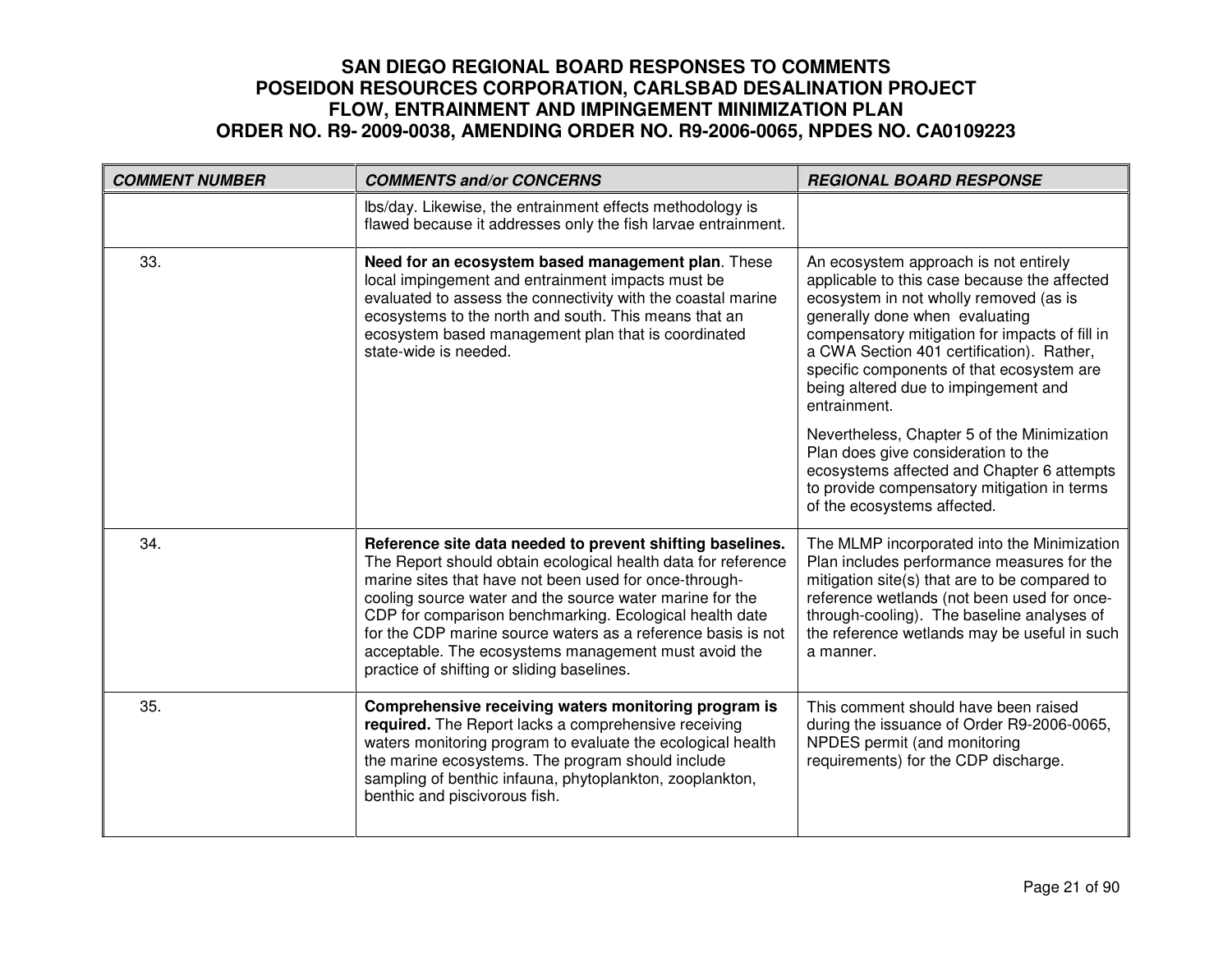| <b>COMMENT NUMBER</b>                       | <b>COMMENTS and/or CONCERNS</b>                                                                                                                                                                                                                                                                                                                                                                                                                                                                                                                                                                                                                                                                                                                                                                                                                                  | <b>REGIONAL BOARD RESPONSE</b>                                                                                                                                                                     |
|---------------------------------------------|------------------------------------------------------------------------------------------------------------------------------------------------------------------------------------------------------------------------------------------------------------------------------------------------------------------------------------------------------------------------------------------------------------------------------------------------------------------------------------------------------------------------------------------------------------------------------------------------------------------------------------------------------------------------------------------------------------------------------------------------------------------------------------------------------------------------------------------------------------------|----------------------------------------------------------------------------------------------------------------------------------------------------------------------------------------------------|
| 36.                                         | The proposed mitigation plan is severely flawed. Chapter<br>6.2 states the conservative assumption that CDP will cause<br>100 percent mortality of the marine organisms that are<br>diverted from the Agua Hedionda Lagoon to the CDP.<br>However, the Report does not provide data on the taxa and<br>abundance of these organisms in the seawater that reside in<br>the Lagoon but also in the coastal waters.                                                                                                                                                                                                                                                                                                                                                                                                                                                 | By attachment (Attachment 4, Chapter 3) to<br>the Minimization Plan, Poseidon includes<br>baseline studies of the existing marine<br>system in the area that could be affected by<br>the facility. |
| 37.                                         | California actions to implement the MLMA. The above<br>comments represent a significant departure from the<br>approach presented in the Flow, Entrainment and<br>Minimization Plan. These comments are based on the MLMA<br>that was enacted in 1999. The implementation of the Plan is<br>still underway. The Ocean Protective Council Five Year<br>Strategic Plan Action Status February 20087 has two<br>relevant objectives. The first is listed under Section C. Ocean<br>and Coastal Water Quality, Objective 3, Once-through-<br>cooling; Work to eliminate the harmful impacts of once<br>through-cooling coastal power plants. Status: In progress.<br>The second objective is listed in Section E. Coastal and<br>Ocean Ecosystems, Objective 2: Marine Life Management<br>Act; Help establish ecologically and economically sustainable<br>fisheries. | The MLMA is not a governing statute and is<br>not directly applicable to the Minimization<br>Plan.                                                                                                 |
| 3/31/2008 letter from Denise Moreno-Ducheny |                                                                                                                                                                                                                                                                                                                                                                                                                                                                                                                                                                                                                                                                                                                                                                                                                                                                  |                                                                                                                                                                                                    |
| 38.                                         | I am writing in support of Poseidon Resources' proposed<br>Carlsbad Desalination Project Flow, Entrainment, and<br>Impingement Minimization Plan.<br>The Carlsbad desalination plant is an excellent example of<br>what can be accomplished when the private sector and<br>government cooperatively strive for innovative solutions to<br>our regional issues.                                                                                                                                                                                                                                                                                                                                                                                                                                                                                                   | Comments noted.                                                                                                                                                                                    |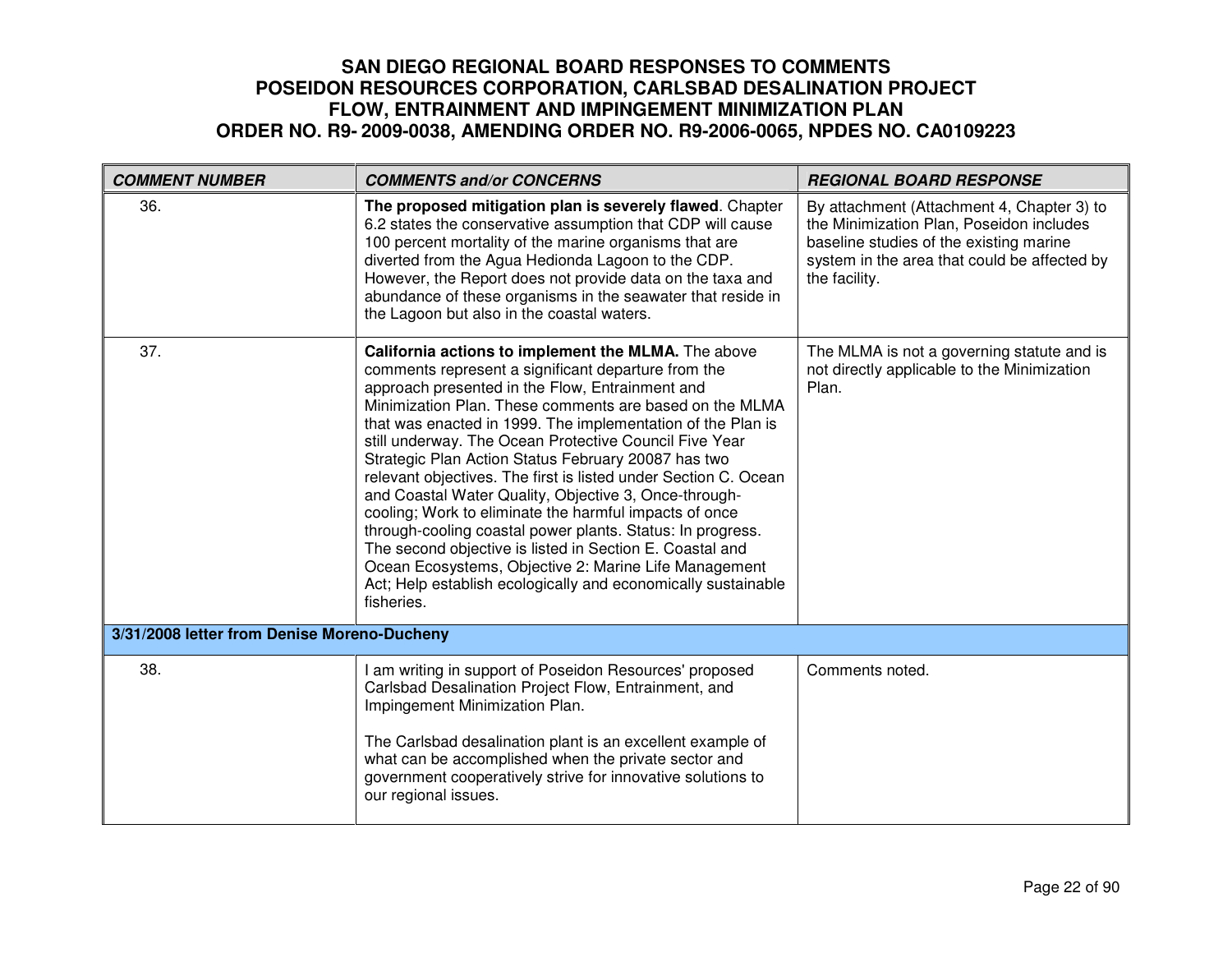| <b>COMMENT NUMBER</b>                                                          | <b>COMMENTS and/or CONCERNS</b>                                                                                                                                                                                                                                                                                                                                                                                                                                                                                                                                                                                                                                                                                                                                                                                                                                                                                                                                                                                                                | <b>REGIONAL BOARD RESPONSE</b> |
|--------------------------------------------------------------------------------|------------------------------------------------------------------------------------------------------------------------------------------------------------------------------------------------------------------------------------------------------------------------------------------------------------------------------------------------------------------------------------------------------------------------------------------------------------------------------------------------------------------------------------------------------------------------------------------------------------------------------------------------------------------------------------------------------------------------------------------------------------------------------------------------------------------------------------------------------------------------------------------------------------------------------------------------------------------------------------------------------------------------------------------------|--------------------------------|
|                                                                                | support the Carlsbad Desalination Plant and request that<br>you approve the Flow, Entrainment, and Impingement<br>Minimization Plan for this project.                                                                                                                                                                                                                                                                                                                                                                                                                                                                                                                                                                                                                                                                                                                                                                                                                                                                                          |                                |
| 3/31/2008 letter from Valley Center Municipal Water District                   |                                                                                                                                                                                                                                                                                                                                                                                                                                                                                                                                                                                                                                                                                                                                                                                                                                                                                                                                                                                                                                                |                                |
| 39.                                                                            | This project has already gone through multiple layers of<br>approvals over the past eight years and has long since<br>proven it's an environmentally-responsible project. I would<br>like to remind the board that they have already given their<br>approval for a discharge permit and that the Flow,<br>Entrainment and Impingement Minimization Plan includes<br>many additional protections for the surrounding marine<br>environment. In fact, the plant will be crucial to the long-term<br>health of the Agua Hedionda Lagoon when the Encina Power<br>Station is decommissioned and no longer provides<br>maintenance and dredging.<br>Valley Center Municipal Water District understands that<br>seawater desalination is a key part of the solution to the<br>region's long-term water reliability needs. The entire San<br>Diego region is depending on this new water supply to lessen<br>the demand on imported water. We find no reason to delay<br>action any longer and we strongly urge the Board to approve<br>this project. | Comments noted.                |
| 4/1/2008 letter from Bill Horn, Supervisor, 5th District, County of San, Diego |                                                                                                                                                                                                                                                                                                                                                                                                                                                                                                                                                                                                                                                                                                                                                                                                                                                                                                                                                                                                                                                |                                |
| 40.                                                                            | I am writing to urge you to support the Carlsbad Desalination<br>Project at your April 9, 2008 meeting. A large portion of the<br>district I have been elected to represent will benefit directly<br>from the construction of the desalination facility.<br>The San Diego County Water Authority has approved a<br>resolution in support of the Carlsbad Desalination Project,                                                                                                                                                                                                                                                                                                                                                                                                                                                                                                                                                                                                                                                                 | Comments noted.                |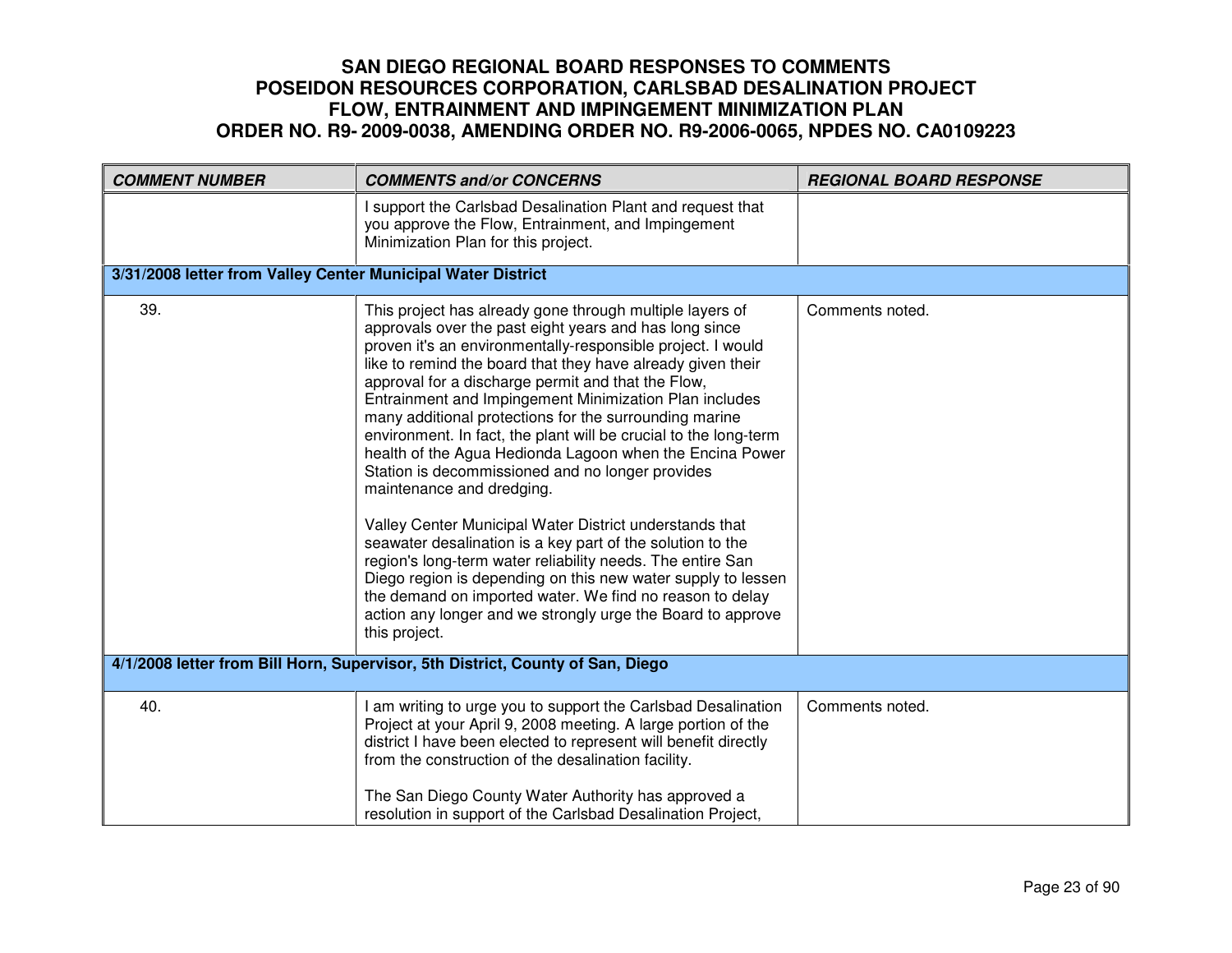| and has identified the desalination plant as a critical<br>component of the region's water diversification strategy.                                                                                                                                                                                                                                                                                                                                                                                                                                                                                                                                                                                                                                                                                                                                                                                                                                                                                                                                                                                                                                                                                                                                                                                                                                             |  |
|------------------------------------------------------------------------------------------------------------------------------------------------------------------------------------------------------------------------------------------------------------------------------------------------------------------------------------------------------------------------------------------------------------------------------------------------------------------------------------------------------------------------------------------------------------------------------------------------------------------------------------------------------------------------------------------------------------------------------------------------------------------------------------------------------------------------------------------------------------------------------------------------------------------------------------------------------------------------------------------------------------------------------------------------------------------------------------------------------------------------------------------------------------------------------------------------------------------------------------------------------------------------------------------------------------------------------------------------------------------|--|
|                                                                                                                                                                                                                                                                                                                                                                                                                                                                                                                                                                                                                                                                                                                                                                                                                                                                                                                                                                                                                                                                                                                                                                                                                                                                                                                                                                  |  |
| Your board already approved this project in 2006 and there is<br>no reason for further regulatory delay. I urge you to accept<br>the project's Flow, Entrainment and Impingement<br>Minimization Plan and move. this project closer to providing<br>San Diego with the water it desperately needs.                                                                                                                                                                                                                                                                                                                                                                                                                                                                                                                                                                                                                                                                                                                                                                                                                                                                                                                                                                                                                                                               |  |
| 4/1/2008 letter from Mary Salas, 78 <sup>th</sup> Assembly District                                                                                                                                                                                                                                                                                                                                                                                                                                                                                                                                                                                                                                                                                                                                                                                                                                                                                                                                                                                                                                                                                                                                                                                                                                                                                              |  |
| 41.<br>Comments noted.<br>This letter is to inform you of my support for the Carlsbad<br>Desalination Plant and to request that you finalize the<br>discharge permit by approving the key permit condition that<br>requires a project to minimization marine impacts.<br>The water produced will be of the highest quality, meeting or<br>exceeding all drinking water regulatory standards under the<br>law. It is also guaranteed never to cost more than the rates<br>set by the San Diego County Water Authority, ensuring that<br>Sweetwater won't have to pass on excessively high water<br>rates to their customers. And it has gone through rigorous<br>testing and public scrutiny to ensure that the plant will be<br>environmentally friendly and efficiently operated. The project<br>developers have made every effort to comply with state and<br>federal environmental regulations and have long since<br>proved their project will not harm the Agua Hedionda Lagoon<br>or ocean. In fact, their proposed mitigation measures will<br>restore 37 acres of wetlands habitat and will provide for the<br>annual maintenance. of the lagoon.<br>I am proud to support this successful public-private<br>partnership between Poseidon Resources with the City of<br>Carlsbad and I urge you to approve this project at your April<br>9,2008 meeting. |  |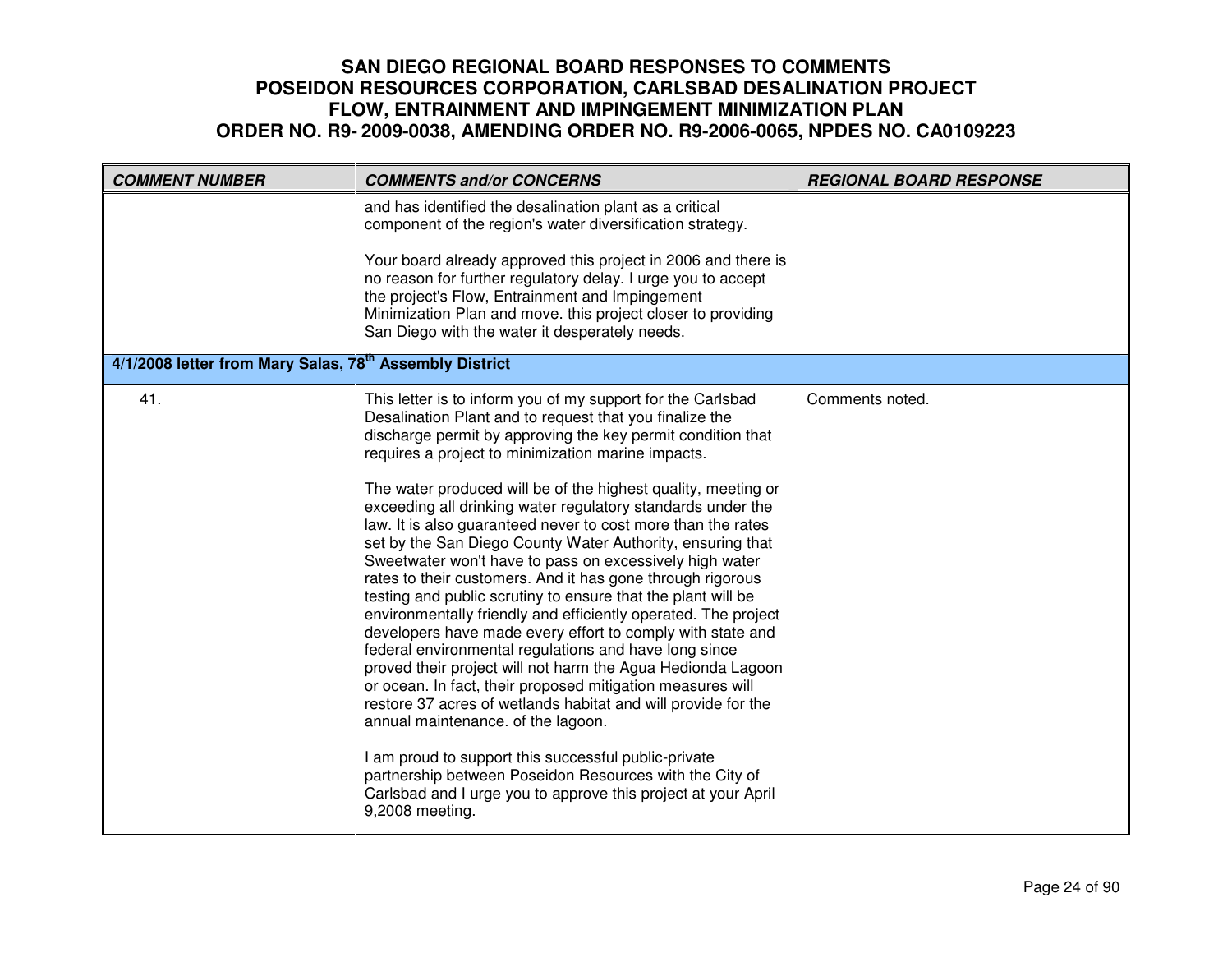| <b>COMMENT NUMBER</b>                | <b>COMMENTS and/or CONCERNS</b>                                                                                                                                                                                                                                                                                                                                                                                                                                                                                                                                                                                                                                                                                                                                                                                                                                                                                                                                                                                                                                                                                                                                                                                                                                                                                                                                                                                                                                                                                                                                                                                                                     | <b>REGIONAL BOARD RESPONSE</b>                                                                                                                                                                                                                                                                                                                                                                                                                                                                                                                                                                                                                                                                                                                                                                                                                                                                                                                                                                                                                                                                                                                                                                                                                                                                                                                                                                                                                                                     |
|--------------------------------------|-----------------------------------------------------------------------------------------------------------------------------------------------------------------------------------------------------------------------------------------------------------------------------------------------------------------------------------------------------------------------------------------------------------------------------------------------------------------------------------------------------------------------------------------------------------------------------------------------------------------------------------------------------------------------------------------------------------------------------------------------------------------------------------------------------------------------------------------------------------------------------------------------------------------------------------------------------------------------------------------------------------------------------------------------------------------------------------------------------------------------------------------------------------------------------------------------------------------------------------------------------------------------------------------------------------------------------------------------------------------------------------------------------------------------------------------------------------------------------------------------------------------------------------------------------------------------------------------------------------------------------------------------------|------------------------------------------------------------------------------------------------------------------------------------------------------------------------------------------------------------------------------------------------------------------------------------------------------------------------------------------------------------------------------------------------------------------------------------------------------------------------------------------------------------------------------------------------------------------------------------------------------------------------------------------------------------------------------------------------------------------------------------------------------------------------------------------------------------------------------------------------------------------------------------------------------------------------------------------------------------------------------------------------------------------------------------------------------------------------------------------------------------------------------------------------------------------------------------------------------------------------------------------------------------------------------------------------------------------------------------------------------------------------------------------------------------------------------------------------------------------------------------|
| 4/2/2008 letter from Coast Law Group |                                                                                                                                                                                                                                                                                                                                                                                                                                                                                                                                                                                                                                                                                                                                                                                                                                                                                                                                                                                                                                                                                                                                                                                                                                                                                                                                                                                                                                                                                                                                                                                                                                                     |                                                                                                                                                                                                                                                                                                                                                                                                                                                                                                                                                                                                                                                                                                                                                                                                                                                                                                                                                                                                                                                                                                                                                                                                                                                                                                                                                                                                                                                                                    |
| 42.                                  | The Board's consideration of approval of the Revised Flow,<br>Entrainment and Impingement Minimization Plan at its April<br>9, 2008 board meeting would be both legally inappropriate<br>and logistically imprudent. Porter-Cologne section 13225 and<br>case law mandate that the Regional Board coordinate with<br>other agencies similarly charged with responsibility for water<br>quality protection prior to taking action on a matter equally<br>within such other agencies' jurisdictions. As was made clear<br>in the March 20, 2008 comment letter from the California<br>Coastal Commission, significant additional resource agency<br>input is required before Poseidon's mitigation plan can be<br>appropriately considered for final approval by any agency.<br>Only through coordination with staff from the Coastal<br>Commission, California Department of Fish and Game,<br>United States Fish and Wildlife Service, and National Marine<br>Fisheries Service will the Regional Board be able to render<br>an appropriate recommendation on the mitigation proposal. If<br>the decision to approve is made prior to the agency<br>coordination meeting, the record will be insufficient to support<br>such decision, the approval will be subject to legal attack,<br>and the project will be even further delayed. Because the<br>project can not move forward without Coastal Commission<br>approval of the mitigation plan anyway, it makes sense to<br>continue the Board's consideration of the Revised Flow,<br>Entrainment and Impingement Minimization Plan until<br>appropriate resource agency input has been obtained. | The Board is considering approval of the<br>March 9, 2009 Minimization Plan, as revised<br>March 27, 2009. The Board's action will<br>supersede the conditional approval of April 9,<br>2008 (Resolution No. R9-2008-0039). Since<br>the April 9, 2008 Board Meeting, the<br>Discharger participated in an interagency<br>meeting to determine what mitigation options<br>might be available and feasible. Thirteen<br>state and federal agencies were invited to<br>attend, and staff representatives from the<br>Regional Board, Coastal Commission,<br>California State Lands Commission,<br>California Department of Fish and Game,<br>California Department of Transportation, City<br>of Carlsbad, City of Vista, and U.S. Fish and<br>Wildlife Service attended. The Discharger<br>also coordinated with other agencies during<br>this time.<br>Since April 2008, the MLMP was revised<br>numerous times in response to various<br>agencies' and public comments. The<br>Coastal Commission approved the MLMP,<br>with final language, in December 2008.<br>While recent Coastal Commission comments<br>indicate that the adequacy of the MLMP for<br>impingement may be revisited, such potential<br>action does not require the Board to<br>postpone action. Order No. R9-2006-0065<br>specifically authorizes the Regional Board to<br>require revisions to the Minimization Plan<br>and the Board may require revisions, as<br>necessary, to address any future Coastal |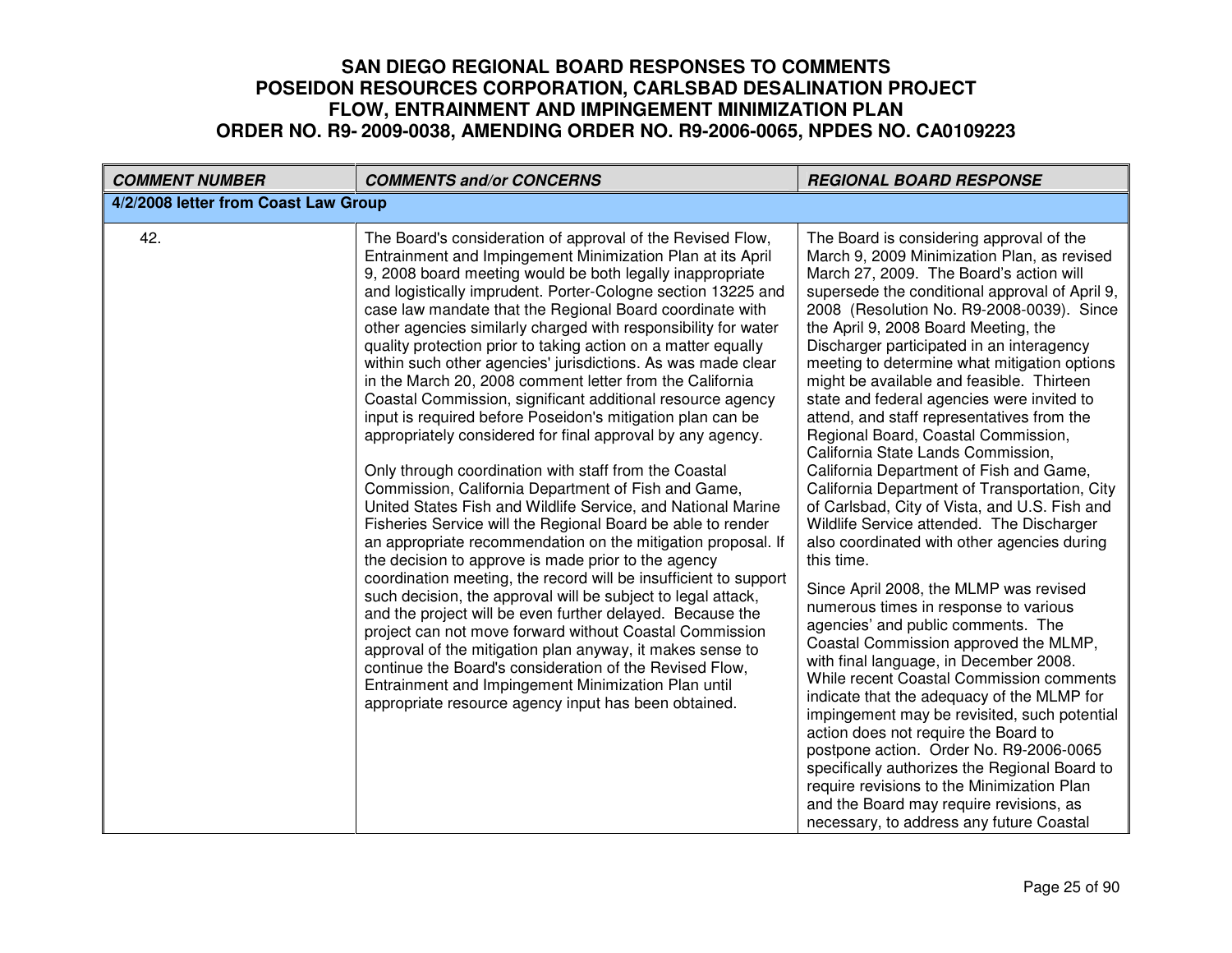| <b>COMMENT NUMBER</b> | <b>COMMENTS and/or CONCERNS</b>                                                                                                                                                                                                                                                                                                                                                                                                                                                                                                                                                                                                                                                                                                                                                                                                                                                                                                                                                                                                                                                                                                                                                                                                                                                                                                                                          | <b>REGIONAL BOARD RESPONSE</b>                                                                                                                                                                                                                                                                                                                                                                                                                                                                                                                                                                                                                                                                                                                                                                                                                                                                                                                                                                                                                                                                                                  |
|-----------------------|--------------------------------------------------------------------------------------------------------------------------------------------------------------------------------------------------------------------------------------------------------------------------------------------------------------------------------------------------------------------------------------------------------------------------------------------------------------------------------------------------------------------------------------------------------------------------------------------------------------------------------------------------------------------------------------------------------------------------------------------------------------------------------------------------------------------------------------------------------------------------------------------------------------------------------------------------------------------------------------------------------------------------------------------------------------------------------------------------------------------------------------------------------------------------------------------------------------------------------------------------------------------------------------------------------------------------------------------------------------------------|---------------------------------------------------------------------------------------------------------------------------------------------------------------------------------------------------------------------------------------------------------------------------------------------------------------------------------------------------------------------------------------------------------------------------------------------------------------------------------------------------------------------------------------------------------------------------------------------------------------------------------------------------------------------------------------------------------------------------------------------------------------------------------------------------------------------------------------------------------------------------------------------------------------------------------------------------------------------------------------------------------------------------------------------------------------------------------------------------------------------------------|
|                       |                                                                                                                                                                                                                                                                                                                                                                                                                                                                                                                                                                                                                                                                                                                                                                                                                                                                                                                                                                                                                                                                                                                                                                                                                                                                                                                                                                          | Commission action.                                                                                                                                                                                                                                                                                                                                                                                                                                                                                                                                                                                                                                                                                                                                                                                                                                                                                                                                                                                                                                                                                                              |
| 43.                   | Recently, the State Water Resources Control Board<br>articulated an interpretation of the statute's meaning, and did<br>so in a way inconsistent with that put forward by Poseidon in<br>its March 7, 2008 response to the Regional Board's February<br>19th letter. The State Water Board Scoping Document on its<br>"Water Quality Control Policy on the Use of Coastal and<br>Estuarine Waters For Power Plant Cooling" (dated March,<br>2008) states:<br>Finally, the Water Boards must also consider the<br>legislative directive in Water Code §13142.5 when<br>regulating cooling water intake structures. Under the<br>Clean Water Act, facilities must, at a minimum, comply<br>with section 316(b) requirements and any more<br>stringent applicable requirements necessary to comply<br>with state law. Section 13142.5 has a more limited<br>coverage than section 316(b) in that the former covers<br>only new and expanded coastal facilities. However,<br>section 13142.5 appears to be more stringent than<br>section 316(b) in one respect. Section 13142.5<br>requires use of the best available technology feasible<br>"to minimize the intake and mortality of all forms of<br>marine life", without regard to whether these impacts<br>are adverse, in contrast to section 316(b) which<br>focuses on "minimizing adverse environmental<br>impact." | As an initial matter, the State Water Board's<br>Scoping Document is still a draft document<br>so does not reflect final interpretation by the<br>State Water Board. However, even if it does<br>reflect final interpretation, the Regional<br>Board's interpretation of Water Code section<br>13142.5(b) does not conflict with the<br>commenter's view on this point. Section<br>13142.5(b) requires the use of the "best<br>available site, design, technology, and<br>mitigation measures feasible [] to minimize<br>the intake and mortality of all forms of marine<br>life." This statute applies without regard to<br>whether the intake and mortality is<br>characterized as "adverse."<br>The Regional Board agrees that Water Code<br>section 13142.5 is applicable to the CDP, as<br>stated explicitly in Order No. R9-2006-0065.<br>Section 13142.5(b) provides the framework<br>for the review and approval of the March 27,<br>2009 Minimization Plan. Also, section 316(b)<br>of the Clean Water Act does not apply to the<br>CDP, as explicitly noted in Order No. R9-<br>2006-0065, Fact Sheet, section VII.4. |
|                       | While Poseidon consistently argues that federal Clean Water<br>Act section 316(b) regulations and policies do not apply to its<br>desalination project proposal, there can be no dispute that<br>Porter Cologne section 13142.5 is applicable to the project's<br>seawater intake. Pursuant to the State Board's interpretation                                                                                                                                                                                                                                                                                                                                                                                                                                                                                                                                                                                                                                                                                                                                                                                                                                                                                                                                                                                                                                          |                                                                                                                                                                                                                                                                                                                                                                                                                                                                                                                                                                                                                                                                                                                                                                                                                                                                                                                                                                                                                                                                                                                                 |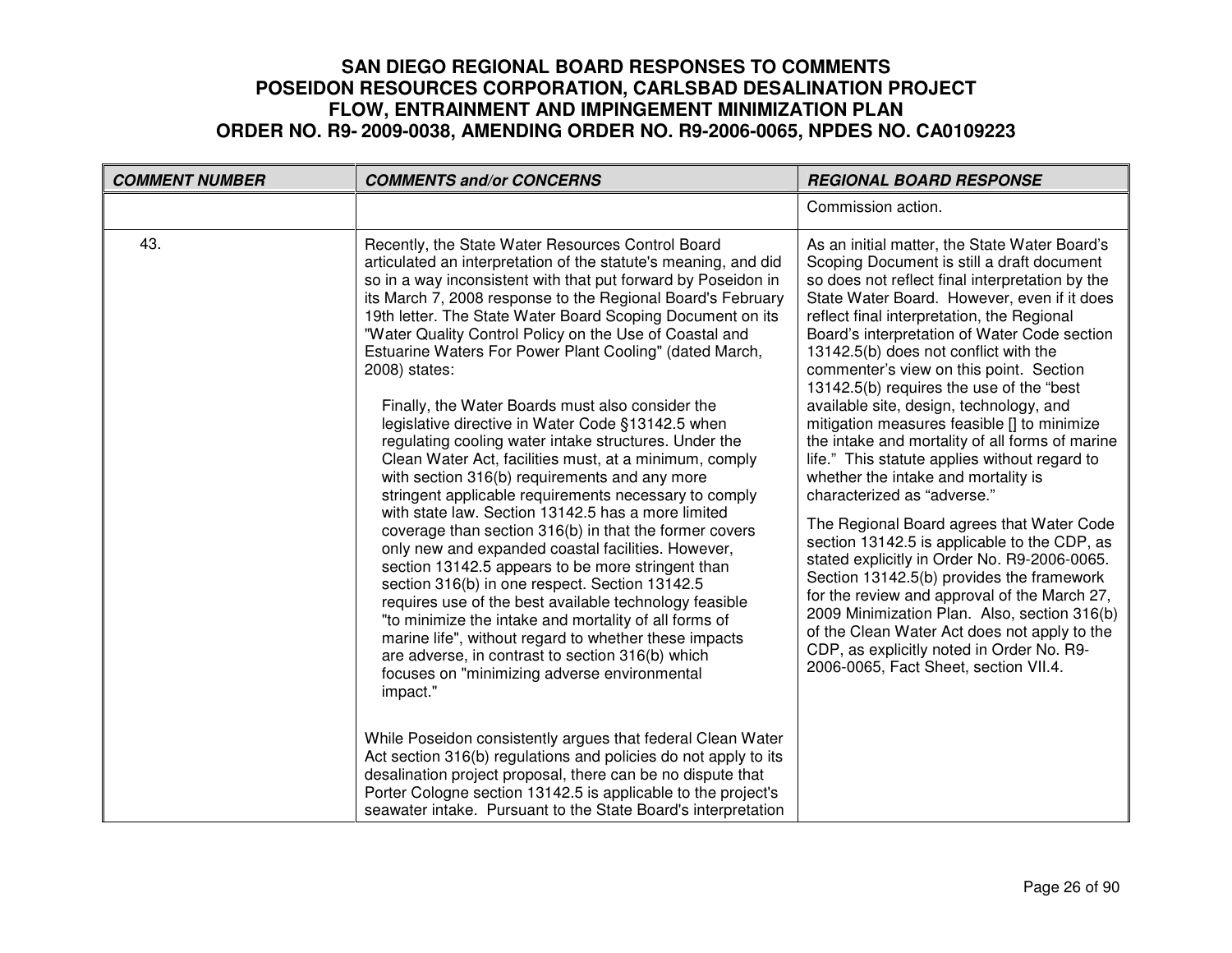| <b>COMMENT NUMBER</b> | <b>COMMENTS and/or CONCERNS</b>                                                                                                                                                                                                                                                                                                                                                                                                                                                                                                                                                                                                                                                                                                                                                                                                                                                                                                                                                                                                                                                                                                    | <b>REGIONAL BOARD RESPONSE</b>                                                                                                                                                                                                                                                                                                                                                                                                                      |
|-----------------------|------------------------------------------------------------------------------------------------------------------------------------------------------------------------------------------------------------------------------------------------------------------------------------------------------------------------------------------------------------------------------------------------------------------------------------------------------------------------------------------------------------------------------------------------------------------------------------------------------------------------------------------------------------------------------------------------------------------------------------------------------------------------------------------------------------------------------------------------------------------------------------------------------------------------------------------------------------------------------------------------------------------------------------------------------------------------------------------------------------------------------------|-----------------------------------------------------------------------------------------------------------------------------------------------------------------------------------------------------------------------------------------------------------------------------------------------------------------------------------------------------------------------------------------------------------------------------------------------------|
|                       | noted above, regardless of whether applied to power plants<br>or desalination plants, the entire legal and scientific<br>framework under which Poseidon has crafted its mitigation<br>proposal is just plain wrong.                                                                                                                                                                                                                                                                                                                                                                                                                                                                                                                                                                                                                                                                                                                                                                                                                                                                                                                |                                                                                                                                                                                                                                                                                                                                                                                                                                                     |
|                       | Unless the Regional Board believes it is entitled to interpret<br>Porter Cologne in a manner inconsistent with the State<br>Board, and we do not believe this to be so, there is no legal<br>option but to deny Poseidon's proposed mitigation plan as<br>inadequate, and direct that yet another revised Flow,<br>Entrainment and Impingement Minimization Plan be<br>submitted for agency and public review.                                                                                                                                                                                                                                                                                                                                                                                                                                                                                                                                                                                                                                                                                                                     |                                                                                                                                                                                                                                                                                                                                                                                                                                                     |
|                       | 4/2/2008 letter from San Diego Coastkeeper and Surfrider Foundation                                                                                                                                                                                                                                                                                                                                                                                                                                                                                                                                                                                                                                                                                                                                                                                                                                                                                                                                                                                                                                                                |                                                                                                                                                                                                                                                                                                                                                                                                                                                     |
| 44.                   | Timing of Implementation Schedule is Arbitrary and<br><b>Unnecessarily Aggressive.</b> This approval would then set<br>an arbitrary and extremely restrictive set of dates for multiple<br>agency coordination and separate approvals. Further, the<br>Implementation Schedule appears to require that the Revised<br>Plan be thoroughly reviewed by multiple agencies, in some<br>instances, after the Regional Board has approved the<br>Revised Plan. The Revised Plan incorrectly states that<br>Poseidon's second submission of this Plan (Original Plan)<br>was posted on the Regional Board website "for public review<br>and comment" shortly after it was submitted in February<br>2007. Though the Original Plan was posted on the Regional<br>Board website, it was never subject to public comment and<br>review. Further, Poseidon admits that the Original Plan took<br>12 months of review by the Regional Board, yet its proposed<br>schedule provides less than one month for review of the<br>Revised Plan. Such a limited period is insufficient for the<br>Regional Board and inappropriate for public review. | Comment noted. This comment is not<br>relevant as since the April 9, 2008 conditional<br>approval of the March 6, 2008 Minimization<br>Plan, the Discharger has submitted the<br>March 9, 2009 Plan, as revised March 27. In<br>the intervening time, there was public agency<br>coordination and the Regional Board has<br>complied with applicable public notice<br>requirements for review of the March 9, 2009<br>Plan, as revised on March 27. |
| 45.                   | Porter-Cologne Act Governs Plan Elements and Has                                                                                                                                                                                                                                                                                                                                                                                                                                                                                                                                                                                                                                                                                                                                                                                                                                                                                                                                                                                                                                                                                   | The Regional Board agrees that Water Code                                                                                                                                                                                                                                                                                                                                                                                                           |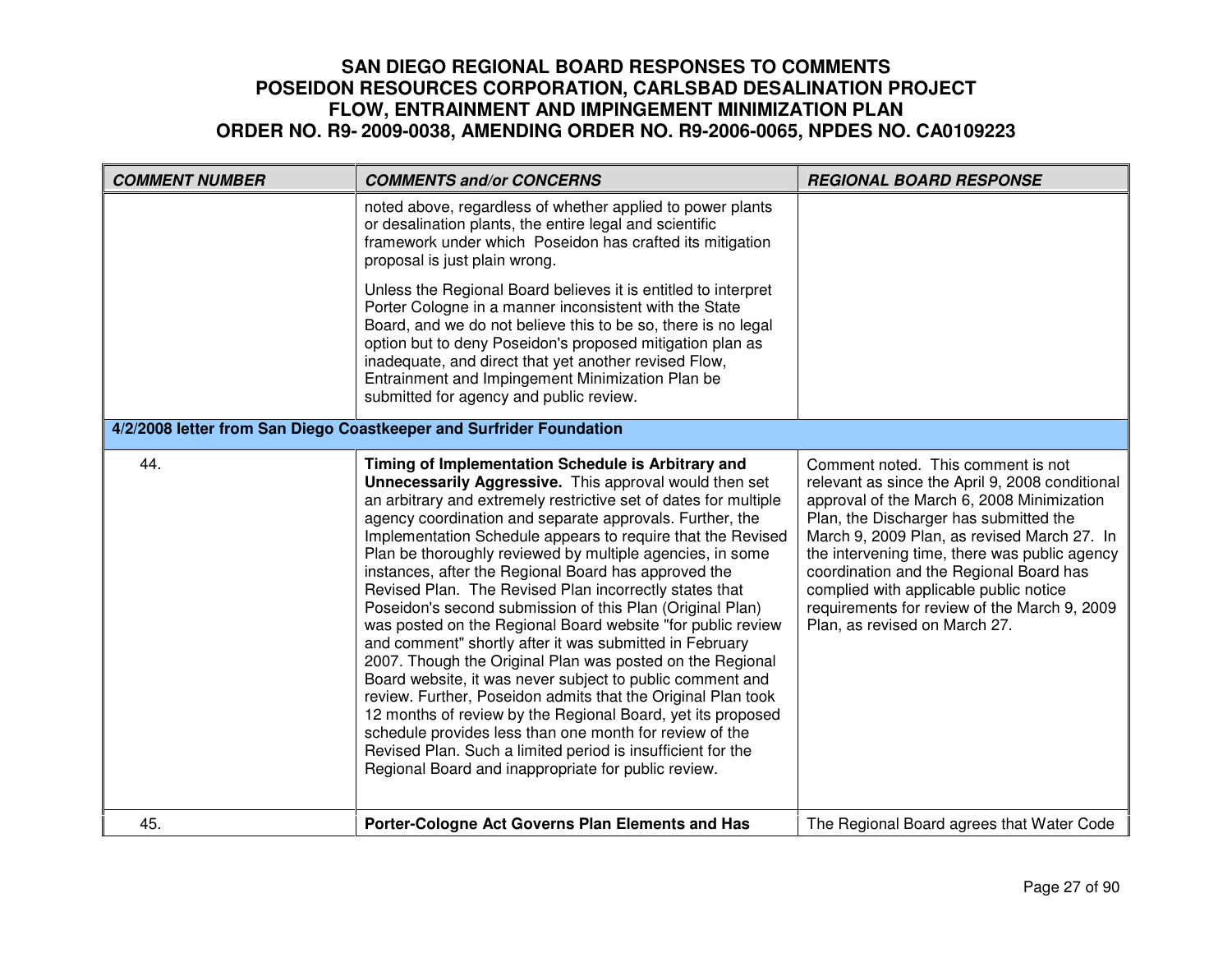| <b>COMMENT NUMBER</b> | <b>COMMENTS and/or CONCERNS</b>                                                                                                                                                                                                                                                                                                                                                                                                                                                                                     | <b>REGIONAL BOARD RESPONSE</b>                                                                                                                                                                                                                                                            |
|-----------------------|---------------------------------------------------------------------------------------------------------------------------------------------------------------------------------------------------------------------------------------------------------------------------------------------------------------------------------------------------------------------------------------------------------------------------------------------------------------------------------------------------------------------|-------------------------------------------------------------------------------------------------------------------------------------------------------------------------------------------------------------------------------------------------------------------------------------------|
|                       | Been Disregarded by Applicant. California Water Code<br>Section 13142.5 (b) establishes the legal standards for the<br>withdrawal and industrial use of seawater.                                                                                                                                                                                                                                                                                                                                                   | section 13142.5(b) establishes the legal<br>standards for withdrawal and industrial use of<br>seawater at the CDP and has reviewed the<br>Minimization Plan under this standard.                                                                                                          |
|                       | Minimizing the "intake and mortality" requires "before the<br>fact" compliance with best available site, design, technology<br>and mitigation measures.                                                                                                                                                                                                                                                                                                                                                             | The Regional Board has reviewed the<br>Minimization Plan and finds that under the<br>circumstances of co-located operation, the                                                                                                                                                           |
|                       | The Revised Plan inaccurately summarizes this explicit<br>language as simply "requir[ing] industrial facilities using<br>seawater for processing to use the best available site,<br>design, technology and mitigation feasible to minimize<br>impacts to marine life." See: Revised Plan, Executive                                                                                                                                                                                                                 | Discharger will use the best available site,<br>design and technology feasible, as well as<br>the best available mitigation feasible to<br>minimize the intake and mortality of marine<br>life.                                                                                           |
|                       | Summary, p. E5-1 (emphasis in original). This summarization<br>of the actual language omits the most critical objective of the<br>law to "minimize the intake and mortality of all forms of<br>marine life."                                                                                                                                                                                                                                                                                                        | While the Riverkeeper II case, (Riverkeeper<br>v. U.S. Environmental Protection Agency,<br>475 F.3d 83 (2007)), applicable to power<br>plants through CWA 316(b), precludes the                                                                                                           |
|                       | It is critical to recognize the interaction between the terms<br>"site," "design," "technology," and "mitigation measures."<br>These terms should be considered in their totality, not as<br>distinct and disconnected parts.                                                                                                                                                                                                                                                                                       | use of compensatory mitigation or restoration<br>in lieu of best technology available, it does<br>not apply here to preclude use of mitigation<br>because 316(b) does not apply to the CDP                                                                                                |
|                       | It is equally critical to recognize that beside the mandate to<br>employ the best available site, design and technology,<br>"mitigation measures" must also "minimize the intake and<br>mortality of all forms of marine life." In stark contrast to this                                                                                                                                                                                                                                                           | and because the Discharger is not<br>substituting mitigation for technology.                                                                                                                                                                                                              |
|                       | plain mandate, the Revised Plan relies primarily on an, as yet<br>undefined, "after the fact" restoration project to mitigate the<br>so-called "unavoidable impacts." "Restorative measures"<br>have been found inconsistent with the "technology-forcing"<br>policies and plain reading of Clean Water Act § 316(b) in<br>Riverkeeper II.6 Instead, the court found that: "Restoration<br>measures correct for the adverse environmental impacts of<br>impingement and entrainmentbut, they do not <i>minimize</i> | Water Code section 13142.5(b) does not<br>distinguish temporally or otherwise between<br>use of site, design, technology or mitigation,<br>but requires the Regional Board to find that<br>all elements are being used in combination to<br>minimize intake and mortality of marine life. |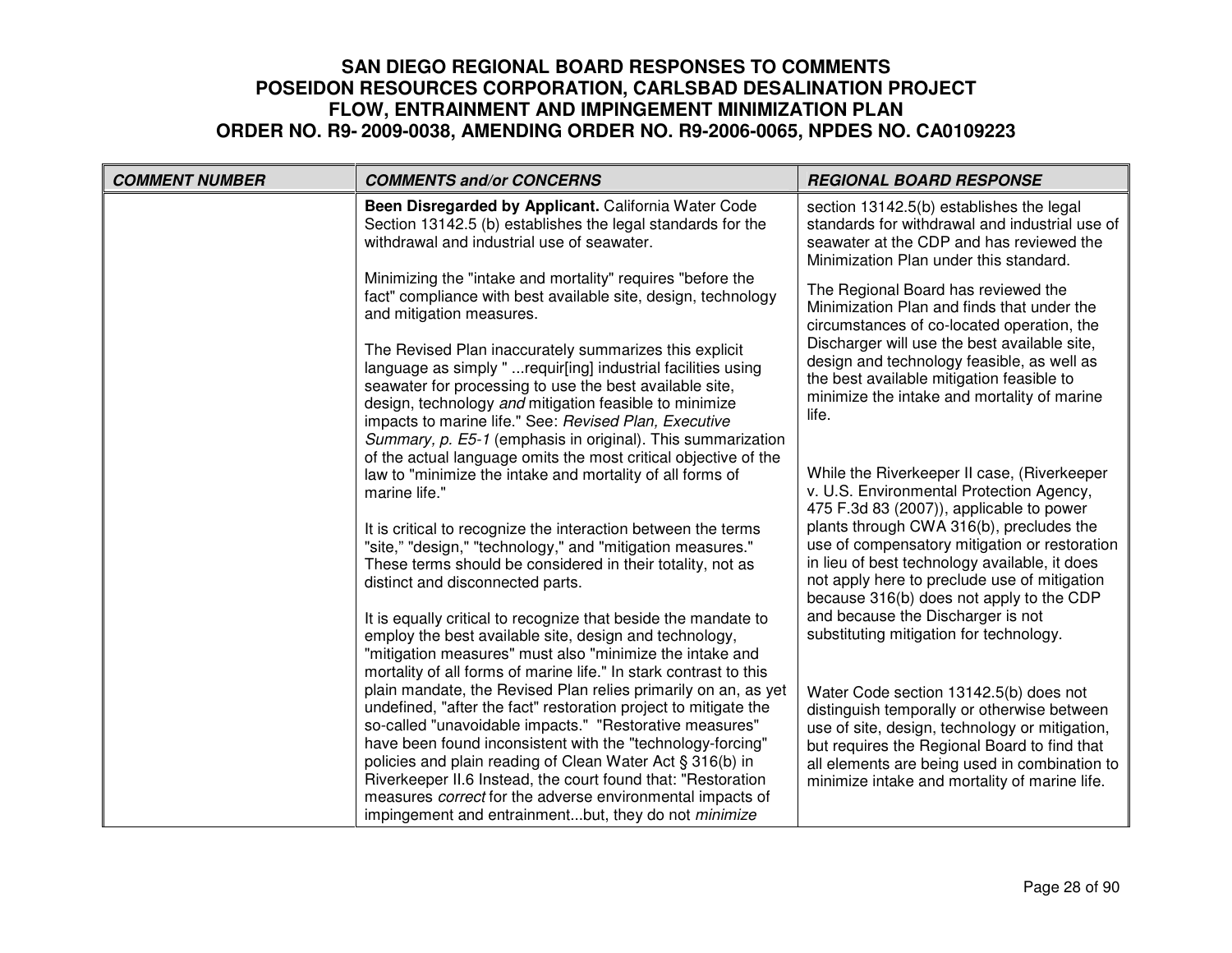| <b>COMMENT NUMBER</b> | <b>COMMENTS and/or CONCERNS</b>                                                                                                                                                                                                                                                                                                                                                                                                                                                                                                                                                                                                                                                                                                                                                                                                                                                                                                                                                                                                                                                                                                                                                                                                                                                                                                                                                                                                                 | <b>REGIONAL BOARD RESPONSE</b>                                                                                                                                                                                                                                                                                                                                                                                                                                                                                                                                                                                                                                                                                                                                                                                                                                                                                                                                                                                                                                                                                                                           |
|-----------------------|-------------------------------------------------------------------------------------------------------------------------------------------------------------------------------------------------------------------------------------------------------------------------------------------------------------------------------------------------------------------------------------------------------------------------------------------------------------------------------------------------------------------------------------------------------------------------------------------------------------------------------------------------------------------------------------------------------------------------------------------------------------------------------------------------------------------------------------------------------------------------------------------------------------------------------------------------------------------------------------------------------------------------------------------------------------------------------------------------------------------------------------------------------------------------------------------------------------------------------------------------------------------------------------------------------------------------------------------------------------------------------------------------------------------------------------------------|----------------------------------------------------------------------------------------------------------------------------------------------------------------------------------------------------------------------------------------------------------------------------------------------------------------------------------------------------------------------------------------------------------------------------------------------------------------------------------------------------------------------------------------------------------------------------------------------------------------------------------------------------------------------------------------------------------------------------------------------------------------------------------------------------------------------------------------------------------------------------------------------------------------------------------------------------------------------------------------------------------------------------------------------------------------------------------------------------------------------------------------------------------|
|                       | those impacts in the first place."7 Porter-Cologne §<br>13142.5(b) must be read the same way. To do otherwise<br>would be an illogical read of the mandate found in Porter<br>Cologne to minimize impacts from the use of seawater for<br>cooling - and by extension, any other industrial process listed<br>in Section 13142.5(b).                                                                                                                                                                                                                                                                                                                                                                                                                                                                                                                                                                                                                                                                                                                                                                                                                                                                                                                                                                                                                                                                                                             |                                                                                                                                                                                                                                                                                                                                                                                                                                                                                                                                                                                                                                                                                                                                                                                                                                                                                                                                                                                                                                                                                                                                                          |
| 46.                   | <b>Applicant Misconstrues "Feasible Alternatives". Definition</b><br>Poseidon has chosen a definition for "feasible" by interpreting<br>that term from the California Environmental Quality Act<br>(CEQA) - a law with a very different purpose than Porter<br>Cologne. CEQA is a vehicle for informing the public about the<br>environmental impacts of potential projects in order for the<br>pubic and decision-makers 'to make a fully informed decision.<br>In that respect, the Environmental Impact Report is the heart<br>of CEQA and its purpose is "information-forcing". In contrast,<br>Porter-Cologne is a "technology-forcing" law for industrial<br>uses of seawater for cooling, heating and other industrial<br>processes. Importantly, Section 13142.5(b) expands on the<br>protections found in the federal Clean Water Act § 316(b) by<br>including other industrial processes beyond "cooling water<br>intakes" to the list of regulated activities.<br>In short, the Riverkeeper II decision specifically prohibited a<br>"cost-benefit" analysis to justify an exemption from the<br>technology-forcing policy of CWA § 316(b). The same would<br>hold true for the policies embodied in California's Water Code<br>§ 13142.5(b). This type of .cost-benefit analysis is what is<br>used as a justification for the continued and exacerbated<br>intake and mortality of marine life recommended in the<br>Revised Plan. | As used in Water Code section 13142.5(b),<br>the term "feasible" is not defined. Through<br>review of the Minimization Plan as required<br>by section 13142.5(b), the Regional Board<br>has interpreted the term "feasible" in a<br>reasonable manner. The definition of<br>"feasible" in CEQA, that is, "capable of being<br>accomplished in a successful manner within<br>a reasonable period of time, taking into<br>account economic, environmental, social,<br>and technological factors (Public Resources<br>Code section 12061.1) is a reasonable,<br>comprehensive definition of "feasible" for<br>purposes of informing the Board's application<br>of Water Code section 13142.5(b).<br>As indicated in response to Comment 45,<br>the Riverkeeper II case does not apply to the<br>CDP because it is not a power plant<br>governed by section 316(b) of the CWA.<br>Moreover, the Regional Board notes that<br>since the comment was made, the U.S.<br>Supreme Court has reversed the<br>Riverkeeper II court on the point of "cost-<br>benefit" analysis. (Entergy Corp. v.<br>Riverkeeper, Inc., et al. (2009) 556 U.S.<br>[29 S.Ct. 1498].) |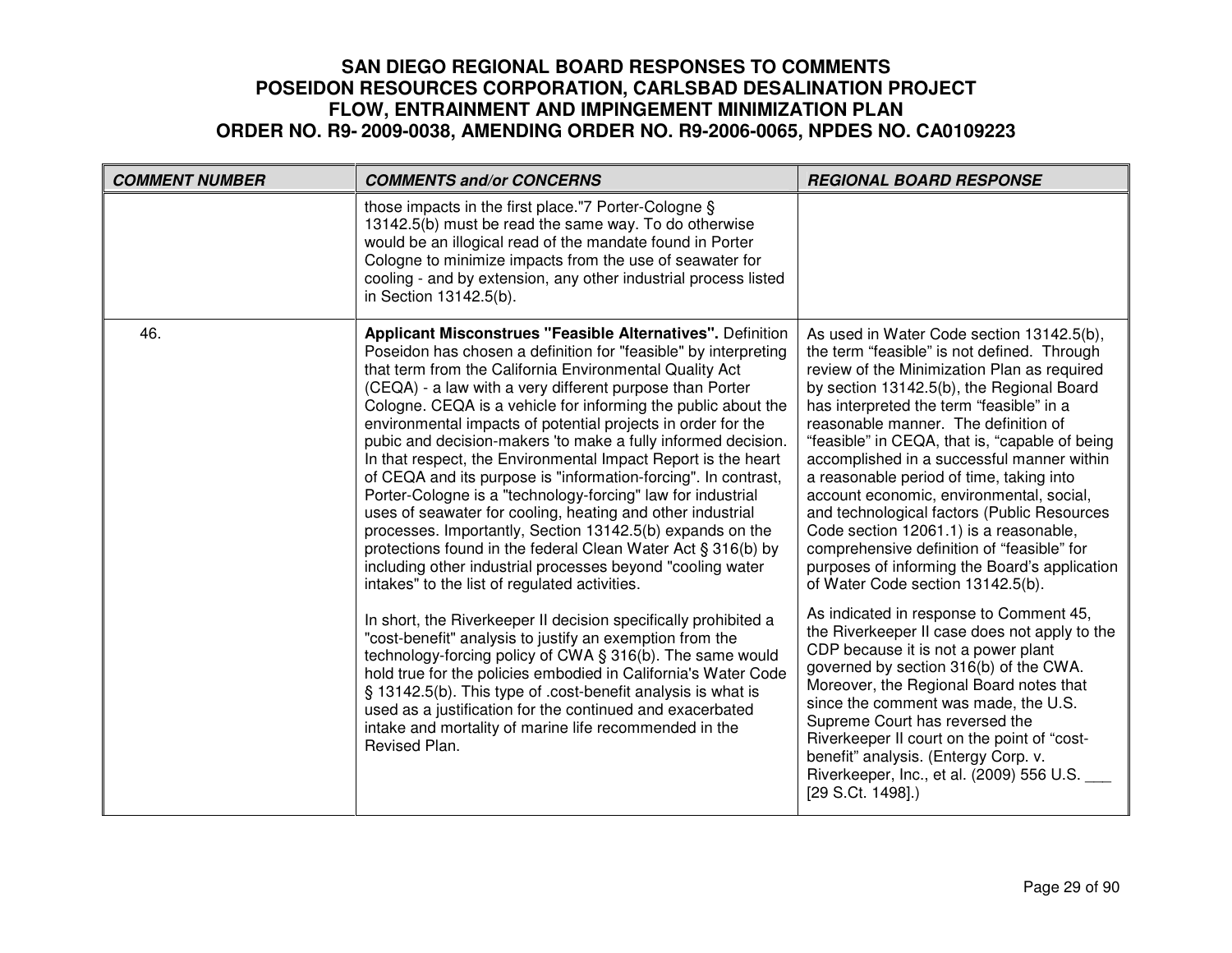| <b>COMMENT NUMBER</b> | <b>COMMENTS and/or CONCERNS</b>                                                                                                                                                                                                                                                                                                                                                                                                                                                                                                                                                               | <b>REGIONAL BOARD RESPONSE</b>                                                                                                                                                                                                                                                                                                                                                                                                                                                                                                                                                                                                                                                                                                                                                                                                                                                                                                                                                                                                 |
|-----------------------|-----------------------------------------------------------------------------------------------------------------------------------------------------------------------------------------------------------------------------------------------------------------------------------------------------------------------------------------------------------------------------------------------------------------------------------------------------------------------------------------------------------------------------------------------------------------------------------------------|--------------------------------------------------------------------------------------------------------------------------------------------------------------------------------------------------------------------------------------------------------------------------------------------------------------------------------------------------------------------------------------------------------------------------------------------------------------------------------------------------------------------------------------------------------------------------------------------------------------------------------------------------------------------------------------------------------------------------------------------------------------------------------------------------------------------------------------------------------------------------------------------------------------------------------------------------------------------------------------------------------------------------------|
|                       |                                                                                                                                                                                                                                                                                                                                                                                                                                                                                                                                                                                               |                                                                                                                                                                                                                                                                                                                                                                                                                                                                                                                                                                                                                                                                                                                                                                                                                                                                                                                                                                                                                                |
| 47.                   | Revised Plan Takes Flawed Approach Toward Site,<br>Design, and Technology Issues<br><b>Site Analysis</b><br>The review of potential sites is too narrowly analyzed and<br>excludes a combination of potential sites that could feasibly<br>result in dramatically reducing the intake of marine life.<br>In conclusion, like many of the segmented sections of the<br>Revised Plan, this section on alternative "Site" locations is<br>not comprehensively analyzed along with different designs,<br>technologies, and other mitigation measures that would<br>reduce the intake of seawater. | Site analysis has been completed for both<br>the facility location and the intake location.<br>During the CEQA process, other facility<br>locations were evaluated, but co-location with<br>the EPS was determined to be the preferred<br>alternative. The Regional Board then<br>evaluated this proposed co-location in<br>adopting Order No. R9-2006-0065. The<br>Regional Board has considered alternative<br>intake locations as proposed by the<br>Discharger in the Minimization Plan. The<br>Regional Board finds that the alternative<br>intake locations evaluated by the Discharger<br>are sufficient to meet the requirements of<br>Section 13142.5(b) and support the use of<br>the existing EPS intake structure under<br>conditions of co-location operation for the<br>benefit of CDP. The Coastal Commission<br>also determined that the alternative intake<br>locations were infeasible and would cause<br>more impacts than using the existing intake<br>structure.<br>Please see Responsiveness Summary for |
|                       |                                                                                                                                                                                                                                                                                                                                                                                                                                                                                                                                                                                               | additional supporting information.                                                                                                                                                                                                                                                                                                                                                                                                                                                                                                                                                                                                                                                                                                                                                                                                                                                                                                                                                                                             |
| 48.                   | <b>Design Analysis</b><br>Use of the EPS discharge for "desalination source water"<br>does not meet the purpose of the Revised Plan to document<br>the minimization of intake and mortality from a "stand alone"<br>facility. The annual estimate of marine life mortality doesn't<br>account for seasonal variations in the survival strategy and                                                                                                                                                                                                                                            | The Regional Board concurs with this<br>comment, however, the Regional Board is<br>not evaluating a stand-alone facility at this<br>time. Changes have been made the<br>tentative Order to clarify the trigger for when<br>a new Report of Waste Discharge needs to                                                                                                                                                                                                                                                                                                                                                                                                                                                                                                                                                                                                                                                                                                                                                            |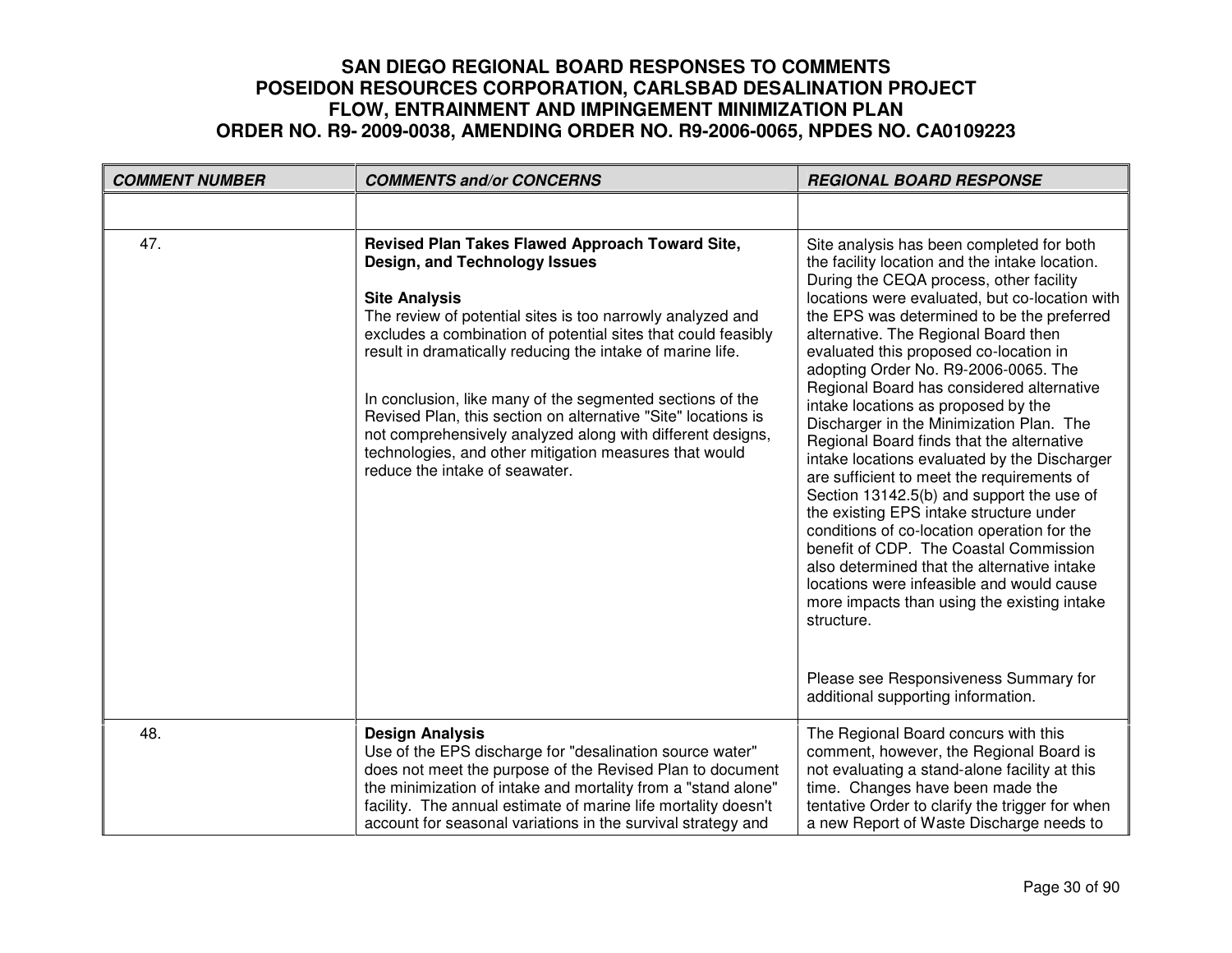| <b>COMMENT NUMBER</b> | <b>COMMENTS and/or CONCERNS</b>                                                                                                                                                                                                                                                                                                                                                                                                                                                                                                                                                                                                                                                                                                    | <b>REGIONAL BOARD RESPONSE</b>                                                                                                                                                                                                                                                                                                                                                                                                                  |
|-----------------------|------------------------------------------------------------------------------------------------------------------------------------------------------------------------------------------------------------------------------------------------------------------------------------------------------------------------------------------------------------------------------------------------------------------------------------------------------------------------------------------------------------------------------------------------------------------------------------------------------------------------------------------------------------------------------------------------------------------------------------|-------------------------------------------------------------------------------------------------------------------------------------------------------------------------------------------------------------------------------------------------------------------------------------------------------------------------------------------------------------------------------------------------------------------------------------------------|
|                       | spawning periods of the numerous species entrained at the<br>site.                                                                                                                                                                                                                                                                                                                                                                                                                                                                                                                                                                                                                                                                 | be submitted by the Discharger.<br>As reflected in Tentative Order No. R9-2009-<br>0038, additional evaluation of CDP's<br>operations for compliance with CWC section<br>13142.5(b) will be necessary if EPS ceases<br>power generation operations and Poseidon<br>proposes, through a new Report of Waste<br>Discharge, to independently operate EPS's<br>seawater intake and outfall for the benefit of<br>the CDP ("stand-alone operation"). |
| 49.                   | Poseidon's discharge analysis is misleading. As was the<br>case in Poseidon's original flow estimates for EPS, the<br>numbers estimated in the Revised Plan are unjustifiable.<br>EPS' intake flow has historically diminished and will continue<br>to do so. Therefore, the 2007 figures do not provide an<br>accurate assessment of future flow. Further, it is illogical to<br>conclude that EPS providing 61 percent of the needed<br>dilution water reduces Poseidon's impacts by 61 percent.<br>Poseidon, at the lowest estimate, <i>increases</i> impingement and<br>entrainment impacts by 39 percent by perpetuating the use of<br>the intakes.                                                                           | The Minimization Plan does identify historic<br>flows for 2008 and states that the EPS flows<br>would have met the CDP's intake<br>requirements approximately 88 % of the time.<br>However, in any case the Regional Board is<br>not considering historical flow data as part of<br>its evaluation of compliance with section<br>13142.5.                                                                                                       |
| 50.                   | We agree that reducing intake velocity reduces impingement.<br>However, the more intractable problem is entrainment - which<br>is a function of volume, not velocity. Analysis of Poseidon's<br>Original Plan reveals that the maximum velocity of all of the<br>generating units is at least double .5 fps. In light of the future<br>retirement of units 1, 2, and 3, Poseidon's intake water must<br>come from units 4 and 5. Both units' maximum velocity at<br>high and low tide is significantly higher than .5 fps. In the<br>Original Plan, Poseidon claimed that the "relative contribution<br>to the total impingement potential of the intake pump system"<br>would be "proportional to the pump flow." However, in the | The CDP must comply with the best available<br>design requirement in Water Code Section<br>13142.5(b) when EPS is operating for the<br>benefit of CDP (whether EPS is temporarily<br>shut down or not otherwise discharging<br>sufficient volume of water to meet CDP's<br>operational needs).<br>Under the conditions of temporary shutdown,<br>the Discharger has the ability to operate a<br>modified pump configuration to reduce inlet     |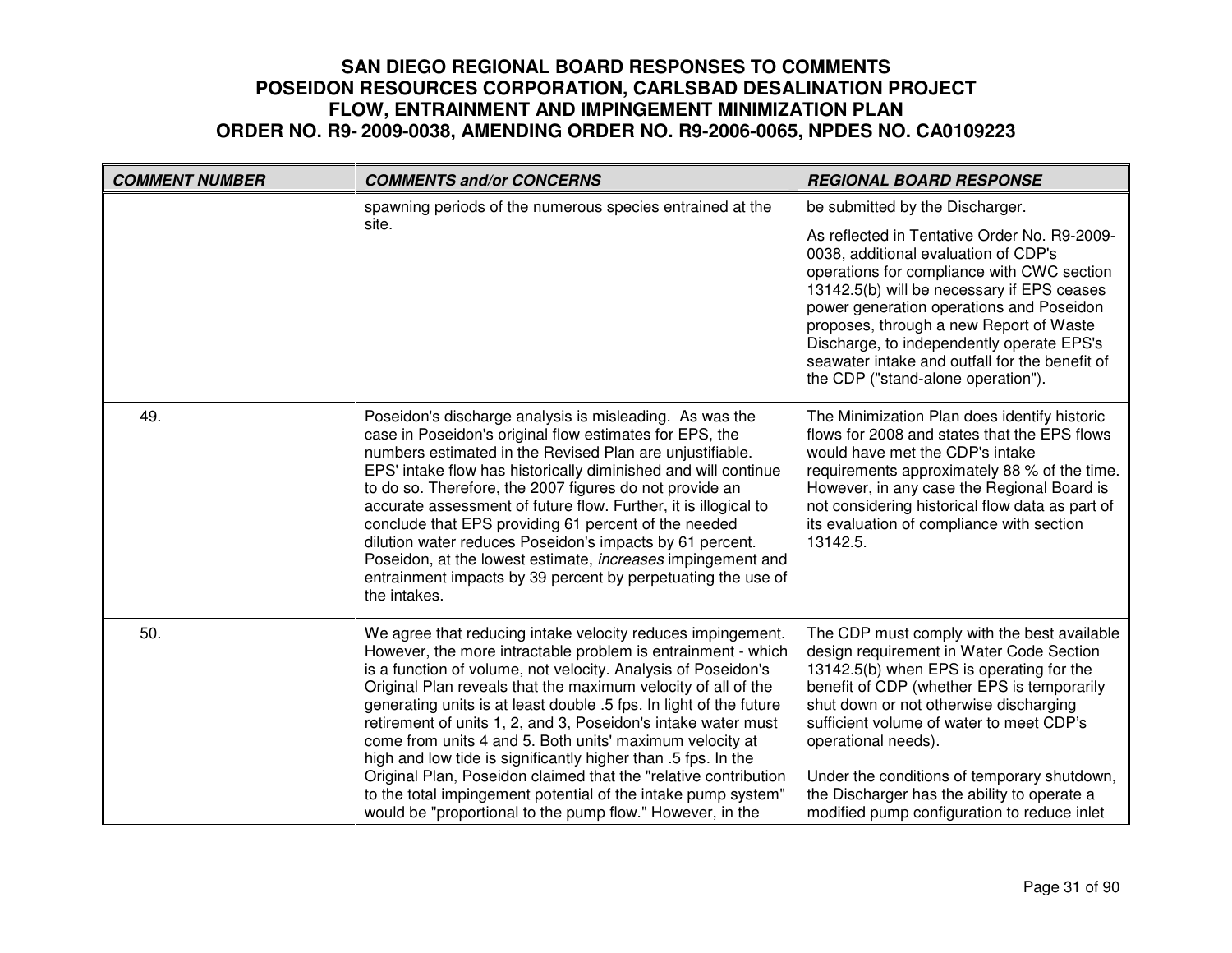| <b>COMMENT NUMBER</b> | <b>COMMENTS and/or CONCERNS</b>                                                                                                                                                                                                                                                                                                                                                                                                                                                                                                                                   | <b>REGIONAL BOARD RESPONSE</b>                                                                                                                                                                                                                                                                                                                                                                                                                                                                                                                                                                     |
|-----------------------|-------------------------------------------------------------------------------------------------------------------------------------------------------------------------------------------------------------------------------------------------------------------------------------------------------------------------------------------------------------------------------------------------------------------------------------------------------------------------------------------------------------------------------------------------------------------|----------------------------------------------------------------------------------------------------------------------------------------------------------------------------------------------------------------------------------------------------------------------------------------------------------------------------------------------------------------------------------------------------------------------------------------------------------------------------------------------------------------------------------------------------------------------------------------------------|
|                       | Revised Plan, Poseidon has failed to show how it will obtain<br>304 MGD and reduce intake velocity when only two of the<br>five units are available for use.                                                                                                                                                                                                                                                                                                                                                                                                      | velocity. It is this Boards understanding that<br>although Units 1-3 are expected to be retired<br>in the future, the circulating water system for<br>those units will remain in place therefore<br>allowing the Discharger to use the best<br>combination of pumps to reduce intake<br>velocities.<br>Also, the Regional Board Regulations and<br>Requirements concerning this project do not<br>rely on velocity for estimating the impacts<br>associated with impingement and<br>entrainment. This is partly because the<br>Regional Board is only permitting for co-<br>location at this time. |
| 51.                   | Discrepancies between the Original Plan and the Revised<br>Plan also require attention. For example, the Original Plan<br>states that according to 2004-2005 analysis, the maximum<br>pumping capacity of unit 4 is 288 MGD. However, the<br>Revised Plan states that unit 4 maximum pumping capacity is<br>307 MGD.                                                                                                                                                                                                                                              | Comment noted.                                                                                                                                                                                                                                                                                                                                                                                                                                                                                                                                                                                     |
| 52.                   | The Revised Plan states that routing intake through the<br>condensers and reducing velocity and turbulence will reduce<br>entrainment mortality. However, the Revised Plan fails to<br>document any studies conducted to verify these conclusions<br>or quantify the reduction in mortality. Further, Poseidon<br>cannot assert that utilizing only one of two pumps for each<br>generating unit is a design feature that mitigates<br>impingement of marine life. As noted above, perpetuating the<br>use of open ocean intakes results in increased impingement | Poseidon proposes to mitigate for all<br>estimated impacts, without consideration to<br>any site, design, or technology measures that<br>will be implemented to minimize these<br>impacts. In light of this, it is still acceptable<br>for the Board to find that the project, in sum,<br>complies with section 13142.5.                                                                                                                                                                                                                                                                           |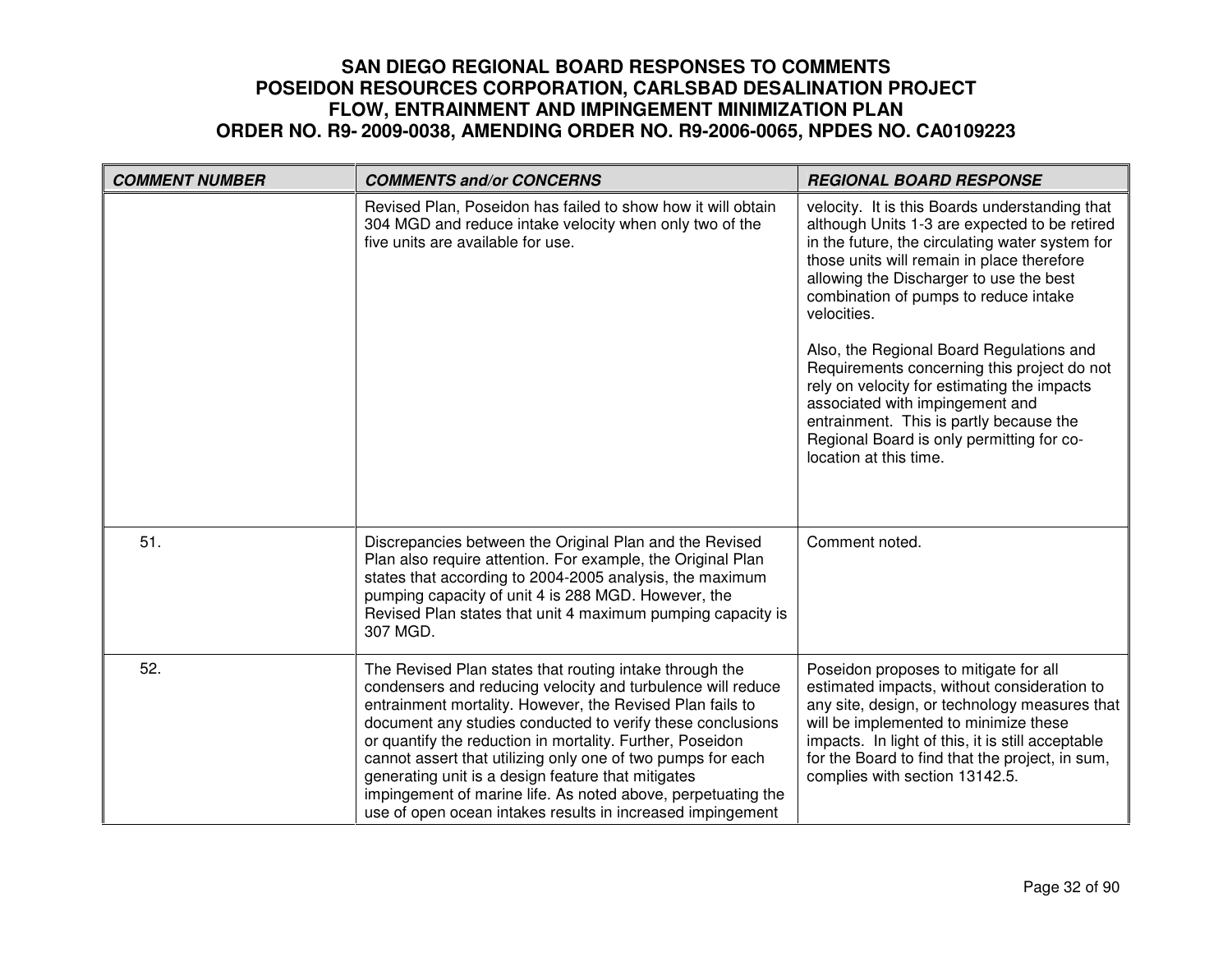| <b>COMMENT NUMBER</b> | <b>COMMENTS and/or CONCERNS</b>                                                                                                                                                                                                                                                                                                                                                                                                                                                                                                                                                                                                                                                                                                                                                                                                                                 | <b>REGIONAL BOARD RESPONSE</b>                                                                                                                                                                                                                                                                                                                                                 |
|-----------------------|-----------------------------------------------------------------------------------------------------------------------------------------------------------------------------------------------------------------------------------------------------------------------------------------------------------------------------------------------------------------------------------------------------------------------------------------------------------------------------------------------------------------------------------------------------------------------------------------------------------------------------------------------------------------------------------------------------------------------------------------------------------------------------------------------------------------------------------------------------------------|--------------------------------------------------------------------------------------------------------------------------------------------------------------------------------------------------------------------------------------------------------------------------------------------------------------------------------------------------------------------------------|
|                       | and entrainment as compared to a scenario in which the<br>intakes are no longer used or a sub-seafloor intake design is<br>used.                                                                                                                                                                                                                                                                                                                                                                                                                                                                                                                                                                                                                                                                                                                                |                                                                                                                                                                                                                                                                                                                                                                                |
| 53.                   | Poseidon has also provided no documentation to support the<br>contention that reduction of pumping bears a 1:1 ratio with<br>reduction of velocity and impingement.<br>Much like the <i>claims</i> that reducing velocity and turbulence will<br>reduce entrainment and impingement mortality, reducing<br>entrainment mortality by eliminating exposure to heat in the<br>condensers is not backed up with any referenced studies that<br>verify and quantify the reduced mortality rate.                                                                                                                                                                                                                                                                                                                                                                      | Comment noted.                                                                                                                                                                                                                                                                                                                                                                 |
| 54.                   | The Revised Plan asserts that replacing "heat treatment" with<br>"scrubbing balls" will eliminate marine life mortality. Again,<br>the Revised Plan does not document any studies to verify<br>and quantify this assertion.<br>Further, the introduction of this cleaning method comes at a<br>significantly late stage in the review process. This method<br>was not analyzed in the EIR, during NDPES review, CDP<br>review, or in the SLC permit review process. Thus, the<br>proposed "scrubbing ball" method has not been studied for<br>possible negative impacts, nor has it been proven a viable<br>alternative to heat treatments. Additionally, the recapture of<br>the balls after they are introduced into the system is not<br>detailed. Introducing 1/2 inch plastic balls into the marine<br>environment presents a variety of serious concerns. | The Regional Board is not considering the<br>adequacy of the heat treatment replacement<br>at this time since this is a feature that could<br>be incorporated under stand-alone<br>conditions. Once EPS permanently shuts<br>down and the CDP is operated on a stand-<br>alone basis, the Regional Board will<br>undertake additional evaluation under CWC<br>Section 13142.5. |
| 55.                   | <b>Technology Analysis</b><br>The technology section of the Revised Plan begins with the<br>assertion that the draft State Lands Commission lease<br>precludes technologies that would interfere with the operation<br>of the EPS. First, the future of the EPS is before the<br>California Energy Commission for review of a "re-power"                                                                                                                                                                                                                                                                                                                                                                                                                                                                                                                        | Comment noted.                                                                                                                                                                                                                                                                                                                                                                 |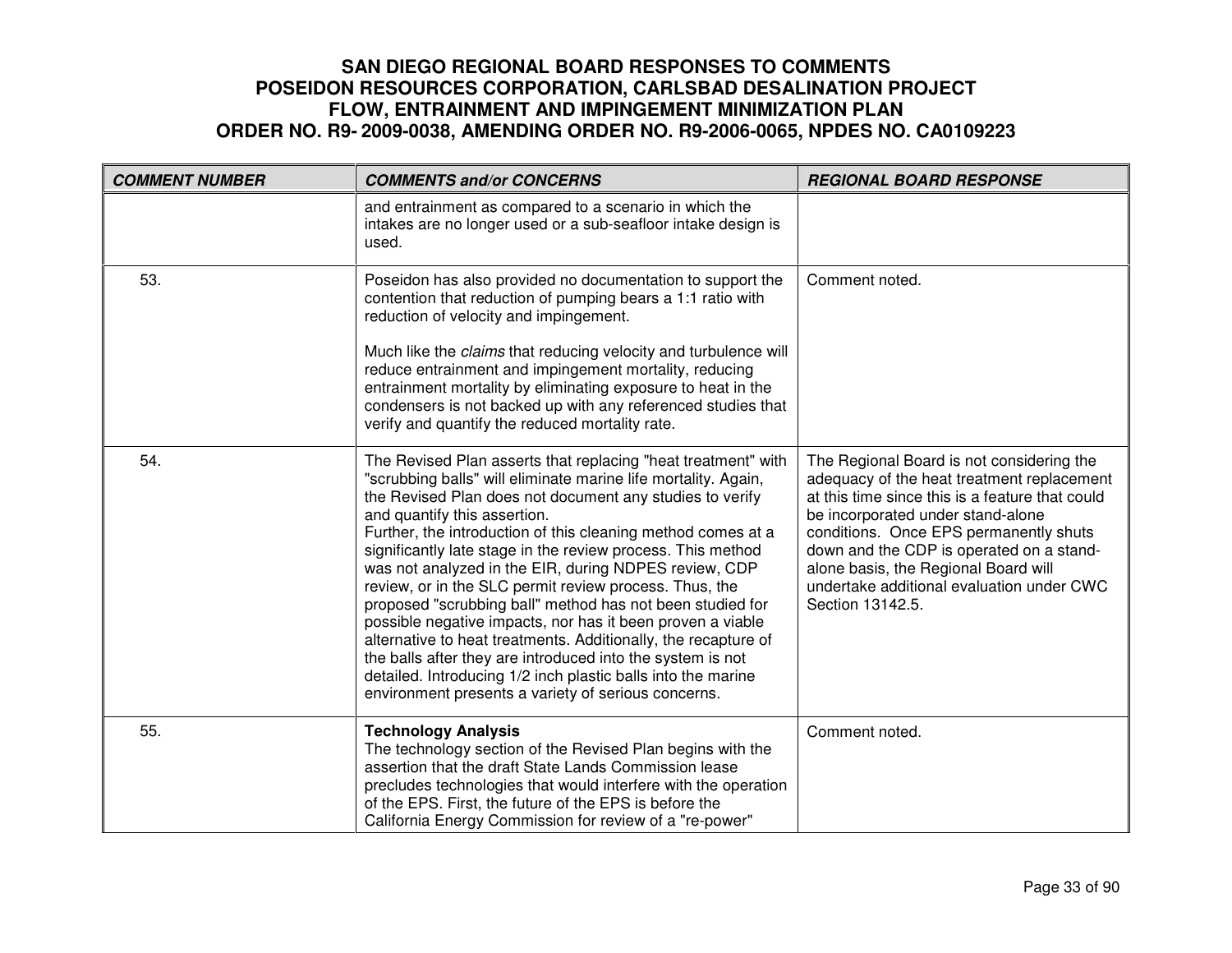| <b>COMMENT NUMBER</b> | <b>COMMENTS and/or CONCERNS</b>                                                                                                                                                                                                                                                                                                                                                                                                                                                                                                                                                                                                                                                                                                                                                                                                                                                                            | <b>REGIONAL BOARD RESPONSE</b> |
|-----------------------|------------------------------------------------------------------------------------------------------------------------------------------------------------------------------------------------------------------------------------------------------------------------------------------------------------------------------------------------------------------------------------------------------------------------------------------------------------------------------------------------------------------------------------------------------------------------------------------------------------------------------------------------------------------------------------------------------------------------------------------------------------------------------------------------------------------------------------------------------------------------------------------------------------|--------------------------------|
|                       | permit that would eliminate the use of the existing "once<br>through cooling" system for much of the EPS capacity. The<br>EPS intake is also the subject of ongoing litigation that may<br>be settled if the Energy Commission approves the EPS re-<br>power plan.                                                                                                                                                                                                                                                                                                                                                                                                                                                                                                                                                                                                                                         |                                |
|                       | Second, the State Lands Commission has not finalized the<br>lease terms. Consequently, the meaning of this draft<br>language should be coordinated through a cooperative effort<br>by the Regional Board, State Lands Commission, Coastal<br>Commission and the interested public before the Regional<br>Board approves the Revised Plan.                                                                                                                                                                                                                                                                                                                                                                                                                                                                                                                                                                  |                                |
| 56.                   | The Revised Plan also asserts that the foundation for<br>analyzing best available technology relies on the definition of<br>"feasibility" found in CEQA. We disagree. Further, the<br>introduction to this chapter constrains the analysis of "best<br>available technology" to the "site specific and size of this<br>project." As explained below, these pre-determined<br>constraints set up and utilize an illegal cost-benefit analysis<br>of available technologies to reduce the intake and mortality of<br>marine life. Ironically, if the design (e.g., size of the facility<br>and its product output) was considered in combination with<br>the truly best available technology, the alternative sub-<br>seafloor intake technologies outlined in the Revised Plan in<br>Chapter 4 would have been correctly identified as far superior<br>to those chosen for the project in the Revised Plan. | See response to comment 46.    |
| 57.                   | The intake alternatives that are reviewed are not realistic,<br>and misrepresent the associated technology. The Revised<br>Plan offers illustrations and discussion of pump stations on<br>the surface of the adjacent beach that would disrupt<br>recreational uses and inter-tidal ecological processes.<br>However, the successful pilot study of sub-seafloor intakes at<br>Doheny Beach demonstrates that the drilling of wells can be                                                                                                                                                                                                                                                                                                                                                                                                                                                                | Comments noted.                |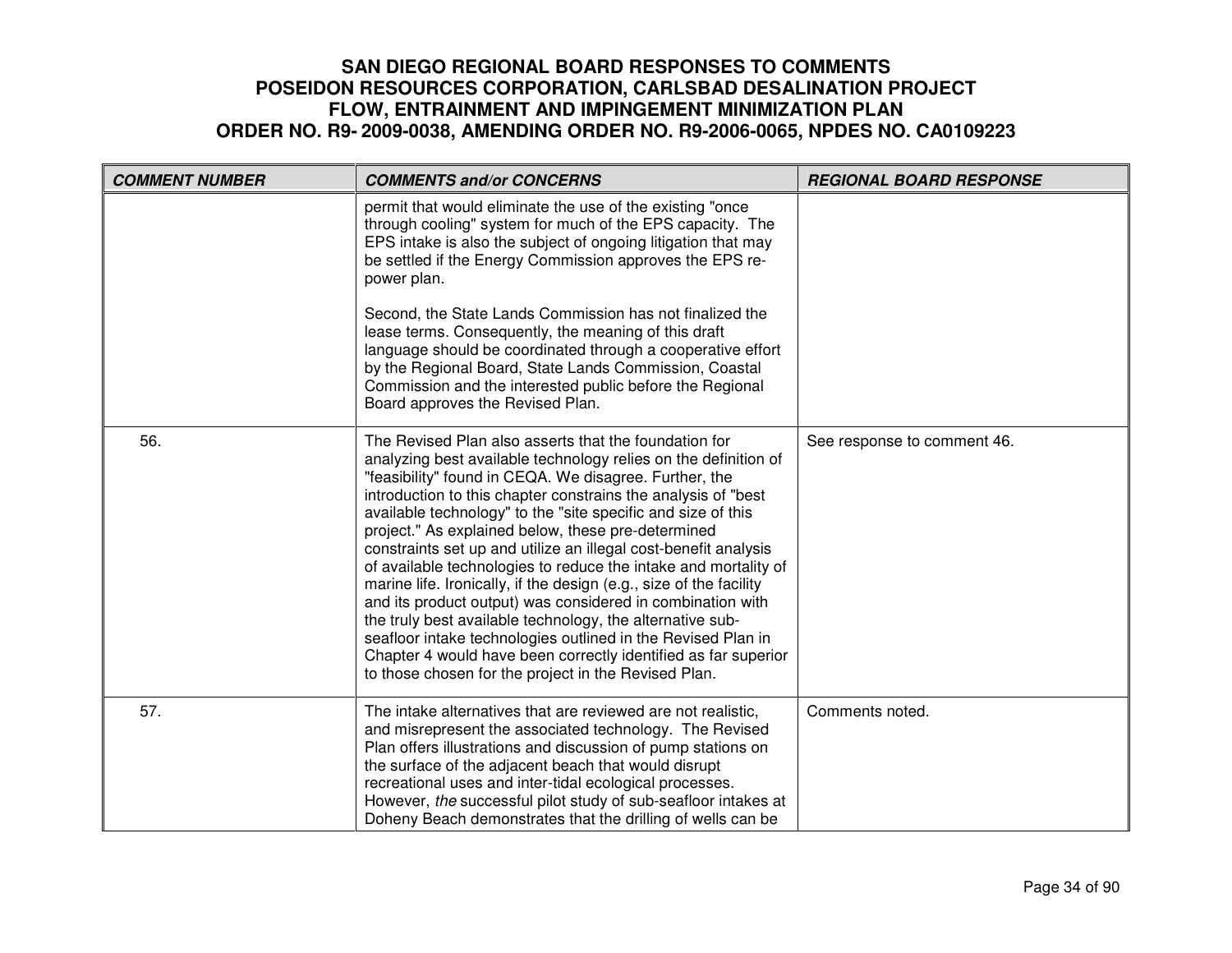| <b>COMMENT NUMBER</b> | <b>COMMENTS and/or CONCERNS</b>                                                                                                                                                                                                                                                                                                                                                                                                                                                                                                                                                                                                                                                                                                                              | <b>REGIONAL BOARD RESPONSE</b>                                                                                                                                                                                                                                                                                                                                         |
|-----------------------|--------------------------------------------------------------------------------------------------------------------------------------------------------------------------------------------------------------------------------------------------------------------------------------------------------------------------------------------------------------------------------------------------------------------------------------------------------------------------------------------------------------------------------------------------------------------------------------------------------------------------------------------------------------------------------------------------------------------------------------------------------------|------------------------------------------------------------------------------------------------------------------------------------------------------------------------------------------------------------------------------------------------------------------------------------------------------------------------------------------------------------------------|
|                       | done to cause only temporary disruption to both recreational<br>opportunities and beach ecology.                                                                                                                                                                                                                                                                                                                                                                                                                                                                                                                                                                                                                                                             |                                                                                                                                                                                                                                                                                                                                                                        |
| 58.                   | Finally, the testing location that yielded groundwater of a<br>higher salt concentration than ocean water is undisclosed.<br>The Revised Plan merely states vaguely that an "actual<br>intake well test completed in the vicinity of the EPS" was<br>conducted.(emphasis added) However, the tests completed<br>by Poseidon are not consistent with the Doheny Beach pilot<br>study. In fact, in the Doheny study, the water quality for the<br>intake was far superior to ocean water and eliminated the<br>need for much of the otherwise necessary pretreatment (and<br>associated energy consumption and costs).                                                                                                                                         | Comment noted.                                                                                                                                                                                                                                                                                                                                                         |
| 59.                   | The Revised Plan proposes micro-screening ahead of the<br>pre-treatment equipment combined with the discharge of the<br>entrained organisms to the ocean. However, it is not clear<br>from the document that these micro-filters will actually<br>improve the survival of the entrained organisms. Further, as<br>mentioned above, the apparent design includes the micro-<br>filtration of not only the "source water" for the desalination<br>facility, but the additional water necessary for diluting the<br>discharge. Arguably, a more creative design would separate<br>these intakes and avoid the proposed plan to expose the<br>marine organisms in the dilution water to any contact with<br>screening technology that may impact their survival. | This comment is no longer applicable. The<br>Minimization Plan assumes 100% mortality of<br>all organisms that pass through the intake<br>structure in estimating, and mitigating for,<br>marine life mortality. Therefore, Poseidon<br>determined that the installation of micro-<br>screens and the use of a low-pressure<br>membrane system would not be necessary. |
| 60.                   | <b>Mitigation Analysis</b><br>"Mitigation measures" as it is used in Section 13142.5(b)<br>must be interpreted to mean "before the fact" mitigation to<br>avoid the intake and mortality of marine life. The Revised<br>Plan offers an "after the fact" mitigation which has clearly<br>been struck down by the federal court for cooling water<br>intakes. There is no distinction in the language of Porter-<br>Cologne § 13142.5(b) that would distinguish other industrial                                                                                                                                                                                                                                                                               | See response to comment 45.                                                                                                                                                                                                                                                                                                                                            |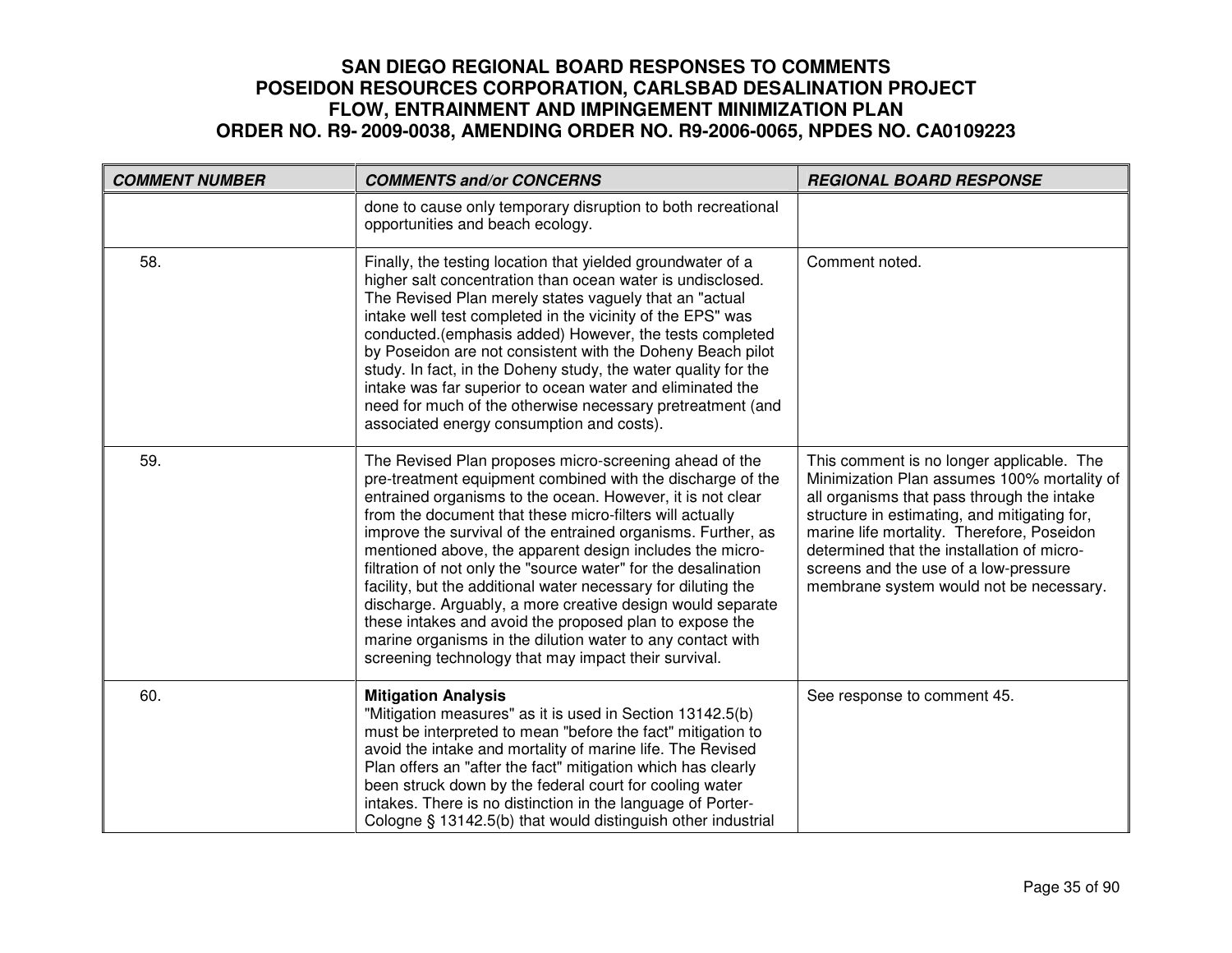| <b>COMMENT NUMBER</b> | <b>COMMENTS and/or CONCERNS</b>                                                                                                                                                                                                                                                                                                                                                                                                                                                                                                                                                                                  | <b>REGIONAL BOARD RESPONSE</b>                                                                                                                                                                                                                                                                        |
|-----------------------|------------------------------------------------------------------------------------------------------------------------------------------------------------------------------------------------------------------------------------------------------------------------------------------------------------------------------------------------------------------------------------------------------------------------------------------------------------------------------------------------------------------------------------------------------------------------------------------------------------------|-------------------------------------------------------------------------------------------------------------------------------------------------------------------------------------------------------------------------------------------------------------------------------------------------------|
|                       | uses of seawater from this holding in Riverkeeper II.                                                                                                                                                                                                                                                                                                                                                                                                                                                                                                                                                            |                                                                                                                                                                                                                                                                                                       |
| 61.                   | Revised Plan Quantification of Unavoidable Impacts to<br>Marine Resources is Unresponsive to Regional Board<br>Concerns. The 2004-2005 impingement sampling data was<br>conducted by EPS in accordance with 316(b) Phase II<br>regulations. These weekly sampling events were not<br>considered to be the focus of the assessment because the<br>majority of impingement impacts were associated with heat<br>treatments. Further, the method of determining the daily<br>biomass entrained associated with a flow of 304 MGD is not<br>given in any version of the Revised Plan or accompanying<br>attachments. | Quantification of unavoidable impacts is not<br>necessary because Poseidon proposes to<br>mitigate for all estimated impacts, without<br>consideration to any site, design, or<br>technology measures that will be<br>implemented to minimize these impacts.                                          |
| 62.                   | The Revised. Plan entrainment impacts assessment suffers<br>the same flaws as the impingement assessment-lack of<br>specificity. Regional Board staff noted that the Original Plan<br>"does not clearly identify the supporting data or an<br>explanation of underlying assumptions and calculations that<br>were used to estimate proportional mortality values."                                                                                                                                                                                                                                               | The Regional Board, in large part, relied on<br>the Coastal Commission (and their<br>independent expert) review and approval of<br>the entrainment data and necessary<br>mitigation.                                                                                                                  |
| 63.                   | Of particular concern is Poseidon's contention that the future<br>survey will adjust the restoration plan to the extent that the<br>lagoon habitat acreage is "higher or lower." This implies that<br>Poseidon could possibly reduce the APF calculation and<br>therefore decrease any mitigation efforts in response to a<br>future survey and restoration plan that is not subject to<br>Regional Board approval.                                                                                                                                                                                              | Although the Regional Board may consider a<br>reduction in the productivity requirement if<br>more current impingement monitoring results<br>support this conclusion, the Board would not<br>be making modifications to the APF or any<br>part of the MLMP, as approved by the<br>Coastal Commission. |
| 64.                   | Similarly, Poseidon does not address Regional Board staffs<br>concern that the Revised Plan does not outline "how much<br>more severe impacts may be when populations are small."<br>Poseidon's reply is both obtuse and unresponsive. Poseidon<br>merely states that "fish species occurring in low numbers in                                                                                                                                                                                                                                                                                                  | Comment noted.                                                                                                                                                                                                                                                                                        |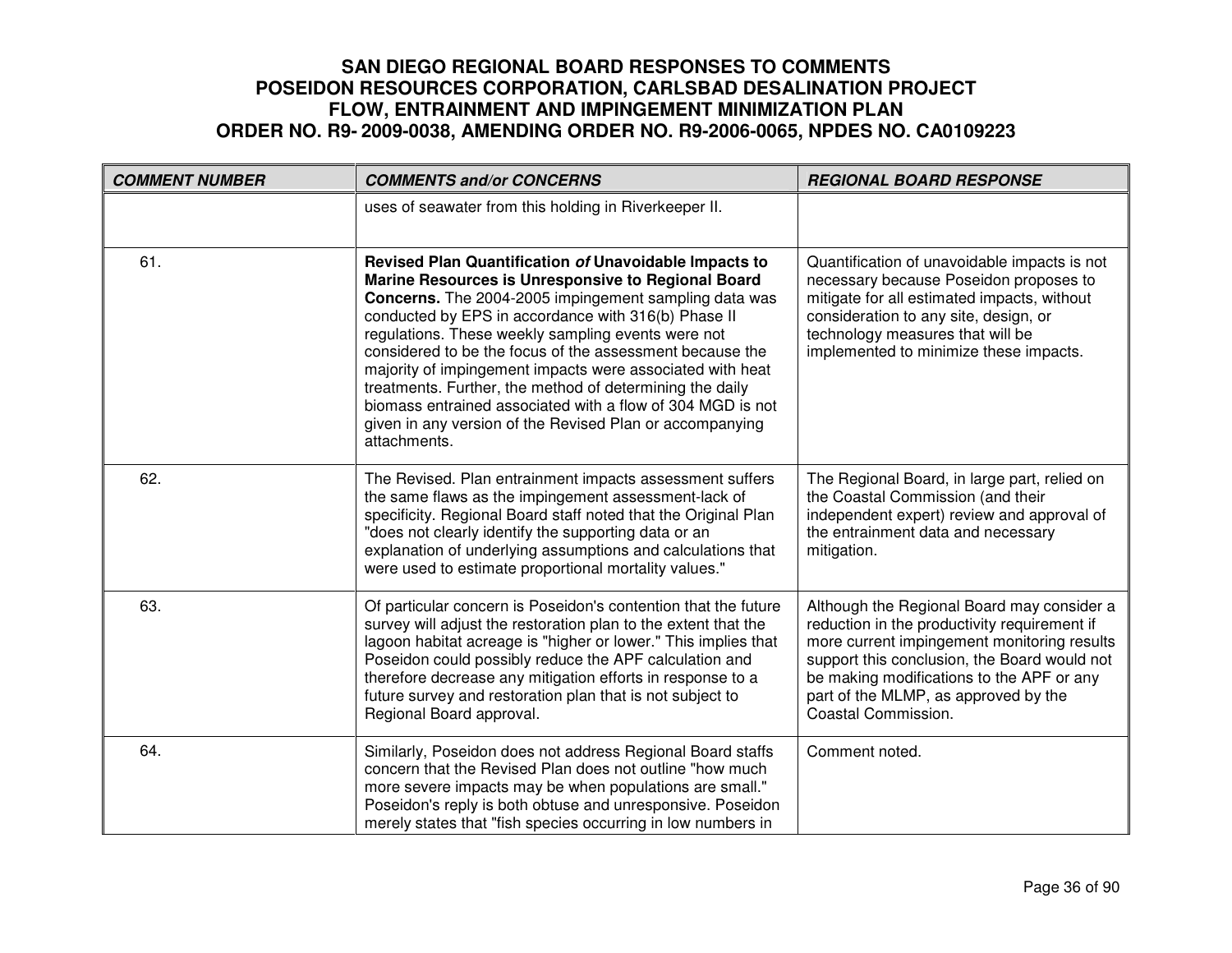| <b>COMMENT NUMBER</b>                                 | <b>COMMENTS and/or CONCERNS</b>                                                                                                                                                                                                                                                                                                                                                                                                                                                                                    | <b>REGIONAL BOARD RESPONSE</b>                                                                            |
|-------------------------------------------------------|--------------------------------------------------------------------------------------------------------------------------------------------------------------------------------------------------------------------------------------------------------------------------------------------------------------------------------------------------------------------------------------------------------------------------------------------------------------------------------------------------------------------|-----------------------------------------------------------------------------------------------------------|
|                                                       | the Poseidon study entrainment samples are ocean species,<br>and conversely larval fish entrained in the highest number<br>were lagoon species."" The support for such a contention is<br>lacking. Fish species occurring in lower numbers in<br>entrainment samples are not necessarily ocean species.<br>These fish, or some subpopulation of these fish, may very<br>well be lagoon species. In either case, fish with smaller<br>populations are likely to be highly affected by any amount of<br>entrainment. |                                                                                                           |
| 65.                                                   | An Independent Baseline Study of the Agua Hedionda<br>Lagoon Marine Environment is Required.<br>Although Poseidon has submitted three different versions of<br>the same study, it has yet to submit an independent baseline<br>study of the marine system in Agua Hedionda Lagoon and<br>the surrounding area. As mentioned above, Poseidon's<br>Revised Plan is simply an adaptation of the EPS Phase II<br>PIC Study conducted in 2004-2005.                                                                     | Attachment 4, Chapter 3, of the March 27,<br>2009 Minimization Plan is intended to serve<br>this purpose. |
| 4/2/2008 letter from San Diego County Water Authority |                                                                                                                                                                                                                                                                                                                                                                                                                                                                                                                    |                                                                                                           |
| 66.                                                   | The San Diego County Water Authority encourages the San<br>Diego Regional Water Quality Control Board (Regional<br>Board) to approve the Carlsbad Desalination Project's Flow,<br>Entrainment, and Impingement Minimization Plan - #R9-<br>2006-0065, NPDES No. CA 0109223. In 2006, the Regional<br>Board unanimously approved a discharge permit for the<br>desalination facility.                                                                                                                               | Comment noted.                                                                                            |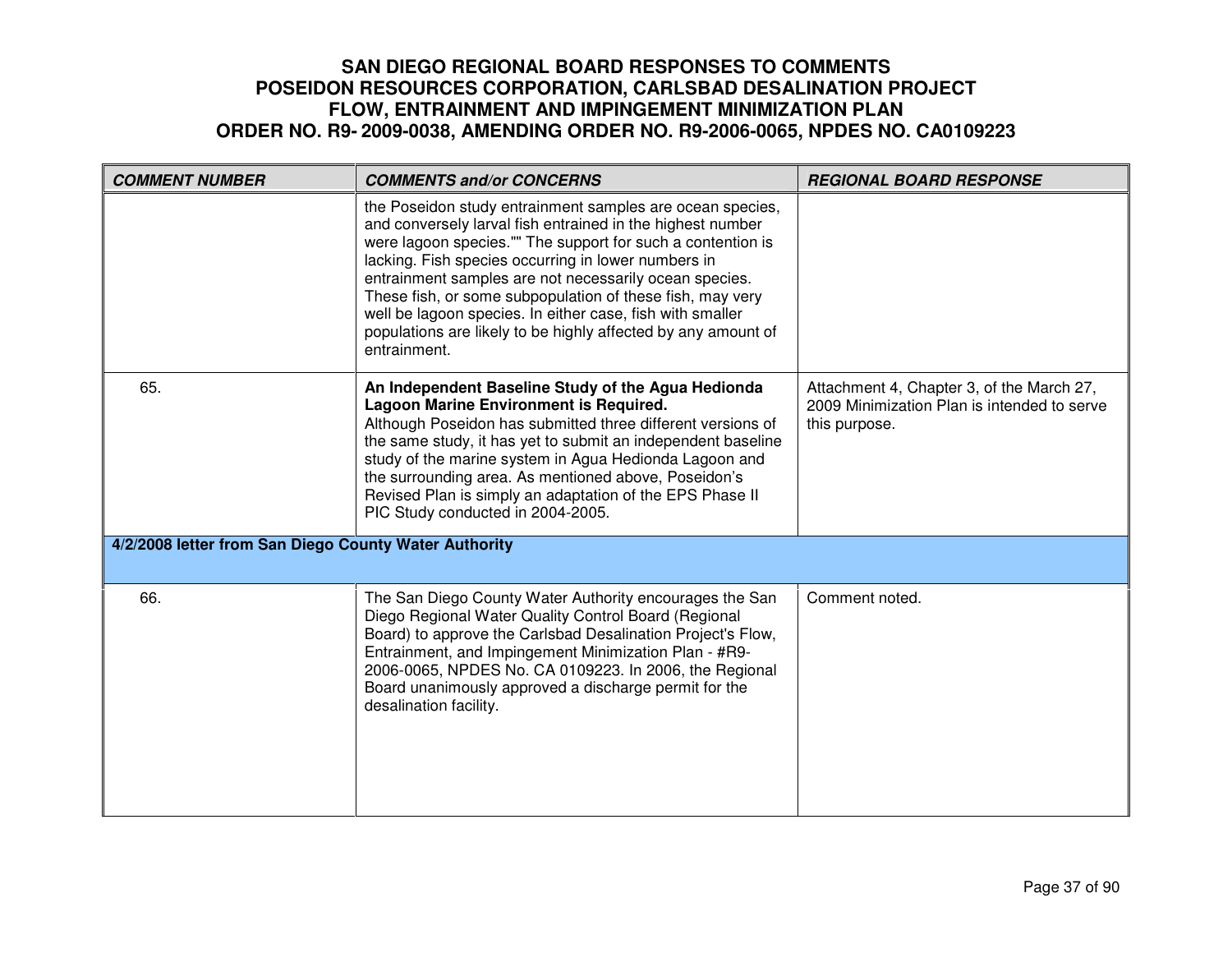| <b>COMMENT NUMBER</b>                                                                               | <b>COMMENTS and/or CONCERNS</b>                                                                                                                                                                                                                                                                                                                                                                                                                                                                                                                                                                                                                                                                                                                                                                                                                                                                                                                    | <b>REGIONAL BOARD RESPONSE</b> |
|-----------------------------------------------------------------------------------------------------|----------------------------------------------------------------------------------------------------------------------------------------------------------------------------------------------------------------------------------------------------------------------------------------------------------------------------------------------------------------------------------------------------------------------------------------------------------------------------------------------------------------------------------------------------------------------------------------------------------------------------------------------------------------------------------------------------------------------------------------------------------------------------------------------------------------------------------------------------------------------------------------------------------------------------------------------------|--------------------------------|
|                                                                                                     |                                                                                                                                                                                                                                                                                                                                                                                                                                                                                                                                                                                                                                                                                                                                                                                                                                                                                                                                                    |                                |
| 4/2/2008 letter from Metropolitan Water District                                                    |                                                                                                                                                                                                                                                                                                                                                                                                                                                                                                                                                                                                                                                                                                                                                                                                                                                                                                                                                    |                                |
| 67.                                                                                                 | The Metropolitan Water District of Southern California joins<br>the San Diego County Water Authority in supporting the<br>development of seawater desalination in Carlsbad as part of<br>a diversified water portfolio for San Diego County.<br>Metropolitan and the San Diego County Water Authority are<br>statewide leaders in water conservation, recycling, and<br>brackish groundwater desalination. However, these<br>accomplishments need to be complemented with other<br>regional and local water management actions, including<br>seawater desalination, in order to manage future challenges<br>associated with population growth, climate change impacts,<br>increased uncertainties in the Bay-Delta, and risk of<br>disruptions to imported supplies due to earthquakes. The<br>Carlsbad project b a crucial first step in developing seawater<br>desalination as a resource for securing the region's water<br>supply reliability. | Comments noted.                |
| 4/2/2008 letter from City of Coronado                                                               |                                                                                                                                                                                                                                                                                                                                                                                                                                                                                                                                                                                                                                                                                                                                                                                                                                                                                                                                                    |                                |
| 68.                                                                                                 | The City of Coronado hopes the Regional Board will continue<br>its mission of protecting San Diego's watershed and water<br>quality by approving the Carlsbad Desalination Project for<br>San Diego County's future health and economic prosperity.                                                                                                                                                                                                                                                                                                                                                                                                                                                                                                                                                                                                                                                                                                | Comment noted.                 |
| 4/2/2008 letter from Assemblymember Martin Garrick, Assembly, California Legislature, 74th District |                                                                                                                                                                                                                                                                                                                                                                                                                                                                                                                                                                                                                                                                                                                                                                                                                                                                                                                                                    |                                |
| 69.                                                                                                 | am writing to request your support for the Carlsbad<br>Desalination Plant (Order No.R9-2006-0065, NPDES No.<br>CA0109223). This critical local water supply project is                                                                                                                                                                                                                                                                                                                                                                                                                                                                                                                                                                                                                                                                                                                                                                             | Comment noted.                 |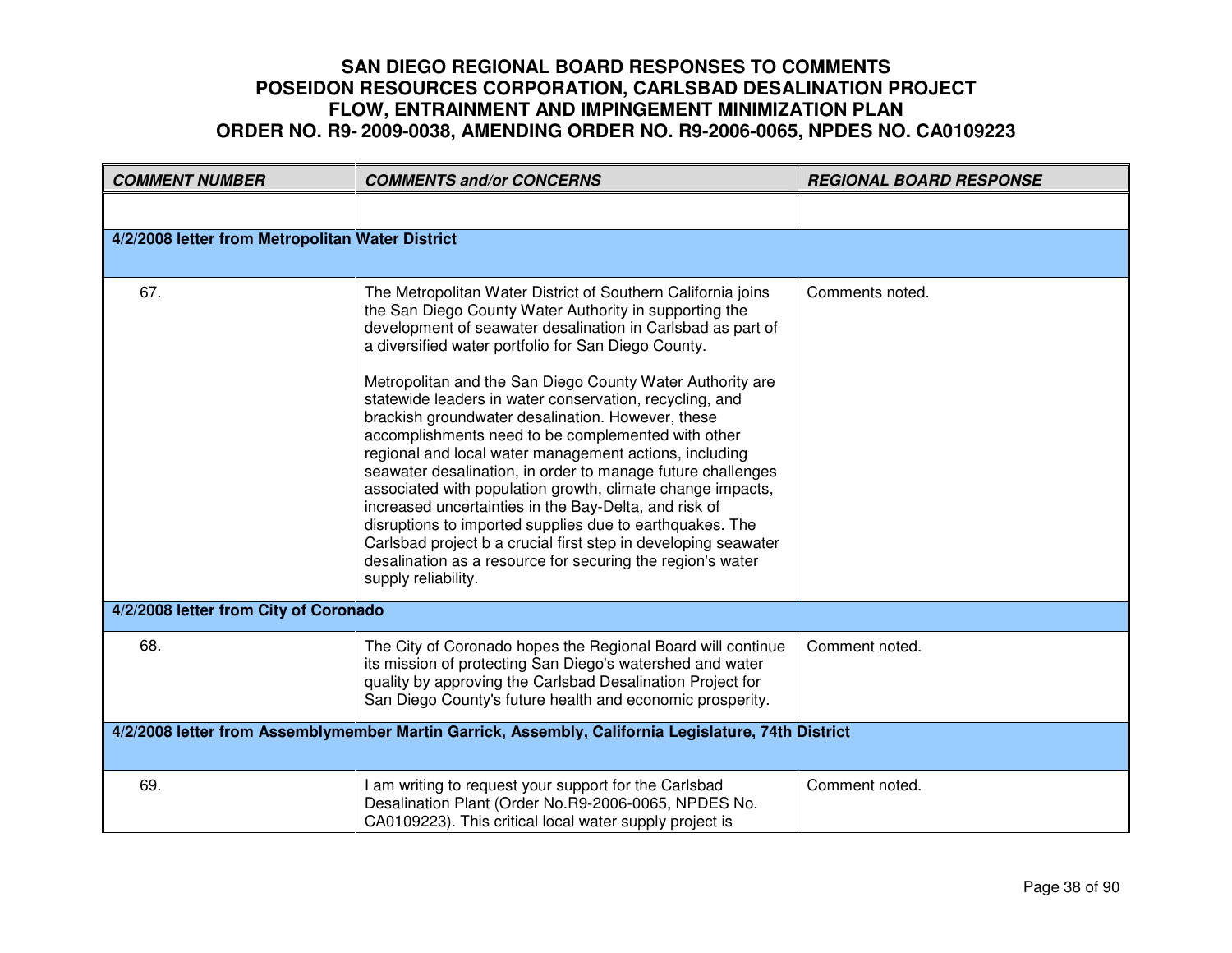| <b>COMMENT NUMBER</b>                                  | <b>COMMENTS and/or CONCERNS</b>                                                                                                                                                                                                                                                                                                                                                                                                                                                                                                                                                                                                                                                                                                                        | <b>REGIONAL BOARD RESPONSE</b>        |
|--------------------------------------------------------|--------------------------------------------------------------------------------------------------------------------------------------------------------------------------------------------------------------------------------------------------------------------------------------------------------------------------------------------------------------------------------------------------------------------------------------------------------------------------------------------------------------------------------------------------------------------------------------------------------------------------------------------------------------------------------------------------------------------------------------------------------|---------------------------------------|
|                                                        | scheduled to be reviewed by the San Diego Regional Water<br>Quality Control Board on Wednesday, April 9, 2008.                                                                                                                                                                                                                                                                                                                                                                                                                                                                                                                                                                                                                                         |                                       |
| 4/7/2008 letter from California State Lands Commission |                                                                                                                                                                                                                                                                                                                                                                                                                                                                                                                                                                                                                                                                                                                                                        |                                       |
| 70.                                                    | Poseidon should offer modifications that can be incorporated<br>into the design of the project to minimize entrainment and<br>impingement before proposing marine life restoration. All<br>such design modifications proposed have been rendered<br>infeasible by Poseidon based on cost; however, a true<br>cost/benefit analysis has not been conducted utilizing value<br>recommendations of the State and Federal fish and wildlife<br>agencies, as the value recommendations have yet to be<br>requested.                                                                                                                                                                                                                                         | Comment noted.                        |
| 71.                                                    | CSLC staff believes that it is essential that Poseidon's Flow<br>Plan reflect the recommendations of the State and Federal<br>fish and wildlife agencies concerning the adequacy and<br>appropriateness of Poseidon's aquatic life impact calculations<br>and the quantity, type, location and duration of marine life<br>restoration proposed within the Flow Plan. CSLC staff<br>supports the recommendation contained in the Regional<br>Board's February 19, 2008 letter, Item 7, that Poseidon might<br>benefit from convening a joint meeting with the resource<br>agencies to discuss Poseidon's Flow Plan. A meeting with<br>the resources agencies has been scheduled for May 1st and<br>2nd, and CSLC will be participating in this meeting. | This comment is no longer applicable. |
| 72.                                                    | While Poseidon provides calculations of the magnitude of the<br>impacts to organisms in the Flow Plan dated March 6, 2008,<br>Poseidon also wishes to base the mitigation plan on a<br>financial cap. The final mitigation plan should be based solely<br>on the magnitude of impacts to the organisms; as<br>substantiated by the Trustee Agencies (USFWS, NOAA and<br>CDFG) and agreed to by the Responsible Agencies.                                                                                                                                                                                                                                                                                                                               | This comment is no longer applicable. |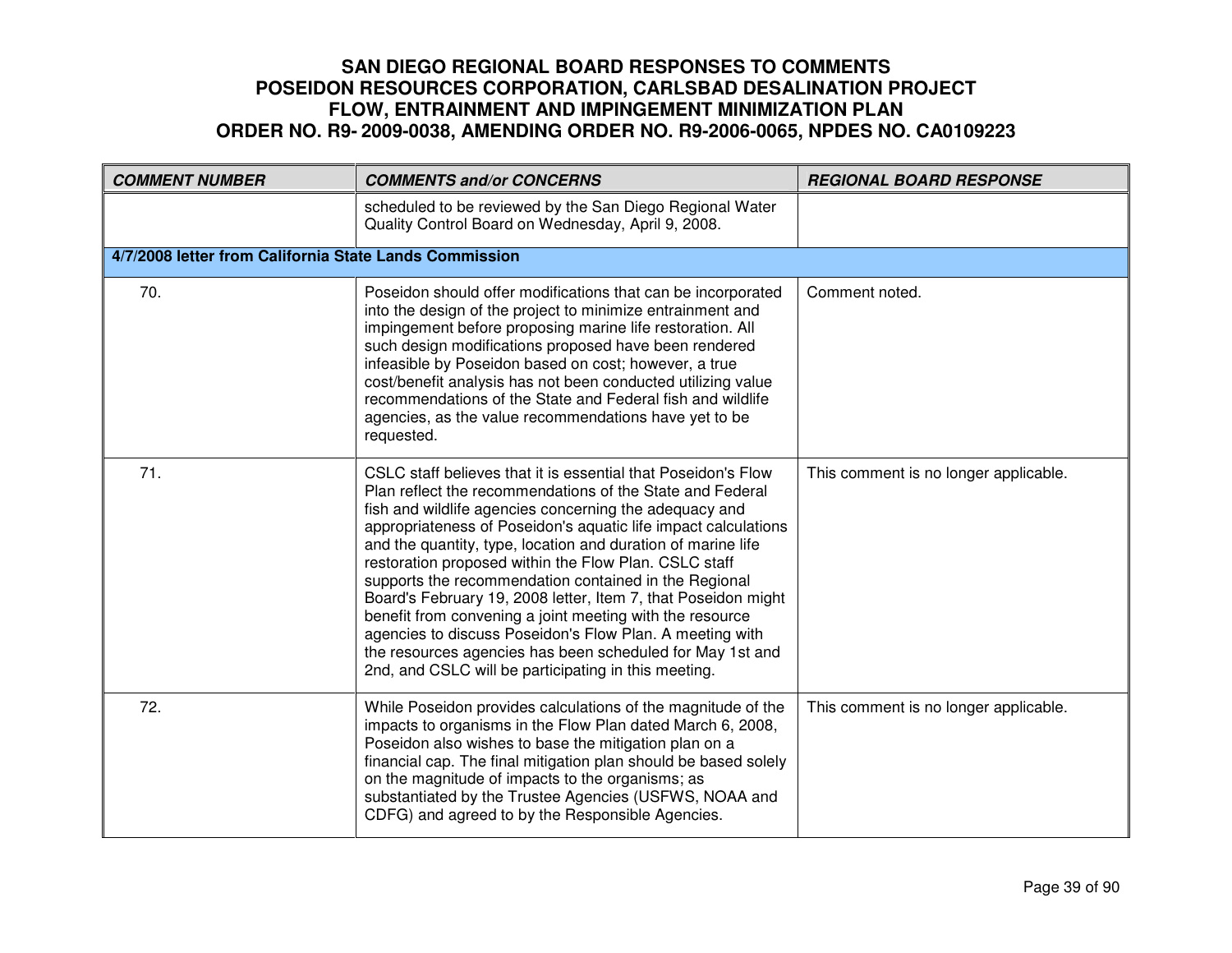| <b>COMMENT NUMBER</b> | <b>COMMENTS and/or CONCERNS</b>                                                                                                                                                                                                                                                                                                                                                                                                                                                                                                                                                                                                                                                                                                                                                                                                                                                                                                                                                                                        | <b>REGIONAL BOARD RESPONSE</b>                                                                                                                                                                                                                                                                                                                                                                                                                                                                                                                                                                                                                               |
|-----------------------|------------------------------------------------------------------------------------------------------------------------------------------------------------------------------------------------------------------------------------------------------------------------------------------------------------------------------------------------------------------------------------------------------------------------------------------------------------------------------------------------------------------------------------------------------------------------------------------------------------------------------------------------------------------------------------------------------------------------------------------------------------------------------------------------------------------------------------------------------------------------------------------------------------------------------------------------------------------------------------------------------------------------|--------------------------------------------------------------------------------------------------------------------------------------------------------------------------------------------------------------------------------------------------------------------------------------------------------------------------------------------------------------------------------------------------------------------------------------------------------------------------------------------------------------------------------------------------------------------------------------------------------------------------------------------------------------|
| 73.                   | The impacted environment is a saltwater lagoon with tidal<br>influence and circulation from the Pacific Ocean. The<br>proposed mitigation is for an inland saltwater marsh with tidal<br>influence. Currently, Poseidon favors off'-site mitigation<br>(located 12.5 miles south) based on their efforts t6 solicit<br>interest from property owners within the Agua Hedionda<br>Lagoon. This off-site mitigation will not result in in-kind<br>mitigation and is proposed at a 1.1: 1.0 ratio. The CSLC<br>would prefer on-site (within the Aqua Hedionda Lagoon), in-<br>kind mitigation, at a ratio which will compensate for the<br>losses in time (2:1 minimum). If the ultimate mitigation is off<br>site and not in-kind, then the mitigation ratio should<br>compensate for the impacts both through time and space<br>(Le., at a ratio greater than 2:1). Therefore, it is important that<br>the project proponent exhaust on-site, in'-kind mitigation<br>opportunities prior to moving to an off-site plan. | Comment noted. Although not necessarily<br>on-site, the Minimization Plan now provides<br>preference to the mitigation alternatives<br>proposed within the same region as the<br>impacts.                                                                                                                                                                                                                                                                                                                                                                                                                                                                    |
| 74.                   | There is some concern that the method used to calculate the<br>"replacement" habitat understates the environment needed to<br>produce the organisms impacted by the desalination plant.<br>This underestimation occurs both on the intake side, which<br>appears to ignore the contribution of the watershed and the<br>Pacific Ocean, and on the discharge side, with the impacts<br>caused by increased salinity. We understand that the local<br>Water Board has engaged the services of an independent<br>expert to re'-calculate these impacts. Once again, the final<br>mitigation plan should be based on the magnitude of the<br>impacts to the organisms, which may be ten times greater<br>than estimated by Poseidon.                                                                                                                                                                                                                                                                                       | To clarify, at the time that this comment was<br>submitted, review of impacts for the Regional<br>Board were conducted solely by Regional<br>Board staff. The March 27, 2009<br>Minimization Plan reflects corrections that<br>resulted from staff inquiries to Poseidon.<br>Therefore the Regional Board believes this<br>comment is no longer applicable.<br>Poseidon did agree to pay for an<br>independent expert review by Dr. Pete<br>Raimondi, to assist the Regional Board in<br>determining the appropriate impingement<br>assessment approach and the adequacy of<br>mitigation, but that occurred subsequent to<br>the submittal of this comment. |
| 75.                   | Poseidon stated that it can reduce the velocity of the water                                                                                                                                                                                                                                                                                                                                                                                                                                                                                                                                                                                                                                                                                                                                                                                                                                                                                                                                                           | See response to comment 50.                                                                                                                                                                                                                                                                                                                                                                                                                                                                                                                                                                                                                                  |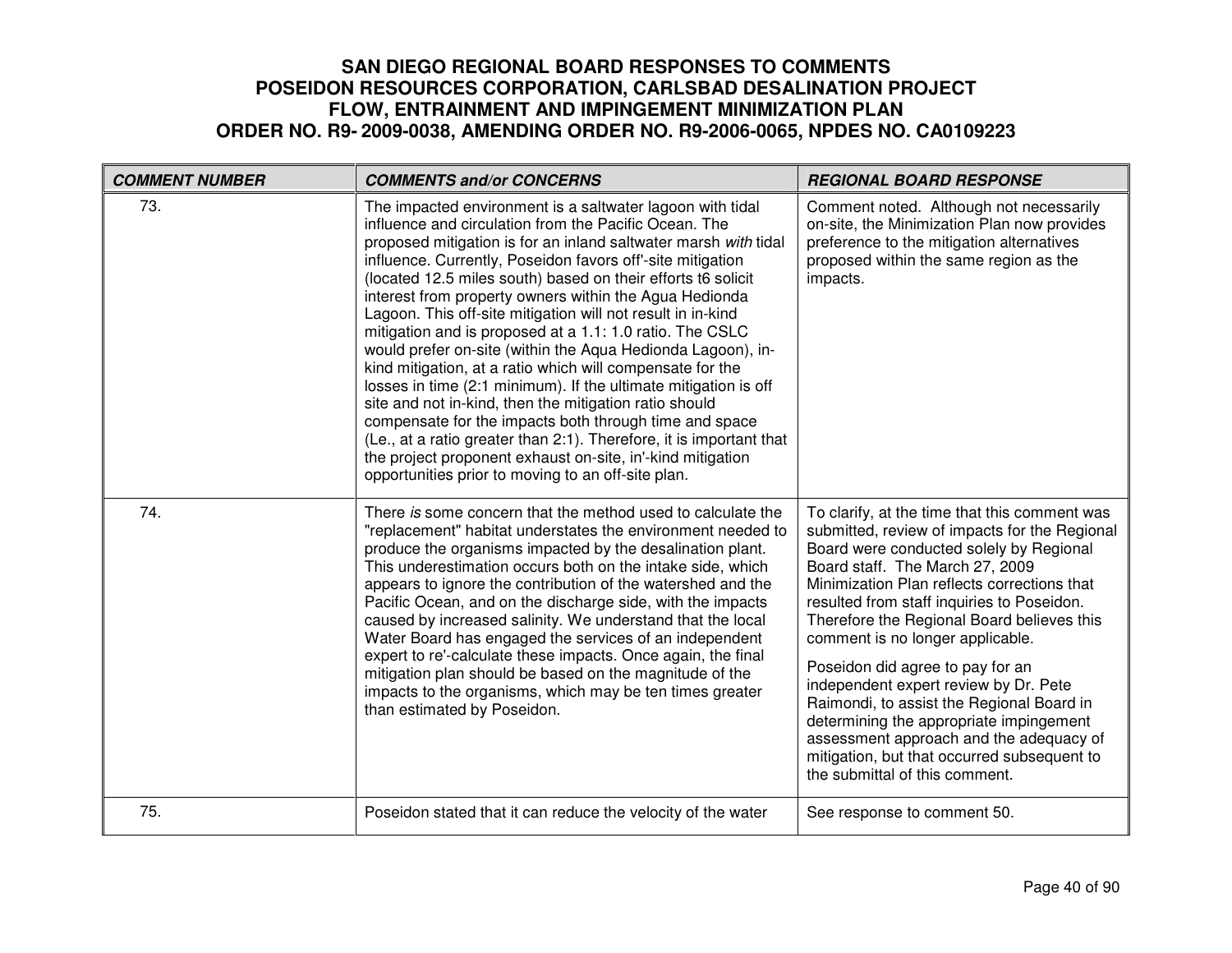| <b>COMMENT NUMBER</b>                                      | <b>COMMENTS and/or CONCERNS</b>                                                                                                                                                                                                                                                                                                                                                                                                                                                                                                                                                                                                                                                                                                                             | <b>REGIONAL BOARD RESPONSE</b>                                                                                                                                                                                                                                                                                                                                                                                                                                                |
|------------------------------------------------------------|-------------------------------------------------------------------------------------------------------------------------------------------------------------------------------------------------------------------------------------------------------------------------------------------------------------------------------------------------------------------------------------------------------------------------------------------------------------------------------------------------------------------------------------------------------------------------------------------------------------------------------------------------------------------------------------------------------------------------------------------------------------|-------------------------------------------------------------------------------------------------------------------------------------------------------------------------------------------------------------------------------------------------------------------------------------------------------------------------------------------------------------------------------------------------------------------------------------------------------------------------------|
|                                                            | flowing into the intake to below 0.5 fps (feet per second).<br>Poseidon should be required to provide substantiation of the<br>ability to operate at this flow rate.                                                                                                                                                                                                                                                                                                                                                                                                                                                                                                                                                                                        |                                                                                                                                                                                                                                                                                                                                                                                                                                                                               |
| 76.                                                        | CSLC staff agrees with Regional Water Board staff in its<br>February 19,2008 request for information, Item 6b, that a<br>one-time mitigation plan (particularly with many unknown<br>components) does not appear to be adequate for the long-<br>term impacts to resources that will be impacted. Poseidon's<br>response is that the agencies should rely on a process and<br>that it is Poseidon's intent "to create habitat comparable to<br>that in Agua Hedionda Lagoon." Because Poseidon has<br>provided to the CSLC a list of proposed restoration locations<br>based upon the results of a request for proposed solicitation<br>by bidders with a bid-cap price, we do not believe that<br>Poseidon is being specifically responsive to this issue. | The Regional Board has concluded that the<br>MLMP contains sufficient specificity to<br>ensure proper selection of necessary<br>mitigation site(s), in lieu of a single proposed<br>alternative. The Regional Board also<br>concludes that the imposition of a<br>productivity requirement, and necessary<br>monitoring to determine compliance, will<br>ensure that the proposed mitigation<br>adequately and appropriately offsets<br>recurring impacts from CDP operation. |
| 1/19/2009 letter from Hubbs-Sea World Research Institute   |                                                                                                                                                                                                                                                                                                                                                                                                                                                                                                                                                                                                                                                                                                                                                             |                                                                                                                                                                                                                                                                                                                                                                                                                                                                               |
| 77.                                                        | Hubbs-SeaWorld Research Institute (HSWRI) supports<br>acceptance of the measures proposed by Carlsbad<br>Desalination Project that will ensure the continued viability of<br>the Lagoon and the surrounding environs, and has no<br>concerns that would prevent the Regional Board's approval<br>of the Marine Life Mitigation Plan.                                                                                                                                                                                                                                                                                                                                                                                                                        | Comment noted.                                                                                                                                                                                                                                                                                                                                                                                                                                                                |
| 1/19/2009 letter from Industrial Environmental Association |                                                                                                                                                                                                                                                                                                                                                                                                                                                                                                                                                                                                                                                                                                                                                             |                                                                                                                                                                                                                                                                                                                                                                                                                                                                               |
| 78.                                                        | The IEA respectfully requests that the Regional Board<br>approve this mitigation plan as submitted and allow the<br>project to proceed to construction.                                                                                                                                                                                                                                                                                                                                                                                                                                                                                                                                                                                                     | Comments noted.                                                                                                                                                                                                                                                                                                                                                                                                                                                               |
| 1/19/2009 letter from Carlsbad Chamber of Commerce         |                                                                                                                                                                                                                                                                                                                                                                                                                                                                                                                                                                                                                                                                                                                                                             |                                                                                                                                                                                                                                                                                                                                                                                                                                                                               |
| 79.                                                        | The Carlsbad Chamber of Commerce endorses this project<br>and requests that the Regional Board approve Poseidon's                                                                                                                                                                                                                                                                                                                                                                                                                                                                                                                                                                                                                                           | Comments noted.                                                                                                                                                                                                                                                                                                                                                                                                                                                               |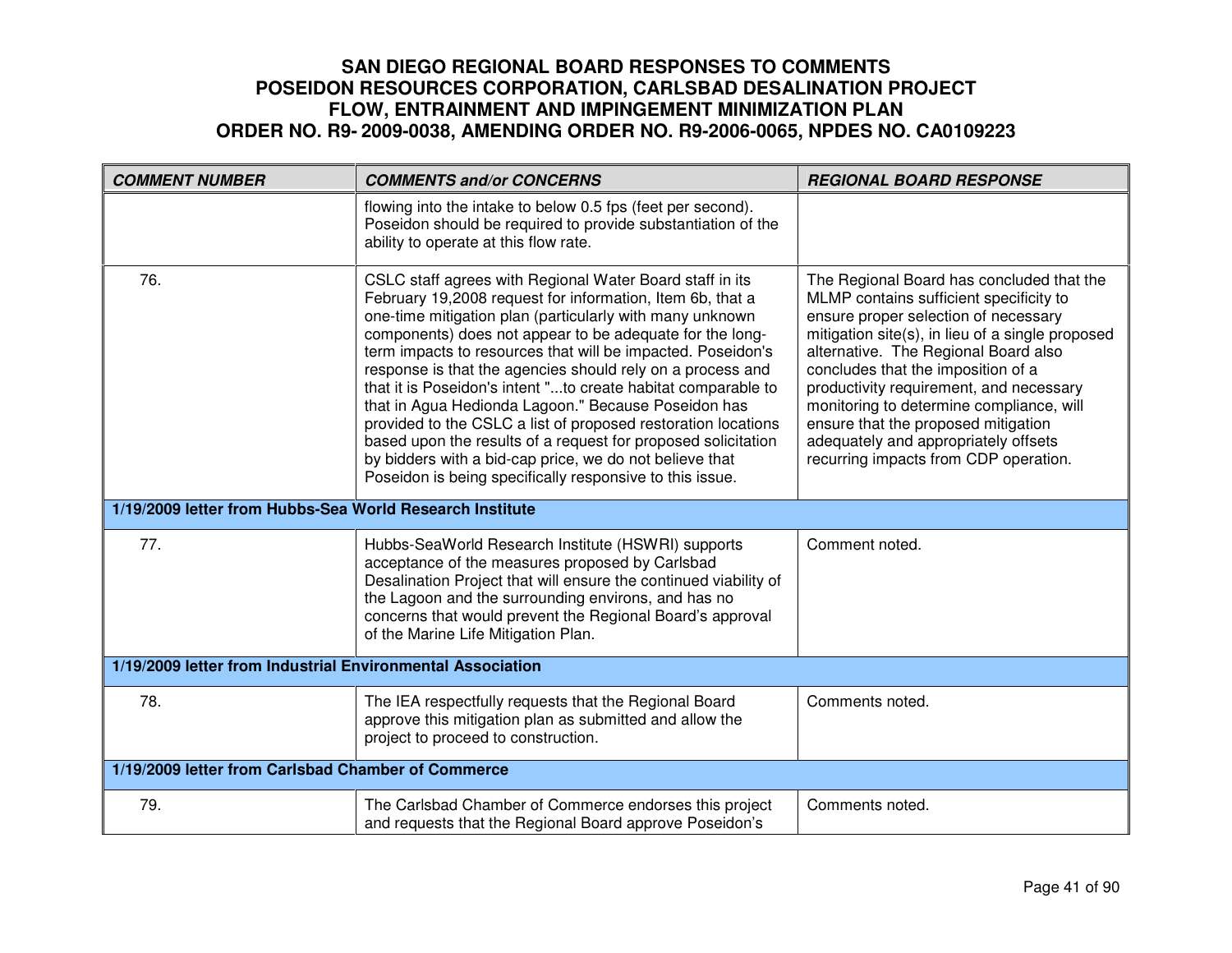| <b>COMMENT NUMBER</b>                      | <b>COMMENTS and/or CONCERNS</b>                                                                                                                                                                                                                                                                                                                                                                                                                                                                                                                                                                                                                                                                                                                                 | <b>REGIONAL BOARD RESPONSE</b> |
|--------------------------------------------|-----------------------------------------------------------------------------------------------------------------------------------------------------------------------------------------------------------------------------------------------------------------------------------------------------------------------------------------------------------------------------------------------------------------------------------------------------------------------------------------------------------------------------------------------------------------------------------------------------------------------------------------------------------------------------------------------------------------------------------------------------------------|--------------------------------|
|                                            | Marine Life Mitigation Plan.                                                                                                                                                                                                                                                                                                                                                                                                                                                                                                                                                                                                                                                                                                                                    |                                |
| 1/19/2009 letter from the City of Carlsbad |                                                                                                                                                                                                                                                                                                                                                                                                                                                                                                                                                                                                                                                                                                                                                                 |                                |
| 80.                                        | It has been ten years since we first launched this projected<br>and the time has come for the Regional Water Quality<br>Control Board to complete its approval of the Carlsbad<br>Desalination Project. Please do so at your February 11<br>hearing and allow our region to move forward in creating a<br>drought-proof, reliable local water supply.                                                                                                                                                                                                                                                                                                                                                                                                           | Comments noted.                |
|                                            | 1/19/2009 letter from the San Diego County Building & Construction Trades Council, AFL-CIO                                                                                                                                                                                                                                                                                                                                                                                                                                                                                                                                                                                                                                                                      |                                |
| 81.                                        | The San Diego County Building and Construction Trades<br>Council request the Regional Board's support for approving<br>Poseidon' Carlsbad Desalination Project Marine Life<br>Mitigation Plan. The San Diego County Building and<br>Construction Trades Council is proud to be a part of the team<br>that will be bringing a much needed, new water supply to San<br>Diego. We ask you to consider the importance of this project<br>to the region and help us to move forward to construction by<br>approving the Marine Life Mitigation Plan.                                                                                                                                                                                                                 | Comments noted.                |
| 1/21/2009 letter from Sweetwater Authority |                                                                                                                                                                                                                                                                                                                                                                                                                                                                                                                                                                                                                                                                                                                                                                 |                                |
| 82.                                        | Sweetwater has carefully reviewed Poseidon's project,<br>including the Marine Life Mitigation Plan, to ensure that<br>Poseidon has done its due diligence in mitigating for all<br>potential impacts. The mitigation plan was conceived through<br>the cooperation of multiple agencies, including the Regional<br>Water Quality Control Board, and has received approval from<br>all other participating agencies. We are satisfied that this plan<br>meets the standards of both the Water Code and the Coastal<br>Act and fulfills the conditions your agency enacted when you<br>approved the Flow, Entrainment and Impingement<br>Minimization Plan in April 2008. With over ten years of<br>analysis, review and revisions, this project is ready to move | Comments noted.                |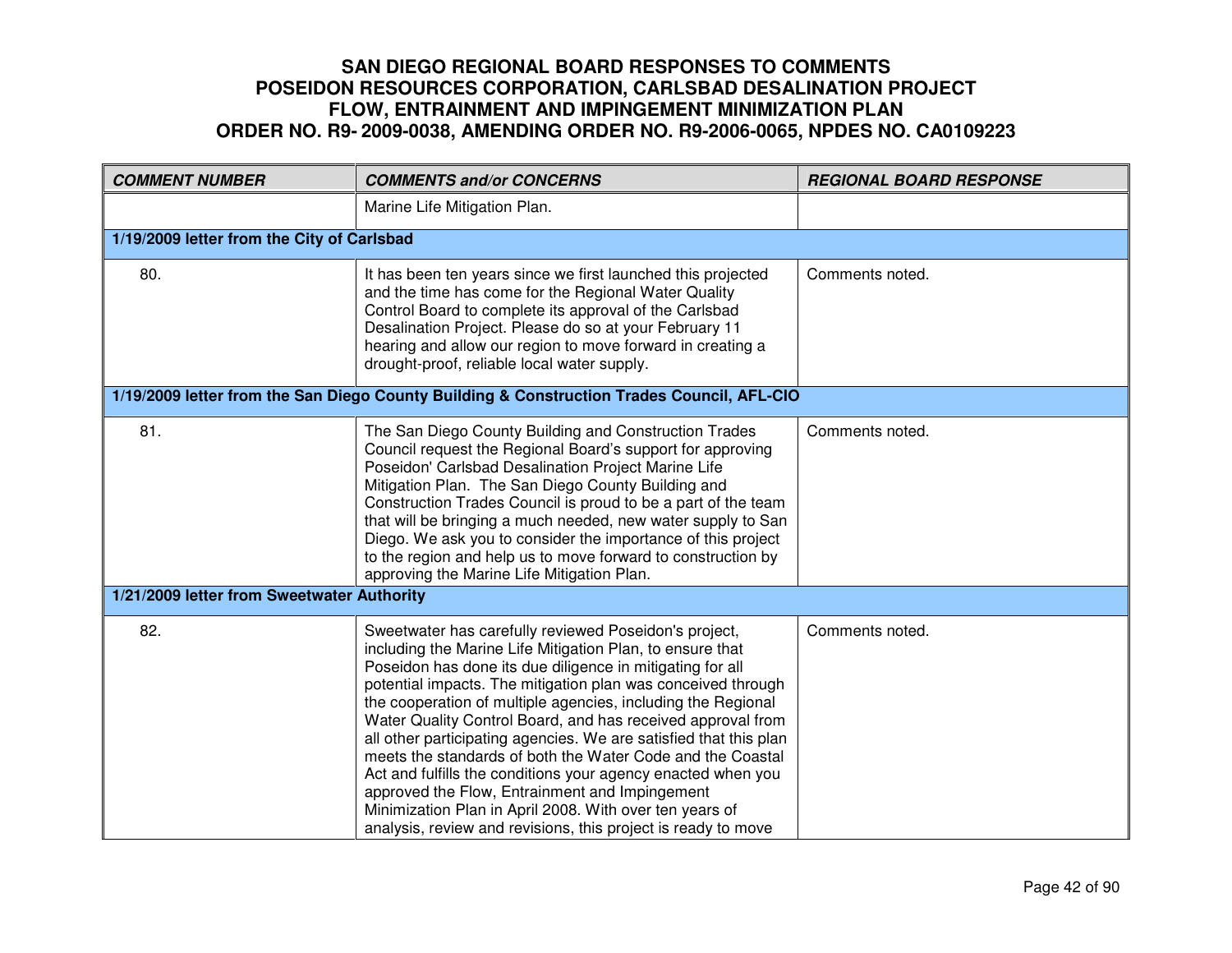| <b>COMMENT NUMBER</b>                                        | <b>COMMENTS and/or CONCERNS</b>                                                                                                                                                                                                                                                                                                                                                                                                                                                                                                                                                                                       | <b>REGIONAL BOARD RESPONSE</b> |
|--------------------------------------------------------------|-----------------------------------------------------------------------------------------------------------------------------------------------------------------------------------------------------------------------------------------------------------------------------------------------------------------------------------------------------------------------------------------------------------------------------------------------------------------------------------------------------------------------------------------------------------------------------------------------------------------------|--------------------------------|
|                                                              | on to the construction stage. The Sweetwater Authority<br>Governing Board asks the Regional Board to make the right<br>decision and approve the Marine Life Mitigation Plan for the<br>Carlsbad Desalination Project.                                                                                                                                                                                                                                                                                                                                                                                                 |                                |
| 1/21/2009 letter from San Diego County Taxpayers Association |                                                                                                                                                                                                                                                                                                                                                                                                                                                                                                                                                                                                                       |                                |
| 83.                                                          | This project will generate jobs and critical revenues for local<br>governments including \$2.4 million in property tax per year<br>for the next 30 years, as well as \$10.4 million in sales tax<br>during construction, and \$2.9 million per year thereafter. At a<br>time when ratepayers are facing mandatory conservation and<br>higher water rates, the SDCTA requests your immediate<br>approval of the project's Marine Life Mitigation Plan.                                                                                                                                                                 | Comments noted.                |
| 1/21/2009 letter from The Flower Fields in Carlsbad, CA      |                                                                                                                                                                                                                                                                                                                                                                                                                                                                                                                                                                                                                       |                                |
| 84.                                                          | A reliable and affordable water supply is crucial to the<br>survival of The Flower Fields and hundreds of small farming<br>operations in San Diego. We strongly urge the Board to<br>approve the Marine Life Mitigation Plan for the Carlsbad<br>Desalination Project so that we can move forward to<br>construction on this important new local water supply.                                                                                                                                                                                                                                                        | Comments noted.                |
| 1/21/2009 letter from the Santa Fe Irrigation District       |                                                                                                                                                                                                                                                                                                                                                                                                                                                                                                                                                                                                                       |                                |
| 85.                                                          | The Carlsbad Desalination Project has undergone a decade<br>of regulatory review and has long since proven its<br>environmental credentials. We are confident that the MLMP<br>currently under review fulfills all of the conditions of the<br>discharge permit the Board issued in 2006. We believe that<br>this agreement provides our region with the most<br>dependable, cost-effective, and environmentally responsible<br>water source to augment our imported supplies. On behalf of<br>my Board of Directors and our thousands of customers, we<br>urge the Board to approve the Marine Life Mitigation Plan. | Comments noted.                |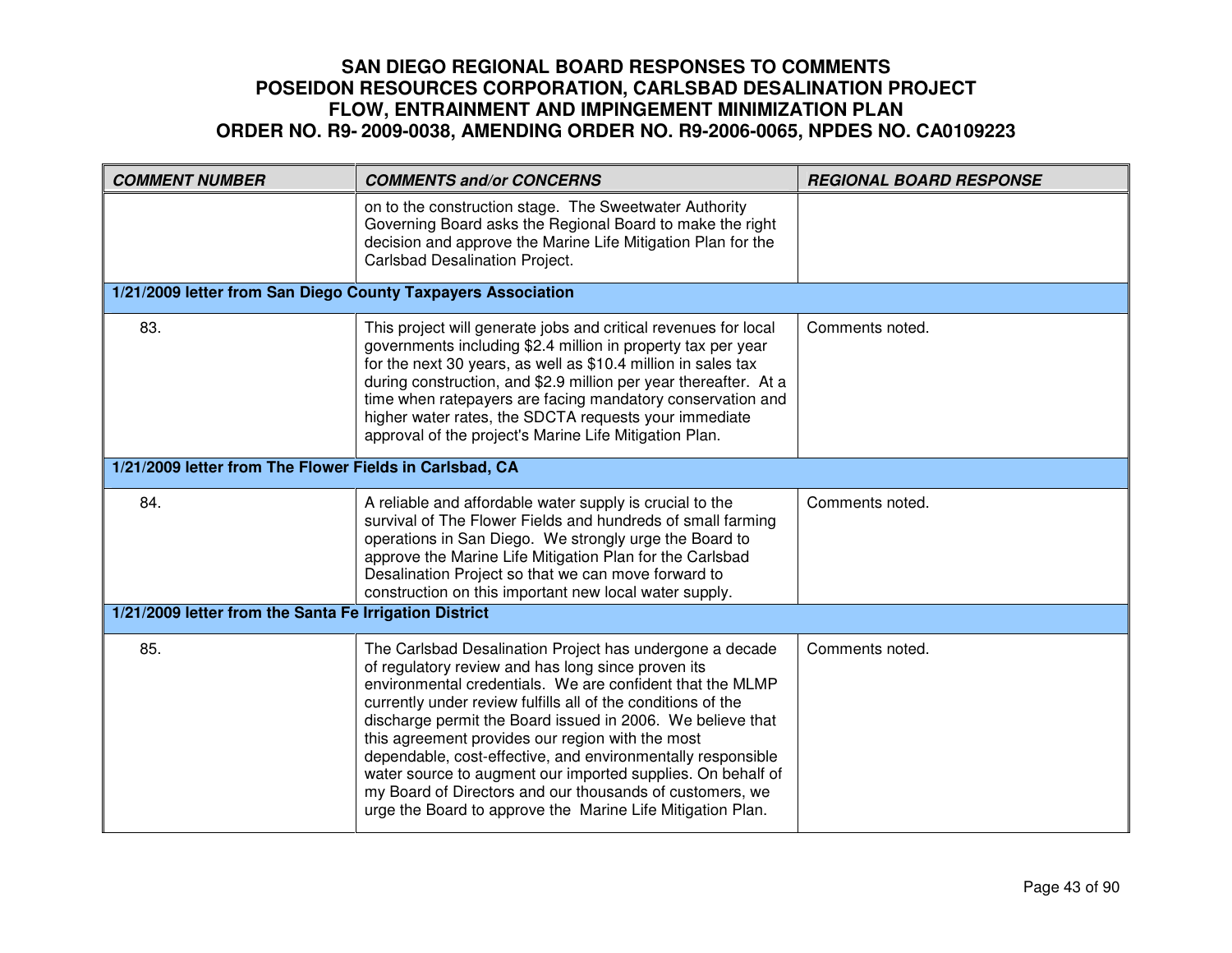| <b>COMMENT NUMBER</b>                                                                              | <b>COMMENTS and/or CONCERNS</b>                                                                                                                                                                                                                                                                                                                                                                                                                                                                                                                                                                                                                                                                                                                                                                                                | <b>REGIONAL BOARD RESPONSE</b> |
|----------------------------------------------------------------------------------------------------|--------------------------------------------------------------------------------------------------------------------------------------------------------------------------------------------------------------------------------------------------------------------------------------------------------------------------------------------------------------------------------------------------------------------------------------------------------------------------------------------------------------------------------------------------------------------------------------------------------------------------------------------------------------------------------------------------------------------------------------------------------------------------------------------------------------------------------|--------------------------------|
| 1/21/2009 letter from Olivenhain Municipal Water District                                          |                                                                                                                                                                                                                                                                                                                                                                                                                                                                                                                                                                                                                                                                                                                                                                                                                                |                                |
| 86.                                                                                                | Olivenhain has thoroughly reviewed the Carlsbad<br>Desalination Project's Marine Life Mitigation Plan and we are<br>confident in giving it our endorsement. The plan ensures that<br>Poseidon will mitigate extensively for any impingement and<br>entrainment impacts in the lagoon. We believe that this plan,<br>which has been broadly vetted among the appropriate State<br>regulators, is well conceived and should be approved at your<br>next meeting.                                                                                                                                                                                                                                                                                                                                                                 | Comments noted.                |
|                                                                                                    | 1/21/2009 letter from Councilmember Benjamin Hueso, San Diego City Council President                                                                                                                                                                                                                                                                                                                                                                                                                                                                                                                                                                                                                                                                                                                                           |                                |
| 87.                                                                                                | Poseidon should be allowed to move forward with the<br>process that was started by the Regional Board so that it can<br>take the steps contained in the Plan, and so that our<br>respective staff, in accordance with the continuing<br>interagency process, can determine at which of the mitigation<br>site locations provided by the Plan the actual mitigation<br>should occur, in accordance with the Plan's strict<br>performance-based goals and success criteria. Your final<br>approval of the Plan on February 11,2009 will allow an<br>environmentally sound project, that has been in the works for<br>ten years, to commence construction. I hope you will act<br>swiftly. Thank you for your consideration of my support for<br>the Carlsbad Desalination Project and Poseidon's Marine Life<br>Mitigation Plan. | Comments noted.                |
| 1/21/2009 letter from Martin Garrick, Assemblymember, District 74, Assembly California Legislature |                                                                                                                                                                                                                                                                                                                                                                                                                                                                                                                                                                                                                                                                                                                                                                                                                                |                                |
| 88.                                                                                                | Collectively, the City of Carlsbad, the State Lands<br>Commission, the Coastal Commission, and the Regional<br>Board have done their due diligence, analyzing the project<br>extensively and concluding there are no significant,<br>unavoidable impacts for both the construction and on-going<br>operation of the plant. I feel strongly that this project will<br>have no detrimental effects on the coastline or marine habitat                                                                                                                                                                                                                                                                                                                                                                                            | Comments noted.                |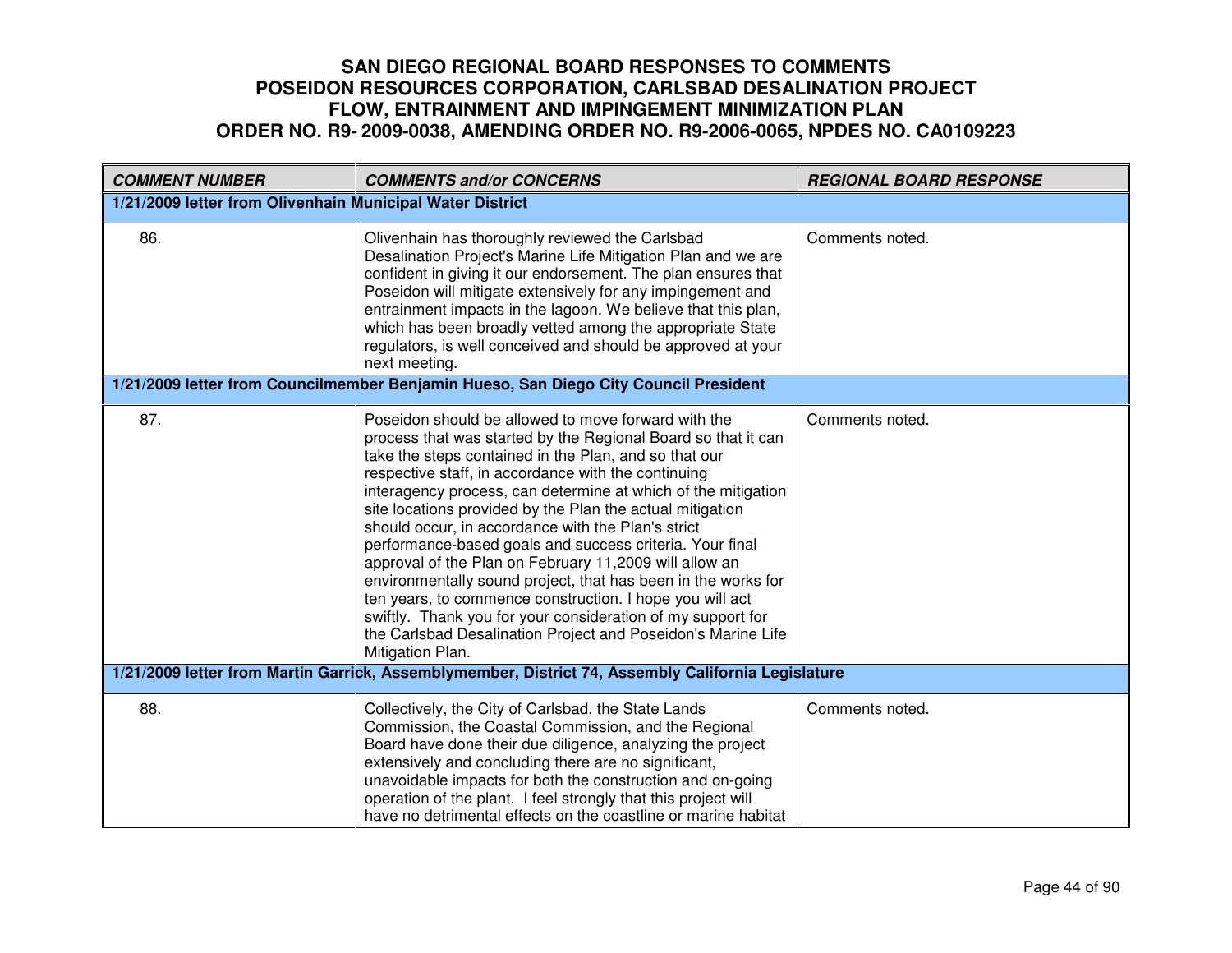| <b>COMMENT NUMBER</b>                                 | <b>COMMENTS and/or CONCERNS</b>                                                                                                                                                                                                                                                                                                                                                                                                                                                                                                         | <b>REGIONAL BOARD RESPONSE</b> |
|-------------------------------------------------------|-----------------------------------------------------------------------------------------------------------------------------------------------------------------------------------------------------------------------------------------------------------------------------------------------------------------------------------------------------------------------------------------------------------------------------------------------------------------------------------------------------------------------------------------|--------------------------------|
|                                                       | surrounding the plant and I urge your approval of the Marine<br>Life Mitigation Plan.                                                                                                                                                                                                                                                                                                                                                                                                                                                   |                                |
|                                                       | 1/21/2009 letter from Christine Kehoe, Senator, District 39, California State Senate                                                                                                                                                                                                                                                                                                                                                                                                                                                    |                                |
| 89.                                                   | The Carlsbad Desalination Project offers a local solution to<br>our long term water supply needs that will reduce the region's<br>dependence on imported water especially during this period<br>of extended drought. I urge your favorable consideration of<br>this project.                                                                                                                                                                                                                                                            | Comments noted.                |
| 1/21/2009 letter from Don Christiansen                |                                                                                                                                                                                                                                                                                                                                                                                                                                                                                                                                         |                                |
| 90.                                                   | I am a resident of Carlsbad and I have been following the<br>progress of the Carlsbad Desalination Project for many<br>years. As it now stands, the project has gained every<br>endorsement and approval it needs to be built with the<br>exception of your Board's sign off of the Marine Life<br>Mitigation Plan. It has been a long, slow road to get this point<br>and I think the Carlsbad Desalination Project has done<br>everything it needs to do to gain your approval. I appreciate<br>your time and attention to my letter. | Comments noted.                |
| 1/21/2009 letter from Vallecitos Water District       |                                                                                                                                                                                                                                                                                                                                                                                                                                                                                                                                         |                                |
| 91.                                                   | On behalf of the Vallecitos Water District (Vallecitos) and our<br>Board of Directors, I am pleased to offer our endorsement of<br>the Carlsbad Desalination Project and its Marine Life<br>Mitigation Plan. With the recent cutbacks in San Diego's<br>imported water supplies, Vallecitos is eager to see this<br>project progress towards construction as soon as possible.<br>We urge the Regional Water Quality Control Board to accept<br>and approve Poseidon's Marine Life Mitigation Plan.                                     | Comments noted.                |
| 1/21/2009 letter from Agua Hedionda Lagoon Foundation |                                                                                                                                                                                                                                                                                                                                                                                                                                                                                                                                         |                                |
| 92.                                                   | The Agua Hedionda Lagoon Foundation requests that the<br>Regional Water Quality Control Board approve the Marine<br>Life Mitigation Plan (MLMP) for the Carlsbad Desalination                                                                                                                                                                                                                                                                                                                                                           | Comments noted.                |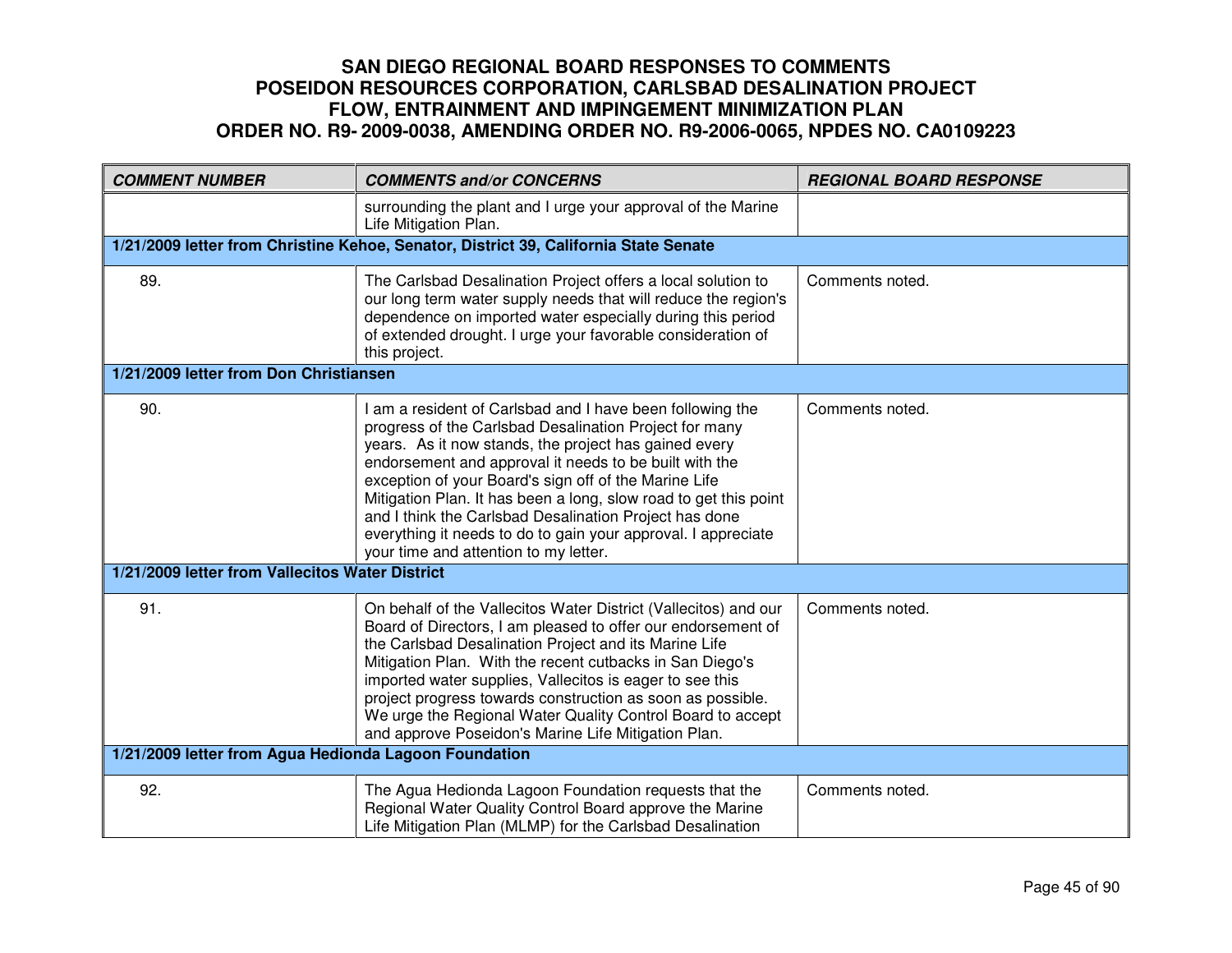| <b>COMMENT NUMBER</b>                              | <b>COMMENTS and/or CONCERNS</b>                                                                                                                                                                                                                                                                                                                                                                                                                                                                                                                                                                                                                                                                                                                                                                                                | <b>REGIONAL BOARD RESPONSE</b> |
|----------------------------------------------------|--------------------------------------------------------------------------------------------------------------------------------------------------------------------------------------------------------------------------------------------------------------------------------------------------------------------------------------------------------------------------------------------------------------------------------------------------------------------------------------------------------------------------------------------------------------------------------------------------------------------------------------------------------------------------------------------------------------------------------------------------------------------------------------------------------------------------------|--------------------------------|
|                                                    | Project. Poseidon's Marine Life Mitigation Plan extends the<br>benefits of a clean watershed and healthy ecosystem to<br>wetlands in other parts of Southern California and we urge<br>you to approve the plan without delay.                                                                                                                                                                                                                                                                                                                                                                                                                                                                                                                                                                                                  |                                |
| 1/21/2009 letter from San Diego County Farm Bureau |                                                                                                                                                                                                                                                                                                                                                                                                                                                                                                                                                                                                                                                                                                                                                                                                                                |                                |
| 93.                                                | It is imperative that this region develop new, drought-tolerant<br>local sources that can supplement our diminishing imported<br>water supplies. The Carlsbad Desalination Project is a viable<br>and timely option for our county. Any other options would<br>take years to develop, but our need to diversify San Diego<br>County's water supply is urgent. On behalf of San Diego's<br>5,000 farmers, I urge the Regional Board to approve<br>Poseidon's Marine Life Mitigation Plan and allow the<br>Carlsbad Desalination Project to move forward.                                                                                                                                                                                                                                                                        | Comments noted.                |
|                                                    | 1/21/2009 letter from San Diego North Economic Development Council                                                                                                                                                                                                                                                                                                                                                                                                                                                                                                                                                                                                                                                                                                                                                             |                                |
| 94.                                                | This desalination project will employ the most energy-efficient<br>and environmentally-sound principles in its construction and<br>operation. Poseidon's stewardship of the Agua Hedionda<br>Lagoon, dedication of multiple acres for public use on the<br>lagoon, and commitment to restore wetland habitat in other<br>Southern California sites demonstrates the care and<br>consideration this company has displayed towards our<br>marine ecosystem. The mitigation plan submitted to you by<br>Poseidon Resources has been reviewed and approved by<br>the numerous State agencies and found to meet all the<br>requirements of those entities. On behalf of the Council and<br>our members, I offer our full support of the Carlsbad<br>Desalination Project and ask you to approve its Marine Life<br>Mitigation Plan. | Comments noted.                |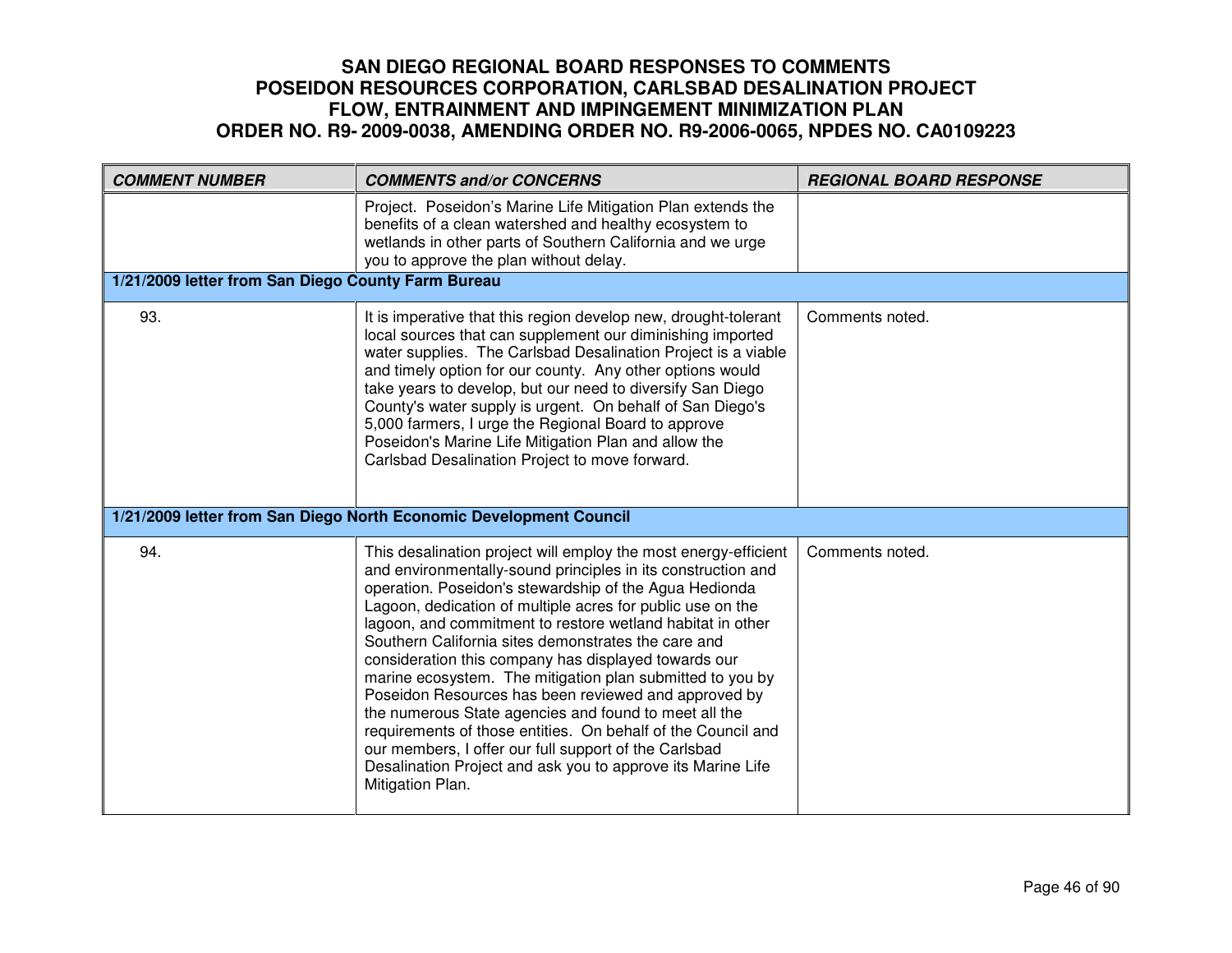| <b>COMMENT NUMBER</b>                                                            | <b>COMMENTS and/or CONCERNS</b>                                                                                                                                                                                                                                                                                                                                                                                                                                                                                                                                                                                                                                                                                                                                                                                                                                                                                                                                                                                                                                                                                                                    | <b>REGIONAL BOARD RESPONSE</b> |
|----------------------------------------------------------------------------------|----------------------------------------------------------------------------------------------------------------------------------------------------------------------------------------------------------------------------------------------------------------------------------------------------------------------------------------------------------------------------------------------------------------------------------------------------------------------------------------------------------------------------------------------------------------------------------------------------------------------------------------------------------------------------------------------------------------------------------------------------------------------------------------------------------------------------------------------------------------------------------------------------------------------------------------------------------------------------------------------------------------------------------------------------------------------------------------------------------------------------------------------------|--------------------------------|
| 1/22/2009 letter from Mark Wyland, Senator, District 38, California State Senate |                                                                                                                                                                                                                                                                                                                                                                                                                                                                                                                                                                                                                                                                                                                                                                                                                                                                                                                                                                                                                                                                                                                                                    |                                |
| 95.                                                                              | This project has been extensively analyzed by the City of<br>Carlsbad, as well as a wide range of community,<br>environmental, scientific, business and regulatory<br>organizations. The evidence demonstrates that it will have<br>no detrimental effects on the coastline or marine habitat<br>surrounding the plant. In fact, Poseidon Resources has<br>become a vital part of the lagoon's long-term health by<br>agreeing to provide ongoing dredging and maintenance when<br>the Encina Power Station is decommissioned. The project's<br>Flow, Entrainment and Impingement Minimization Plan can<br>assure the Board that the project will be operated using the<br>best possible site, design and technology. The project's<br>marine life mitigation plan, which includes 55 acres of<br>wetlands restoration, will be more than adequate for its<br>purposes. I believe that elected officials have an obligation to<br>advance projects that are in the best interest of their<br>constituents. On behalf of the residents of District 38, I urge<br>you to support the Carlsbad Desalination Project's Marine<br>Life Mitigation Plan. | Comments noted.                |
| 1/22/2009 letter from Robert Simmons, Counselor-at-Law                           |                                                                                                                                                                                                                                                                                                                                                                                                                                                                                                                                                                                                                                                                                                                                                                                                                                                                                                                                                                                                                                                                                                                                                    |                                |
| 96.                                                                              | It is clear to me that this Poseidon Mitigation Plan fully<br>complies with the controlling section of the California Water<br>code (#13,142.5(B)). The 55 acre mitigation reach meets<br>and exceeds the level of specificity required by the Regional<br>Board. In closing, I urge the Board to be mindful of the<br>following two facts:<br>1. Besides protecting the marine life in coastal waters,<br>the Regional Boards are also tasked with promoting the<br>"beneficial uses" of such waters. Surely, providing                                                                                                                                                                                                                                                                                                                                                                                                                                                                                                                                                                                                                           | Comments noted.                |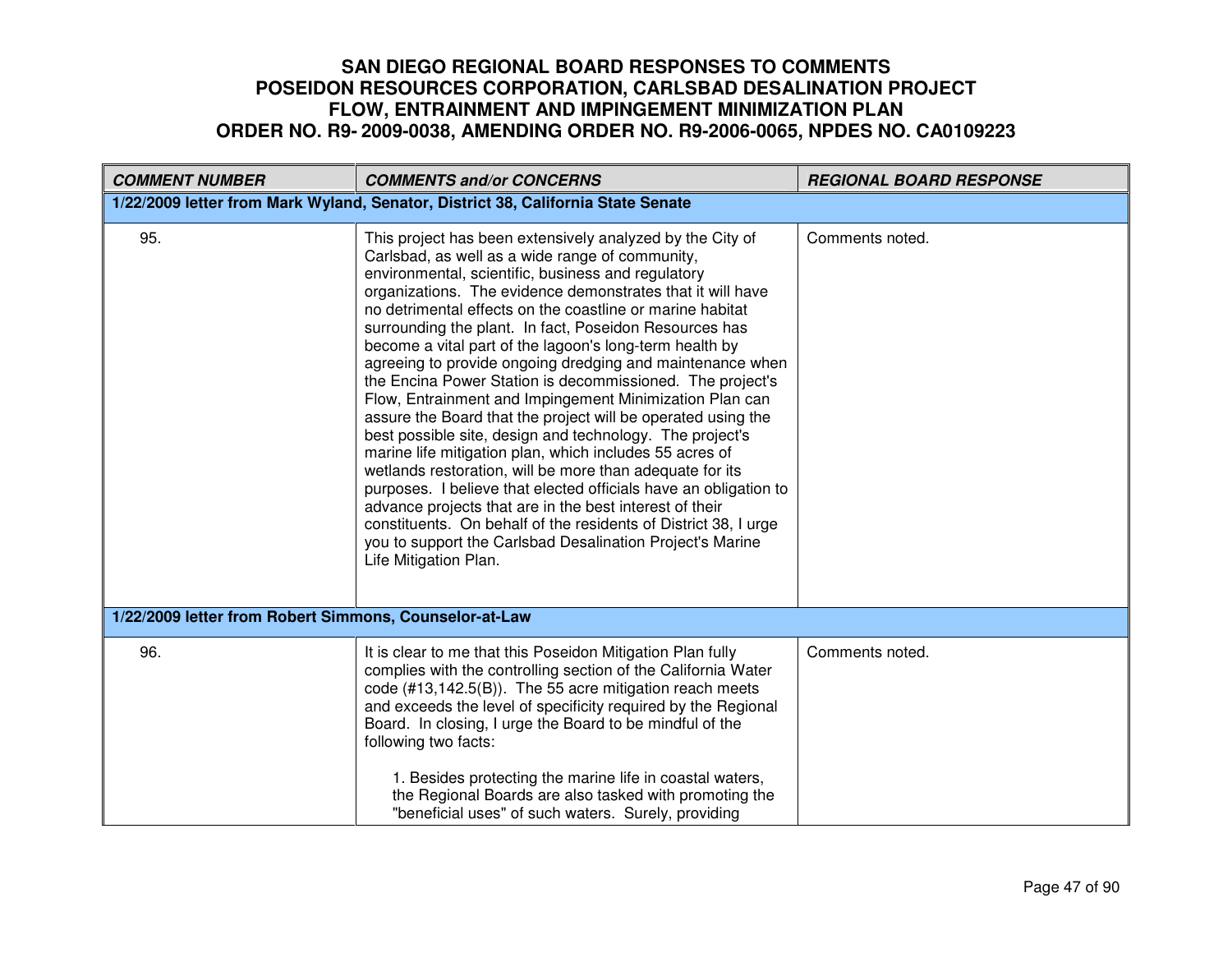| <b>COMMENT NUMBER</b>                                        | <b>COMMENTS and/or CONCERNS</b>                                                                                                                                                                                                                                                                                                                                                                                                                                                                                                                                                                                                                                                                                                       | <b>REGIONAL BOARD RESPONSE</b>                                                                                                          |
|--------------------------------------------------------------|---------------------------------------------------------------------------------------------------------------------------------------------------------------------------------------------------------------------------------------------------------------------------------------------------------------------------------------------------------------------------------------------------------------------------------------------------------------------------------------------------------------------------------------------------------------------------------------------------------------------------------------------------------------------------------------------------------------------------------------|-----------------------------------------------------------------------------------------------------------------------------------------|
|                                                              | potable water to 110,000 human families more than<br>offsets the speculative marine injury that may remain<br>after the planned mitigation.                                                                                                                                                                                                                                                                                                                                                                                                                                                                                                                                                                                           |                                                                                                                                         |
|                                                              | 2. The two environmental groups that oppose the Plan's<br>approval - Surfrider Foundation and CoastKeeper - have<br>opposed the Poseidon project since its very inception.<br>They oppose all coastal desalination and are out of step<br>with the vast majority of environmentalists, who believe<br>that the threat of severe drought injury, to the land<br>environment, is far worse than the speculative threat<br>posed by Poseidon to the marine environment.                                                                                                                                                                                                                                                                  |                                                                                                                                         |
|                                                              | I urge you to approve the Poseidon Plan as submitted,<br>without delay.                                                                                                                                                                                                                                                                                                                                                                                                                                                                                                                                                                                                                                                               |                                                                                                                                         |
| 1/23/2009 letter from San Diego Regional Chamber of Commerce |                                                                                                                                                                                                                                                                                                                                                                                                                                                                                                                                                                                                                                                                                                                                       |                                                                                                                                         |
| 97.                                                          | The Carlsbad desalination facility was designed to minimize<br>impacts to marine life found in the Agua Hedionda Lagoon<br>and surrounding coastal areas. Poseidon Resources has<br>also created a substantive, comprehensive plan to ensure it<br>mitigates fully for the impacts that are unavoidable. This plan<br>includes ongoing lagoon maintenance and restoration of up<br>to 55.4 acres of wetland in Southern California.<br>The Chamber commends Poseidon Resource's efforts to<br>make this project environmentally benign, while reducing our<br>region's dependence on imported water. The MLMP clearly<br>meets the requirements of the discharge permit you have<br>already issued and deserves the Board's approval. | Comments noted.                                                                                                                         |
| 1/23/2009 letter from Valley Center Water District           |                                                                                                                                                                                                                                                                                                                                                                                                                                                                                                                                                                                                                                                                                                                                       |                                                                                                                                         |
| 98.                                                          | The new Marine Life Mitigation Plan (MLMP) provides further<br>evidence that Poseidon Resources takes its responsibilities<br>to our marine environment seriously and has made numerous                                                                                                                                                                                                                                                                                                                                                                                                                                                                                                                                               | Coordination among participating agencies<br>for the amendment of the Plan as required by<br>Section 13225 of the California Water Code |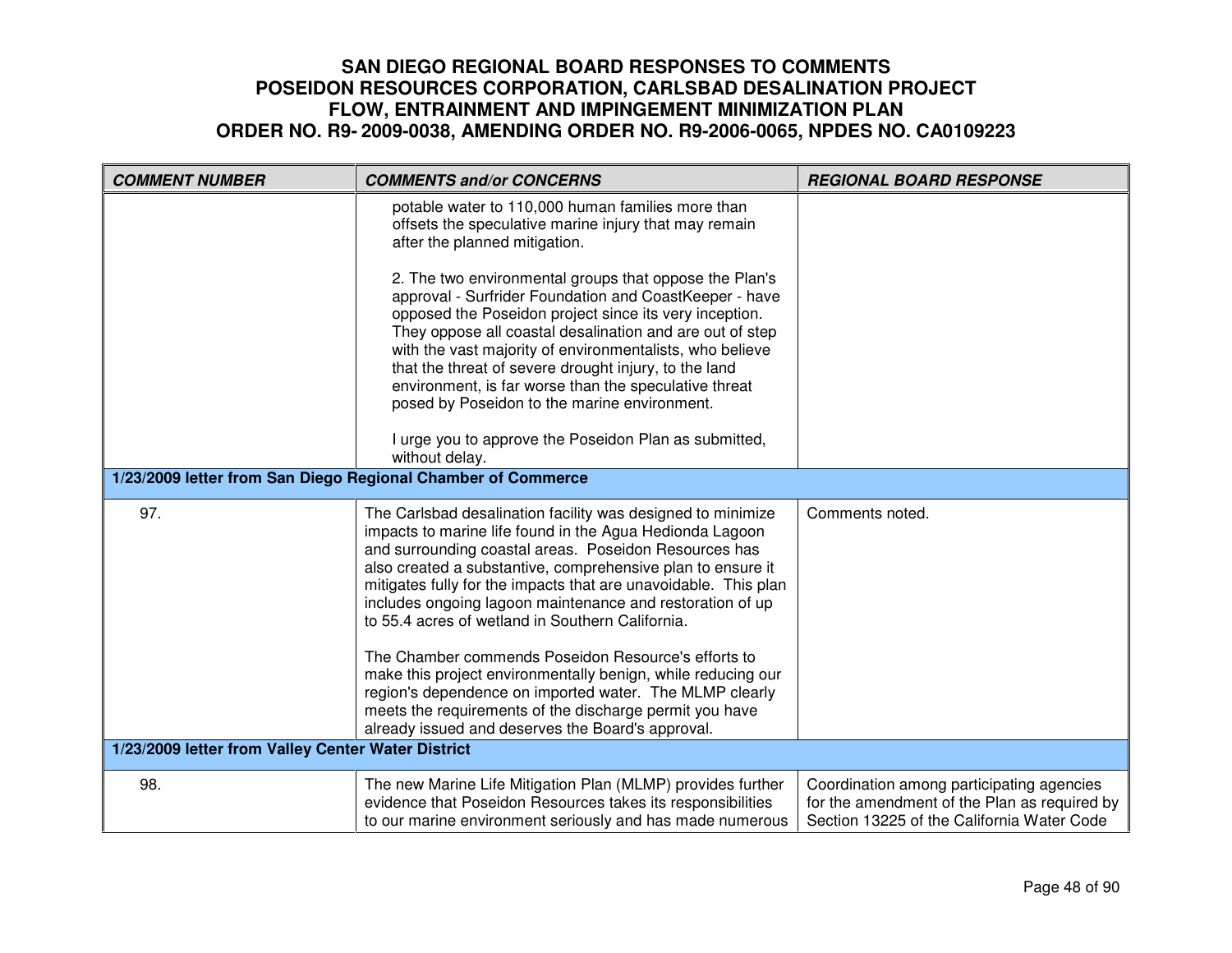| <b>COMMENT NUMBER</b> | <b>COMMENTS and/or CONCERNS</b>                                                                                                                                                                                                                                                                                                                                                                                                                                                                                                                                                                                                                                                                                                                                                                                                                                                                                                                                                                                                            | <b>REGIONAL BOARD RESPONSE</b>                                                                                                                                                                                                                                                                                                                                                                                                                                                                                                                                    |
|-----------------------|--------------------------------------------------------------------------------------------------------------------------------------------------------------------------------------------------------------------------------------------------------------------------------------------------------------------------------------------------------------------------------------------------------------------------------------------------------------------------------------------------------------------------------------------------------------------------------------------------------------------------------------------------------------------------------------------------------------------------------------------------------------------------------------------------------------------------------------------------------------------------------------------------------------------------------------------------------------------------------------------------------------------------------------------|-------------------------------------------------------------------------------------------------------------------------------------------------------------------------------------------------------------------------------------------------------------------------------------------------------------------------------------------------------------------------------------------------------------------------------------------------------------------------------------------------------------------------------------------------------------------|
|                       | binding commitments to that effect.<br>The interagency approval process of the MLMP, which<br>involved eight state agencies including Regional Board staff,<br>Coastal Commission and State Lands Commission staff and<br>the Department of Fish and Game, culminated in approval by<br>the Coastal Commission in Aug. 2008 of a performance-<br>based MLMP with 11 pre-approved candidate mitigation<br>sites. It's important to note that the Regional Board staff<br>participated in the review of the mitigation plan but never<br>expressed concerns or objected to the final plan that was<br>approved by the Coastal Commission.<br>Valley Center Municipal Water District understands that<br>seawater desalination is a key part of the solution to the<br>region's long-term water reliability needs. The entire San<br>Diego region is depending on this new water supply to lesson<br>the demand on imported water. We find no reason to delay<br>action any longer and we strongly urge the Board to approve<br>this project. | was a condition imposed by the Regional<br>Board on Poseidon with the Regional Board's<br>approval of Resolution No. R9-2008-0039.<br>While the Marine Life Mitigation Plan<br>submitted to and approved by the Coastal<br>Commission satisfied the Coastal<br>Commission requirements, it does not<br>necessarily satisfy the conditions required by<br>the Regional Board. The Regional Board<br>must independently evaluate the information<br>submitted to the Regional Board for<br>compliance with all applicable sections of the<br>California Water Code. |
|                       | 1/23/2009 letter from Julianne Nygaard, Council Member, City of Carlsbad                                                                                                                                                                                                                                                                                                                                                                                                                                                                                                                                                                                                                                                                                                                                                                                                                                                                                                                                                                   |                                                                                                                                                                                                                                                                                                                                                                                                                                                                                                                                                                   |
| 99.                   | This plan fully mitigates for the minimal marine impacts of the<br>Desalination Project anticipated to occur after the Power<br>Station is decommissioned.<br>After ten years of planning and study, I firmly believe the<br>Carlsbad desalination plant is an environmentally responsible<br>solution to the regional water reliability needs. The Carlsbad<br>Desalination Project is not only a water supply, but a<br>significant water storage environmental enhancement,<br>preservation, and restoration project. Without any hesitation,                                                                                                                                                                                                                                                                                                                                                                                                                                                                                           | It should be noted that the NPDES permit<br>adopted by the Regional Board does not<br>cover the situation when Encina Power<br>Station (EPS) is no longer operating and<br>Poseidon is a stand-alone facility. The<br>permit covers the situation where EPS draws<br>in more water than needed to operate the<br>Carlsbad Desalination Plant [i.e., greater<br>than 304 million gallons per day (MGD)], and<br>the situation where EPS draws in less than                                                                                                         |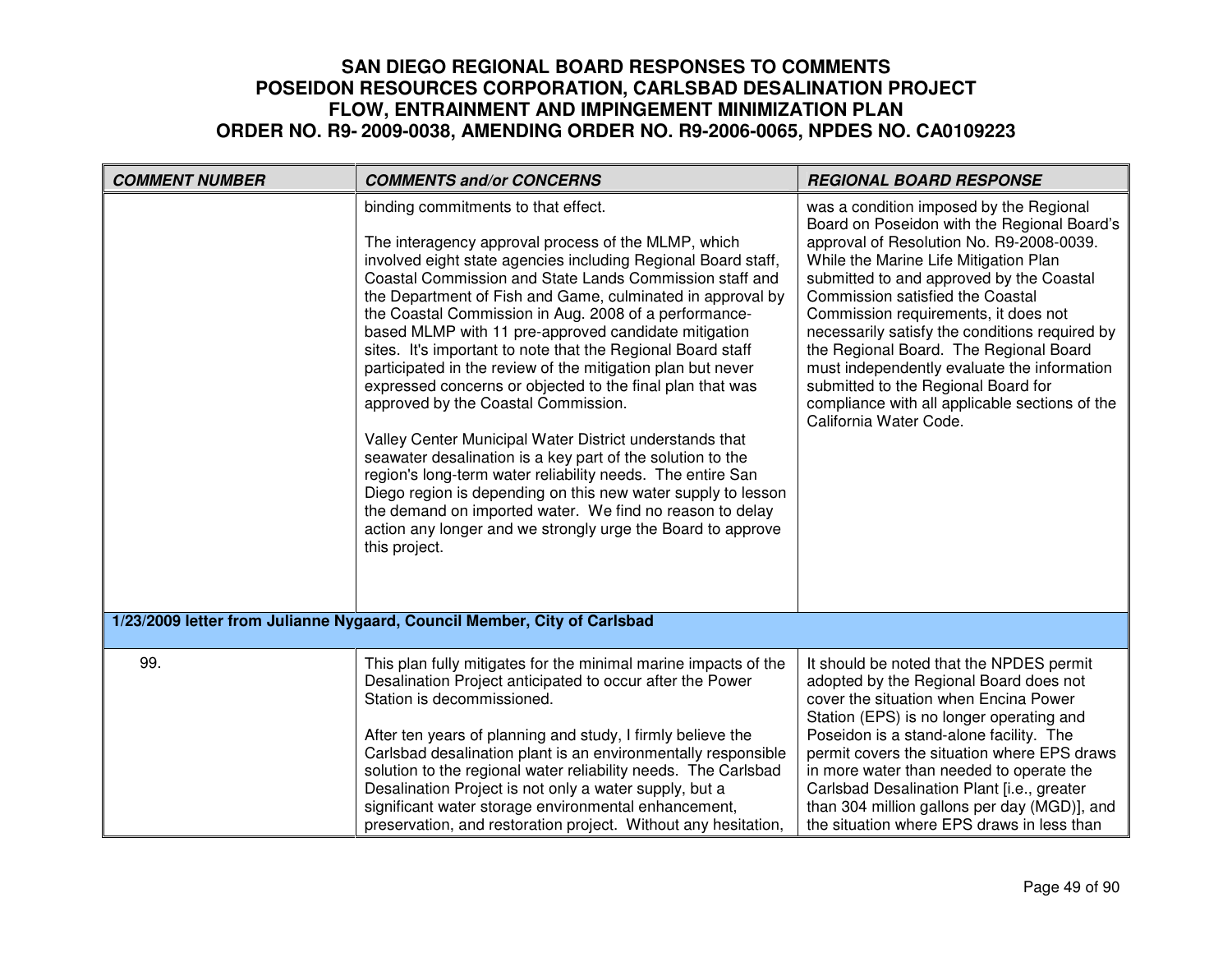| <b>COMMENT NUMBER</b>                                  | <b>COMMENTS and/or CONCERNS</b>                                                                                                                                                                                                                                                                                                                                                                                                                                                           | <b>REGIONAL BOARD RESPONSE</b>                                                                                                                                                                                                                                                                                                                                                                                                                                                                                           |
|--------------------------------------------------------|-------------------------------------------------------------------------------------------------------------------------------------------------------------------------------------------------------------------------------------------------------------------------------------------------------------------------------------------------------------------------------------------------------------------------------------------------------------------------------------------|--------------------------------------------------------------------------------------------------------------------------------------------------------------------------------------------------------------------------------------------------------------------------------------------------------------------------------------------------------------------------------------------------------------------------------------------------------------------------------------------------------------------------|
|                                                        | this project deserves your full support.                                                                                                                                                                                                                                                                                                                                                                                                                                                  | 304 MGD but more than 0 MGD. A new<br>report of waste discharge in application for<br>an NPDES permit must be submitted by<br>Poseidon to cover the situation where EPS is<br>no longer operating and no longer needs to<br>draw intake water from Agua Hedionda<br>Lagoon for power plant operations.<br>Additional requirements for minimizing the<br>intake and mortality of all forms of marine life<br>may be required of Poseidon under this<br>situation pursuant to California Water Code<br>Section 13142.5(b). |
| 1/26/2009 letter from San Diego County Water Authority |                                                                                                                                                                                                                                                                                                                                                                                                                                                                                           |                                                                                                                                                                                                                                                                                                                                                                                                                                                                                                                          |
| 100.                                                   | The San Diego County Water Authority's recent drought<br>response planning contemplates the Carlsbad Desalination<br>Project delivering water at full capacity to the region in early<br>2012. The Carlsbad Desalination Project is essential to the<br>Water Authority's ability to achieve its water diversification<br>goals. The Water Authority urges all members of the<br>Regional Water Quality Control Board to approve the<br>Carlsbad Desalination Project's final conditions. | Comments noted.                                                                                                                                                                                                                                                                                                                                                                                                                                                                                                          |
| 4/2/2009 Letter from Poseidon Resources                |                                                                                                                                                                                                                                                                                                                                                                                                                                                                                           |                                                                                                                                                                                                                                                                                                                                                                                                                                                                                                                          |
| 101.                                                   | The Marine Life Mitigation Plan (MLMP) represents the<br>culmination of a comprehensive, interagency planning<br>process involving extensive scientific study and public<br>involvement and ensures that potential entrainment and<br>impingement impacts to marine resources from the Project<br>will be fully mitigated in compliance with Resolution R9-2008-<br>0039, Order No. R9-2006-0065, and Water Code Section<br>13142.5(b). Specifically, the MLMP will:                      | Comments noted.                                                                                                                                                                                                                                                                                                                                                                                                                                                                                                          |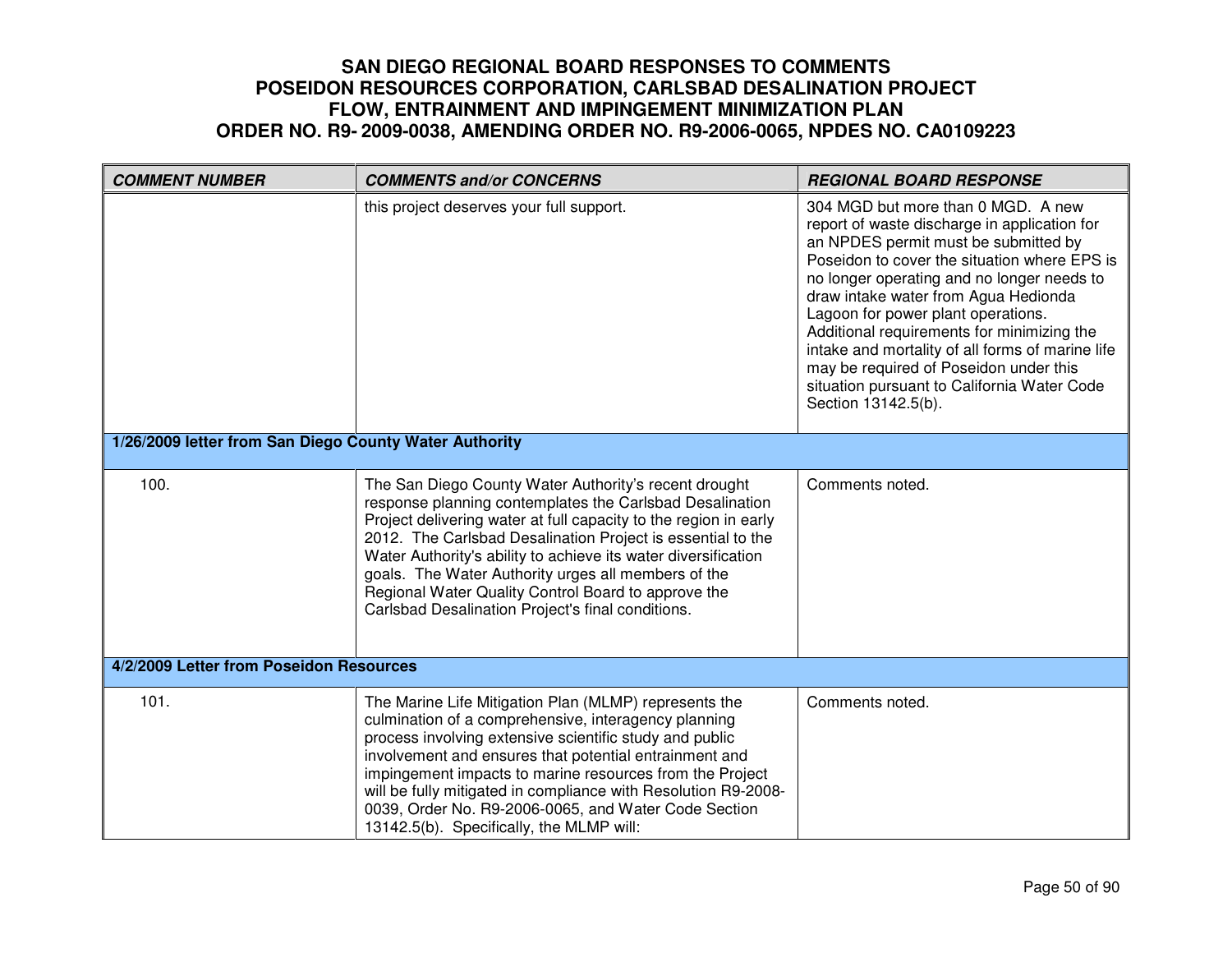| <b>COMMENT NUMBER</b> | <b>COMMENTS and/or CONCERNS</b>                                                                                                                                                                                                                                                                                                                                                                                                                                                                                                                                                                                                                                                                                                                                                                                                                                                                                                                                                                                                                                                                                                                                                                                                                                                                                                                                                                                                                                                                                                                        | <b>REGIONAL BOARD RESPONSE</b>                                                                                    |
|-----------------------|--------------------------------------------------------------------------------------------------------------------------------------------------------------------------------------------------------------------------------------------------------------------------------------------------------------------------------------------------------------------------------------------------------------------------------------------------------------------------------------------------------------------------------------------------------------------------------------------------------------------------------------------------------------------------------------------------------------------------------------------------------------------------------------------------------------------------------------------------------------------------------------------------------------------------------------------------------------------------------------------------------------------------------------------------------------------------------------------------------------------------------------------------------------------------------------------------------------------------------------------------------------------------------------------------------------------------------------------------------------------------------------------------------------------------------------------------------------------------------------------------------------------------------------------------------|-------------------------------------------------------------------------------------------------------------------|
|                       | • Avoid or mitigate to less-than-significant levels all impacts to<br>marine resources associated with potential E&I from the<br>Project's water intake;<br>• Create or restore up to 55.4 acres of high-quality estuarine<br>wetland habitat based on the best science available to<br>mitigate Project-related impacts and likely result in a net<br>biological benefit to the Southern California Bight;<br>• Establish monitoring protocols and empower the Regional<br>Board and the California Coastal Commission with<br>enforcement mechanisms to ensure potential E&I impacts<br>are accurately measured over time and that mitigation<br>success targets consistently are achieved;<br>• Establish an enforceable schedule for completion of site<br>selection (nine months), environmental review and permitting<br>of the site(s) (24 months) and the start of construction (six<br>months after approval of the permits);<br>• Provide for significant, continuing agency oversight during<br>the selection, development and performance monitoring of<br>the final mitigation site(s), including by the Executive Officer if<br>the Regional Board approves the MLMP (as the MLMP would<br>then be equally enforceable by the Regional Board); and,<br>• Authorize enforcing agencies to order remediation in the<br>event the rigorous performance criteria are not met.<br>(Comments from Latham & Watkins LLP January 26, 2009<br>Comment Letter, pgs. 3, 12-20 and Latham & Watkins LLP<br>April 2, 2009 Comment Letter, pgs. 18-20) |                                                                                                                   |
| 102.                  | Poseidon's submittal of the MLMP was not untimely.<br>(Comments from Latham & Watkins LLP January 26, 2009<br>Comment Letter, pgs. 37-38)                                                                                                                                                                                                                                                                                                                                                                                                                                                                                                                                                                                                                                                                                                                                                                                                                                                                                                                                                                                                                                                                                                                                                                                                                                                                                                                                                                                                              | This comment is no longer applicable as<br>Order R9-2009-0038 supersedes Resolution<br>R9-2008-0039.              |
| 103.                  | The Minimization Plan properly relies upon data collected<br>during the 2004-2005 Impingement Mortality and Entrainment<br>Characterization Study conducted by Tenera Consultants to                                                                                                                                                                                                                                                                                                                                                                                                                                                                                                                                                                                                                                                                                                                                                                                                                                                                                                                                                                                                                                                                                                                                                                                                                                                                                                                                                                   | With the submittal of the March 27, 2009<br>Minimization Plan, the Regional Board<br>concurs with this statement. |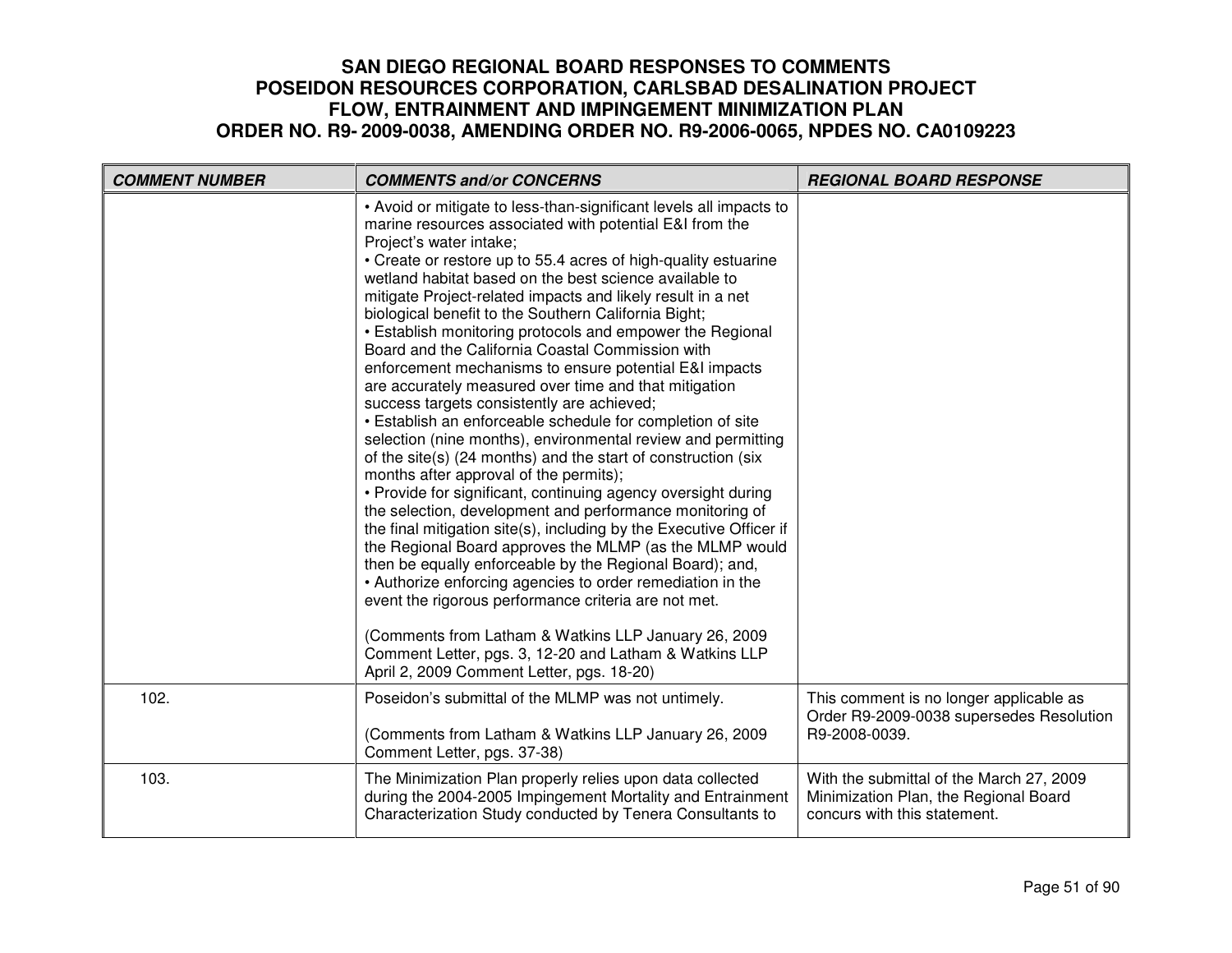| <b>COMMENT NUMBER</b> | <b>COMMENTS and/or CONCERNS</b>                                                                                                                                                                                                                                                                                                                                                                                                                                                                                                                                                                                                                                                                                                                                                                                                                                                                                                                                                                                                                                                                                                                                                                                                                                                                                                                                                                                  | <b>REGIONAL BOARD RESPONSE</b>                                                                                                                                                                                                                                                                                                                                                                                                                                                                                                                                                                                                                                                                                                                                                                                                                                                                                                                                                                                                                                                                                                                                                                                                                                                           |
|-----------------------|------------------------------------------------------------------------------------------------------------------------------------------------------------------------------------------------------------------------------------------------------------------------------------------------------------------------------------------------------------------------------------------------------------------------------------------------------------------------------------------------------------------------------------------------------------------------------------------------------------------------------------------------------------------------------------------------------------------------------------------------------------------------------------------------------------------------------------------------------------------------------------------------------------------------------------------------------------------------------------------------------------------------------------------------------------------------------------------------------------------------------------------------------------------------------------------------------------------------------------------------------------------------------------------------------------------------------------------------------------------------------------------------------------------|------------------------------------------------------------------------------------------------------------------------------------------------------------------------------------------------------------------------------------------------------------------------------------------------------------------------------------------------------------------------------------------------------------------------------------------------------------------------------------------------------------------------------------------------------------------------------------------------------------------------------------------------------------------------------------------------------------------------------------------------------------------------------------------------------------------------------------------------------------------------------------------------------------------------------------------------------------------------------------------------------------------------------------------------------------------------------------------------------------------------------------------------------------------------------------------------------------------------------------------------------------------------------------------|
|                       | assess the entrainment and impingement impacts associated<br>with Encina's intake.                                                                                                                                                                                                                                                                                                                                                                                                                                                                                                                                                                                                                                                                                                                                                                                                                                                                                                                                                                                                                                                                                                                                                                                                                                                                                                                               |                                                                                                                                                                                                                                                                                                                                                                                                                                                                                                                                                                                                                                                                                                                                                                                                                                                                                                                                                                                                                                                                                                                                                                                                                                                                                          |
|                       | (Comments from Latham & Watkins LLP January 26, 2009<br>Comment Letter, pgs. 20-23)                                                                                                                                                                                                                                                                                                                                                                                                                                                                                                                                                                                                                                                                                                                                                                                                                                                                                                                                                                                                                                                                                                                                                                                                                                                                                                                              |                                                                                                                                                                                                                                                                                                                                                                                                                                                                                                                                                                                                                                                                                                                                                                                                                                                                                                                                                                                                                                                                                                                                                                                                                                                                                          |
| 104.                  | On April 30, 2008, Poseidon submitted a calculation<br>indicating that the Project's standalone impingement would<br>be approximately 1.57 kg per day, a de minimis value. When<br>operating in co-located mode, any impingement associated<br>with the Project would naturally be even less.<br>Based on requests from Regional Board staff, Poseidon<br>submitted Attachment 5 to the Minimization Plan which<br>presents several different ways to account for the direct<br>relationship between impingement and flow in the<br>impingement estimates. Depending on their treatment of the<br>outlier sampling events and the extent to which they account<br>for the relationship between flow and impingement, these<br>approaches produce a range of possible impingement<br>estimations of between 1.57 to 7.16 kg per day.<br>Subsequent scientific analysis of the outlier events completed<br>by experts for Poseidon conclude that the estimate values<br>toward the lower end of the range more reasonably anticipate<br>the Project's operations. In any event, Poseidon considers<br>all of the various, reasonable impingement estimation<br>approaches to result in impingement estimations that are de<br>minimis.<br>(Comments from Latham & Watkins LLP January 26, 2009<br>Comment Letter, pgs. 23-24; Latham & Watkins LLP April 2,<br>2009 Comment Letter, pgs. 10-12; Minimization Plan, | The Regional Board considered multiple<br>approaches to estimating impingement<br>associated with the CDP's projected<br>operations under co-located conditions. The<br>estimates derived from the multiple<br>approaches range from 1.56kg/day to 7.16<br>kg/day of fish impinged. The Discharger<br>contends that the estimate of 4.7 kg/day<br>overstates the projected impingement<br>associated with CDP's operations. The<br>discharger and the Regional Board staff<br>disagree as to whether, and to what extent, it<br>is appropriate to exclude two days of very<br>high impingement. The Discharger refers to<br>the data from the two very high impingement<br>days as "outliers." Staff disagrees that the<br>discharger has adequately justified its<br>characterization of the data as "outliers" and<br>disagrees with the Discharger's proposed<br>exclusion of the data from the estimate of<br>future impacts. The Regional Board finds<br>that it is unnecessary to resolve these<br>disputes. The Regional Board finds that 4.7<br>kg/day is a reasonable, conservative<br>estimate of impingement associated with<br>CDP's projected operations under co-located<br>conditions and notes that the Discharger has<br>agreed to meet a fish productivity standard of |
|                       | Attachments 5, 7 and 9)                                                                                                                                                                                                                                                                                                                                                                                                                                                                                                                                                                                                                                                                                                                                                                                                                                                                                                                                                                                                                                                                                                                                                                                                                                                                                                                                                                                          | 1715.5 kg/year, derived from the estimate of                                                                                                                                                                                                                                                                                                                                                                                                                                                                                                                                                                                                                                                                                                                                                                                                                                                                                                                                                                                                                                                                                                                                                                                                                                             |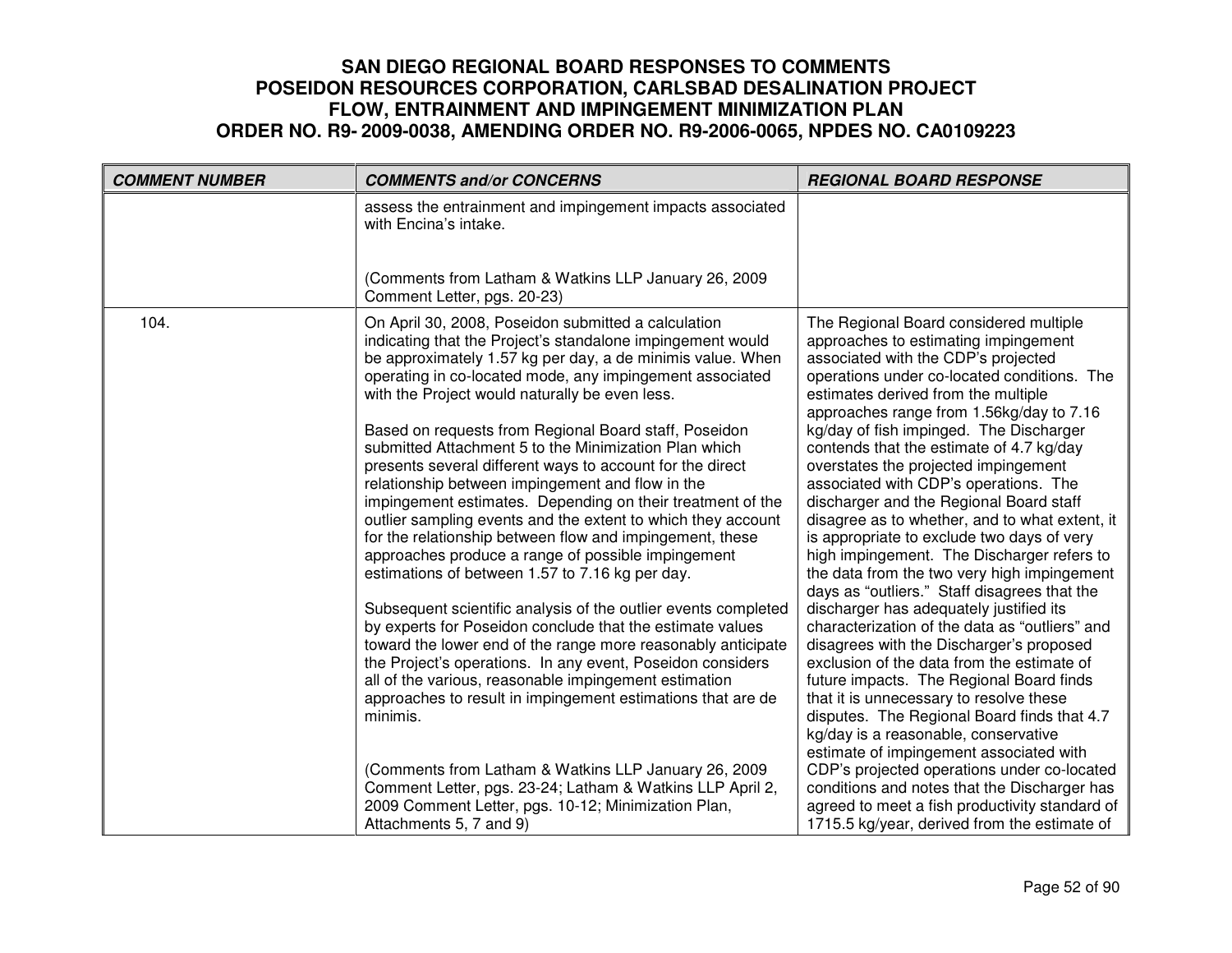| <b>COMMENT NUMBER</b> | <b>COMMENTS and/or CONCERNS</b>                                                                                                                                                                                                                                                                                                                                                                                                                                                                                                                                                                                                                                                                                                                                                                                                                                                                                                                                                                                                                                                                                                                                                                                                                                                                                                                                                                                                                                                                                                                                                                                                                                                                                                                                   | <b>REGIONAL BOARD RESPONSE</b>                                                                                                                                                                                                                                                                                                                                                                                                                                                                                                                                                                                                                                                                                                                                                   |
|-----------------------|-------------------------------------------------------------------------------------------------------------------------------------------------------------------------------------------------------------------------------------------------------------------------------------------------------------------------------------------------------------------------------------------------------------------------------------------------------------------------------------------------------------------------------------------------------------------------------------------------------------------------------------------------------------------------------------------------------------------------------------------------------------------------------------------------------------------------------------------------------------------------------------------------------------------------------------------------------------------------------------------------------------------------------------------------------------------------------------------------------------------------------------------------------------------------------------------------------------------------------------------------------------------------------------------------------------------------------------------------------------------------------------------------------------------------------------------------------------------------------------------------------------------------------------------------------------------------------------------------------------------------------------------------------------------------------------------------------------------------------------------------------------------|----------------------------------------------------------------------------------------------------------------------------------------------------------------------------------------------------------------------------------------------------------------------------------------------------------------------------------------------------------------------------------------------------------------------------------------------------------------------------------------------------------------------------------------------------------------------------------------------------------------------------------------------------------------------------------------------------------------------------------------------------------------------------------|
|                       |                                                                                                                                                                                                                                                                                                                                                                                                                                                                                                                                                                                                                                                                                                                                                                                                                                                                                                                                                                                                                                                                                                                                                                                                                                                                                                                                                                                                                                                                                                                                                                                                                                                                                                                                                                   | 4.7 kg/day, in the mitigation wetlands.                                                                                                                                                                                                                                                                                                                                                                                                                                                                                                                                                                                                                                                                                                                                          |
| 105.                  | The CDP's projected impingement when operating in stand-<br>alone mode ranges from 1.57 to 7.1 kilograms per day<br>("kg/day") based on applying a linear regression analysis to<br>EPS's 2004-05 impingement sampling data.<br>The 2004-2005 EPS sampling data includes 52 samples<br>events. During two of the sample events, January 12 and<br>February 23, the recorded impingement was observed to be<br>relatively higher than on the other fifty days. Importantly,<br>these two sample days immediately follow storm events.<br>Subsequent analysis completed by Drs. Chang and Jenkins,<br>experts for Poseidon, indicate that the storm events<br>preceding the January 12 and February 23 samples have a<br>low probability of recurrence, each likely to occur no more<br>than once every quarter century. The likelihood that both<br>such events will occur in any given year, as they did during<br>the 2004-2005 sample year, is even more remote.<br>Because the rains preceding the two outlier collection events<br>can be expected to occur less than once every 20 years (i.e.,<br>less than 5%), the weight of the outliers should be discounted<br>accordingly. When the weighted-average flow-proportioned<br>approach (3-B) incorporates an outlier probability value of<br>less than 5%, the approach calculates an impingement<br>estimate of less than 2.24 kg/day, with 2.24 providing a<br>reasonable upper bound. This value provides a reasonable<br>approximation of the CDP's potential impingement.<br>(Comments from Latham & Watkins LLP January 26, 2009<br>Comment Letter, pg. 23, fn. 45; Latham & Watkins LLP April<br>2, 2009 Comment Letter, pgs. 10-11, Appendix B, Tab 3;<br>Minimization Plan, Attachments 5 and 9) | To clarify not all values included in the range<br>of 1.57 to 7.16 are based on applying a linear<br>regression analysis.<br>Regional Board staff disagree with the<br>Discharger's claim that the two high<br>impingement results were a result of storm<br>events, and have provided testimony to<br>demonstrate alternative causes.<br>Regardless, it is unnecessary to resolve<br>these disputes because the Regional Board<br>finds that 4.7 kg/day is a reasonable,<br>conservative estimate of impingement<br>associated with CDP's projected operations<br>under co-located conditions and notes that<br>the Discharger has agreed to meet a fish<br>productivity standard of 1715.5 kg/year,<br>derived from the estimate of 4.7 kg/day, in<br>the mitigation wetlands. |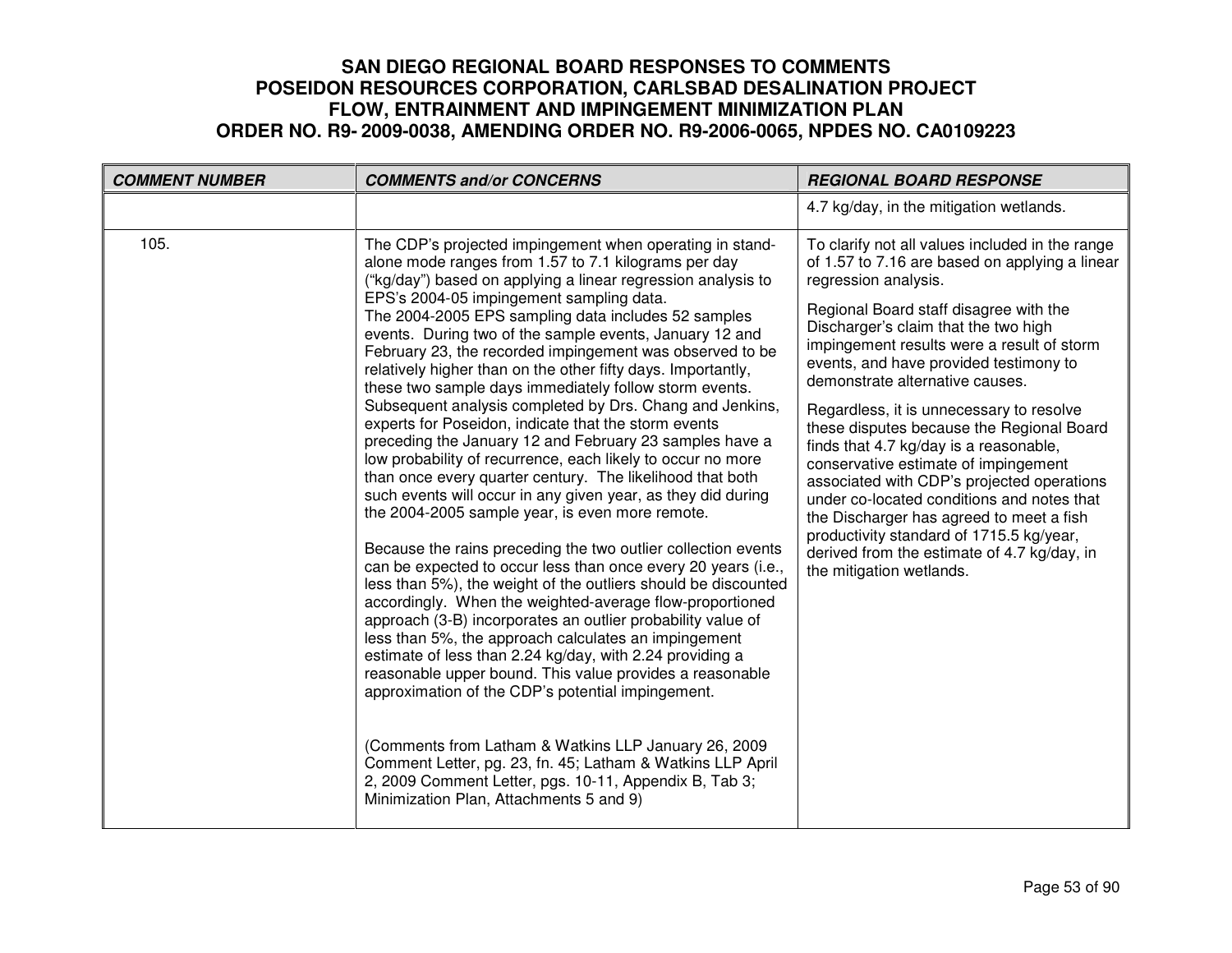| <b>COMMENT NUMBER</b> | <b>COMMENTS and/or CONCERNS</b>                                                                                                                                                                                                                                                                                                                                                                                                                                                                                                                                                                                                                                                                                                                                                                                                                                                                                                               | <b>REGIONAL BOARD RESPONSE</b>                                                                                                                                                                                                                                                                                                                                                                                                                                                                                                                                                                                                                                                                                                                                                                                                                                                                                                                                                                                                                                                                                                                                                                                           |
|-----------------------|-----------------------------------------------------------------------------------------------------------------------------------------------------------------------------------------------------------------------------------------------------------------------------------------------------------------------------------------------------------------------------------------------------------------------------------------------------------------------------------------------------------------------------------------------------------------------------------------------------------------------------------------------------------------------------------------------------------------------------------------------------------------------------------------------------------------------------------------------------------------------------------------------------------------------------------------------|--------------------------------------------------------------------------------------------------------------------------------------------------------------------------------------------------------------------------------------------------------------------------------------------------------------------------------------------------------------------------------------------------------------------------------------------------------------------------------------------------------------------------------------------------------------------------------------------------------------------------------------------------------------------------------------------------------------------------------------------------------------------------------------------------------------------------------------------------------------------------------------------------------------------------------------------------------------------------------------------------------------------------------------------------------------------------------------------------------------------------------------------------------------------------------------------------------------------------|
| 106.                  | EPS's daily water requirements are approximately twice<br>those projected for the Project. To satisfy EPS's water<br>demands, the power plant draws water in at a flow rate that<br>exceeds the Project's projected flow rate. When the Project<br>operates in standalone mode, therefore, it will be able to<br>operate the existing intake facilities at a reduced flow rate<br>and use fewer pumps to collect the water. By lowering its<br>flow rate below the 0.5 fps level, the Project will reduce the<br>impingement impacts associated with the desalination plant<br>operations to a level that the Coastal Commission<br>acknowledged is 'a de minimis impact." Moreover, the EPA<br>has recognized that a water intake flow rate equivalent to the<br>Project's (0.5 ft/s) would minimize impingement impacts to<br>insignificant levels.<br>(Comments from Latham & Watkins LLP January 26, 2009)<br>Comment Letter, pgs. 24-26) | The EPS NPDES permit contains a permitted<br>discharge flow rate of 863.5 MGD. The EPS<br>intake flow rate needs are expected to<br>decrease over time due to other power<br>generating sources within the San Diego<br>Region and elsewhere. Thus, the reduced<br>flow rate from 863.5 to 304 MGD would result<br>in an overall reduction of the impacts caused<br>by impingement and entrainment of<br>organisms at the intake structure. When the<br>intake structure is operated for the benefit of<br>the CDP during prolonged temporary<br>shutdown, the Regional Board may require<br>Poseidon to implement additional design and<br>technology measures to reduce intake<br>impacts, including a requirement to reduce<br>the intake velocity to less than 0.5 fps. The<br>Regional Board, however, has not relied<br>specifically on a particular intake velocity in<br>establishing its findings and requirements as<br>contained in the Tentative Order. When CDP<br>proposes to operate as a stand-alone facility,<br>with EPS generating units permanently shut<br>down, a new analysis will be required to<br>ensure compliance with Water Code section<br>13142.5(b).<br>See also response to comment 50. |
| 107.                  | Using the Empirical Transport Model ("ETM") and the results<br>of the June 2004 to June 2005 entrainment survey, Tenera<br>Environmental concluded that the Project's entrainment                                                                                                                                                                                                                                                                                                                                                                                                                                                                                                                                                                                                                                                                                                                                                             | Comment noted.                                                                                                                                                                                                                                                                                                                                                                                                                                                                                                                                                                                                                                                                                                                                                                                                                                                                                                                                                                                                                                                                                                                                                                                                           |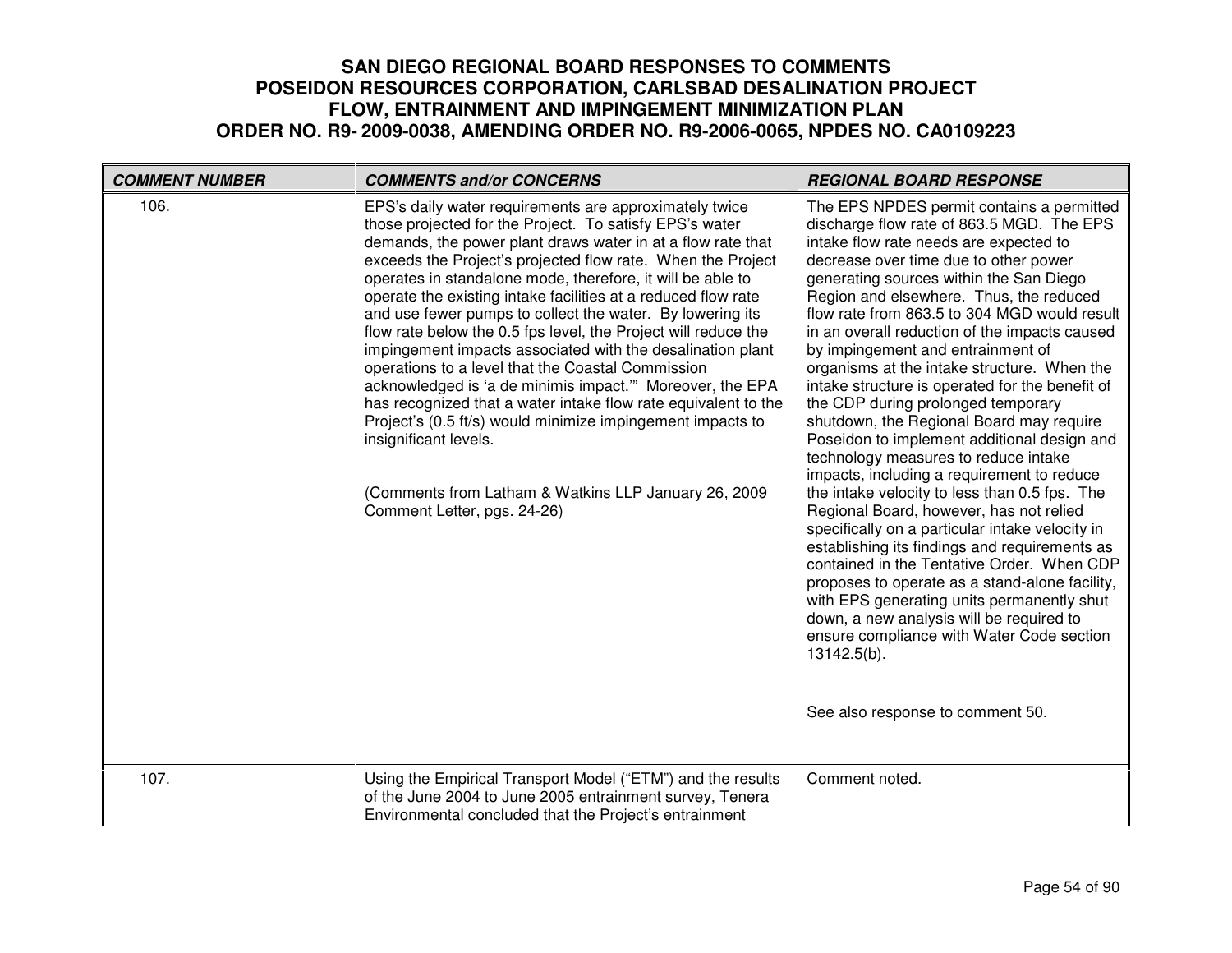| <b>COMMENT NUMBER</b> | <b>COMMENTS and/or CONCERNS</b>                                                                                                                                                                                                                                                                                                                                                                                                                                                                                                                                                                                                                                                                                                                                                                                                                                                                                                                                                                                                                                                                                                                                                                                                                                                                                                                                                                                                                                 | <b>REGIONAL BOARD RESPONSE</b> |
|-----------------------|-----------------------------------------------------------------------------------------------------------------------------------------------------------------------------------------------------------------------------------------------------------------------------------------------------------------------------------------------------------------------------------------------------------------------------------------------------------------------------------------------------------------------------------------------------------------------------------------------------------------------------------------------------------------------------------------------------------------------------------------------------------------------------------------------------------------------------------------------------------------------------------------------------------------------------------------------------------------------------------------------------------------------------------------------------------------------------------------------------------------------------------------------------------------------------------------------------------------------------------------------------------------------------------------------------------------------------------------------------------------------------------------------------------------------------------------------------------------|--------------------------------|
|                       | impacts would result in an Area of Production Foregone<br>("APF") of 36.8 acres. The calculation of 36.8 APF was an<br>extremely conservative estimation and was based on four<br>equally conservative assumptions:<br>(1) Assumes 100% mortality of all marine organisms entering<br>the intake;<br>(2) Assumes 100% survival of all fish larvae in their natural<br>environment:<br>(3) Assumes species are evenly distributed throughout the<br>entire depth and volume of the water body; and<br>(4) Assumes the entire habitat from which the entrained fish<br>larvae may have originated is destroyed.<br>The entrainment model also did not account for the<br>significant environmental benefits that extend well beyond<br>compensating for the entrainment impacts.<br>Subsequent to the March 2008 submission of the 36.8 APF<br>calculation and supporting documents to the Regional Board,<br>Dr. Pete Raimondi reviewed the entrainment study at the<br>request of the Coastal Commission. As a result of this<br>review, two additional layers of resource protection were<br>added to the Project's mitigation obligation. First, First, Dr.<br>Raimondi added open ocean water species (e.g., the<br>northern anchovy) to the entrainment model, even though he<br>recognized that the water intake system's intake system's<br>entrainment impact on ocean species is very small. By<br>adding ocean species, Dr. Raimondi's approach forces |                                |
|                       | Poseidon to mitigate for a number of species that will be only<br>minimally affected by the Project's operations. Second, Dr.<br>Raimondi applied an 80% confidence level APF as the basis                                                                                                                                                                                                                                                                                                                                                                                                                                                                                                                                                                                                                                                                                                                                                                                                                                                                                                                                                                                                                                                                                                                                                                                                                                                                      |                                |
|                       | for mitigation. This approach represents a significant<br>departure from the way that entrainment studies have been<br>conducted in the past and ensures that the MLMP plan will<br>fully account for the Project's entrainment impacts. Whereas<br>Tenera based its APF calculation on a 50% confidence                                                                                                                                                                                                                                                                                                                                                                                                                                                                                                                                                                                                                                                                                                                                                                                                                                                                                                                                                                                                                                                                                                                                                        |                                |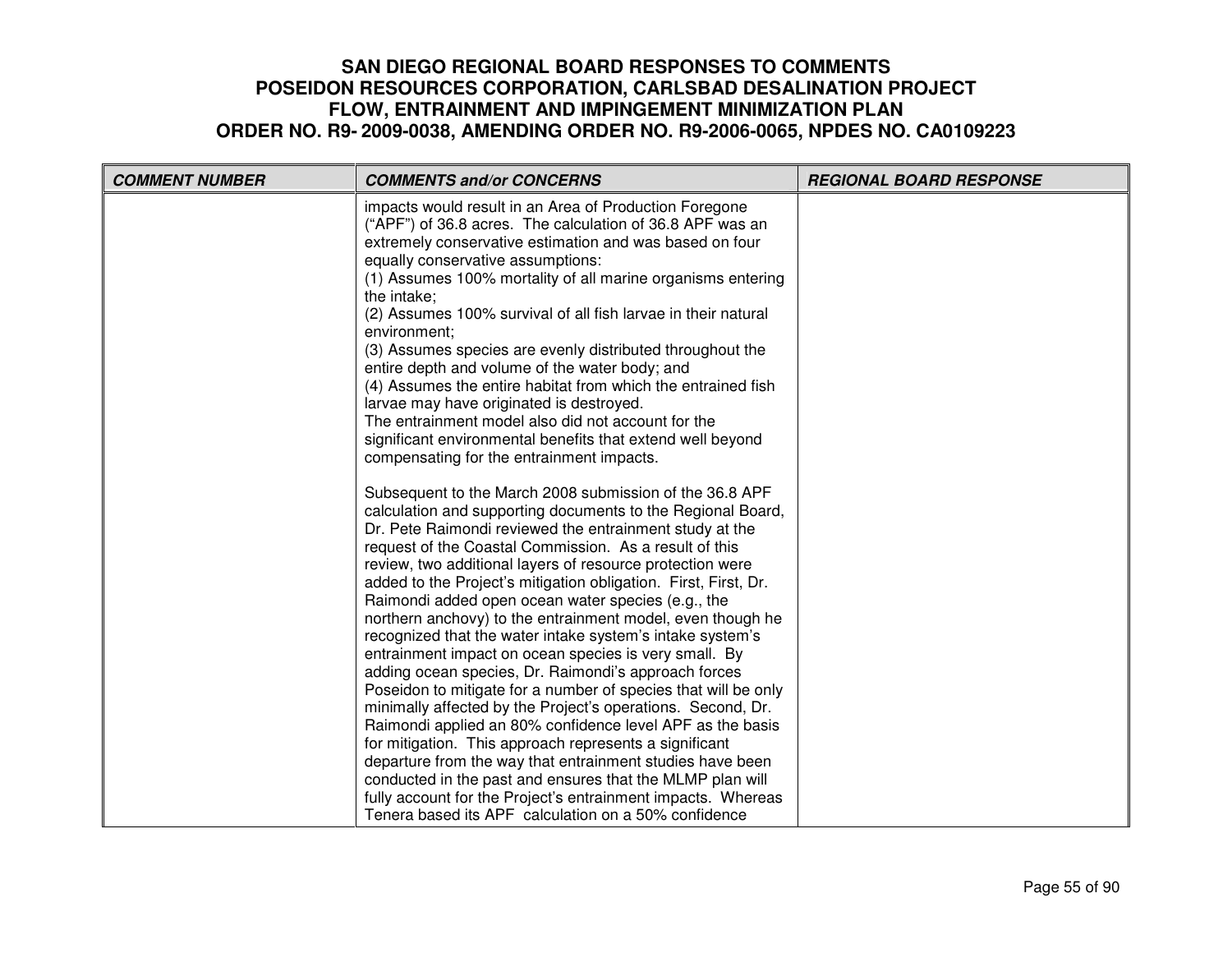| <b>COMMENT NUMBER</b> | <b>COMMENTS and/or CONCERNS</b>                                                                                                                                                                                                                                                                                                                                                                                                                                                                                                                                                                                                                                                                                                        | <b>REGIONAL BOARD RESPONSE</b> |
|-----------------------|----------------------------------------------------------------------------------------------------------------------------------------------------------------------------------------------------------------------------------------------------------------------------------------------------------------------------------------------------------------------------------------------------------------------------------------------------------------------------------------------------------------------------------------------------------------------------------------------------------------------------------------------------------------------------------------------------------------------------------------|--------------------------------|
|                       | interval—i.e., the level of confidence that past entrainment<br>studies have generally used-Dr. Raimondi used the higher<br>80% figure. Thus, to an 80% degree of certainty, the<br>mitigation plan comprehensively identifies and accounts for<br>any entrainment impacts.                                                                                                                                                                                                                                                                                                                                                                                                                                                            |                                |
|                       | When these adjustments are combined with all of the<br>conservative assumptions that Tenera had already<br>incorporated in arriving at the 36.8-acre APF figure, the<br>entrainment model generates a final APF of 55.4 acres that<br>ensures resource protection and promotes excess mitigation.                                                                                                                                                                                                                                                                                                                                                                                                                                      |                                |
|                       | (Comments from Latham & Watkins LLP January 26, 2009<br>Comment Letter, pgs. 27-31)                                                                                                                                                                                                                                                                                                                                                                                                                                                                                                                                                                                                                                                    |                                |
| 108.                  | On February 19, 2008, Regional Board staff sent Poseidon a<br>letter identifying concerns with the June 29, 2007 version of<br>the Minimization Plan.                                                                                                                                                                                                                                                                                                                                                                                                                                                                                                                                                                                  | Comment noted.                 |
|                       | (Comments from Latham & Watkins LLP January 26, 2009<br>Comment Letter, pgs. 31-34)                                                                                                                                                                                                                                                                                                                                                                                                                                                                                                                                                                                                                                                    |                                |
| 109.                  | The Regional Board directed Poseidon to resolve the<br>conditions of the April Resolution through an interagency<br>review and approval process. As a result, the MLMP was<br>developed in a months-long interagency process and will<br>continue to engage the agencies in site selection, restoration<br>plan development, and performance monitoring. Such<br>interagency actions included the May 1 and 2 interagency<br>meeting regarding the MLMP, the Scientific Advisory Panel's<br>review of the MLMP at the request of the Coastal<br>Commission, the submission of various drafts of the MLMP to<br>various interested agencies by Coastal Commission staff,<br><b>Coastal Commission and State Lands Commission review</b> | Comment noted.                 |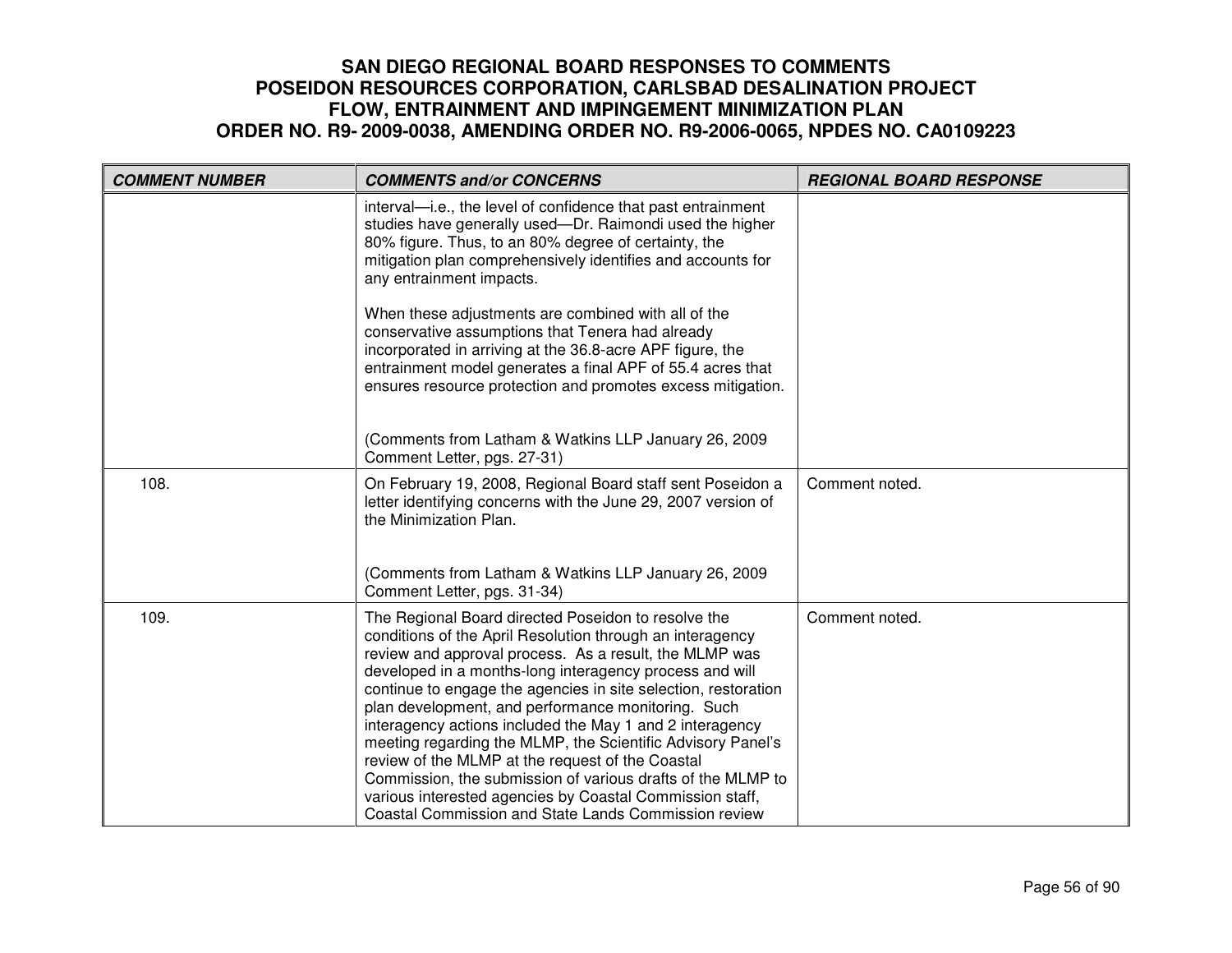| <b>COMMENT NUMBER</b> | <b>COMMENTS and/or CONCERNS</b>                                                                                                                                                                                                                                                                                                                            | <b>REGIONAL BOARD RESPONSE</b>                                                                                                                                                                       |
|-----------------------|------------------------------------------------------------------------------------------------------------------------------------------------------------------------------------------------------------------------------------------------------------------------------------------------------------------------------------------------------------|------------------------------------------------------------------------------------------------------------------------------------------------------------------------------------------------------|
|                       | and approval of the MLMP, and finalization of MLMP<br>language by Coastal Commission staff                                                                                                                                                                                                                                                                 |                                                                                                                                                                                                      |
|                       | (Comments from Latham & Watkins LLP January 26, 2009<br>Comment Letter, pgs. 31-34)                                                                                                                                                                                                                                                                        |                                                                                                                                                                                                      |
| 110.                  | The underlying data upon which the MLMP is based were<br>collected in 2004 - 2005 under a Regional Board-approved<br>work plan and reviewed by the agency's third-party<br>consultant, Tetra Tech. The data are representative,<br>adequate, and appropriate for assessment of potential E&I<br>effects during both co-located and stand-alone operations. | The Regional Board concurs that the data<br>are adequate for estimating impingement and<br>entrainment during 2004-2005, for the<br>purpose of estimating impacts from CDP co-<br>located operation. |
|                       | (Comments from Latham & Watkins LLP January 26, 2009<br>Comment Letter, pgs. 31-34)                                                                                                                                                                                                                                                                        |                                                                                                                                                                                                      |
| 111.                  | Although Project-related impingement and entrainment are<br>expected to be minimal and will already be reduced by the<br>site, design and technology elements, Poseidon has<br>committed to mitigation under the terms of the MLMP to fully<br>offset potential entrainment and impingement.                                                               | Comment noted.                                                                                                                                                                                       |
|                       | (Comments from Latham & Watkins LLP January 26, 2009<br>Comment Letter, pgs. 31-34)                                                                                                                                                                                                                                                                        |                                                                                                                                                                                                      |
| 112.                  | The actual mitigation site(s), which will be selected this year,<br>will not be locked in to San Dieguito Lagoon or other pre-<br>determined outcome as staff were concerned in April 2008,<br>and will be at location(s) acceptable to the Executive Officer<br>of the Regional Board, and the Executive Director of the<br>Coastal Commission.           | Comment noted.                                                                                                                                                                                       |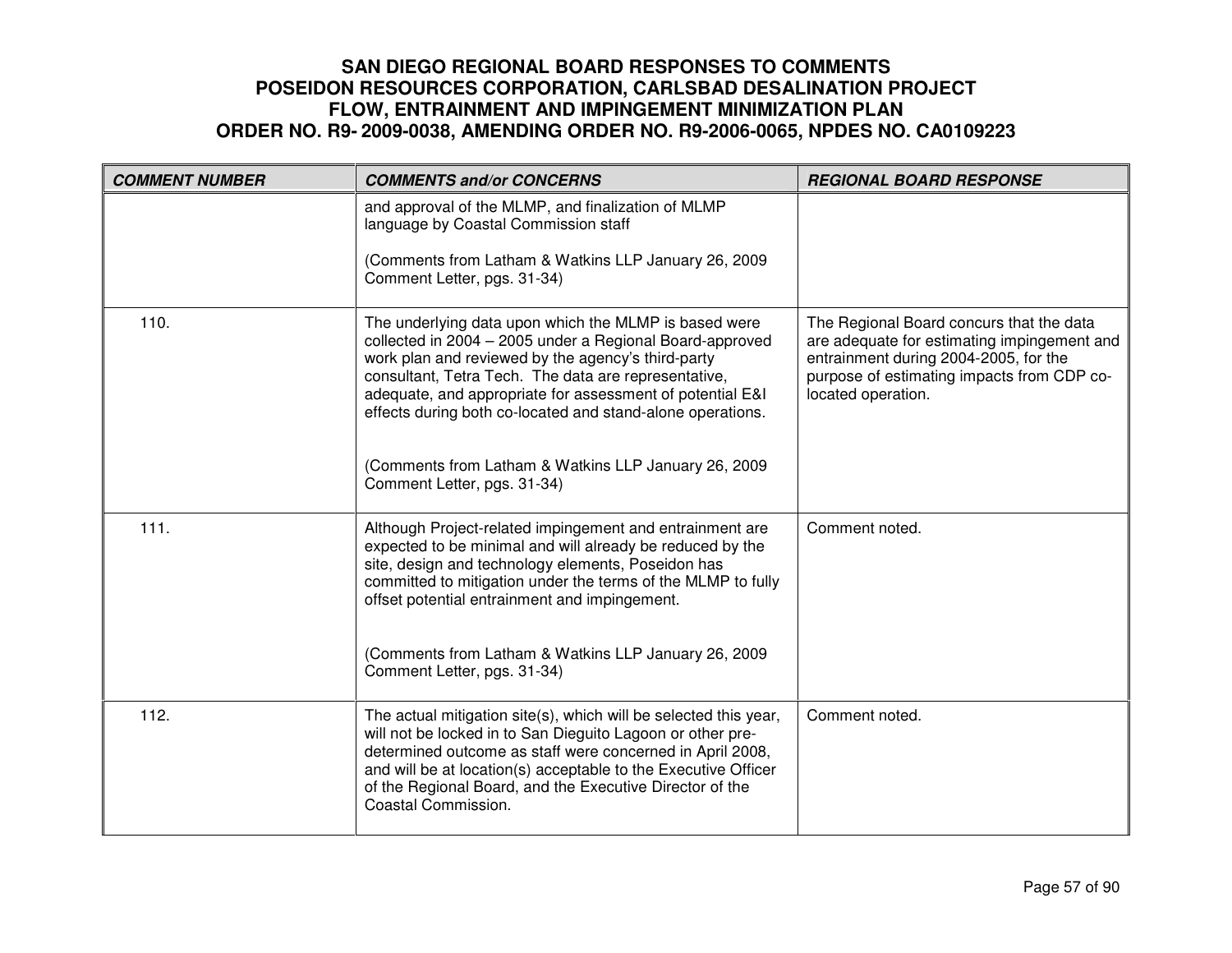| <b>COMMENT NUMBER</b> | <b>COMMENTS and/or CONCERNS</b>                                                                                                                                                                                                                                                                                                                                                                                                                                                                                                                                                                                                                                                                                                                                                                                                                                                                                                                                                                                                                                                                                                                                                                                                                                                                                                                                                                                                                                                                                                                                                                                                                                                                                                                                                                                                        | <b>REGIONAL BOARD RESPONSE</b>                                                                                                                                                     |
|-----------------------|----------------------------------------------------------------------------------------------------------------------------------------------------------------------------------------------------------------------------------------------------------------------------------------------------------------------------------------------------------------------------------------------------------------------------------------------------------------------------------------------------------------------------------------------------------------------------------------------------------------------------------------------------------------------------------------------------------------------------------------------------------------------------------------------------------------------------------------------------------------------------------------------------------------------------------------------------------------------------------------------------------------------------------------------------------------------------------------------------------------------------------------------------------------------------------------------------------------------------------------------------------------------------------------------------------------------------------------------------------------------------------------------------------------------------------------------------------------------------------------------------------------------------------------------------------------------------------------------------------------------------------------------------------------------------------------------------------------------------------------------------------------------------------------------------------------------------------------|------------------------------------------------------------------------------------------------------------------------------------------------------------------------------------|
|                       | (Comments from Latham & Watkins LLP January 26, 2009<br>Comment Letter, pgs. 33-34)                                                                                                                                                                                                                                                                                                                                                                                                                                                                                                                                                                                                                                                                                                                                                                                                                                                                                                                                                                                                                                                                                                                                                                                                                                                                                                                                                                                                                                                                                                                                                                                                                                                                                                                                                    |                                                                                                                                                                                    |
| 113.                  | Consistent with the April Resolution, Poseidon submitted<br>eleven specific mitigation sites determined during the<br>interagency process and submitted a specific proposal for<br>mitigation at these identified sites. In its December 2, 2008<br>letter to Poseidon, staff indicated that "the MLMP does not<br>propose a specific mitigation site or a specific proposal for<br>mitigation at an identified site." To the extent staff is<br>concerned that Poseidon is not bringing to the Regional<br>Board a single site for consideration, the concern is belated<br>to the point of prejudice to Poseidon and is in contrast to its<br>course of conduct.<br>In the April 4, 2008 Technical Report, staff faulted Poseidon's<br>mitigation planning for seeming to "favor a pre-determined<br>outcome (i.e., mitigation in San Dieguito Lagoon)." In that<br>same Technical Report, and with apparent approval, staff<br>acknowledged that Poseidon was considering mitigation at<br>several possible sites, including Frazee State Beach, Loma<br>Alta Lagoon and Buena Vista Lagoon, in addition to Agua<br>Hedionda Lagoon and San Dieguito Lagoon. The April 4,<br>2008 Technical Report stated that the adoption of the<br>Minimization Plan was premature because it did not "clearly<br>identify the method for the final selection and agency<br>concurrence of the preferred mitigation alternative." In fact,<br>both prior to the April 9, 2008 conditional approval, and<br>during the interagency process, Poseidon was led to believe<br>that staff viewed a short list of potential sites coupled with a<br>rigorous screening, selection and implementation process<br>that is evaluated against a comprehensive set of objective<br>performance criteria as a strength of an appropriate<br>mitigation plan. | The Regional Board concludes that, in lieu of<br>a site specific alternative, the criteria set forth<br>in the MLMP will favor appropriate selection<br>of the mitigation site(s). |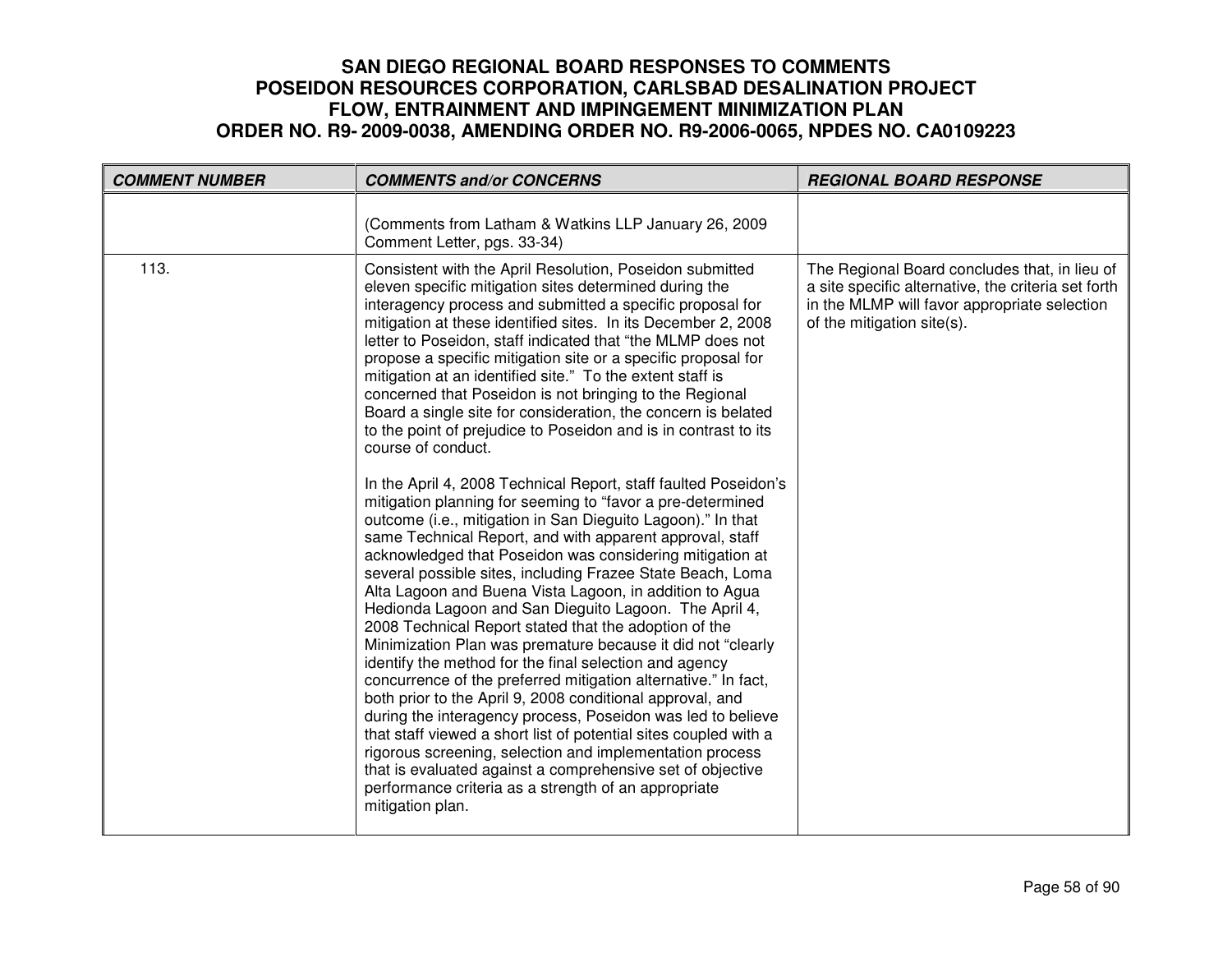| <b>COMMENT NUMBER</b>                                            | <b>COMMENTS and/or CONCERNS</b>                                                                                                                                                                                                                                                                                                                                                                                                                                                                                                                                                                                                                                                                                                                | <b>REGIONAL BOARD RESPONSE</b>                                                                                                                                                                                                                                                                                                                                                                                              |
|------------------------------------------------------------------|------------------------------------------------------------------------------------------------------------------------------------------------------------------------------------------------------------------------------------------------------------------------------------------------------------------------------------------------------------------------------------------------------------------------------------------------------------------------------------------------------------------------------------------------------------------------------------------------------------------------------------------------------------------------------------------------------------------------------------------------|-----------------------------------------------------------------------------------------------------------------------------------------------------------------------------------------------------------------------------------------------------------------------------------------------------------------------------------------------------------------------------------------------------------------------------|
|                                                                  | (Comments from Latham & Watkins LLP January 26, 2009<br>Comment Letter, pgs. 33-34)                                                                                                                                                                                                                                                                                                                                                                                                                                                                                                                                                                                                                                                            |                                                                                                                                                                                                                                                                                                                                                                                                                             |
| 114.                                                             | Resolution No. R9-2008-0039 required Poseidon to address<br>items in staff's February 19, 2008 letter (many of the items<br>had been mooted only by the March 6, 2008 version of the<br>Plan), and the following additional concerns:<br>a) identification of impacts from impingement and<br>entrainment;<br>b) adequate monitoring data to determine the impacts from<br>impingement and entrainment;<br>c) coordination among participating agencies for the<br>amendment of the Plan as required by Section 13225 of the<br>California Water Code;<br>d) adequacy of mitigation; and<br>e) commitment to fully implement the amendment to the Plan.<br>(Comments from Latham & Watkins LLP January 26, 2009<br>Comment Letter, pgs. 34-35) | Comment noted.                                                                                                                                                                                                                                                                                                                                                                                                              |
| 1/30/2009 letter from California Environmental Protection Agency |                                                                                                                                                                                                                                                                                                                                                                                                                                                                                                                                                                                                                                                                                                                                                |                                                                                                                                                                                                                                                                                                                                                                                                                             |
| 115.                                                             | This letter is to urge you to conclude that the Marine Life<br>Mitigation Plan for the Poseidon Carlsbad Desalination<br>Project satisfies the conditions of the Board's Resolution No.<br>R92008-0039. Our view is that a process-based approach<br>with criteria for the evaluation of mitigation site options<br>satisfies the objectives of the Resolution.<br>The California Coastal Commission recently approved the<br>Mitigation Plan by an overwhelming vote of eleven to one.<br>The Commission approved the process-based approach with<br>criteria for the evaluation of mitigation site options. Key<br>agencies that have expertise in marine life mitigation,<br>including the Department of Fish and Game, were engaged        | While the Marine Life Mitigation Plan<br>submitted to and approved by the Coastal<br>Commission satisfied the Coastal<br>Commission requirements, it does not<br>necessarily satisfy the conditions required by<br>the Regional Board. The Regional Board<br>must independently evaluate the information<br>submitted to the Regional Board for<br>compliance with all applicable sections of the<br>California Water Code. |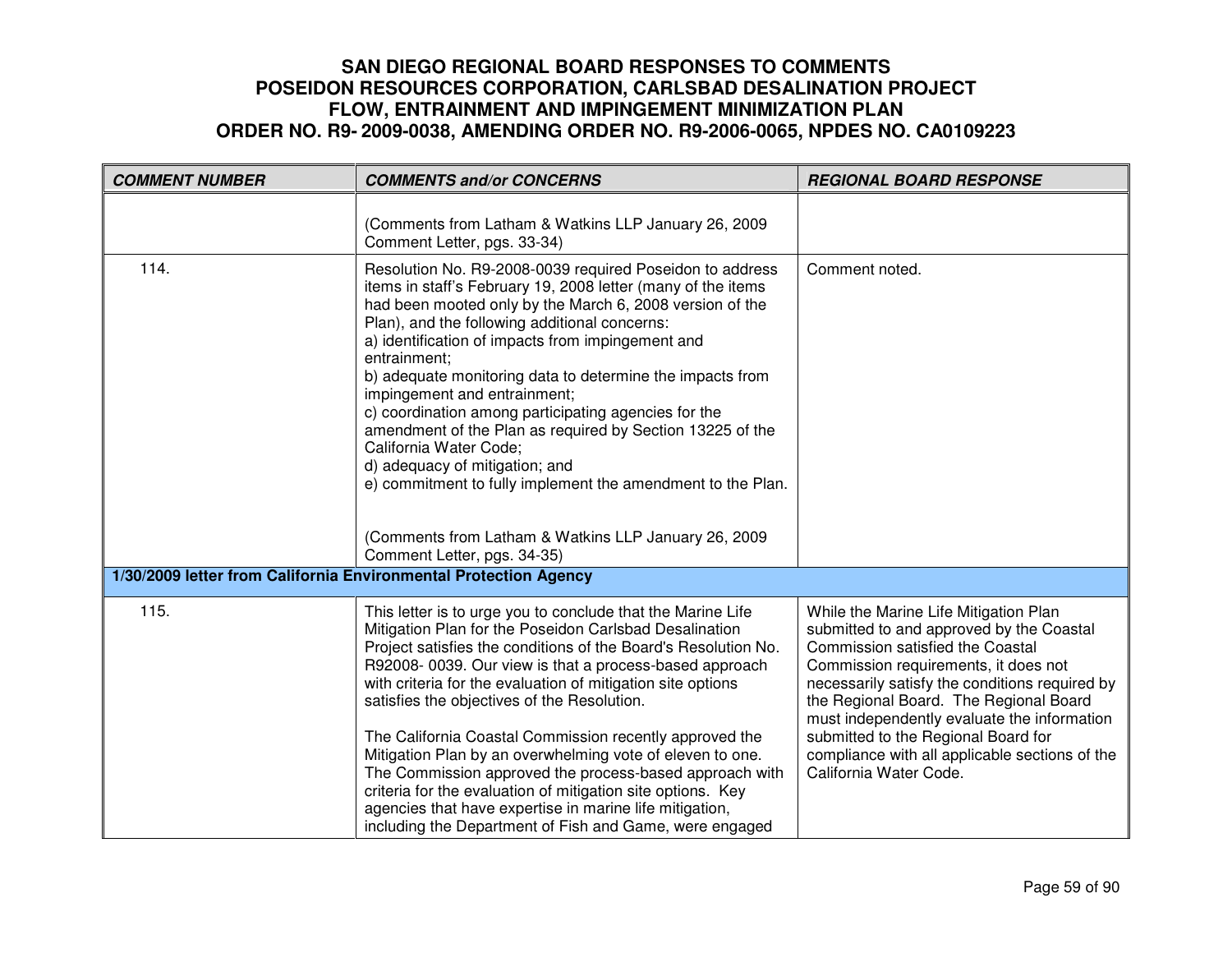| <b>COMMENT NUMBER</b>                                            | <b>COMMENTS and/or CONCERNS</b>                                                                                                                                                                                                                                                                                                                                                                                                                                                                                                                                                                                                                                                              | <b>REGIONAL BOARD RESPONSE</b> |  |
|------------------------------------------------------------------|----------------------------------------------------------------------------------------------------------------------------------------------------------------------------------------------------------------------------------------------------------------------------------------------------------------------------------------------------------------------------------------------------------------------------------------------------------------------------------------------------------------------------------------------------------------------------------------------------------------------------------------------------------------------------------------------|--------------------------------|--|
| 2/2/2009 letter from California Department of Food & Agriculture | in the development of the Plan. Other interested federal,<br>state, and local agencies were also engaged in the<br>development of the Plan, including the Department of<br>Transportation and the State Lands Commission.                                                                                                                                                                                                                                                                                                                                                                                                                                                                    |                                |  |
|                                                                  |                                                                                                                                                                                                                                                                                                                                                                                                                                                                                                                                                                                                                                                                                              |                                |  |
| 116.                                                             | I am writing to express my enthusiastic support for the<br>Poseidon Desalination Project proposal. As you know,<br>California is in the third year of an extreme drought and the<br>clear evidence of snow pack and accumulated rainfall totals<br>at this time shows that the situation is worsening. The historic<br>low levels of water in the state's major reservoirs are already<br>leading to dramatic cutbacks in water deliveries and alarming<br>predictions of further water rationing.                                                                                                                                                                                           | Comments noted.                |  |
|                                                                  | 2/2/2009 letter from Governor Arnold Schwarzenegger, State of California                                                                                                                                                                                                                                                                                                                                                                                                                                                                                                                                                                                                                     |                                |  |
| 117.                                                             | I am writing to urge you to approve the Marine Life Mitigation<br>Plan for the Carlsbad Desalination Project at your February<br>11 meeting. Desalination must be part of a diverse approach<br>to improving water supply, especially as California confronts<br>what may be the worst drought in our state's modern history.<br>Ignoring desalination as part of a region's water supply<br>portfolio would ill serve both the region and the state.<br>As the Board evaluates the Carlsbad Desalination. Project's<br>Marine Life Mitigation Plan, I urge you to consider the critical<br>role desalination plays in ensuring water supply reliability for<br>San Diego and for the state. | Comments noted.                |  |
| 2/2/2009 letter from California Natural Resources Agency         |                                                                                                                                                                                                                                                                                                                                                                                                                                                                                                                                                                                                                                                                                              |                                |  |
| 118.                                                             | I write in support of the Poseidon Carlsbad Desalination<br>Project and of the sufficiency of Poseidon's Marine Life<br>Mitigation Plan (MLMP), a critical component to addressing                                                                                                                                                                                                                                                                                                                                                                                                                                                                                                           | Comments noted.                |  |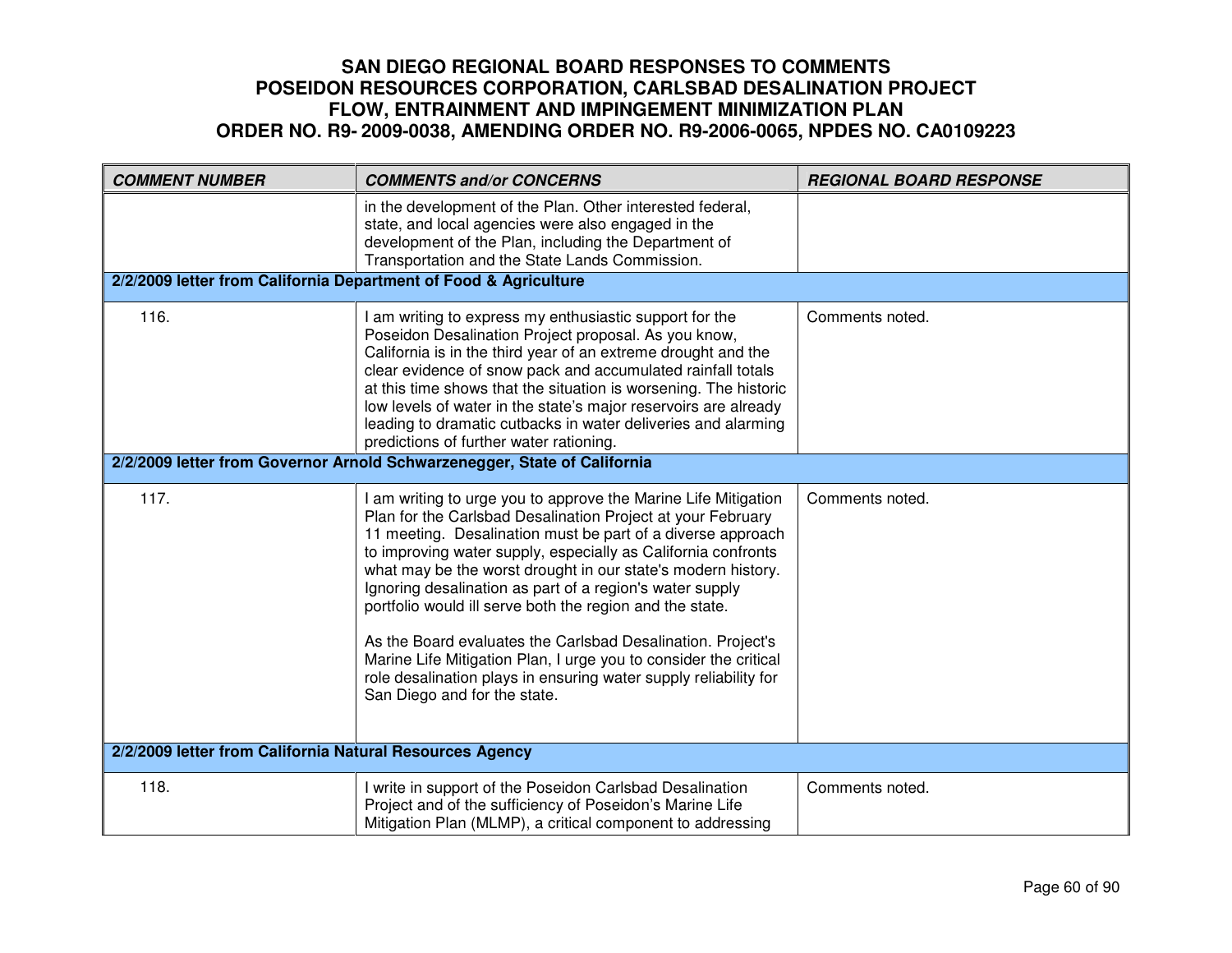| <b>COMMENT NUMBER</b>                                       | <b>COMMENTS and/or CONCERNS</b>                                                                                                                                                                                                                                                                                                                                                                                                                                                                                                                                                                                                                                                                                                                                                                                                                                                                                                                                                                                                                                                                                                                          | <b>REGIONAL BOARD RESPONSE</b> |
|-------------------------------------------------------------|----------------------------------------------------------------------------------------------------------------------------------------------------------------------------------------------------------------------------------------------------------------------------------------------------------------------------------------------------------------------------------------------------------------------------------------------------------------------------------------------------------------------------------------------------------------------------------------------------------------------------------------------------------------------------------------------------------------------------------------------------------------------------------------------------------------------------------------------------------------------------------------------------------------------------------------------------------------------------------------------------------------------------------------------------------------------------------------------------------------------------------------------------------|--------------------------------|
|                                                             | the Board's prior conditional approval in Resolution No. R9-<br>2008-0039.<br>The Poseidon Carlsbad Desalination Project is an important                                                                                                                                                                                                                                                                                                                                                                                                                                                                                                                                                                                                                                                                                                                                                                                                                                                                                                                                                                                                                 |                                |
|                                                             | infrastructure project and I urge you to determine that the<br>MLMP satisfies sufficiently the conditions that the Regional<br>Board established in Resolution No. R9-2008-0039.                                                                                                                                                                                                                                                                                                                                                                                                                                                                                                                                                                                                                                                                                                                                                                                                                                                                                                                                                                         |                                |
| 2/2/2009 letter from California Department of Fish and Game |                                                                                                                                                                                                                                                                                                                                                                                                                                                                                                                                                                                                                                                                                                                                                                                                                                                                                                                                                                                                                                                                                                                                                          |                                |
| 119.                                                        | The Department of Fish and Game (Department) offers the<br>following information in support of the Poseidon Carlsbad<br>Desalination Project (Project) and the associated Marine Life<br>Mitigation Plan (MLMP). Department staff was actively<br>involved in the review of. the Project and MLMP. In addition,<br>Department staff was involved with the analysis and<br>determination of impingement and entrainment impacts due<br>to operations of the desalination. plant. and collaborated with<br>the California Coastal Commission (Coastal' Commission),<br>the State Lands Commission, and other state agencies on<br>the development of the MLMP. Also, we have been in contact<br>with Project representatives in the context of discussing<br>potential wetland mitigation sites.<br>The Department agrees that the mitigation measures the<br>Coastal Commission determined to be appropriate are<br>adequate to mitigate the impacts of the project. The<br>Department supports the Coastal Commission's procedures<br>for determining the mitigation for these impacts in addition to<br>the sound scientific methodology that was used. | Comments noted.                |
|                                                             | 2/3/2009 letter from Assemblymember Mary Salas, Assembly, California Legislature, 79th District                                                                                                                                                                                                                                                                                                                                                                                                                                                                                                                                                                                                                                                                                                                                                                                                                                                                                                                                                                                                                                                          |                                |
| 120.                                                        | This letter is to inform you of my support for the Carlsbad<br>Desalination Plant and to request your approval of                                                                                                                                                                                                                                                                                                                                                                                                                                                                                                                                                                                                                                                                                                                                                                                                                                                                                                                                                                                                                                        | Comments noted.                |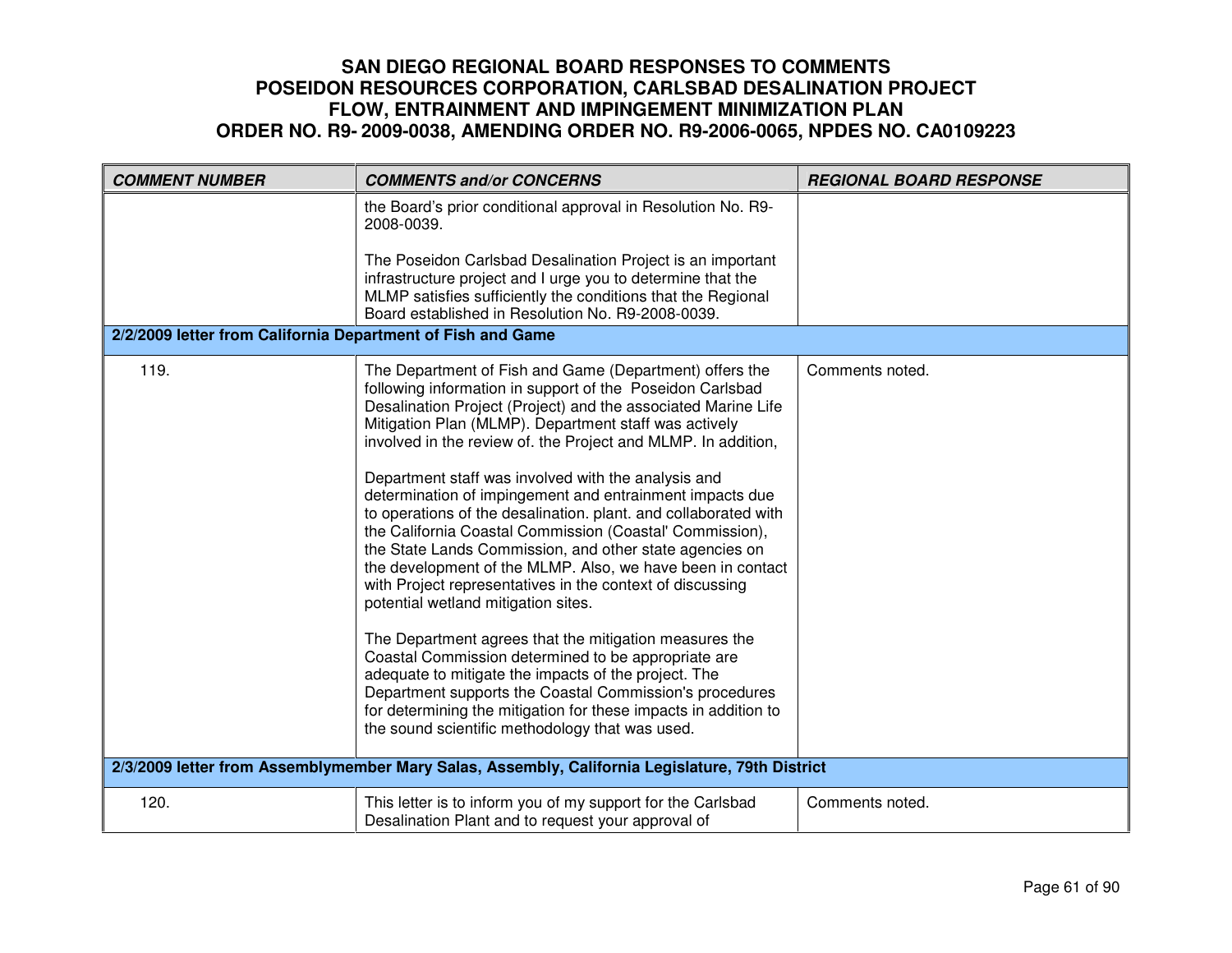| <b>COMMENT NUMBER</b>            | <b>COMMENTS and/or CONCERNS</b>                                                                                                                                                                                                                                                                                                                                                                                                                                                                                                                                                  | <b>REGIONAL BOARD RESPONSE</b>                                                                                                                                                                                                                                                                                                                                                                                                                                                                                                                                                                                                                                                                                                                                                                                                                                                                                          |
|----------------------------------|----------------------------------------------------------------------------------------------------------------------------------------------------------------------------------------------------------------------------------------------------------------------------------------------------------------------------------------------------------------------------------------------------------------------------------------------------------------------------------------------------------------------------------------------------------------------------------|-------------------------------------------------------------------------------------------------------------------------------------------------------------------------------------------------------------------------------------------------------------------------------------------------------------------------------------------------------------------------------------------------------------------------------------------------------------------------------------------------------------------------------------------------------------------------------------------------------------------------------------------------------------------------------------------------------------------------------------------------------------------------------------------------------------------------------------------------------------------------------------------------------------------------|
|                                  | Poseidon's Marine Life Mitigation Plan.<br>This project has gone through rigorous testing and public<br>scrutiny to ensure that it will be environmentally friendly and<br>efficiently operated. The project developers have made every<br>effort to comply with state and federal environmental<br>regulations and have long since proved their project will not<br>harm the Agua Hedionda Lagoon or ocean. In fact, their<br>proposed mitigation measures will restore more than 55<br>acres of wetlands habitat and will provide for the annual<br>maintenance of the lagoon. |                                                                                                                                                                                                                                                                                                                                                                                                                                                                                                                                                                                                                                                                                                                                                                                                                                                                                                                         |
| 2/5/2009 letter from Sierra Club |                                                                                                                                                                                                                                                                                                                                                                                                                                                                                                                                                                                  |                                                                                                                                                                                                                                                                                                                                                                                                                                                                                                                                                                                                                                                                                                                                                                                                                                                                                                                         |
| 121.                             | In reviewing the MLMP we find that it fails to apply an<br>ecosystems based approach in assessing and mitigating the<br>impingement and entrainment the impacts of the project.<br>The MLMP uses a limited data base that sampled the source<br>water that would be extracted by the proposed desalination<br>plant. It should be noted that the marine life in this source<br>water has been subjected to impingement and entrainment<br>stresses by the Encina Power Station since 1954 when the<br>plant first came on line.                                                  | An ecosystem approach is not entirely<br>applicable to this case because the affected<br>ecosystem in not wholly removed (as is<br>generally done when evaluating<br>compensatory mitigation for impacts of fill in<br>a CWA Section 401 certification). Rather,<br>specific components of that ecosystem are<br>being altered due to impingement and<br>entrainment. Therefore, a good mitigation<br>project would seek to offset the specific<br>alterations from the proposed impacts. That<br>been said, Chapter 5 of the Minimization<br>Plan does give consideration to the<br>ecosystems affected (Table 5.7) and Chapter<br>6 does attempt to provide compensatory<br>mitigation in terms of the ecosystems<br>affected (i.e. mudflat/tidal channel, and open<br>water).<br>Staff recognizes the limitations of the data<br>set used for these analyses, including the<br>fact that the conditions for baseline |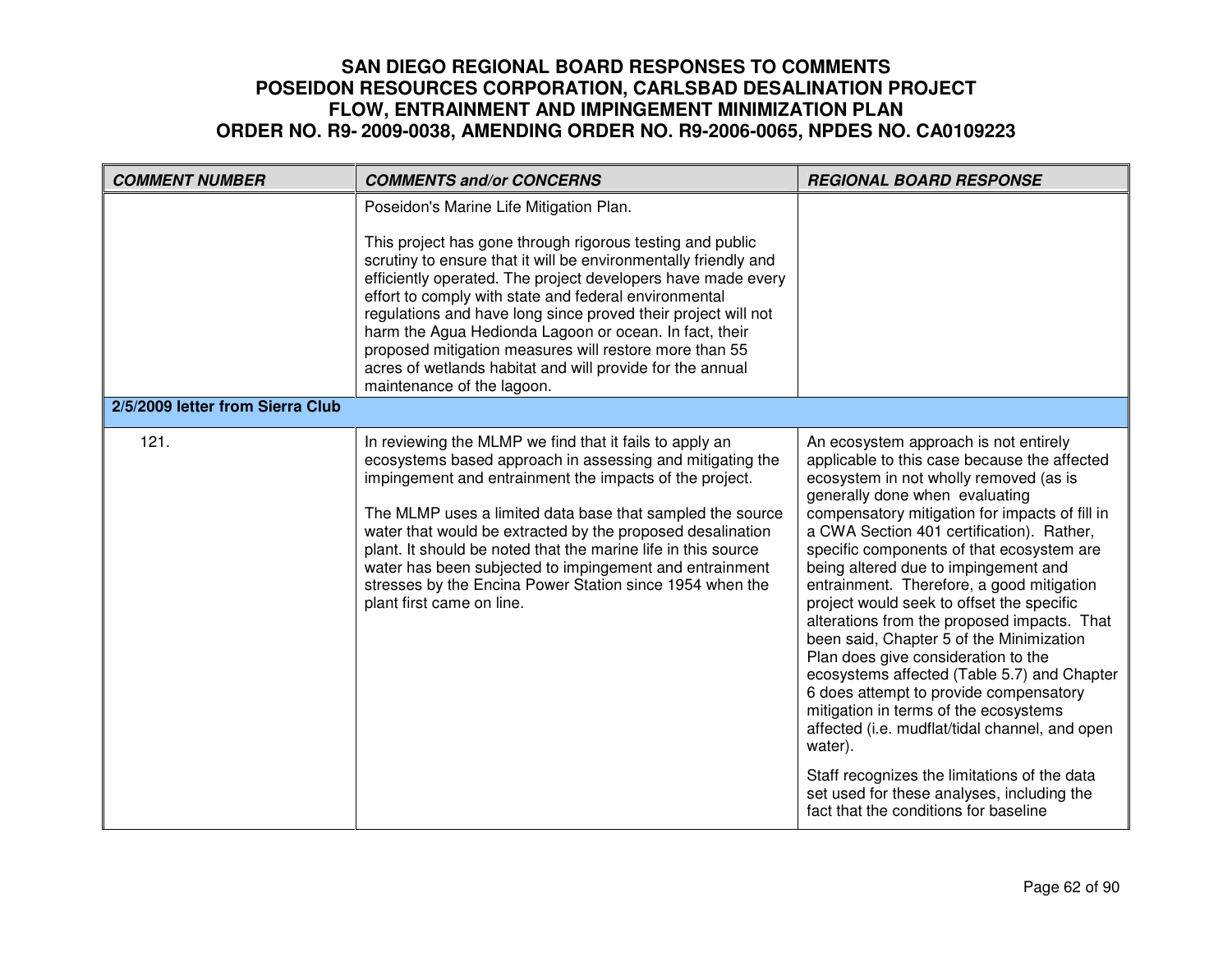| <b>COMMENT NUMBER</b>                    | <b>COMMENTS and/or CONCERNS</b>                                                                                                                                                                                                                                                                                                                                                                                                                                                                                                                                                                                                                                                                                                                                                                                                   | <b>REGIONAL BOARD RESPONSE</b>                                           |
|------------------------------------------|-----------------------------------------------------------------------------------------------------------------------------------------------------------------------------------------------------------------------------------------------------------------------------------------------------------------------------------------------------------------------------------------------------------------------------------------------------------------------------------------------------------------------------------------------------------------------------------------------------------------------------------------------------------------------------------------------------------------------------------------------------------------------------------------------------------------------------------|--------------------------------------------------------------------------|
|                                          |                                                                                                                                                                                                                                                                                                                                                                                                                                                                                                                                                                                                                                                                                                                                                                                                                                   | evaluation are already affected by the<br>impacts due to EPS operations. |
| 2/6/2009 letter from Mayor Jerry Sanders |                                                                                                                                                                                                                                                                                                                                                                                                                                                                                                                                                                                                                                                                                                                                                                                                                                   |                                                                          |
| 122.                                     | The Carlsbad Desalination Plant's Marine Life Mitigation Plan<br>has now been approved by the California Coastal<br>Commission and the State Lands Commission. The plan,<br>which you are now being asked to approve, is a byproduct of<br>the permit you issued the project back in 2006, Per the<br>Board's April 9, 2008 resolution, this plan was subject to a<br>lengthy interagency review process to ensure that it met all<br>the requirements of the discharge permit you originally issued<br>in 2006. There is no doubt that the plan and its components<br>are fully compliant with your April resolution.<br>I urge your support for the Marine Life Mitigation Plan. You<br>can approve the plan with confidence knowing that water<br>quality standards and the coastal marine environment are<br>fully protected. | Comments noted.                                                          |
| 2/10/2009 letter from Coast Law Group    |                                                                                                                                                                                                                                                                                                                                                                                                                                                                                                                                                                                                                                                                                                                                                                                                                                   |                                                                          |
| 123.                                     | The record on the CDP contains a substantial number of<br>documents previously submitted by the Environmental<br>Groups detailing the failure of the Regional Board to                                                                                                                                                                                                                                                                                                                                                                                                                                                                                                                                                                                                                                                            | See response to Comment 45.                                              |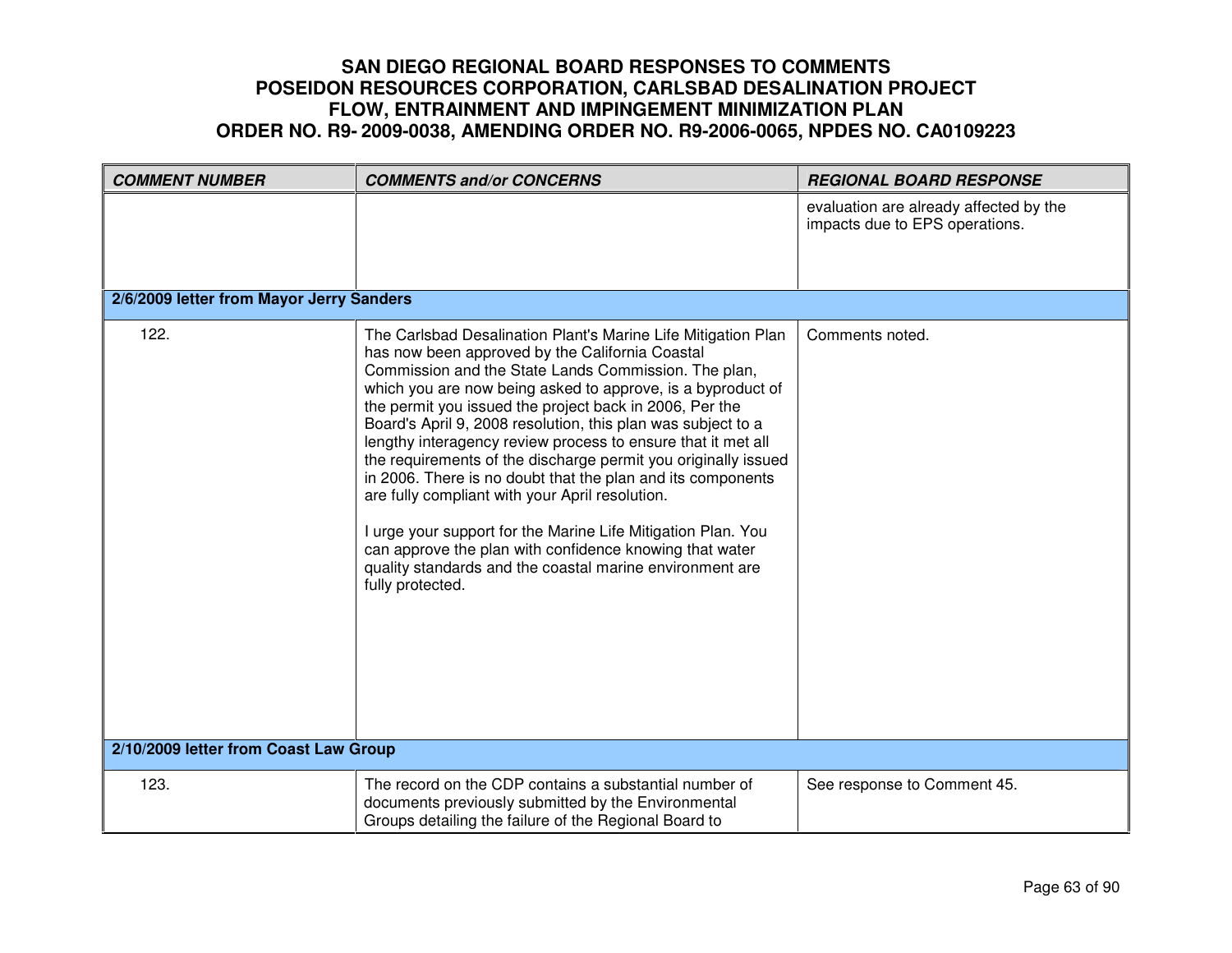| <b>COMMENT NUMBER</b> | <b>COMMENTS and/or CONCERNS</b>                                                                                                                                                                                                                                                                                                                                                                                                                                                                                                                                                                                                                                                                                                                                                                                                     | <b>REGIONAL BOARD RESPONSE</b>                                                                                                                                                     |
|-----------------------|-------------------------------------------------------------------------------------------------------------------------------------------------------------------------------------------------------------------------------------------------------------------------------------------------------------------------------------------------------------------------------------------------------------------------------------------------------------------------------------------------------------------------------------------------------------------------------------------------------------------------------------------------------------------------------------------------------------------------------------------------------------------------------------------------------------------------------------|------------------------------------------------------------------------------------------------------------------------------------------------------------------------------------|
|                       | appropriately consider and apply Porter-Cologne section<br>13142.5 to the COP. To no avail, we have repeatedly sought<br>to have the Board and Poseidon consider the requirement to<br>minimize the "intake" of marine life, yet Poseidon has instead<br>succeeded in replacing this correct standard with a<br>requirement to minimize marine life "impacts."                                                                                                                                                                                                                                                                                                                                                                                                                                                                      |                                                                                                                                                                                    |
| 124.                  | Poseidon has expressed concern that the February 11, 2009<br>hearing should not be an adjudicative hearing, and if it is,<br>only the Regional Board and Poseidon should be considered<br>designated parties." (Supporting Document No. 28). The<br>Environmental Groups have reviewed the Regional Board's<br>response to Poseidon's procedural objections (Supporting<br>Document No. 42), and generally agree with the contents<br>thereof.<br>In response, the Environmental Groups propose either (a) we<br>be afforded the same procedural safeguards as<br>Poseidon with respect to submission of evidence and cross<br>examination of witnesses, or (b) the matter be postponed and<br>a pre-hearing conference set for resolution of designated<br>party requests and establishment of procedures for a future<br>hearing. | The procedures for consideration of the<br>Minimization Plans were addressed in a letter<br>from Regional Board counsel to Latham and<br>Watkins on January 29, 2009.              |
| 125.                  | In its response to the Board Staff's notice of hearing and<br>Executive Officer's Report, Poseidon expresses discomfort<br>with the notion that the Regional Board would require<br>identification of a specific site or sites where the proposed<br>compensatory mitigation for the COP will actually take place.<br>The Environmental Groups support the Board Staff's position<br>that while it may have been appropriate to consider a multi-<br>location MLMP at an earlier point in the permitting process, it<br>is not inconsistent to require actual selection of a site, or                                                                                                                                                                                                                                               | The Regional Board concludes that, in lieu of<br>a site specific alternative, the criteria set forth<br>in the MLMP will favor appropriate selection<br>of the mitigation site(s). |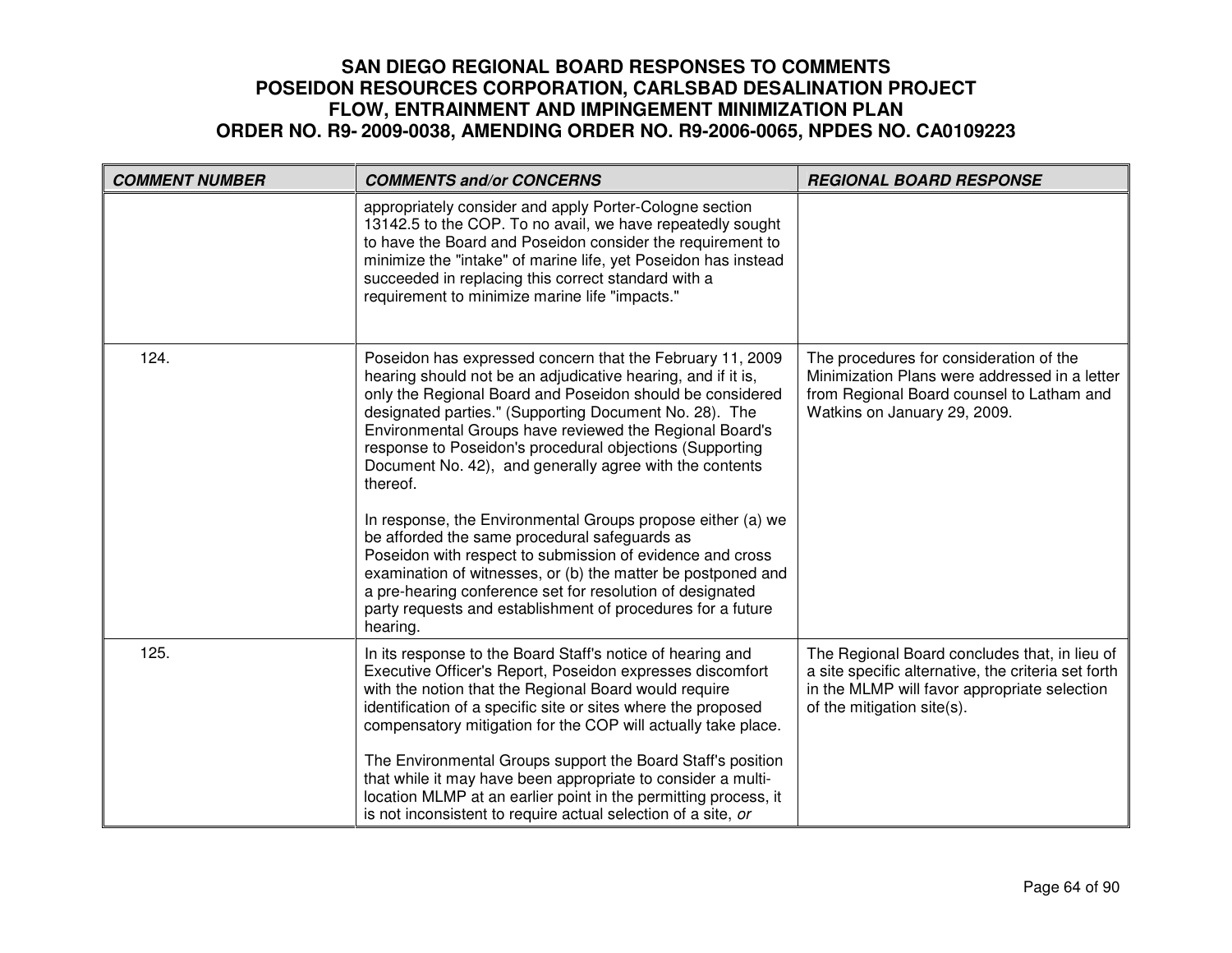| <b>COMMENT NUMBER</b> | <b>COMMENTS and/or CONCERNS</b>                                                                                                                                                                                                                                                                                                                                                                                                                                                                                                                                                                                                                                                                   | <b>REGIONAL BOARD RESPONSE</b>                                                                                                                                   |
|-----------------------|---------------------------------------------------------------------------------------------------------------------------------------------------------------------------------------------------------------------------------------------------------------------------------------------------------------------------------------------------------------------------------------------------------------------------------------------------------------------------------------------------------------------------------------------------------------------------------------------------------------------------------------------------------------------------------------------------|------------------------------------------------------------------------------------------------------------------------------------------------------------------|
|                       | sites, as a prerequisite to final Flow Plan approval. At no<br>point in the record, including the volumes of material<br>submitted and cited by Poseidon, does the Board or its staff<br>appear to limit Poseidon from selecting multiple sites as<br>alleged.                                                                                                                                                                                                                                                                                                                                                                                                                                    |                                                                                                                                                                  |
|                       | The Environmental Groups agree with the proposition that it<br>would be improper to approve Poseidon's Flow Plan without<br>the selection of the site or sites where mitigation will take<br>place. And while this does not mean we have. abandoned<br>our position that compensatory mitigation is illegal in the first<br>instance, at the very least, the Board and the public should<br>be able to critically assess the location(s) where the<br>mitigation project will take place.                                                                                                                                                                                                         |                                                                                                                                                                  |
| 126.                  | In ongoing litigation, both the Coastal Commission and<br>Poseidon are emphatic that the Regional Board is the sole<br>agency with discretion to assess compliance with Porter<br>Cologne 13142.5. (See e.g. Coastal Act section 30412, which<br>Poseidon claims precluded the Commission from taking any<br>action inconsistent with a future action by the Regional<br>Board). Poseidon has taken this position in numerous letters<br>and reports to the Coastal Commission, and as noted above,<br>utilized this argument to secure conditional approvals of the<br>MLMP from the Coastal Commission and State Lands<br>Commission.<br>Amazingly, now Poseidon argues against any substantive | This comment is no longer applicable as<br>Poseidon has submitted a revised<br>Minimization Plan that the Board has<br>determined complies with Section 13142.5. |
|                       | review of the Flow Plan, but rather, encourages the Regional<br>Board to rely on the Coastal Commission's approval of the<br>MLMP under the Coastal Act. (See Supporting Document 32,<br>Latham and Watkins comment letter on MLMP, dated<br>January 26, 2008).                                                                                                                                                                                                                                                                                                                                                                                                                                   |                                                                                                                                                                  |
| 127.                  | At virtually every stage of COP review by staff of the Coastal<br>Commission, State Lands Commission, and the Regional                                                                                                                                                                                                                                                                                                                                                                                                                                                                                                                                                                            | Comment noted.                                                                                                                                                   |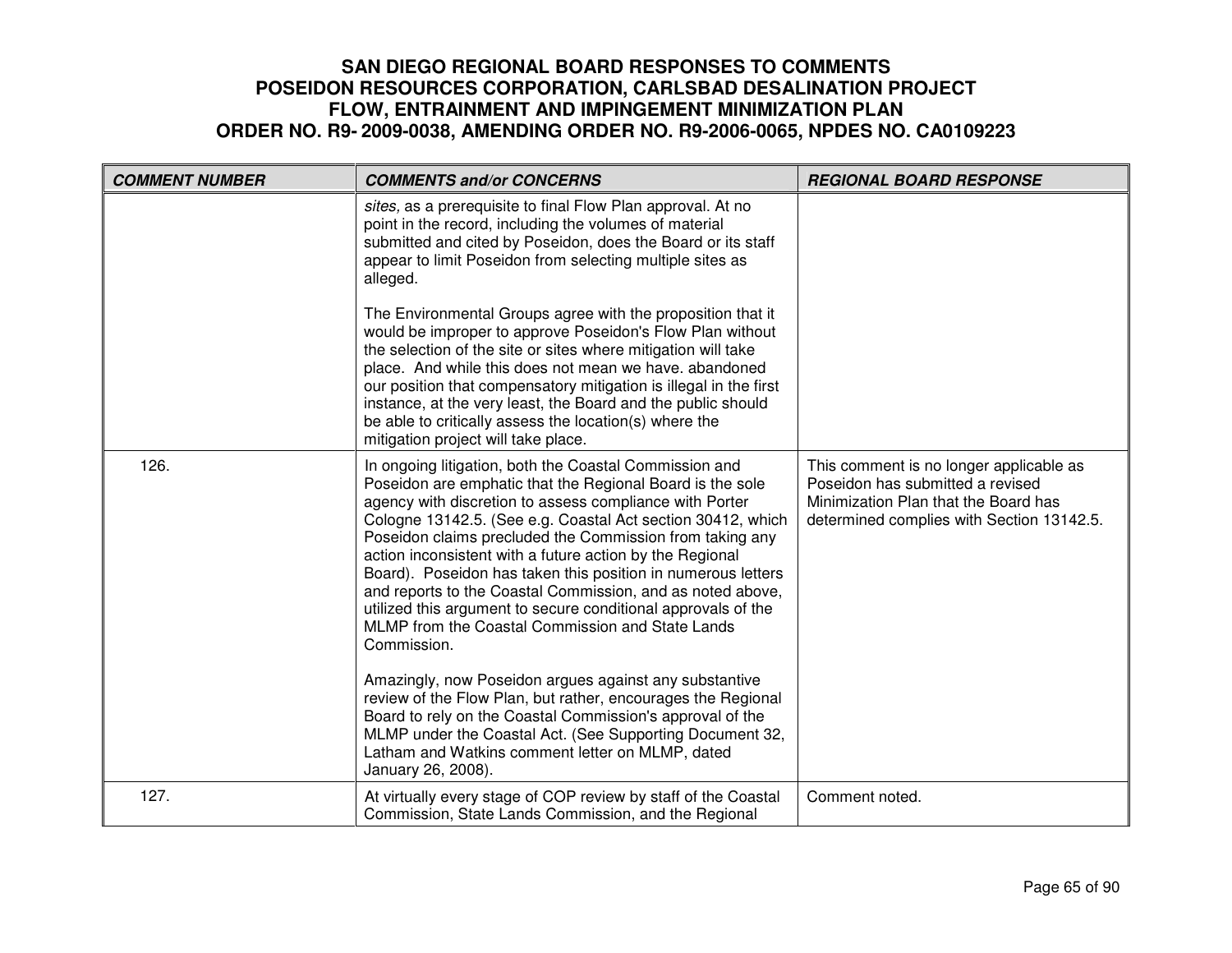| <b>COMMENT NUMBER</b>                                 | <b>COMMENTS and/or CONCERNS</b>                                                                                                                                                                                                                                                                                                                                                                                                                                                                                                                                                                                                                                                                                                                                                                                                                                  | <b>REGIONAL BOARD RESPONSE</b> |
|-------------------------------------------------------|------------------------------------------------------------------------------------------------------------------------------------------------------------------------------------------------------------------------------------------------------------------------------------------------------------------------------------------------------------------------------------------------------------------------------------------------------------------------------------------------------------------------------------------------------------------------------------------------------------------------------------------------------------------------------------------------------------------------------------------------------------------------------------------------------------------------------------------------------------------|--------------------------------|
|                                                       | Board, significant legal and practical flaws have been<br>identified.                                                                                                                                                                                                                                                                                                                                                                                                                                                                                                                                                                                                                                                                                                                                                                                            |                                |
|                                                       | There is no credible reason to believe staff from all three<br>agencies have ulterior motives, or are doing anything more<br>than their prescribed jobs. The Regional Board should draw a<br>hard line at this point, which with the exception of litigation, is<br>one of the last opportunities to ensure the COP will even be<br>plausibly legal. To require anything less than specificity in the<br>selection of mitigation sites and performance criteria to<br>ensure full compensation for production foregone due to<br>entrainment impacts would be a travesty to the coast, and a<br>blemish on the record of the Regional Board.                                                                                                                                                                                                                     |                                |
| 2/25/2009 letter from Assembly California Legislature |                                                                                                                                                                                                                                                                                                                                                                                                                                                                                                                                                                                                                                                                                                                                                                                                                                                                  |                                |
| 128.                                                  | The SDCWA adopted an Urban Water Management Plan<br>that identifies desalination as a critical component of its plan<br>to diversify local supplies and reduce the burden on imported<br>sources. The Carlsbad facility is integrally linked to state and<br>regional efforts to supplement existing water supplies and is<br>a critical component of San Diego County's future health and<br>economic prosperity.<br>The project has undergone close to ten years of planning and<br>research to ensure that it is an environmentally responsible<br>solution to the region's water needs. The City of Carlsbad<br>certified the environmental document in 2006, concluding that<br>there are no significant impacts for both the construction and<br>on-going operation of the plant related to thirteen different<br>areas studied, including marine impacts. | Comments noted.                |
|                                                       | 3/31/2009 letter from Dianne Jacob, Chairwoman, Supervisor Second Circuit, San Diego County Board of Supervisors                                                                                                                                                                                                                                                                                                                                                                                                                                                                                                                                                                                                                                                                                                                                                 |                                |
| 129.                                                  | As Supervisor of San Diego County's Second Supervisorial                                                                                                                                                                                                                                                                                                                                                                                                                                                                                                                                                                                                                                                                                                                                                                                                         | Comments noted.                |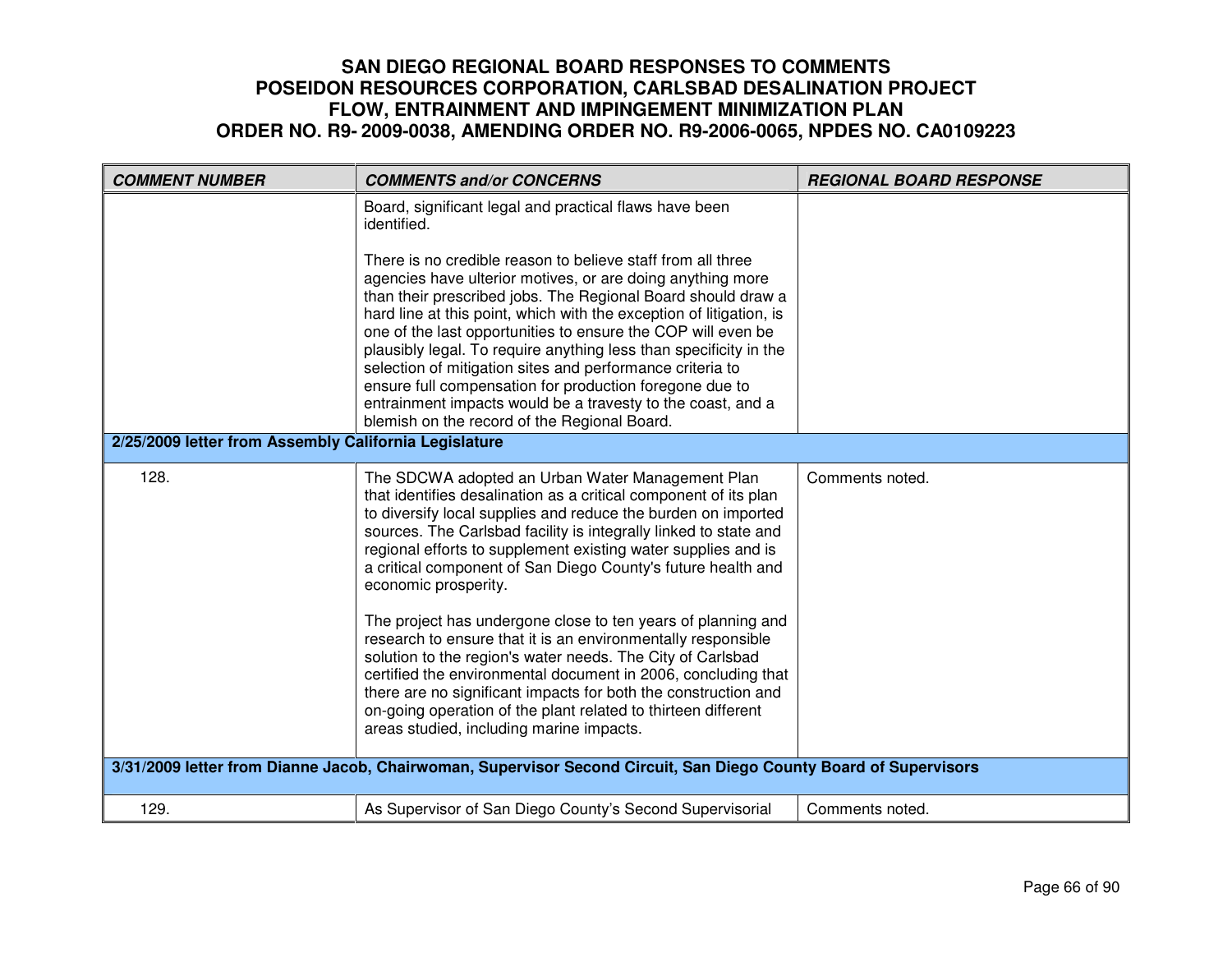| <b>COMMENT NUMBER</b>                               | <b>COMMENTS and/or CONCERNS</b>                                                                                                                                                                                                                                                                                                                                                                                                                                                                                                   | <b>REGIONAL BOARD RESPONSE</b>                                                                                                                                                                                                                                                                                                                               |
|-----------------------------------------------------|-----------------------------------------------------------------------------------------------------------------------------------------------------------------------------------------------------------------------------------------------------------------------------------------------------------------------------------------------------------------------------------------------------------------------------------------------------------------------------------------------------------------------------------|--------------------------------------------------------------------------------------------------------------------------------------------------------------------------------------------------------------------------------------------------------------------------------------------------------------------------------------------------------------|
|                                                     | District, I'm writing in support of the Carlsbad Desalination<br>Project.                                                                                                                                                                                                                                                                                                                                                                                                                                                         |                                                                                                                                                                                                                                                                                                                                                              |
|                                                     | The project has undergone close to ten years of planning and<br>research to ensure that it is an environmentally responsible<br>solution to the region's water needs. The City of Carlsbad<br>certified the environmental document in 2006, concluding<br>there are no significant impacts for both the construction and<br>on-going operation of the plant related to thirteen different<br>areas studied, including marine impacts.                                                                                             |                                                                                                                                                                                                                                                                                                                                                              |
| 4/1/2009 letter from Sierra Club, San Diego Chapter |                                                                                                                                                                                                                                                                                                                                                                                                                                                                                                                                   |                                                                                                                                                                                                                                                                                                                                                              |
| 130.                                                | Impingement Impacts. The impingement impacts in the<br>past and latest March 9 report focuses on minimizing the<br>approach velocity at the travelling fine screens. These<br>reports fail to address that there is no escape path for the<br>larger marine life that can swim away from the screen except<br>to swim back up the intake tunnel. We are not aware of any<br>reports that monitor the number of mobile marine life that<br>have escaped in this manner.<br>With the Encina Power Station operating with all intake | Poseidon proposes to mitigate for all<br>estimated impacts, without consideration to<br>any site, design, or technology measures that<br>will be implemented to minimize these<br>impacts. In light of this, it is still acceptable<br>for the Board to find that the project, in sum,<br>complies with section 13142.5.<br>Also see response to Comment 50. |
|                                                     | pumps operating the average velocities <sup>1</sup> at left and right<br>tunnels are 10.2 and 2.3 feet/second, respectively. The<br>Poseidon reports cite the average velocities but neglects the                                                                                                                                                                                                                                                                                                                                 |                                                                                                                                                                                                                                                                                                                                                              |

<sup>&</sup>lt;sup>1</sup> The average velocity is computed by dividing the flow rate by the cross sectional area of the channel.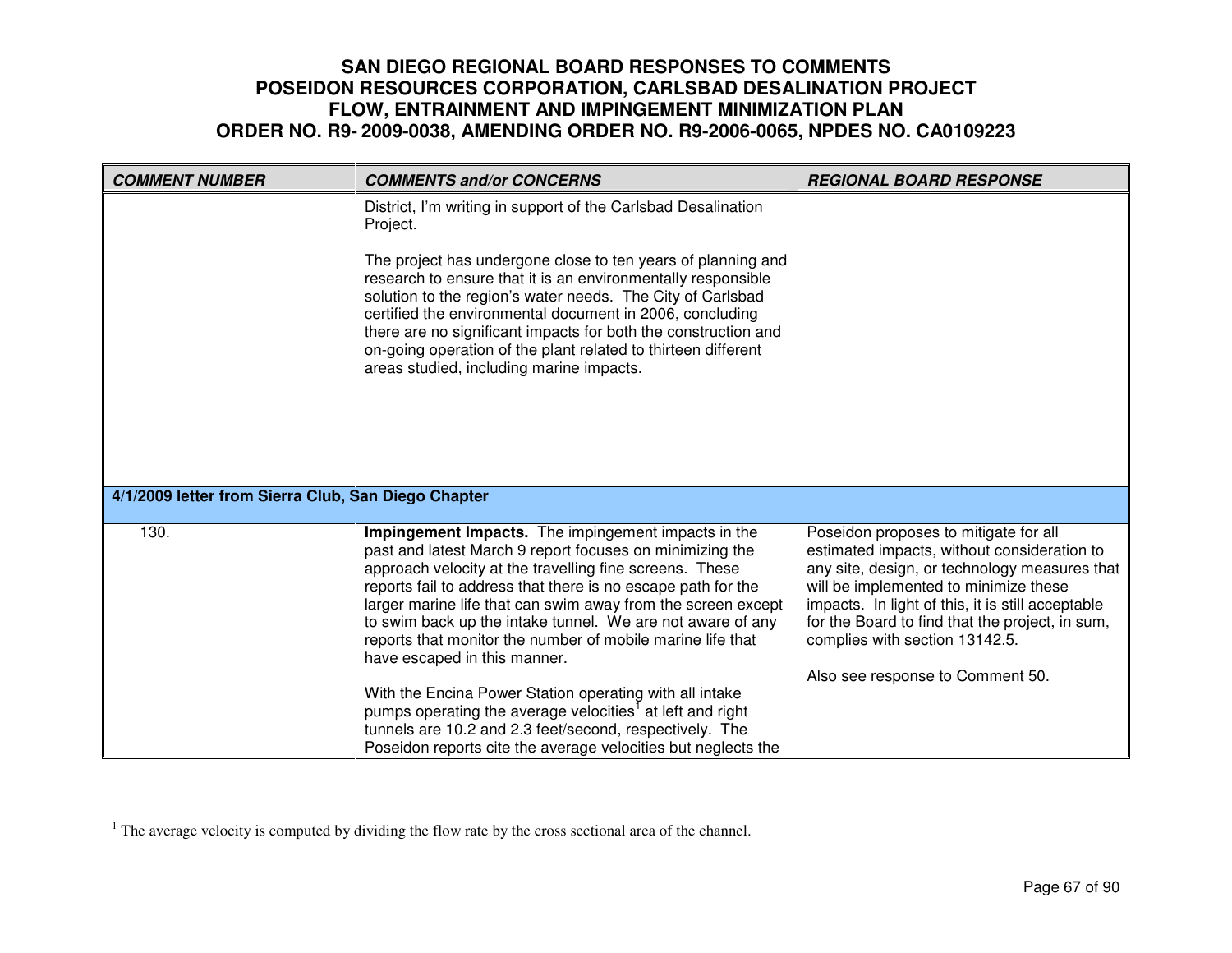| <b>COMMENT NUMBER</b> | <b>COMMENTS and/or CONCERNS</b>                                                                                                                                                                                                                                                                                                                                                                                                                                                                                                                                                                                                                                                                                              | <b>REGIONAL BOARD RESPONSE</b>                                                                                                                                                                                                                                                                                                                                                                                                                                                                                                                                                                                                                                                                                                                     |
|-----------------------|------------------------------------------------------------------------------------------------------------------------------------------------------------------------------------------------------------------------------------------------------------------------------------------------------------------------------------------------------------------------------------------------------------------------------------------------------------------------------------------------------------------------------------------------------------------------------------------------------------------------------------------------------------------------------------------------------------------------------|----------------------------------------------------------------------------------------------------------------------------------------------------------------------------------------------------------------------------------------------------------------------------------------------------------------------------------------------------------------------------------------------------------------------------------------------------------------------------------------------------------------------------------------------------------------------------------------------------------------------------------------------------------------------------------------------------------------------------------------------------|
|                       | fact that the actual velocity profile across the tunnel varies,<br>increasing from the sides to the center <sup>2</sup> . This fact is<br>important as the maximum velocity will be higher than the<br>average dependent several factors such as the configuration<br>and roughness of the channel. Actual flow velocity profiles<br>should be measured.                                                                                                                                                                                                                                                                                                                                                                     |                                                                                                                                                                                                                                                                                                                                                                                                                                                                                                                                                                                                                                                                                                                                                    |
| 131.                  | It is our understanding that to meet the 304 MGD intake flow<br>when the Encina Power Station is temporarily shut down or<br>for the "stand alone" case, one pump each from Units 4 and 5<br>will be used to provide 316 MGD. We expect that this option<br>would have a higher impingement impact compared to other<br>options that use a combination of pumps from Units 1, 2, and<br>3 plus either one pump for Unit 4 or 5. Using pumps for Units<br>1, 2, and 3 reduce the travel distances, overall in tunnel<br>velocities and the aquatic losses due to contact with the<br>tunnel walls as compared to the option using only the Unit 4<br>and 5 pumps that has the highest tunnel velocity and travel<br>distance. | The CDP must comply with the best available<br>design requirement in Water Code Section<br>13142.5(b) when EPS is operating for the<br>benefit of CDP (whether EPS is temporarily<br>shut down or not otherwise discharging<br>sufficient volume of water to meet CDP's<br>operational needs).<br>Under the conditions of temporary shutdown,<br>the Discharger has the ability to operate a<br>modified pump configuration to reduce inlet<br>velocity. It is this Boards understanding that<br>although Units 1-3 are expected to be retired<br>in the future, the circulating water system for<br>those units will remain in place therefore<br>allowing the Discharger to use the best<br>combination of pumps to reduce intake<br>velocities. |
| 132.                  | <b>Estimating Flow Proportioned Impingement.</b> A concern<br>that has received a good deal of attention is to explain why<br>there was an exceptional increase in impingement data for<br>two sample weeks; the 30th week, January 12-13, 2005 and<br>February 23-24. Reference 5 treats these at "outliers" and<br>does not provide a plausible reason. There is no discussion<br>if the number of fishes in the source water beyond the small                                                                                                                                                                                                                                                                             | Regional Board staff disagree with the<br>Discharger's claim that the two high<br>impingement results were a result of storm<br>events, and have provided testimony to<br>demonstrate alternative causes.<br>Regardless, it is unnecessary to resolve<br>these disputes because the Regional Board                                                                                                                                                                                                                                                                                                                                                                                                                                                 |

<sup>2</sup> Refer to a textbook on fluid mechanics on water flow in channels. I referred to my college fluid mechanics text book by R.C Binder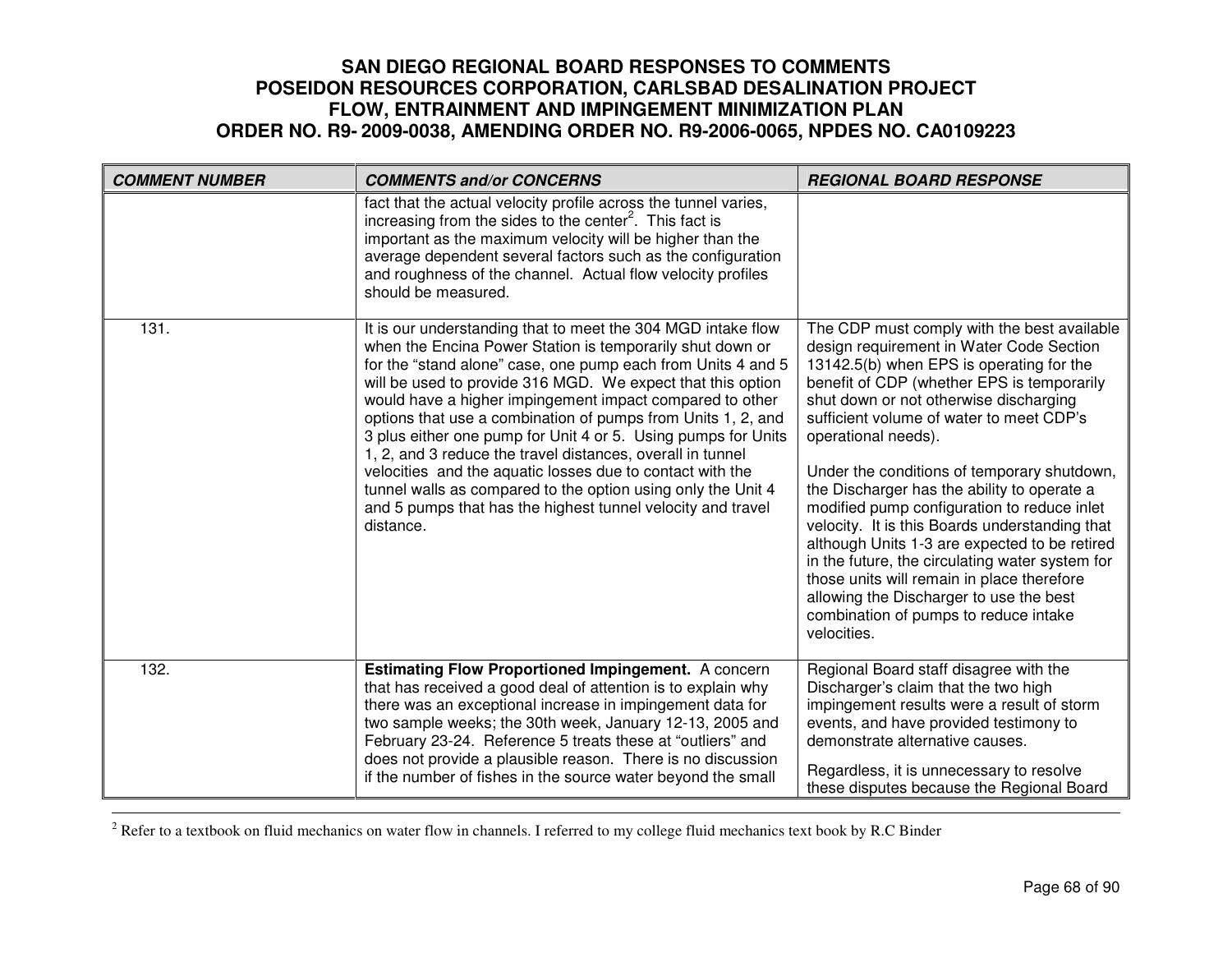| <b>COMMENT NUMBER</b>               | <b>COMMENTS and/or CONCERNS</b>                                                                                                                                                                                                                                                                                                                                                                                                                                                                                                                                                                                                                          | <b>REGIONAL BOARD RESPONSE</b>                                                                                                                                                                                                                                                                                                                                                 |
|-------------------------------------|----------------------------------------------------------------------------------------------------------------------------------------------------------------------------------------------------------------------------------------------------------------------------------------------------------------------------------------------------------------------------------------------------------------------------------------------------------------------------------------------------------------------------------------------------------------------------------------------------------------------------------------------------------|--------------------------------------------------------------------------------------------------------------------------------------------------------------------------------------------------------------------------------------------------------------------------------------------------------------------------------------------------------------------------------|
|                                     | number of freshwater fish that were impinged due to<br>immigration.<br>The migration and spawning characteristics of the aquatic life<br>in the Lagoon should be evaluated to determine the source<br>numbers aquatic life over a sufficient time. Estimating the<br>impingement just on the 52 week sample is not sufficient.<br>We do not believe that the analysis presented in the footnote<br>5 is adequate.                                                                                                                                                                                                                                        | finds that 4.7 kg/day is a reasonable,<br>conservative estimate of impingement<br>associated with CDP's projected operations<br>under co-located conditions and notes that<br>the Discharger has agreed to meet a fish<br>productivity standard of 1715.5 kg/year,<br>derived from the estimate of 4.7 kg/day, in<br>the mitigation wetlands.                                  |
| 133.                                | Heat treatment replacement. This item remains to be<br>addressed in a new WDR for the "stand alone" seawater<br>desalination plant, the use of 1/2 inch diameter plastic balls to<br>scrub the intake and discharge tunnels, open channels and<br>pumps. The proponents claim that this new treatment would<br>eliminate the heat treatment kills not cause harm to the<br>aquatic life. If the energy in the plastic balls is adequate to<br>remove the bio-fouling in water passageways, it does not<br>seem logical that they would not be fatal to aquatic life as<br>well.                                                                          | The Regional Board is not considering the<br>adequacy of the heat treatment replacement<br>at this time since this is a feature that could<br>be incorporated under stand-alone<br>conditions. Once EPS permanently shuts<br>down and the CDP is operated on a stand-<br>alone basis, the Regional Board will<br>undertake additional evaluation under CWC<br>Section 13142.5. |
| 4/1/2009 email from Coast Law Group |                                                                                                                                                                                                                                                                                                                                                                                                                                                                                                                                                                                                                                                          |                                                                                                                                                                                                                                                                                                                                                                                |
| 134.                                | On or about March 9, 2009, you issued a notice of public<br>hearing for the above referenced item. Therein was<br>contemplated submission of comments on available<br>documents by 5:00 pm today. As you surely are aware, a<br>significant amount of new material has been added since<br>posting of the notice.<br>In addition, the staff report for the matter dated March 27,<br>2009 indicates significant additional information, namely<br>critical evaluations of materials by Dr. Raimondi, were<br>expected to be received by the Board yesterday. We have<br>not yet seen this documentation, and it is not posted on the<br>Board's website. | Comments noted. As reflected in the public<br>notice for the April 8, 2009 meeting, the<br>Board had requested that written comments<br>be submitted by April 1, 2009 at 5 p.m., but<br>the public comment period was open through<br>the Board hearing on April 8, 2009.                                                                                                      |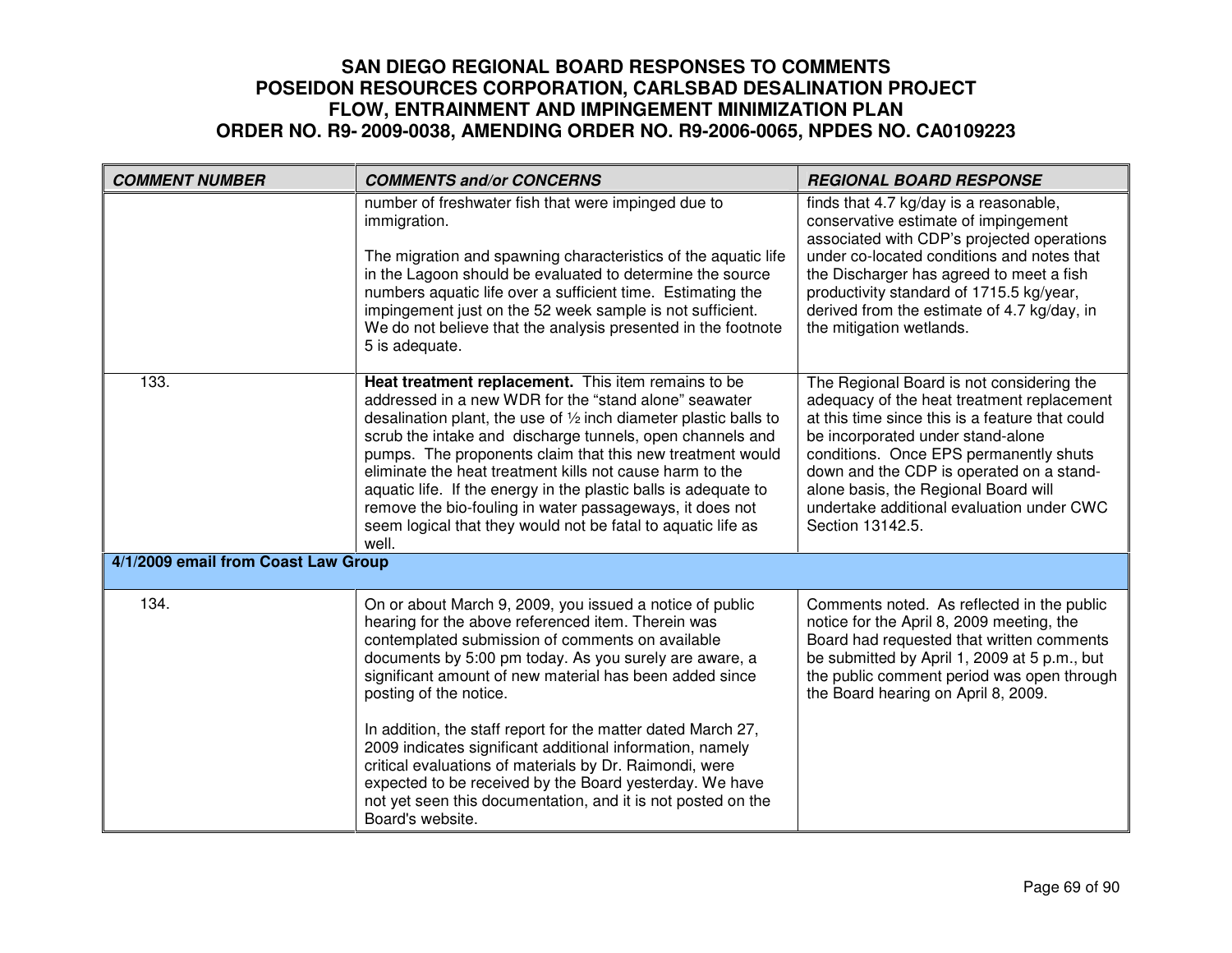| <b>COMMENT NUMBER</b>                                       | <b>COMMENTS and/or CONCERNS</b>                                                                                                                                                                                                                                                                                                                                                                                                                                                                                                                                                                                                                                                                                                                                                                                                                                                                                                                                                                                                                                                                  | <b>REGIONAL BOARD RESPONSE</b>                                                                                                                                                                                                                                                                                                                                                                                                                                                                                                                                                                                                                                                                                                                                                                                                                                                            |
|-------------------------------------------------------------|--------------------------------------------------------------------------------------------------------------------------------------------------------------------------------------------------------------------------------------------------------------------------------------------------------------------------------------------------------------------------------------------------------------------------------------------------------------------------------------------------------------------------------------------------------------------------------------------------------------------------------------------------------------------------------------------------------------------------------------------------------------------------------------------------------------------------------------------------------------------------------------------------------------------------------------------------------------------------------------------------------------------------------------------------------------------------------------------------|-------------------------------------------------------------------------------------------------------------------------------------------------------------------------------------------------------------------------------------------------------------------------------------------------------------------------------------------------------------------------------------------------------------------------------------------------------------------------------------------------------------------------------------------------------------------------------------------------------------------------------------------------------------------------------------------------------------------------------------------------------------------------------------------------------------------------------------------------------------------------------------------|
|                                                             | Given the volume of documents, as well as the timing of<br>availability to the public, we do not believe sufficient time has<br>been afforded to review and provide meaningful comments<br>within the originally prescribed timeframe. As such, please<br>accept this correspondence as notice that we shall be<br>submitting written comments up to, and possibly at, the<br>Regional Board hearing on April 8th. Given that the matter is<br>in litigation, and the project need not be approved at the April<br>8 <sup>th</sup> hearing to remain on schedule, there is no credible legal<br>rationale for requiring strict adherence to the artificial<br>deadline of today at 5:00pm.                                                                                                                                                                                                                                                                                                                                                                                                       |                                                                                                                                                                                                                                                                                                                                                                                                                                                                                                                                                                                                                                                                                                                                                                                                                                                                                           |
| 4/2/2009 letter from Latham & Watkins on behalf of Poseidon |                                                                                                                                                                                                                                                                                                                                                                                                                                                                                                                                                                                                                                                                                                                                                                                                                                                                                                                                                                                                                                                                                                  |                                                                                                                                                                                                                                                                                                                                                                                                                                                                                                                                                                                                                                                                                                                                                                                                                                                                                           |
| 135.                                                        | On April 30, 2008, Poseidon submitted a calculation<br>indicating that the Project's standalone impingement would<br>be approximately 1.57 kg per day, a de minimis value. When<br>operating in co-located mode, any impingement associated<br>with the Project would naturally be even less.<br>Based on requests from Regional Board staff, Poseidon<br>submitted Attachment 5 to the Minimization Plan which<br>presents several different ways to account for the direct<br>relationship between impingement and flow in the<br>impingement estimates. Depending on their treatment of the<br>outlier sampling events and the extent to which they account<br>for the relationship between flow and impingement, these<br>approaches produce a range of possible impingement<br>estimations of between 1.57 to 7.16 kg per day.<br>Subsequent scientific analysis of the outlier events completed<br>by experts for Poseidon conclude that the estimate values<br>toward the lower end of the range more reasonably anticipate<br>the Project's operations. In any event, Poseidon considers | The Discharger submitted the noted<br>calculation to staff via email on April 20, 2008<br>but did not revise the then-pending March 6,<br>2008 Minimization Plan at that time.<br>Regional Board staff disagree with the<br>Discharger's claim that 1.57 kg/day is an<br>appropriate estimate of the CDP stand-alone<br>impingement for several reasons (e.g., it<br>excludes two days of high impingement<br>without sound justification, and it does not<br>have an associated number of fish).<br>Regardless, as noted in the revised Tentative<br>Order, it is unnecessary to resolve these<br>disputes because the Regional Board finds<br>that 4.7 kg/day is a reasonable, conservative<br>estimate of impingement associated with<br>CDP's projected operations under co-located<br>conditions and notes that the Discharger has<br>agreed to meet a fish productivity standard of |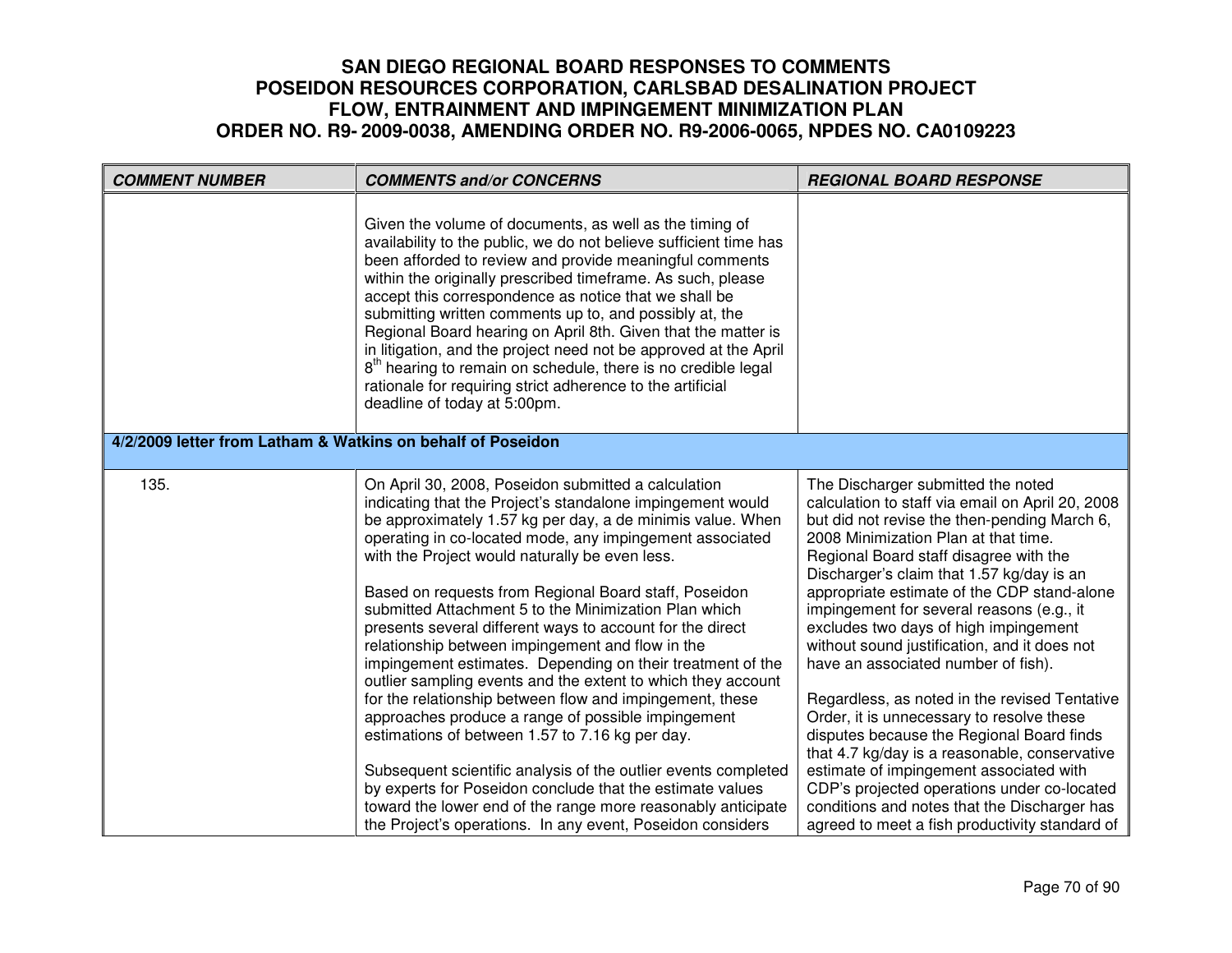| <b>COMMENT NUMBER</b> | <b>COMMENTS and/or CONCERNS</b>                                                                                                                                                                                                                                                                                                                                                                                                                                                                                                                                                                                                                                                                                                                                                                                                                                                                                                                                                                                                                                                                                                                                                                                                                                                                                                                                                                                       | <b>REGIONAL BOARD RESPONSE</b>                                                                                                                                                                                                                                                                                                                                                                                                                                                                                                                                                                                                                                                                                                                                                                                                                                                                                                                                                                                                                    |
|-----------------------|-----------------------------------------------------------------------------------------------------------------------------------------------------------------------------------------------------------------------------------------------------------------------------------------------------------------------------------------------------------------------------------------------------------------------------------------------------------------------------------------------------------------------------------------------------------------------------------------------------------------------------------------------------------------------------------------------------------------------------------------------------------------------------------------------------------------------------------------------------------------------------------------------------------------------------------------------------------------------------------------------------------------------------------------------------------------------------------------------------------------------------------------------------------------------------------------------------------------------------------------------------------------------------------------------------------------------------------------------------------------------------------------------------------------------|---------------------------------------------------------------------------------------------------------------------------------------------------------------------------------------------------------------------------------------------------------------------------------------------------------------------------------------------------------------------------------------------------------------------------------------------------------------------------------------------------------------------------------------------------------------------------------------------------------------------------------------------------------------------------------------------------------------------------------------------------------------------------------------------------------------------------------------------------------------------------------------------------------------------------------------------------------------------------------------------------------------------------------------------------|
|                       | all of the various, reasonable impingement estimation<br>approaches to result in impingement estimations that are de<br>minimis.<br>(Comments from Latham & Watkins LLP January 26, 2009<br>Comment Letter, pgs. 23-24; Latham & Watkins LLP April 2,<br>2009 Comment Letter, pgs. 10-12; Minimization Plan,<br>Attachments 5, 7 and 9)                                                                                                                                                                                                                                                                                                                                                                                                                                                                                                                                                                                                                                                                                                                                                                                                                                                                                                                                                                                                                                                                               | 1715.5 kg/year, derived from the estimate of<br>4.7 kg/day, in the mitigation wetlands.                                                                                                                                                                                                                                                                                                                                                                                                                                                                                                                                                                                                                                                                                                                                                                                                                                                                                                                                                           |
| 136.                  | The CDP's projected impingement when operating in stand-<br>alone mode ranges from 1.57 to 7.1 kilograms per day<br>("kg/day") based on applying a linear regression analysis to<br>EPS's 2004-05 impingement sampling data.<br>The 2004-2005 EPS sampling data includes 52 samples<br>events. During two of the sample events, January 12 and<br>February 23, the recorded impingement was observed to be<br>relatively higher than on the other fifty days. Importantly,<br>these two sample days immediately follow storm events.<br>Subsequent analysis completed by Drs. Chang and Jenkins,<br>experts for Poseidon, indicate that the storm events<br>preceding the January 12 and February 23 samples have a<br>low probability of recurrence, each likely to occur no more<br>than once every quarter century. The likelihood that both<br>such events will occur in any given year, as they did during<br>the 2004-2005 sample year, is even more remote.<br>Because the rains preceding the two outlier collection events<br>can be expected to occur less than once every 20 years (i.e.,<br>less than 5%), the weight of the outliers should be discounted<br>accordingly. When the weighted-average flow-proportioned<br>approach (3-B) incorporates an outlier probability value of<br>less than 5%, the approach calculates an impingement<br>estimate of less than 2.24 kg/day, with 2.24 providing a | To clarify the first sentence of this comment:<br>the lowest estimate of the CDP's projected<br>impingement, 1.57 kg/day, is based on<br>applying a linear regression analysis<br>(exclusive of two days of high impingement).<br>Other estimates in the range are based on<br>applying other analyses/calculations.<br>Staff concurs that two of the 52 weekly<br>samples recorded relatively high<br>impingement. Staff also concurs that the two<br>high-impingement days are coincident with<br>record storm events. However, staff does<br>not agree that the samples should be<br>excluded from the CDP projection (or<br>reduced based on the storm probability)<br>because, as detailed in the staff reports,<br>high-impingement on those days could have<br>had other causes/contributors. In addition,<br>the mechanism by which high rainfall would<br>translate to high impingement is not<br>compelling. In any case, judging from some<br>other impingement studies, it appears normal<br>to have few high-impingement events each |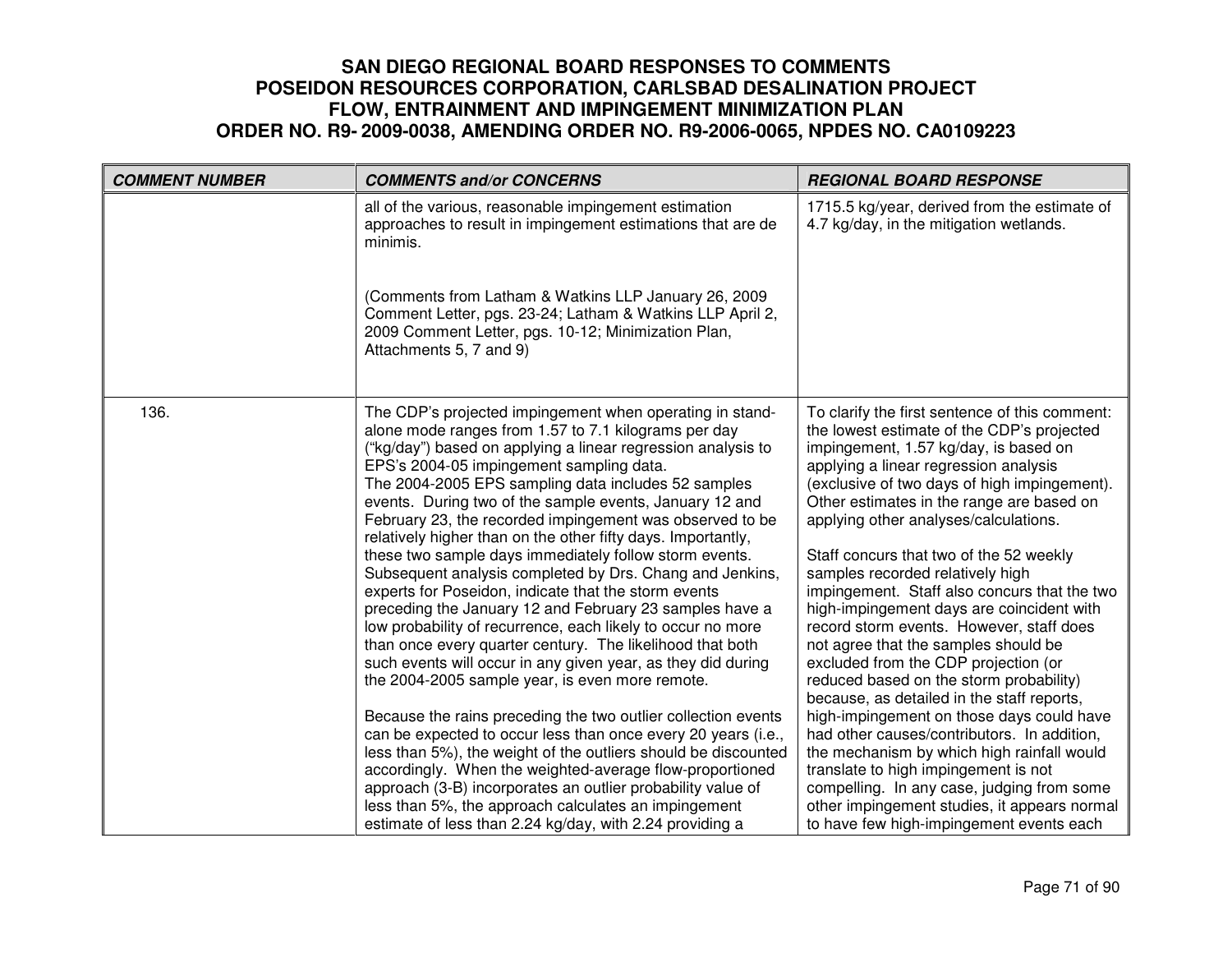| <b>COMMENT NUMBER</b> | <b>COMMENTS and/or CONCERNS</b>                                                                                                                                                                                                                                                                                                                                                                                                                                                                                                                                                                                                                                                                                                                                                                                                                                                                                                                                                                                                                                                                                                                                                              | <b>REGIONAL BOARD RESPONSE</b>                                                                                                                                                                                                                                                                                                                                                                                                                                                                                                                                                                                                                                                                                                                                                     |
|-----------------------|----------------------------------------------------------------------------------------------------------------------------------------------------------------------------------------------------------------------------------------------------------------------------------------------------------------------------------------------------------------------------------------------------------------------------------------------------------------------------------------------------------------------------------------------------------------------------------------------------------------------------------------------------------------------------------------------------------------------------------------------------------------------------------------------------------------------------------------------------------------------------------------------------------------------------------------------------------------------------------------------------------------------------------------------------------------------------------------------------------------------------------------------------------------------------------------------|------------------------------------------------------------------------------------------------------------------------------------------------------------------------------------------------------------------------------------------------------------------------------------------------------------------------------------------------------------------------------------------------------------------------------------------------------------------------------------------------------------------------------------------------------------------------------------------------------------------------------------------------------------------------------------------------------------------------------------------------------------------------------------|
|                       | reasonable upper bound. This value provides a reasonable<br>approximation of the CDP's potential impingement.                                                                                                                                                                                                                                                                                                                                                                                                                                                                                                                                                                                                                                                                                                                                                                                                                                                                                                                                                                                                                                                                                | year, i.e., the two high-impingement events in<br>2004-05 do not appear to be outliers in terms<br>of impingement.                                                                                                                                                                                                                                                                                                                                                                                                                                                                                                                                                                                                                                                                 |
|                       | (Comments from Latham & Watkins LLP January 26, 2009)<br>Comment Letter, pg. 23, fn. 45; Latham & Watkins LLP April<br>2, 2009 Comment Letter, pgs. 10-11, Appendix B, Tab 3;<br>Minimization Plan, Attachments 5 and 9)                                                                                                                                                                                                                                                                                                                                                                                                                                                                                                                                                                                                                                                                                                                                                                                                                                                                                                                                                                     | Regardless, it is unnecessary to resolve<br>these disputes because the Regional Board<br>finds that 4.7 kg/day is a reasonable,<br>conservative estimate of impingement<br>associated with CDP's projected operations<br>under co-located conditions and notes that<br>the Discharger has agreed to meet a fish<br>productivity standard of 1715.5 kg/year,<br>derived from the estimate of 4.7 kg/day, in<br>the mitigation wetlands.                                                                                                                                                                                                                                                                                                                                             |
| 137.                  | The mitigation approach outlined in the Minimization Plan<br>and MLMP to construct or restore up to 55.4 acres of<br>estuarine wetlands does not result in any double counting.<br>These kinds of wetlands are known to provide a wide variety<br>of ecological functions. They provide important spawning<br>and nursery grounds that support large larval populations,<br>thereby compensating for potential entrainment from the<br>CDP's intake of seawater from AHL. They also provide food<br>and refuge for fish, whether those fish are present because<br>they matured from locally produced larvae, or migrated into<br>the wetlands from other nearshore or wetlands populations.<br>By supporting populations of fish in addition to the species for<br>which entrainment mitigation is provided, the proposed<br>wetlands have the potential to provide substantial mitigation<br>for impingement, in addition to entrainment.<br>Wetlands required to compensate for entrainment of one<br>species are available to compensate for impingement of a<br>wholly different species assuming, of course, that the<br>wetlands will produce the impinged species. As applied to the | At the April 2009 hearing, Poseidon provided<br>testimony and calculations to demonstrate<br>how the Mitigation Wetlands could serve to<br>compensate for both impingement and<br>entrainment impacts, on the basis that the<br>most commonly entrained species were<br>different from the most commonly impinged<br>species.<br>Regional Board staff provided testimony<br>asserting that, unless all the species<br>entrained (rather than just the most<br>commonly entrained species, used for the<br>estimation of APF) were proportionately<br>excluded from Poseidon's productivity<br>estimates, the calculations would not<br>accurately demonstrate whether the<br>mitigation wetlands could adequately<br>compensate for impacts due to impingement<br>and entrainment. |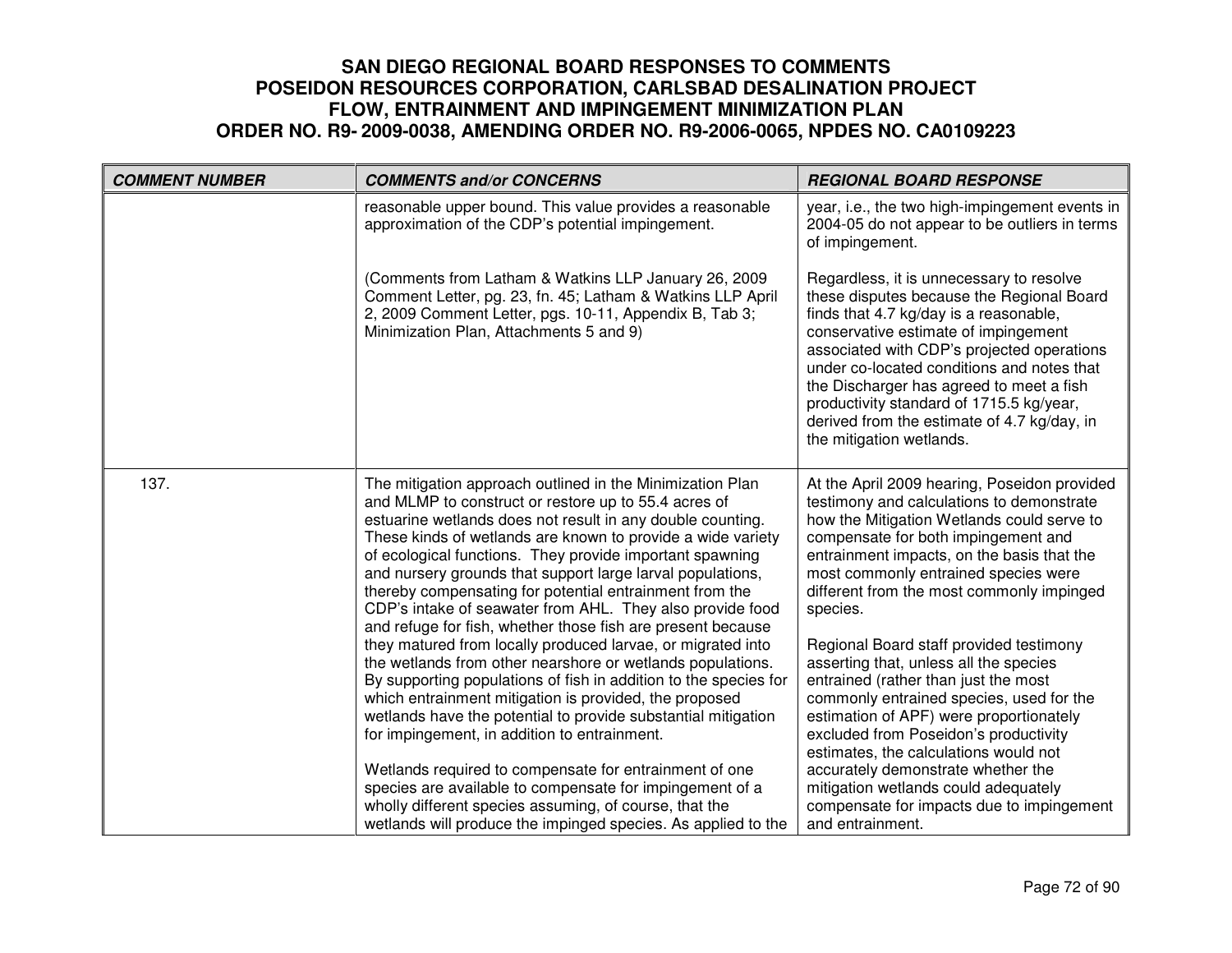| <b>COMMENT NUMBER</b> | <b>COMMENTS and/or CONCERNS</b>                                                                                                                                                                                                                                                                                                                                                                                                                                                                                                                                                                                                                                                                                                                                                                                                                                                                                                                                                                                                                                                                                                                                                                                                                                                                                                                                                   | <b>REGIONAL BOARD RESPONSE</b>                                                                                                                                                                                                                                                                                                                                                                                                                                                       |
|-----------------------|-----------------------------------------------------------------------------------------------------------------------------------------------------------------------------------------------------------------------------------------------------------------------------------------------------------------------------------------------------------------------------------------------------------------------------------------------------------------------------------------------------------------------------------------------------------------------------------------------------------------------------------------------------------------------------------------------------------------------------------------------------------------------------------------------------------------------------------------------------------------------------------------------------------------------------------------------------------------------------------------------------------------------------------------------------------------------------------------------------------------------------------------------------------------------------------------------------------------------------------------------------------------------------------------------------------------------------------------------------------------------------------|--------------------------------------------------------------------------------------------------------------------------------------------------------------------------------------------------------------------------------------------------------------------------------------------------------------------------------------------------------------------------------------------------------------------------------------------------------------------------------------|
|                       | CDP, it turns out that entrainment mitigation was driven by<br>three fish taxa-gobies, blennies, and garibaldi. In fact, 49 of<br>the proposed 55.4 acres of the proposed wetlands will be<br>designed to compensate for the potential entrainment at the<br>CDP of these three fish taxa. Fortuitously, these three taxa<br>rarely are impinged. Rather, other fish predominate potential<br>impingement at the CDP. Because these other fish are<br>expected to be present in substantial quantities in the<br>planned wetlands, the 49 acres of wetlands can mitigate for<br>their potential impingement losses at the CDP.<br>The other 6.4 acres of the planned wetlands will be designed<br>to compensate for the potential entrainment at the CDP of<br>five ocean-going species—white croaker, northern anchovy,<br>California halibut, queenfish, and spotfin croaker. These fish<br>were detected in relatively small numbers in the 2004-2005<br>entrainment data upon which the analysis relies. The 6.4<br>acres of planned wetlands are expected to produce many fish<br>other than these five ocean-going species. The expected<br>production of these other fish in 6.4 acres is available to<br>compensate for their potential impingement at the CDP.<br>(Comments from Latham & Watkins LLP April 2, 2009<br>Comment Letter, pgs. 3, 18-19, Appendix B, Tab 2) | Through the revised Tentative Order, the<br>Board expects that the wetlands will be able<br>to compensate for entrainment and<br>impingement but the revised Tentative Order<br>establishes a productivity standard that must<br>be achieved as a biological performance<br>measure. The Tentative Order will also<br>require necessary monitoring to determine<br>whether the mitigation wetlands could<br>adequately compensate for impacts due to<br>impingement and entrainment. |
| 138.                  | On February 11, 2009 the Regional Board considered the<br>MLMP for the first time, continuing its review to the present<br>hearing. Staff identified four additional issues it sought to<br>resolved concerning the March 6, 2008 Minimization Plan<br>before recommending that the Regional Board take final<br>action on the Minimization Plan:<br>(1) placing the Regional Board and its Executive Officer on<br>equal footing, including funding, with Coastal Commission<br>and its Executive Director, in the MLMP, while minimizing                                                                                                                                                                                                                                                                                                                                                                                                                                                                                                                                                                                                                                                                                                                                                                                                                                        | Comments noted.                                                                                                                                                                                                                                                                                                                                                                                                                                                                      |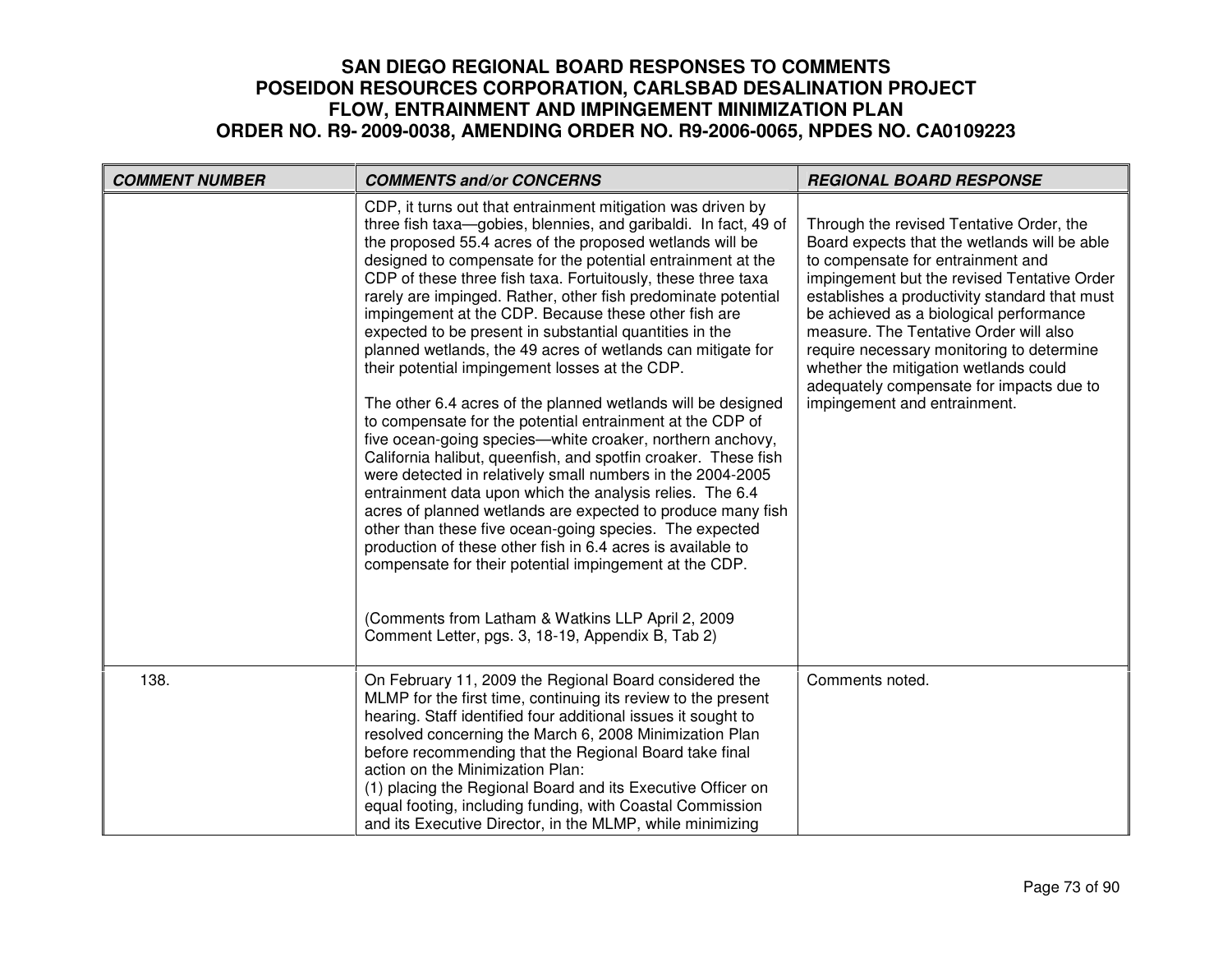| <b>COMMENT NUMBER</b> | <b>COMMENTS and/or CONCERNS</b>                                                                                                                                                                                                                                                                                                                                                                                                                                                                                                                                                                                                                                                                                                                              | <b>REGIONAL BOARD RESPONSE</b> |
|-----------------------|--------------------------------------------------------------------------------------------------------------------------------------------------------------------------------------------------------------------------------------------------------------------------------------------------------------------------------------------------------------------------------------------------------------------------------------------------------------------------------------------------------------------------------------------------------------------------------------------------------------------------------------------------------------------------------------------------------------------------------------------------------------|--------------------------------|
|                       | redundancies (e.g., only one Scientific Advisory Panel)<br>details of dispute resolution process to be worked out);<br>(2) reducing the number of [potential mitigation] sites to five,<br>in consultation with the Coastal Commission, with the existing<br>proviso that other sites within the Regional Board boundaries<br>could be added;<br>(3) Poseidon to provide the flow-proportioned calculations for<br>its impacts due to impingement, to help support the Regional<br>Board's determination that these impacts are de minimis; and<br>(4) Poseidon to provide a consolidated set of all requirements<br>imposed to date by the various agencies.<br>(Comments from Latham & Watkins LLP April 2, 2009<br>Comment Letter, pgs. 8-12, Appendix A) |                                |
| 139.                  | In response to staff's request that the Minimization Plan<br>clearly place the Regional Board on equal footing with the<br>Coastal Commission, in Chapter 6 of the Minimization Plan,<br>Poseidon clearly identified provisions of the MLMP that are<br>enforceable by the Coastal Commission, then indicated for<br>each of them how they are also enforceable by the Regional<br>Board if the Plan is approved. For instance, the Plan<br>provides that the Regional Board will have the authority to<br>approve the final mitigation site(s) and restoration plan for the<br>site(s), and enforce compliance with the MLMP's strict<br>performance criteria.<br>(Comments from Latham & Watkins LLP April 2, 2009<br>Comment Letter, pgs. 8-9)            | Comments noted.                |
| 140.                  | In response to staff's request to reduce the number of<br>proposed mitigation site(s) from 11 to 5, Poseidon amended                                                                                                                                                                                                                                                                                                                                                                                                                                                                                                                                                                                                                                         | Comments noted.                |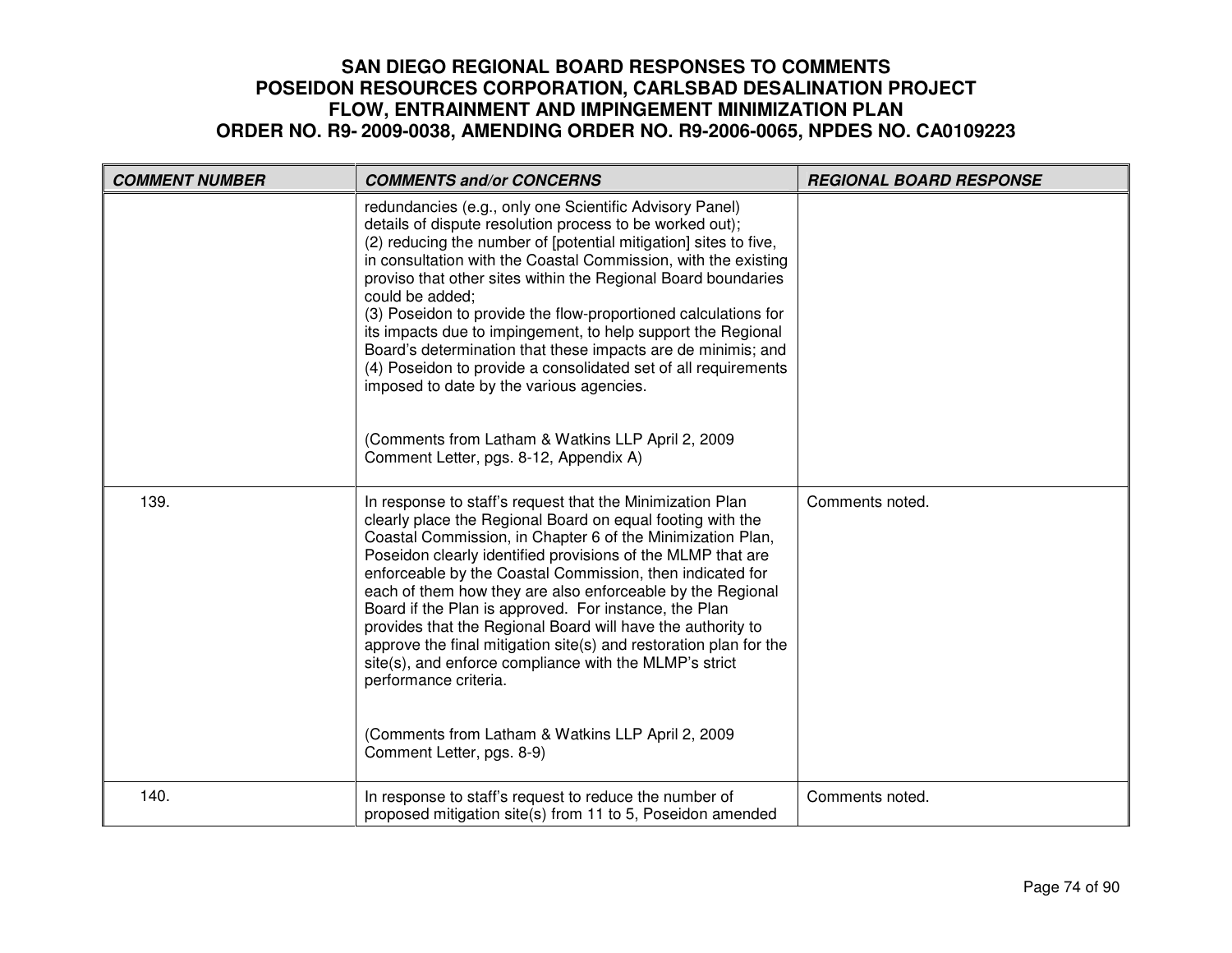| <b>COMMENT NUMBER</b> | <b>COMMENTS and/or CONCERNS</b>                                                                                                                                                                                                                                                                                                                                                                                                                                                                                                                                                                                                                                                                                                                                                                                           | <b>REGIONAL BOARD RESPONSE</b> |
|-----------------------|---------------------------------------------------------------------------------------------------------------------------------------------------------------------------------------------------------------------------------------------------------------------------------------------------------------------------------------------------------------------------------------------------------------------------------------------------------------------------------------------------------------------------------------------------------------------------------------------------------------------------------------------------------------------------------------------------------------------------------------------------------------------------------------------------------------------------|--------------------------------|
|                       | the Minimization Plan to provide as follows:                                                                                                                                                                                                                                                                                                                                                                                                                                                                                                                                                                                                                                                                                                                                                                              |                                |
|                       | "Sites located within the boundaries of the Regional Water<br>Quality Control Board, San Diego Region, shall be<br>considered priority sites. If Poseidon proposes one or more<br>mitigation sites outside of these boundaries, it first shall<br>demonstrate to the Board that the corresponding mitigation<br>could not feasibly be implemented within the boundaries,<br>such as when the criteria established in Section 3.0 of the<br>MLMP [providing site criteria] are not satisfied."                                                                                                                                                                                                                                                                                                                             |                                |
|                       | Therefore, "among the eleven candidate sites identified in the<br>MLMP, Poseidon will consider the five sites within the<br>Regional Board's boundaries as priority sites for selection."                                                                                                                                                                                                                                                                                                                                                                                                                                                                                                                                                                                                                                 |                                |
|                       | (Comments from Latham & Watkins LLP April 2, 2009)<br>Comment Letter, pgs. 9)                                                                                                                                                                                                                                                                                                                                                                                                                                                                                                                                                                                                                                                                                                                                             |                                |
| 141.                  | On February 26, 2009, staff counsel identified certain items<br>that would satisfy staff's request that, "Poseidon [] provide a<br>consolidated set of all requirements imposed to date by the<br>various agencies." Poseidon responded by submitting six<br>regulatory documents from the City of Carlsbad, the<br>California Coastal Commission and the State Lands<br>Commission:<br>1. City of Carlsbad Development Agreement (DA 05-01)<br>2. City of Carlsbad Redevelopment Permit (RP 05-12)<br>3. City of Carlsbad EIR Exhibit B, Mitigation Monitoring and<br>Reporting<br>Program<br>4. City of Carlsbad Precise Development Plan (PDP 00-02)<br>5. State Lands Commission Lease Agreement (PRC 9727.1)<br>6. California Coastal Commission Condition Compliance for<br>CDP No. E-06-013 - Special Condition 8. | Comments noted.                |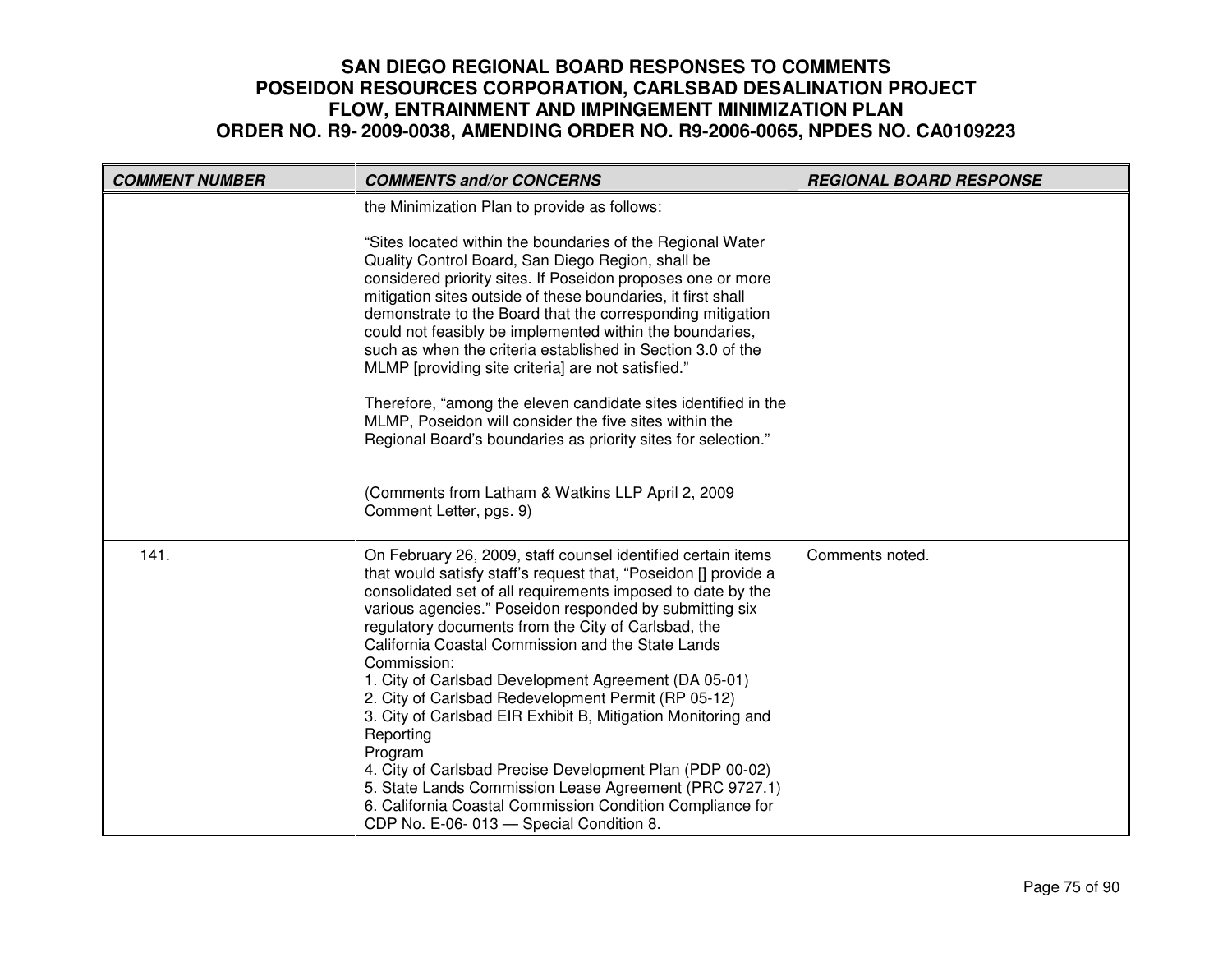| <b>COMMENT NUMBER</b> | <b>COMMENTS and/or CONCERNS</b>                                                                                                                                                                                                                                                                                                                                                                                                                                                                                                                                                                                                                                                                                                                                                                                                                                                                                                                                                                                           | <b>REGIONAL BOARD RESPONSE</b>                                                                                                                                                                                                                                                                                                                                                                                                                                                                                                                                                                                                                                                                                                                                                                                                                                                                                                   |
|-----------------------|---------------------------------------------------------------------------------------------------------------------------------------------------------------------------------------------------------------------------------------------------------------------------------------------------------------------------------------------------------------------------------------------------------------------------------------------------------------------------------------------------------------------------------------------------------------------------------------------------------------------------------------------------------------------------------------------------------------------------------------------------------------------------------------------------------------------------------------------------------------------------------------------------------------------------------------------------------------------------------------------------------------------------|----------------------------------------------------------------------------------------------------------------------------------------------------------------------------------------------------------------------------------------------------------------------------------------------------------------------------------------------------------------------------------------------------------------------------------------------------------------------------------------------------------------------------------------------------------------------------------------------------------------------------------------------------------------------------------------------------------------------------------------------------------------------------------------------------------------------------------------------------------------------------------------------------------------------------------|
|                       | All of these items were publicly available, and Poseidon<br>already had submitted the key documents, including the<br>Coastal Commission Condition Compliance and the State<br>Lands Commission Lease Agreement, into the record by the<br>time of the February 11, 2009 hearing.<br>(Comments from Latham & Watkins LLP April 2, 2009<br>Comment Letter, pgs. 9-10)                                                                                                                                                                                                                                                                                                                                                                                                                                                                                                                                                                                                                                                      |                                                                                                                                                                                                                                                                                                                                                                                                                                                                                                                                                                                                                                                                                                                                                                                                                                                                                                                                  |
| 142.                  | Poseidon worked diligently with Regional Board staff to<br>comply with this request. After conferring with staff on a<br>number of occasions to clarify the request, Poseidon<br>submitted Attachment 5 of the Minimization Plan which<br>presents several different ways to account for the statistically<br>significant relationship between the impingement effects and<br>flows measured under normal power plant operations that<br>occurred during the June 2004 to June 2005 impingement<br>survey. These approaches produce a range of possible<br>impingement estimations of between 1.57 to 4.7 kg per day.<br>Based on additional scientific analysis of the two outlier<br>events, which is detailed in Attachment 9 to the Minimization<br>Plan, the estimate values toward the lower end of the range<br>more reasonably anticipate the Project's operations.<br>(Comments from Latham & Watkins LLP April 2, 2009<br>Comment Letter, pgs. 10-12, Appendix A and Minimization<br>Plan, Attachments 5 and 9) | To clarify: this comment refers to Board's<br>request that Poseidon provide the flow-<br>proportioned calculations for its impacts due<br>to impingement, to help support the Regional<br>Board's determination that these impacts are<br>de minimis.<br>Following the February 11, 2009 Board<br>meeting, staff provided Poseidon (on<br>February 13 via email) a list of items needed<br>to resolve the request. The first (of four)<br>items was: "1. Estimates of impingement<br>losses (EPS 2004-05 results prorated to 304<br>MGD)." The email explained that the<br>estimates should be for fish, for<br>invertebrates, and in total (fish plus<br>invertebrates), and should be in terms of<br>individuals and biomass, and in terms of per<br>day and per year.<br>Poseidon provided prorated results on<br>February 26, 2009.<br>Poseidon submitted Attachment 5 as part of<br>the March 9, 2009 Minimization Plan. It |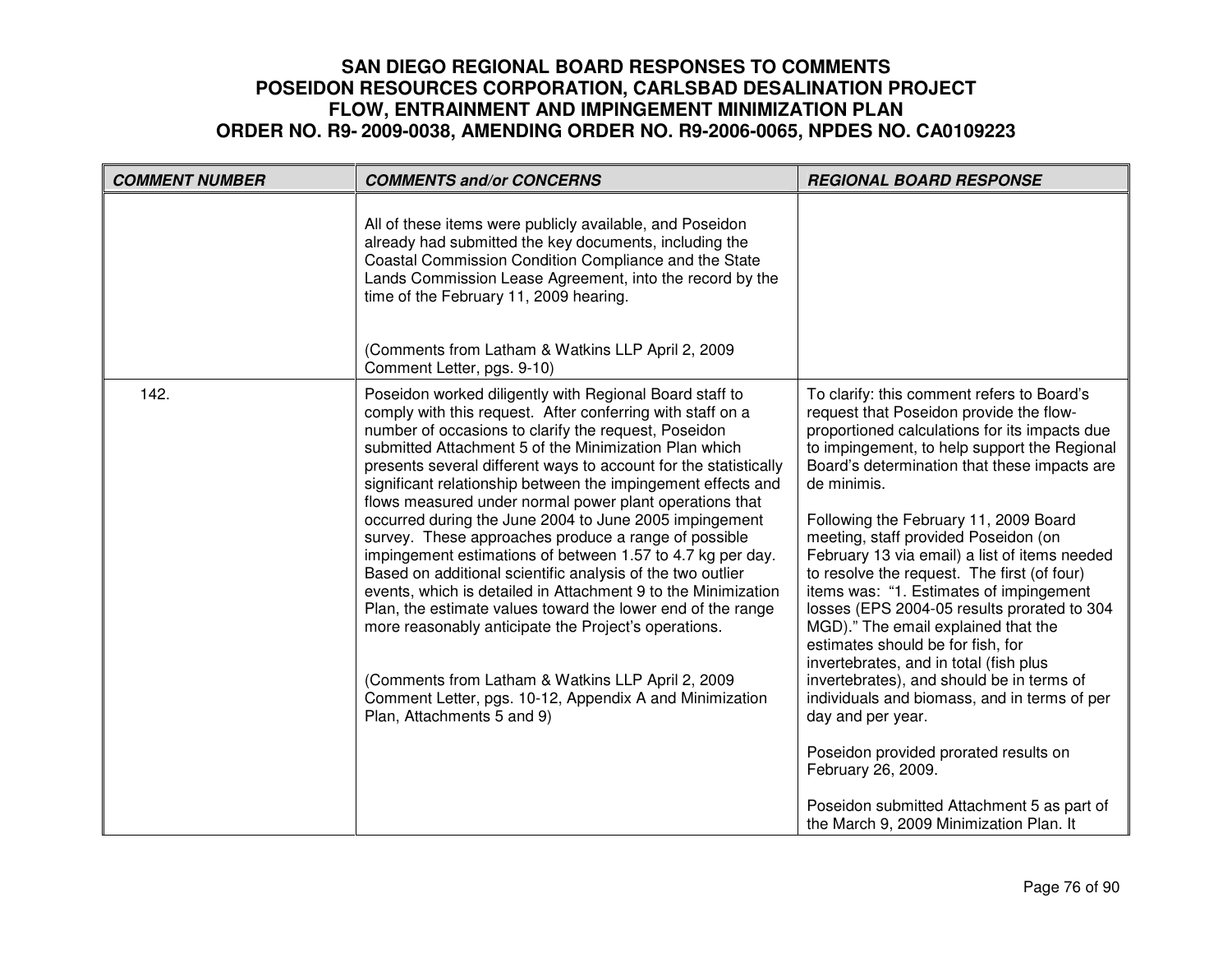| <b>COMMENT NUMBER</b> | <b>COMMENTS and/or CONCERNS</b>                                                                                                                      | <b>REGIONAL BOARD RESPONSE</b>                                                                                                                                                                                                                                                                                                                                                                                                                                                                                                                                                                                                                                                                                                                            |
|-----------------------|------------------------------------------------------------------------------------------------------------------------------------------------------|-----------------------------------------------------------------------------------------------------------------------------------------------------------------------------------------------------------------------------------------------------------------------------------------------------------------------------------------------------------------------------------------------------------------------------------------------------------------------------------------------------------------------------------------------------------------------------------------------------------------------------------------------------------------------------------------------------------------------------------------------------------|
|                       |                                                                                                                                                      | describes six approaches to estimating the<br>CDP impingement projection (1 A, 1B, 2A,<br>2B, 3A, 3B). The six approaches result in a<br>range of estimates from 1.57 to 7.16 kg/day.<br>Due to shortcomings of the linear regression<br>approach in the context of this analysis, staff<br>concludes that it is not the most appropriate<br>approach for the CDP impingement<br>projection.<br>Regardless, it is unnecessary to resolve<br>these disputes because the Regional Board<br>finds that 4.7 kg/day (Approach 3B) is a<br>reasonable, conservative estimate of<br>impingement associated with CDP's<br>projected operations under co-located<br>conditions and notes that the Discharger has<br>agreed to meet a fish productivity standard of |
|                       |                                                                                                                                                      | 1715.5 kg/year, derived from the estimate of<br>4.7 kg/day, in the mitigation wetlands.                                                                                                                                                                                                                                                                                                                                                                                                                                                                                                                                                                                                                                                                   |
| 143.                  | Co-location of the Project at the existing EPS site represents<br>the best site feasible to minimize the intake and mortality of<br>marine life.     | The Regional Board concurs with this<br>statement.                                                                                                                                                                                                                                                                                                                                                                                                                                                                                                                                                                                                                                                                                                        |
|                       | (Comments from Latham & Watkins LLP April 2, 2009<br>Comment Letter, pgs. 13-14)                                                                     |                                                                                                                                                                                                                                                                                                                                                                                                                                                                                                                                                                                                                                                                                                                                                           |
| 144.                  | The Project implements the best design features feasible that<br>ensure the minimization of the intake and mortality of all<br>forms of marine life. | Available information shows that under the<br>conditions of co-location operation, the<br>Discharger has little control over the intake<br>structure.                                                                                                                                                                                                                                                                                                                                                                                                                                                                                                                                                                                                     |
|                       | (Comments from Latham & Watkins LLP April 2, 2009<br>Comment Letter, pgs. 14-15)                                                                     | Under the conditions of co-location operation,                                                                                                                                                                                                                                                                                                                                                                                                                                                                                                                                                                                                                                                                                                            |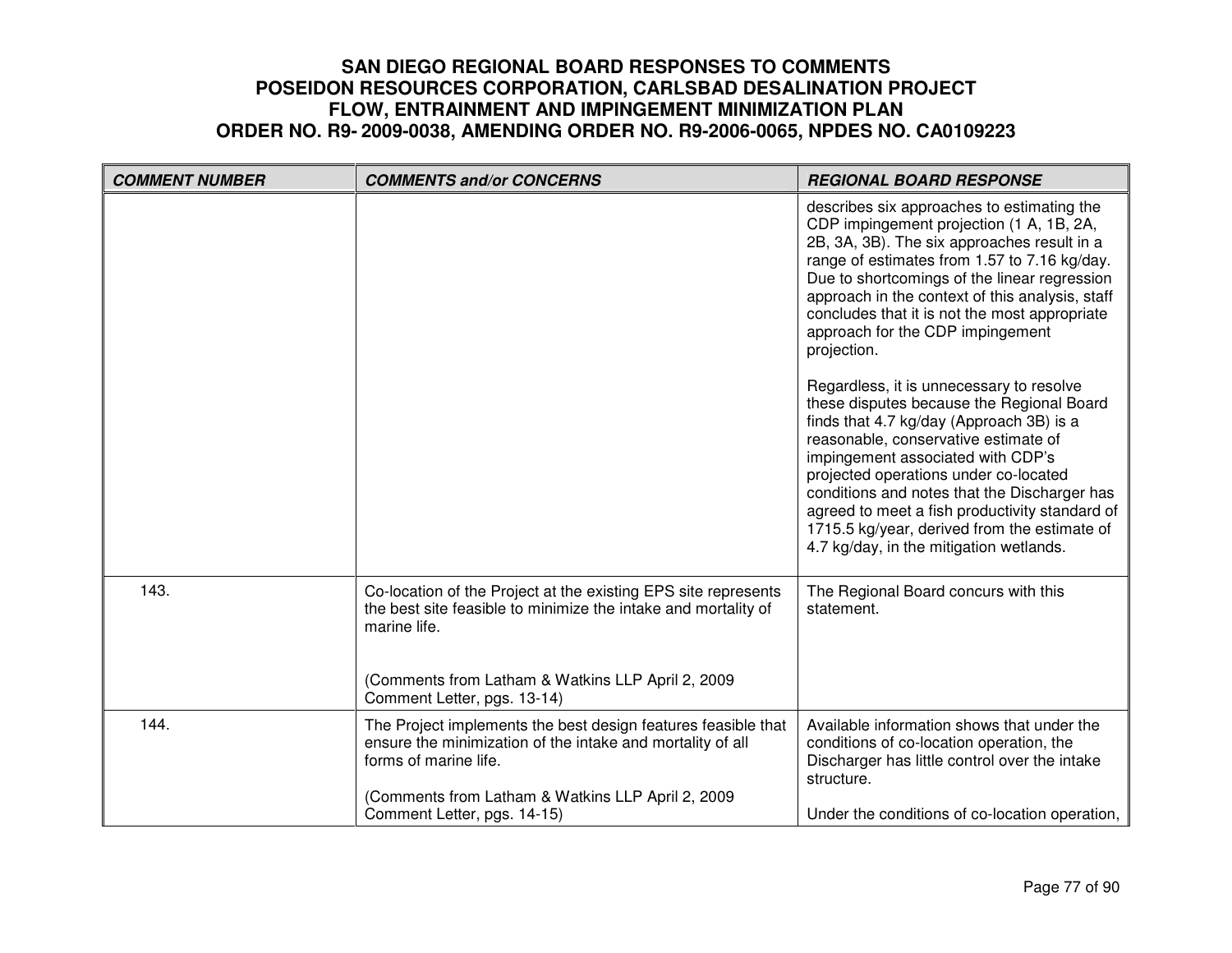| <b>COMMENT NUMBER</b> | <b>COMMENTS and/or CONCERNS</b>                                                                                                                                                                                                                                                                                                                                                                                                                                                                                                                                                                                                                                                                    | <b>REGIONAL BOARD RESPONSE</b>                                                                                                                                                                                                                     |
|-----------------------|----------------------------------------------------------------------------------------------------------------------------------------------------------------------------------------------------------------------------------------------------------------------------------------------------------------------------------------------------------------------------------------------------------------------------------------------------------------------------------------------------------------------------------------------------------------------------------------------------------------------------------------------------------------------------------------------------|----------------------------------------------------------------------------------------------------------------------------------------------------------------------------------------------------------------------------------------------------|
|                       |                                                                                                                                                                                                                                                                                                                                                                                                                                                                                                                                                                                                                                                                                                    | the existing intake meets the best available<br>design criteria.                                                                                                                                                                                   |
| 145.                  | The Project implements the best available technology<br>measures feasible for the Project's site-specific conditions in<br>order to minimize the impingement and entrainment of<br>marine organisms in the intake seawater.<br>(Comments from Latham & Watkins LLP April 2, 2009<br>Comment Letter, pgs. 15-18)                                                                                                                                                                                                                                                                                                                                                                                    | See response to Comment 144.<br>The Regional Board concurs that the<br>proposed technology for the CDP is the best<br>available technology feasible under co-<br>location operation.                                                               |
| 146.                  | The proposed mitigation wetlands set forth in the MLMP will<br>fully and simultaneously mitigate for any entrainment and<br>impingement that may eventually be associated with the<br>Project's operations, and thus represents the best mitigation<br>feasible to minimize the impingement and entrainment of<br>marine organisms.<br>(Comments from Latham & Watkins LLP April 2, 2009<br>Comment Letter, pgs. 18-20)                                                                                                                                                                                                                                                                            | Comment Noted. The Tentative Order will<br>require the Discharger to meet a productivity<br>standard of 1,715.5 kg/year and will require<br>implementation of a productivity monitoring<br>plan to determine whether this standard is<br>achieved. |
| 147.                  | The Marine Life Mitigation Plan (MLMP) represents the<br>culmination of a comprehensive, interagency planning<br>process involving extensive scientific study and public<br>involvement and ensures that potential entrainment and<br>impingement impacts to marine resources from the Project<br>will be fully mitigated in compliance with Resolution R9-2008-<br>0039, Order No. R9-2006-0065, and Water Code Section<br>13142.5(b). Specifically, the MLMP will:<br>• Avoid or mitigate to less-than-significant levels all impacts to<br>marine resources associated with potential E&I from the<br>Project's water intake;<br>• Create or restore up to 55.4 acres of high-quality estuarine | Comments noted.                                                                                                                                                                                                                                    |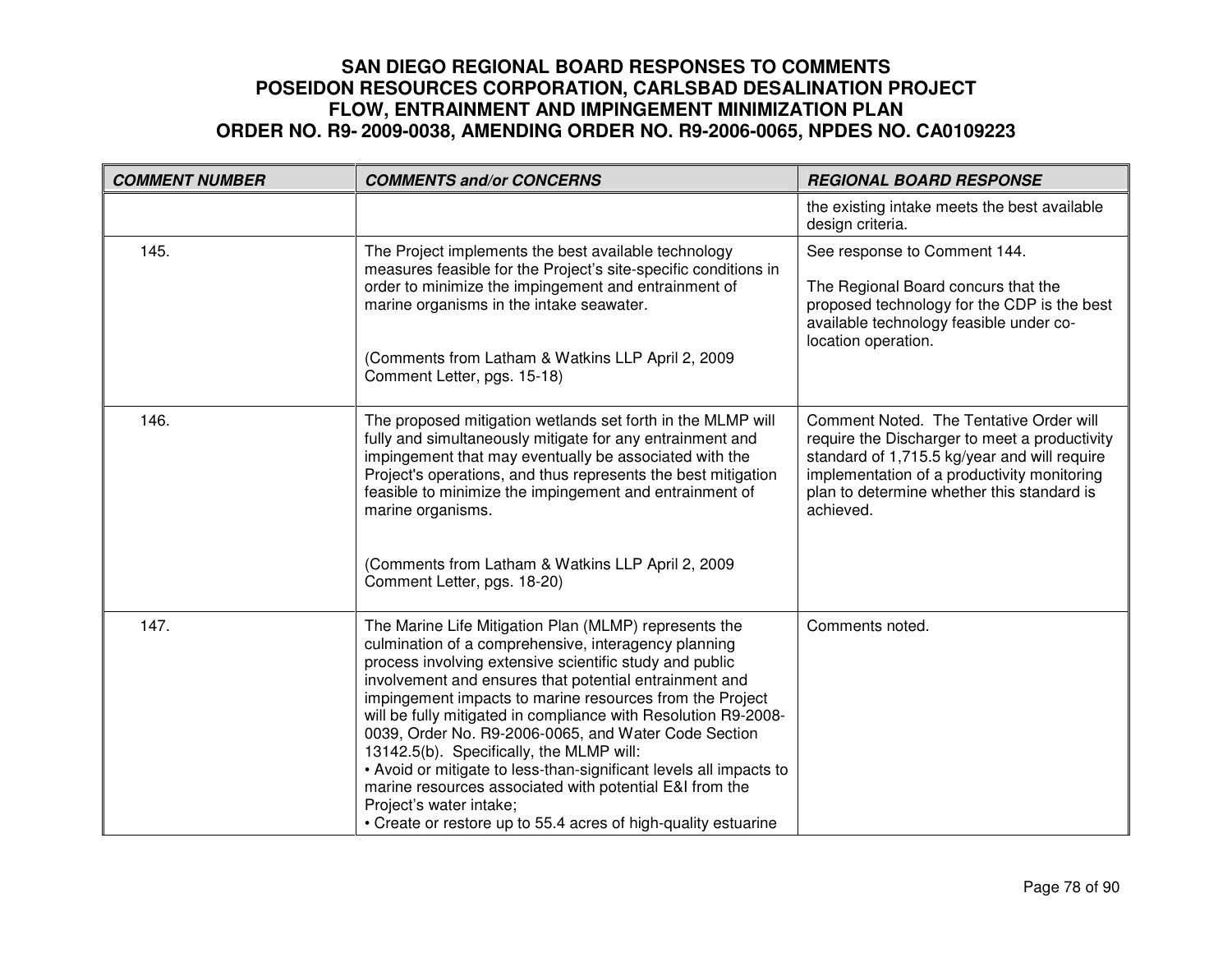| <b>COMMENT NUMBER</b>                                                  | <b>COMMENTS and/or CONCERNS</b>                                                                                                                                                                                                                                                                                                                                                                                                                                                                                                                                                                                                                                                                                                                                                                                                                                                                                                                                                                                                                                                                                                                                                                                                                                                                                          | <b>REGIONAL BOARD RESPONSE</b> |
|------------------------------------------------------------------------|--------------------------------------------------------------------------------------------------------------------------------------------------------------------------------------------------------------------------------------------------------------------------------------------------------------------------------------------------------------------------------------------------------------------------------------------------------------------------------------------------------------------------------------------------------------------------------------------------------------------------------------------------------------------------------------------------------------------------------------------------------------------------------------------------------------------------------------------------------------------------------------------------------------------------------------------------------------------------------------------------------------------------------------------------------------------------------------------------------------------------------------------------------------------------------------------------------------------------------------------------------------------------------------------------------------------------|--------------------------------|
|                                                                        | wetland habitat based on the best science available to<br>mitigate Project-related impacts and likely result in a net<br>biological benefit to the Southern California Bight;<br>• Establish monitoring protocols and empower the Regional<br>Board and the California Coastal Commission with<br>enforcement mechanisms to ensure potential E&I impacts<br>are accurately measured over time and that mitigation<br>success targets consistently are achieved;<br>• Establish an enforceable schedule for completion of site<br>selection (nine months), environmental review and permitting<br>of the site(s) (24 months) and the start of construction (six<br>months after approval of the permits);<br>• Provide for significant, continuing agency oversight during<br>the selection, development and performance monitoring of<br>the final mitigation site(s), including by the Executive Officer if<br>the Regional Board approves the MLMP (as the MLMP would<br>then be equally enforceable by the Regional Board); and,<br>• Authorize enforcing agencies to order remediation in the<br>event the rigorous performance criteria are not met.<br>(Comments from Latham & Watkins LLP January 26, 2009<br>Comment Letter, pgs. 3, 12-20 and Latham & Watkins LLP<br>April 2, 2009 Comment Letter, pgs. 18-20) |                                |
| 4/2/2009 letter from Christine Kehoe, 39 <sup>th</sup> Senate District |                                                                                                                                                                                                                                                                                                                                                                                                                                                                                                                                                                                                                                                                                                                                                                                                                                                                                                                                                                                                                                                                                                                                                                                                                                                                                                                          |                                |
| 148.                                                                   | Poseidon's Minimization Plan assures that the project will<br>comply with Porter-Cologne Water Quality Control Act,<br>California Water Code Section 13142.5(b). Poseidon's<br>obligation to create up to 55.4 acres of new, highly productive<br>estuarine wetlands will offset the projects impacts. The<br>Coastal Commission and State Lands Commission have<br>reviewed and approved this project.<br>I ask you to please approve this final condition of the project's<br>NPDES permit and help the San Diego region welcome a                                                                                                                                                                                                                                                                                                                                                                                                                                                                                                                                                                                                                                                                                                                                                                                     | Comments noted.                |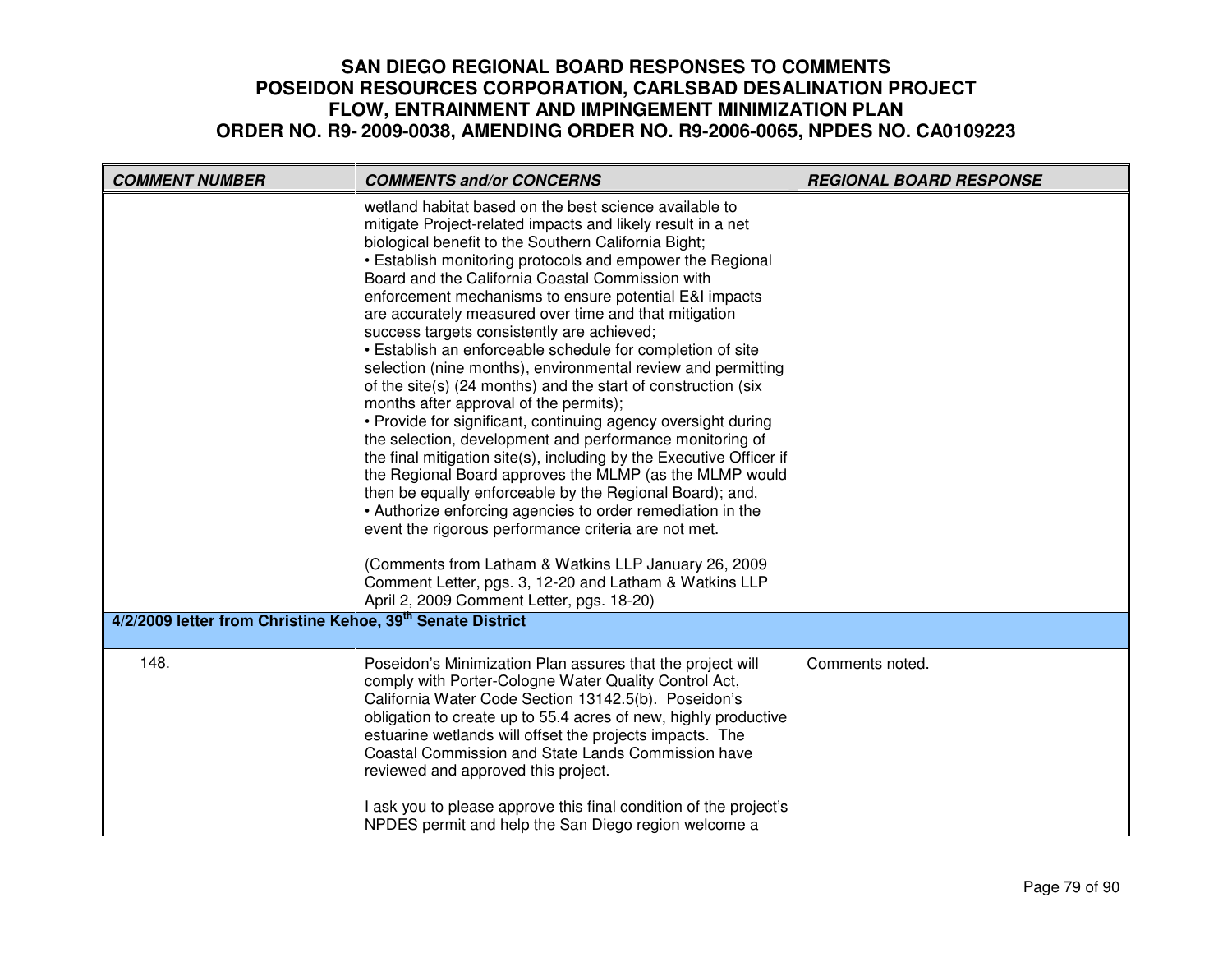| <b>COMMENT NUMBER</b> | <b>COMMENTS and/or CONCERNS</b>                                                                                                                                                                                                                                                                                                                                                                                                                                                                                                                                                                                                                                                                                                                                                                                                                                                                                                                                                                                                                                                                                                                                                                                                                                                                                                                                                                                                                                                                                                                                                                                                                                                                                                                                 | <b>REGIONAL BOARD RESPONSE</b>                                       |
|-----------------------|-----------------------------------------------------------------------------------------------------------------------------------------------------------------------------------------------------------------------------------------------------------------------------------------------------------------------------------------------------------------------------------------------------------------------------------------------------------------------------------------------------------------------------------------------------------------------------------------------------------------------------------------------------------------------------------------------------------------------------------------------------------------------------------------------------------------------------------------------------------------------------------------------------------------------------------------------------------------------------------------------------------------------------------------------------------------------------------------------------------------------------------------------------------------------------------------------------------------------------------------------------------------------------------------------------------------------------------------------------------------------------------------------------------------------------------------------------------------------------------------------------------------------------------------------------------------------------------------------------------------------------------------------------------------------------------------------------------------------------------------------------------------|----------------------------------------------------------------------|
|                       | new, drought proof and environmentally-responsible water<br>supply.                                                                                                                                                                                                                                                                                                                                                                                                                                                                                                                                                                                                                                                                                                                                                                                                                                                                                                                                                                                                                                                                                                                                                                                                                                                                                                                                                                                                                                                                                                                                                                                                                                                                                             |                                                                      |
|                       | 4/2/2009 letter from Group of Californians dedicated to restoring and protecting our coast and ocean                                                                                                                                                                                                                                                                                                                                                                                                                                                                                                                                                                                                                                                                                                                                                                                                                                                                                                                                                                                                                                                                                                                                                                                                                                                                                                                                                                                                                                                                                                                                                                                                                                                            |                                                                      |
| 149.                  | First, we want to be clear that we are not strictly opposed to<br>ocean desalination. However, we have warned from the<br>beginning of the planning of this facility, and others like it, not<br>to rely on the continued existence of "once-through cooling"<br>intakes as source water for ocean desalination. This<br>antiquated technology has been all but prohibited by the<br>federal courts and is currently being reviewed for a phase-out<br>plan by California agencies led by the State Water Resources<br>Control Board. Sound pubic policy and the mandates of the<br>Porter-Cologne Act make it clear that co-locating with power<br>stations to share the ocean intake for the dual purposes of<br>cooling water and desalination source water is a design<br>whose time has passed even before these massive ocean<br>desalination facilities are permitted.<br>The documentation provided by the project proponent fails to<br>adequately identify a design capacity for the output of the<br>facility that is compatible with alternatives for desalination<br>source water intake technologies to eliminate the intake and<br>mortality of marine life.<br>Instead, Poseidon Resources argues that they can "mitigate"<br>the marine life mortality through after-the-fact restorative<br>measures. The federal courts have found this approach<br>illegal and inconsistent with the clear mandates of the Clean<br>Water Act to use the best technology available to minimize<br>adverse impacts in the first place. Similarly, the Porter-<br>Cologne Act mandates "mitigating" the intake and mortality of<br>marine life in the first place - not attempting to restore the<br>damage after the fact. Importantly, California's Porter- | Comments noted. See also responses to<br>Comment Nos. 43, 45 and 46. |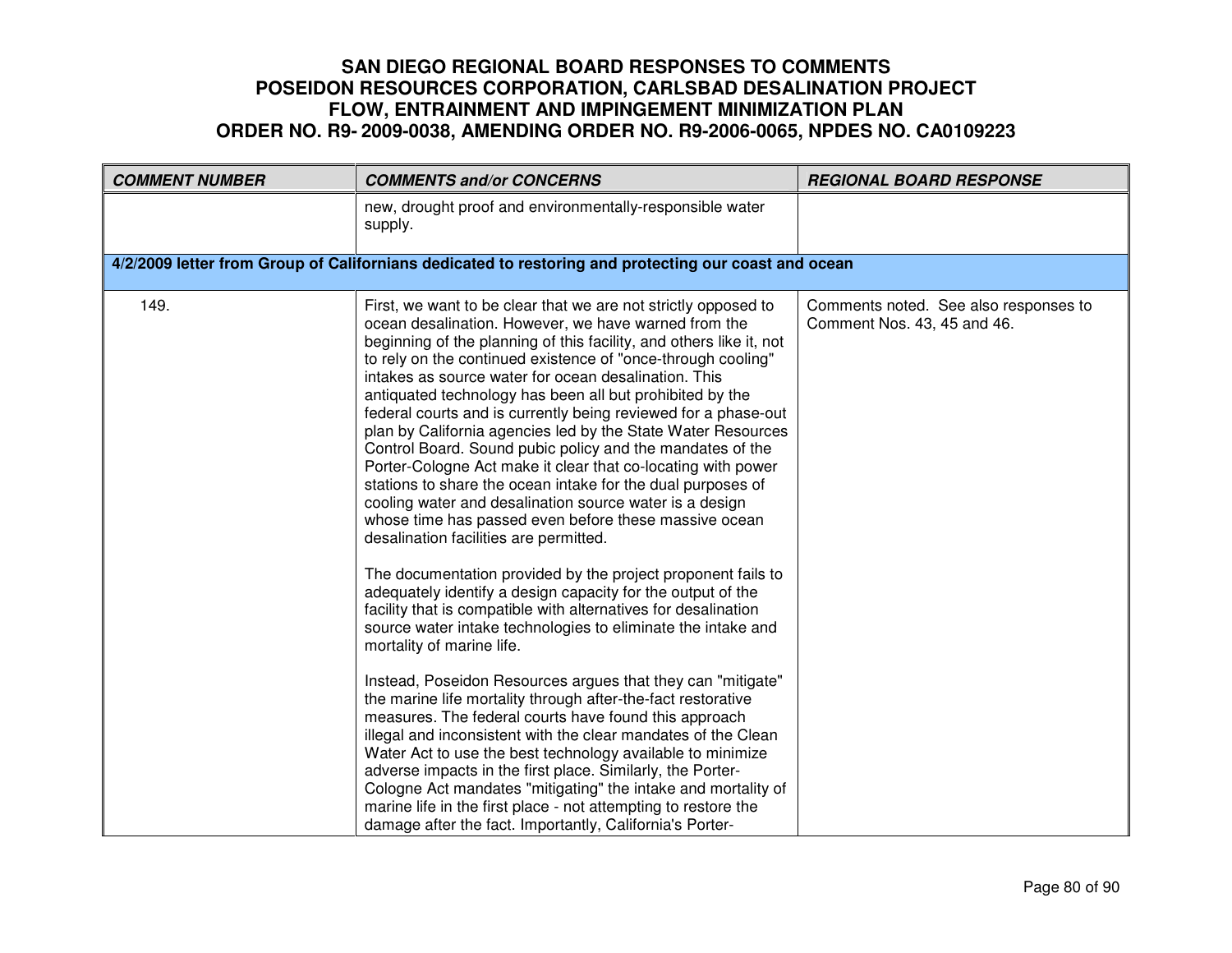| Cologne Act does not distinguish cooling water intakes for<br>coastal power plants from seawater desalination or any other<br>industrial use of seawater. Consequently, the Regional Board<br>should apply the same standards to ocean desalination that<br>were established by the federal courts for cooling water                                                                                                                                                                                                                                                                                                                                                                                                                                                                                                                                                                                                                                                                                                                                                                          |  |
|-----------------------------------------------------------------------------------------------------------------------------------------------------------------------------------------------------------------------------------------------------------------------------------------------------------------------------------------------------------------------------------------------------------------------------------------------------------------------------------------------------------------------------------------------------------------------------------------------------------------------------------------------------------------------------------------------------------------------------------------------------------------------------------------------------------------------------------------------------------------------------------------------------------------------------------------------------------------------------------------------------------------------------------------------------------------------------------------------|--|
| intakes.                                                                                                                                                                                                                                                                                                                                                                                                                                                                                                                                                                                                                                                                                                                                                                                                                                                                                                                                                                                                                                                                                      |  |
| 4/5/2009 email from Nancy and Richard Weaver                                                                                                                                                                                                                                                                                                                                                                                                                                                                                                                                                                                                                                                                                                                                                                                                                                                                                                                                                                                                                                                  |  |
| 150.<br>We are for water desalination, but utmost respect for the<br>Comments noted.<br>Coastal areas and Marine life that will be affected, needs to<br>be embodied in its planning and process from beginning-to-<br>end.<br>"Massive" action of desalination does not have to cause<br>Massive death to innumerable species of Life.<br>"Fixing in other locations" the massive damage that Poseidon<br>will do locally, under its current proposal, does Nothing to<br>alleviate or even avoid the planned, massive damage done to<br>local life forms.<br>The Sub-Seafloor Intakes will allow far greater beneficial<br>results for generations to come, not only for people but for all<br>the variety of species affected.<br>It is far easier and less costly to adjust planning and process<br>before starting this precedent-setting desalination plant in<br>Carlsbad. Being conscious now will produce fewer or less-<br>difficult problems for both ourselves and our descendents.<br>Setting precedent for wise, sustainable ocean desalination is<br>the mandate of this time. |  |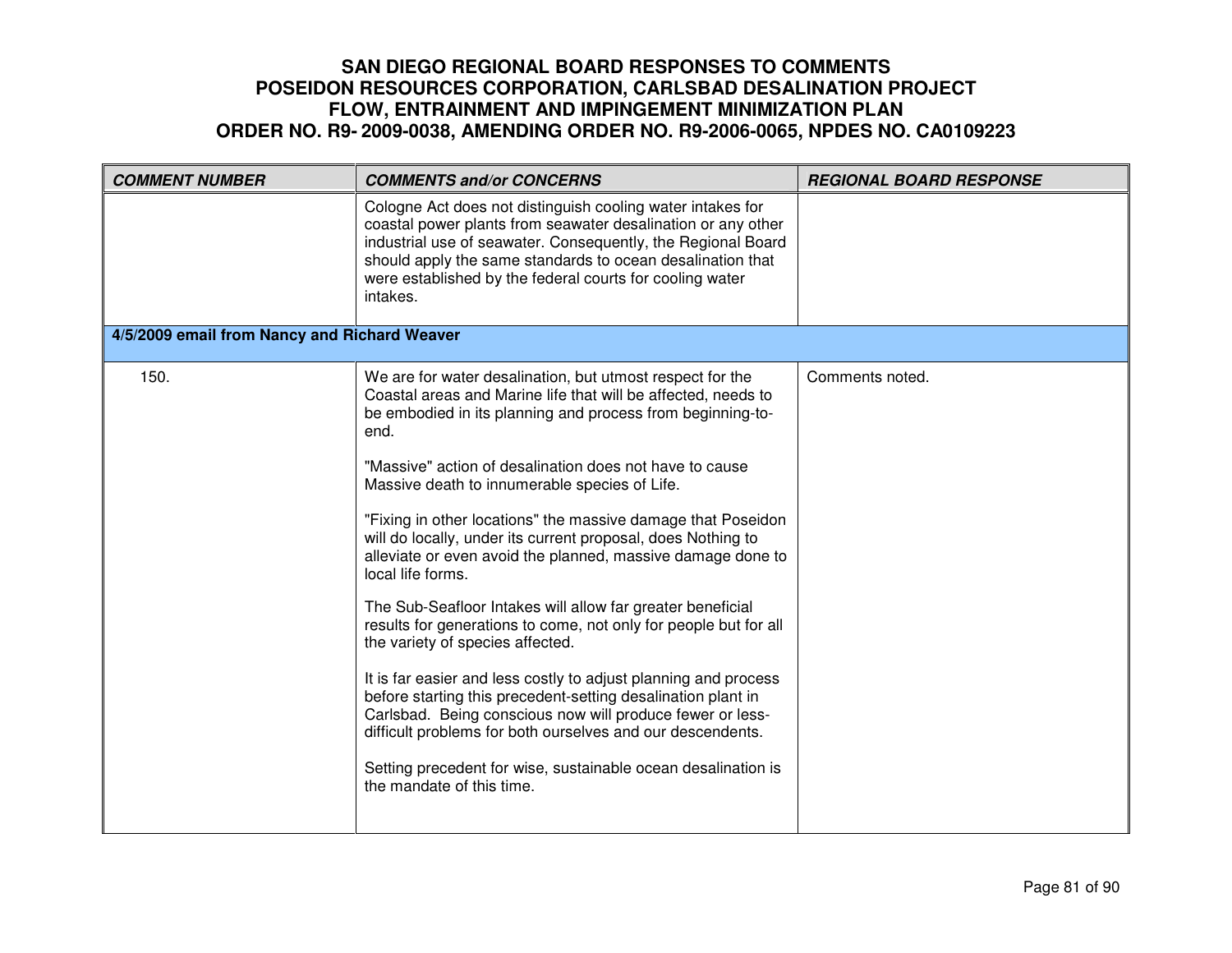| <b>COMMENT NUMBER</b>                   | <b>COMMENTS and/or CONCERNS</b>                                                                                                                                                                                                                                                                                                                                                                                                                                                                                                                                                                                                                                                                                                                                                                                                                                                                                                                                                 | <b>REGIONAL BOARD RESPONSE</b> |  |
|-----------------------------------------|---------------------------------------------------------------------------------------------------------------------------------------------------------------------------------------------------------------------------------------------------------------------------------------------------------------------------------------------------------------------------------------------------------------------------------------------------------------------------------------------------------------------------------------------------------------------------------------------------------------------------------------------------------------------------------------------------------------------------------------------------------------------------------------------------------------------------------------------------------------------------------------------------------------------------------------------------------------------------------|--------------------------------|--|
| 4/6/2009 letter from Coastal Commission |                                                                                                                                                                                                                                                                                                                                                                                                                                                                                                                                                                                                                                                                                                                                                                                                                                                                                                                                                                                 |                                |  |
| 151.                                    | IMPINGEMENT EFFECTS AND MITIGATION: Section 5.2 of<br>the proposed Plan includes Poseidon's recent impingement<br>analysis showing the Project would cause greater adverse<br>impingement impacts than had been previously disclosed or<br>evaluated. The Project is now expected to impinge, on<br>average, several hundred fish per day, weighing a total of<br>from about 4.7 to 7.2 kilograms per day. Please note that the<br>Commission in November 2007 had found that the Project's<br>expected impingement impacts would be de minimis<br>however, that finding was based in part on previous<br>information from Poseidon showing that expected<br>impingement would be several times lower, at 0.96 kilograms<br>per day. The Commission did not have these recently<br>submitted higher figures available to it and the Commission's<br>findings did not consider the resulting higher level of adverse<br>impacts.                                                 | Comments noted.                |  |
| 152.                                    | Given the problems Dr. Raimondi identified in Poseidon's<br>recent impingement analyses and the substantial doubts he<br>raises about the adequacy of Poseidon's impingement impact<br>assessment and proposed mitigation, we recommend the<br>Board not adopt Poseidon's analyses as the basis of a Board<br>decision about the amount of mitigation needed to address<br>the Project's impingement effects. As noted above,<br>Poseidon's recent identification of higher impingement levels<br>may not be consistent with the Commission's de minimis<br>findings and are not included in the Commission's<br>determination of adequate mitigation. We instead<br>recommend the two measures described below to ensure<br>impingement impacts are reduced and to allow consistency<br>with the Commission's findings. we therefore recommend the<br>Board adopt conditions that require Poseidon to operate at or<br>below the above referenced flow rate and to monitor its | Comment noted.                 |  |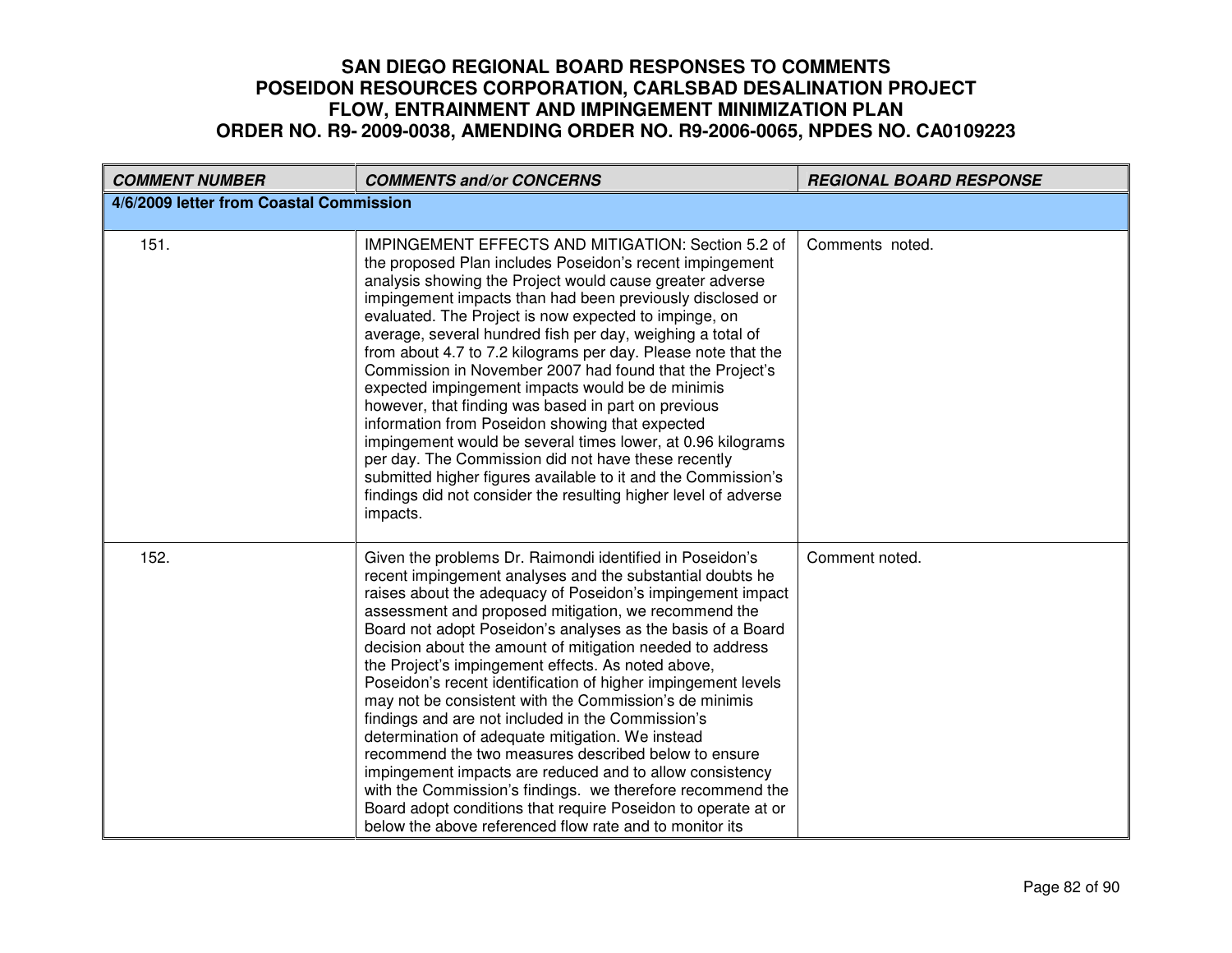| <b>COMMENT NUMBER</b> | <b>COMMENTS and/or CONCERNS</b>                                                                                                                                                                                                                                                                                                                                                                                                                                                                                                                     | <b>REGIONAL BOARD RESPONSE</b>                                                                                                                                                                                                                                                                                                                                                                                                                                                                                                               |
|-----------------------|-----------------------------------------------------------------------------------------------------------------------------------------------------------------------------------------------------------------------------------------------------------------------------------------------------------------------------------------------------------------------------------------------------------------------------------------------------------------------------------------------------------------------------------------------------|----------------------------------------------------------------------------------------------------------------------------------------------------------------------------------------------------------------------------------------------------------------------------------------------------------------------------------------------------------------------------------------------------------------------------------------------------------------------------------------------------------------------------------------------|
|                       | impingement and adult fish productivity.                                                                                                                                                                                                                                                                                                                                                                                                                                                                                                            |                                                                                                                                                                                                                                                                                                                                                                                                                                                                                                                                              |
| 153.                  | RATE OF MARINE LIFE MORTALITY CAUSED BY THE<br>PROJECT: we recommend the Board find that the Project is<br>likely to result in 100% entrainment mortality                                                                                                                                                                                                                                                                                                                                                                                           | The Board's analyses were based on the<br>assumption of 100% mortality of all<br>organisms impinged and entrained.                                                                                                                                                                                                                                                                                                                                                                                                                           |
| 154.                  | STEWARDSHIP OF AGUA HEDIONDA LAGOON: We have<br>not yet been provided with information about Poseidon's<br>ability to act as steward (e.g., its ownership of the Lagoon or<br>approvals from landowners in and around the Lagoon to take<br>on stewardship activities); however, should Poseidon take on<br>this role, we recommend the Plan be modified to properly<br>recognize the Lagoon's many other resources and beneficial<br>uses                                                                                                          | Comment noted. This will be considered<br>if/when Poseidon proposes this to the Board.                                                                                                                                                                                                                                                                                                                                                                                                                                                       |
| 155.                  | TIMING OF PROJECT-RELATED IMPACTS AND<br>MITIGATION: Poseidon's proposed Plan suggests that its<br>facility will result in only de minimis impacts until the power<br>plant shuts down permanently. We recommend the Board<br>replace the Plan's references to permanent cessation of<br>power plant operations with references to power plant<br>operations of less than 304MGD.                                                                                                                                                                   | To clarify, the Regional Board has already<br>determined that when EPS flows are 304<br>MGD or greater, Poseidon's impacts are<br>indeed de minimis. Order No. R9-2009-0038<br>serves to determine compliance with 13142.5<br>when the EPS intake is being operated for<br>the benefit for the benefit of CDP. Measure<br>that will be implemented to comply with<br>Porter-Cologne as a stand-alone facility will<br>be evaluated at the time that Poseidon<br>submits a Report of Waste Discharge to<br>operate as a stand-alone facility. |
| 156.                  | SITE SELECTION: The Commission's mitigation approval<br>allows Poseidon to conduct its wetland restoration at up to<br>two of the eleven identified potential sites between Ventura<br>and the Mexican border (although with additional review and<br>approval, Poseidon may conduct restoration at more than two<br>sites or at different sites). We recommend Poseidon and the<br>Board consider opportunities to work with these entities and<br>with Coastal Commission and State Lands Commission staff<br>to create larger restoration areas. | Comments noted.                                                                                                                                                                                                                                                                                                                                                                                                                                                                                                                              |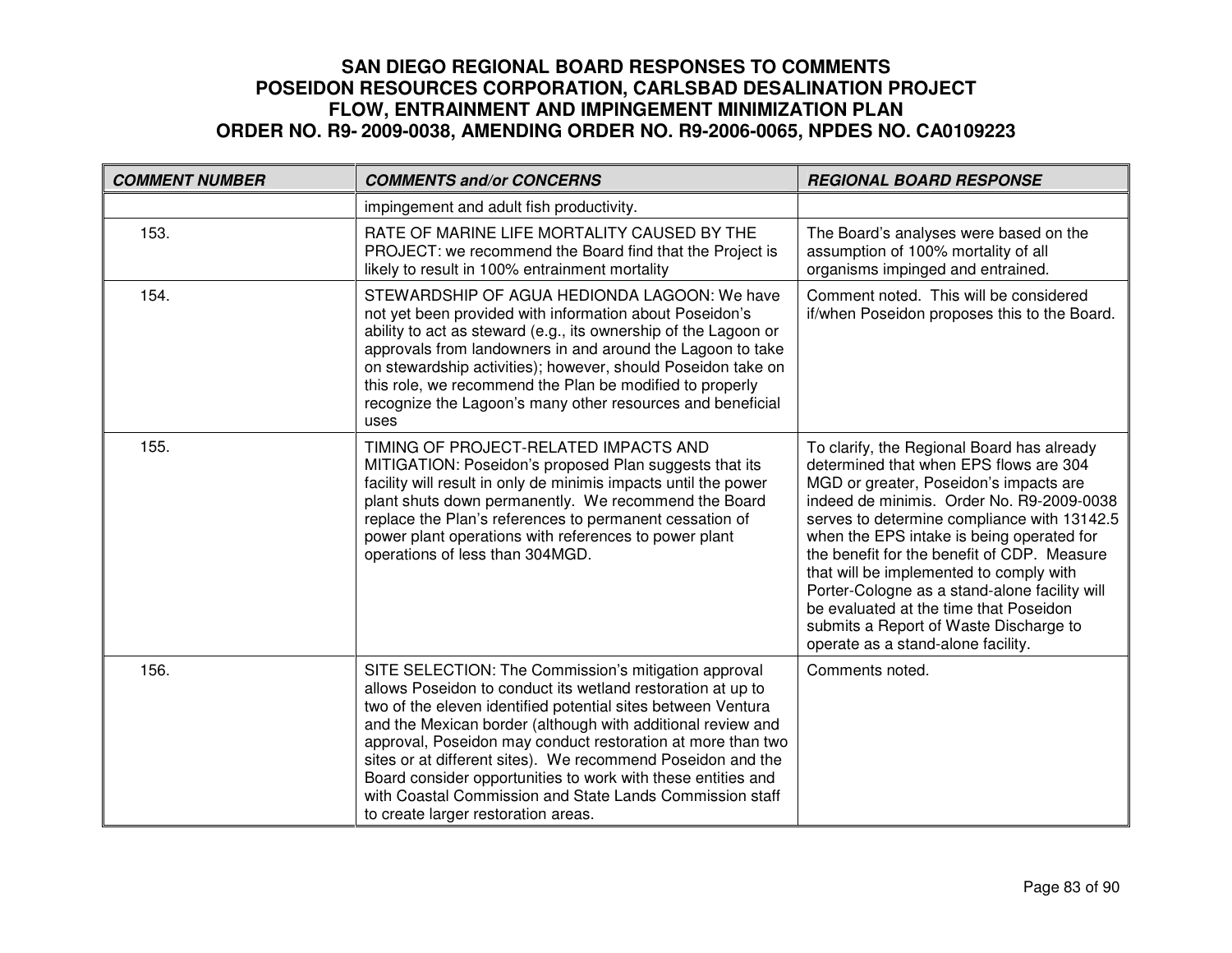| <b>COMMENT NUMBER</b>                | <b>COMMENTS and/or CONCERNS</b>                                                                                                                                                                                                                                                                                                                                                                                                                                                                                                                                                                                                                                                                                                                                                                                                                                                                                                                                                                                                                                                                                                                                                                                                                                                           | <b>REGIONAL BOARD RESPONSE</b>                                                                                                                                           |
|--------------------------------------|-------------------------------------------------------------------------------------------------------------------------------------------------------------------------------------------------------------------------------------------------------------------------------------------------------------------------------------------------------------------------------------------------------------------------------------------------------------------------------------------------------------------------------------------------------------------------------------------------------------------------------------------------------------------------------------------------------------------------------------------------------------------------------------------------------------------------------------------------------------------------------------------------------------------------------------------------------------------------------------------------------------------------------------------------------------------------------------------------------------------------------------------------------------------------------------------------------------------------------------------------------------------------------------------|--------------------------------------------------------------------------------------------------------------------------------------------------------------------------|
| 157.                                 | NEED FOR ONGOING ASSESSMENT AND<br><b>COORDINATION TO FURTHER REDUCE PROJECT</b><br>IMPACTS: We concur with the Board's proposed approach to<br>allow ongoing review of potential alternatives that may<br>reduce the Project's adverse marine life impacts.                                                                                                                                                                                                                                                                                                                                                                                                                                                                                                                                                                                                                                                                                                                                                                                                                                                                                                                                                                                                                              | Comment noted.                                                                                                                                                           |
| 4/6/2009 letter from Coast Law Group |                                                                                                                                                                                                                                                                                                                                                                                                                                                                                                                                                                                                                                                                                                                                                                                                                                                                                                                                                                                                                                                                                                                                                                                                                                                                                           |                                                                                                                                                                          |
| 158.                                 | <b>Procedural Objections</b><br>The fact that significant new information continues to unfold $-$<br>including evidence of applicant misrepresentation and<br>scientifically unsound data and statistical analyses - at such<br>a late date indicates that prior agency approvals were likely<br>premature, and importantly, that a sound foundation of data<br>for impacts assessment was never actually generated.<br>Because we are nearing the end of the regulatory process,<br>these procedural problems and their implications must be<br>understood and appreciated by the Board. The public,<br>unquestionably more limited in resources than the applicant,<br>has been told to respond to mitigation plans within specific<br>comment periods, only to have the plans change and<br>significant new "expert" reports and materials arrive at the<br>last minute. To expect that the public, including the<br>Environmental Groups, have the resources to provide<br>multiple in-depth meaningful reviews of the reams of<br>documents submitted by Poseidon at every twist and turn of<br>the regulatory process is unrealistic and contrary to the Water<br>Code's consideration of the public's important role in water<br>resource issues. (See e.g. Ca. Water Code §13292) | Comment noted.                                                                                                                                                           |
| 159.                                 | Co-Located Approval v. Stand-Alone Analysis The March<br>9, 2009 staff report indicates the CDP is being considered for<br>approval solely as a co-located facility, but that assessment<br>and mitigation of impacts at intake volumes reflecting stand-                                                                                                                                                                                                                                                                                                                                                                                                                                                                                                                                                                                                                                                                                                                                                                                                                                                                                                                                                                                                                                 | New language has been added as a trigger<br>to specify under what condition the<br>discharger must submit a new report of<br>waste discharge to operate as a stand-alone |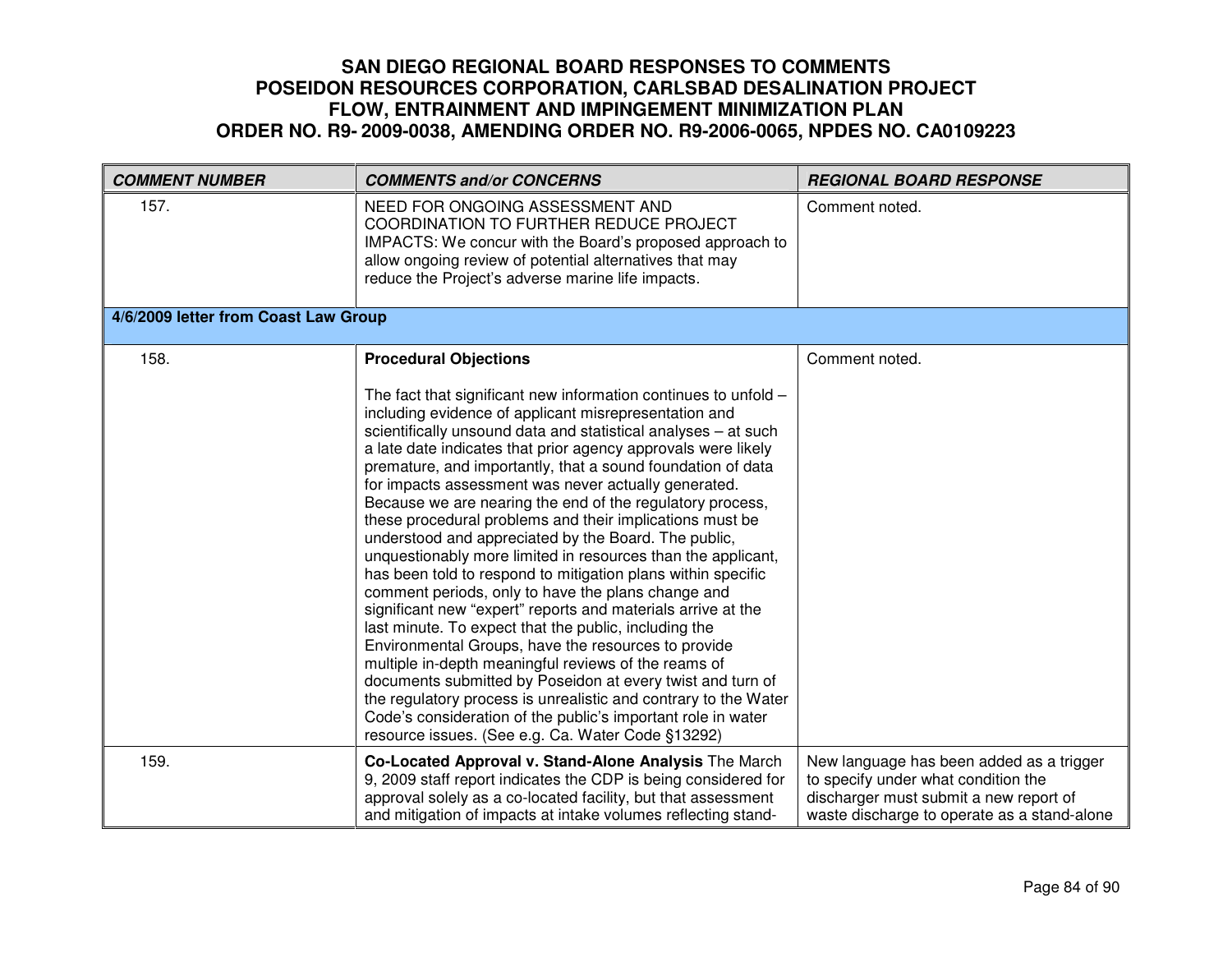| <b>COMMENT NUMBER</b> | <b>COMMENTS and/or CONCERNS</b>                                                                                                                                                                                                                                                                                                                                                                                                                                                                                                                                                                                                                                                                                  | <b>REGIONAL BOARD RESPONSE</b>                                                                                                                                                                                                                                                                                                                                                                                                                                                                                                                                                                                                                                                                                                                                                                                                                                                                                                                                             |
|-----------------------|------------------------------------------------------------------------------------------------------------------------------------------------------------------------------------------------------------------------------------------------------------------------------------------------------------------------------------------------------------------------------------------------------------------------------------------------------------------------------------------------------------------------------------------------------------------------------------------------------------------------------------------------------------------------------------------------------------------|----------------------------------------------------------------------------------------------------------------------------------------------------------------------------------------------------------------------------------------------------------------------------------------------------------------------------------------------------------------------------------------------------------------------------------------------------------------------------------------------------------------------------------------------------------------------------------------------------------------------------------------------------------------------------------------------------------------------------------------------------------------------------------------------------------------------------------------------------------------------------------------------------------------------------------------------------------------------------|
|                       | alone operations is necessary. The rationale for this<br>approach is founded on expectation that there will likely be<br>intermittent periods of CDP operation where the full 304mgd<br>of CDP intake requirement will be pumped solely for the<br>benefit of CDP. As a preliminary policy-based matter, we<br>believe the CDP should be conditioned to allow production of<br>potable water only at quantities supported by EPS flow<br>requirements. The Environmental Groups therefore<br>recommend that if for any given quarter (3 month period), the<br>EPS intake flows are less than 50% of the CDP's needs<br>(152mgd), then the CDP permit should be reopened and PC<br>13142.5 reassessment required. | facility.<br>New language has also been added as a<br>trigger to specify when the discharger must<br>submit a technical report that identifies<br>additional feasible measures the discharger<br>can implement to reduce intake impingement<br>and entrainment impacts if all power<br>generating units at EPS are shut down for<br>prolonged periods, but are not permanently<br>shut down.                                                                                                                                                                                                                                                                                                                                                                                                                                                                                                                                                                               |
| 160.                  | PC Section 13142.5 Analysis - Site<br>PC 13142.5 mandates that the project use the best available<br>site feasible to minimize marine life mortality. The first step to<br>appropriate site analysis for PC 13142.5 compliance is<br>establishment of a legally viable and factually accurate<br>project scope, also described as the project purpose or<br>project objective.<br>Poseidon's framework for restricting site alternative analysis<br>does not take into account the means by which water is<br>currently conveyed to and within the San Diego region.                                                                                                                                             | See response to Comment 45.<br>To determine whether the alternative sites<br>evaluated by the Discharger are feasible<br>under conditions of co-location operation for<br>CDP benefit, the Board has examined the<br>fundamental project objectives of the CDP,<br>based on the evidence before it, including<br>the objectives as described by the<br>Discharger and the City of Carlsbad in its<br>comments, the objectives as described in the<br>EIR certified by the City of Carlsbad, and the<br>project objectives as described in the August<br>6, 2008 findings of the Coastal Commission.<br>The Discharger defines the CDP's<br>fundamental project objectives as: (1)<br>allowing Carlsbad to purchase 100 percent of<br>its potable water supply needs from the<br>desalination plant, thus providing a secure,<br>local water supply that is not subject to the<br>variations of drought or political or legal<br>constraints; (2) reducing local dependence |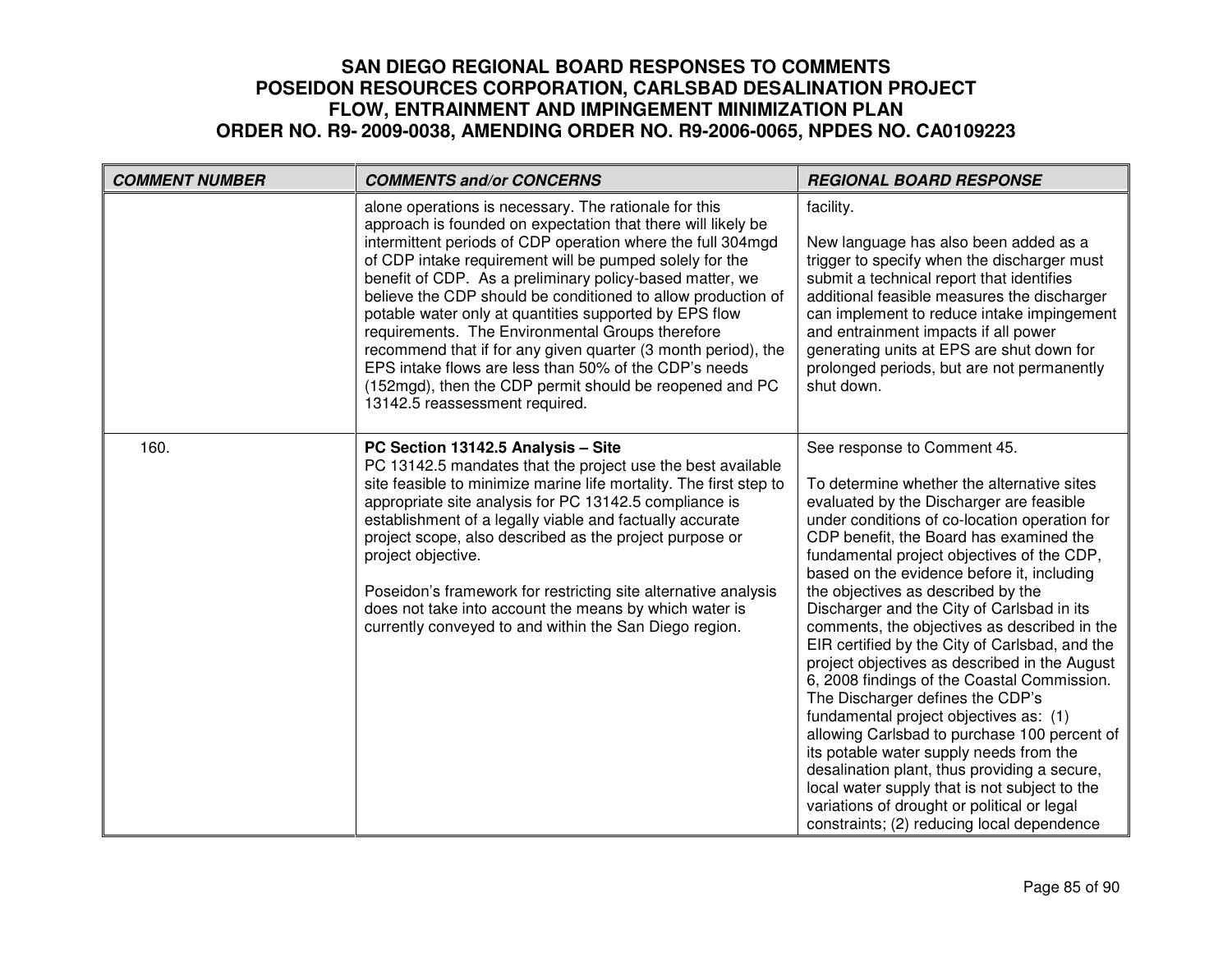| <b>COMMENT NUMBER</b> | <b>COMMENTS and/or CONCERNS</b>                                                                                                                                                                                                                                                                                                                                                                                                                                                                                                                                                                                                        | <b>REGIONAL BOARD RESPONSE</b>                                                                                                                                                                                                                                                                                                                                                                                                                                                                                                                                                                                                                                                                                                                                                                                                                                                                                                                                                     |
|-----------------------|----------------------------------------------------------------------------------------------------------------------------------------------------------------------------------------------------------------------------------------------------------------------------------------------------------------------------------------------------------------------------------------------------------------------------------------------------------------------------------------------------------------------------------------------------------------------------------------------------------------------------------------|------------------------------------------------------------------------------------------------------------------------------------------------------------------------------------------------------------------------------------------------------------------------------------------------------------------------------------------------------------------------------------------------------------------------------------------------------------------------------------------------------------------------------------------------------------------------------------------------------------------------------------------------------------------------------------------------------------------------------------------------------------------------------------------------------------------------------------------------------------------------------------------------------------------------------------------------------------------------------------|
|                       |                                                                                                                                                                                                                                                                                                                                                                                                                                                                                                                                                                                                                                        | on water imported from outside the San<br>Diego County area and from outside of<br>Carlsbad and surrounding areas; (3)<br>providing water at or below the cost of<br>imported water supplies; and (4) meeting the<br>CDP's planned contribution of desalinated<br>water as a component of regional water<br>supply planning goals. The objectives are<br>summarized in the Environmental Impact<br>Report certified by the City of Carlsbad for<br>the CDP and related findings adopted by the<br>City, and on page 14 of 106 of the findings<br>adopted on August 6, 2008 by the California<br><b>Coastal Commission for the Coastal</b><br>Development Permit adopted for the project.<br>The Board has considered these<br>fundamental objectives, and the availability of<br>the existing intake at EPS in evaluating<br>alternative sites and determining that the<br>Minimization Plan uses the best available<br>feasible site under conditions of co-located<br>operation. |
| 161.                  | PC Section 13142.5 Analysis - Design and Technology<br>The structure and wording of PC 13142.5 clearly<br>demonstrate the legislature's intent that coastal dependent<br>industrial facilities be planned with a holistic consideration for<br>minimization of marine life mortality. Hence, where<br>technologies are available to minimize marine life mortality,<br>industrial facilities should be designed around such<br>opportunities.<br>The CDP has not been designed with technologies to<br>minimize marine life mortality as a standalone facility. This<br>much is clear. Virtually every technological option described, | See response to Comment 160.<br>Also, the Regional Board has made clear in<br>Order No. R9-2006-0065 and in this Order<br>that evaluation of compliance with Water<br>Code section 13142.5(b) will be required if<br>the CDP notifies the Board of its intent to<br>operate as a stand-alone facility.                                                                                                                                                                                                                                                                                                                                                                                                                                                                                                                                                                                                                                                                             |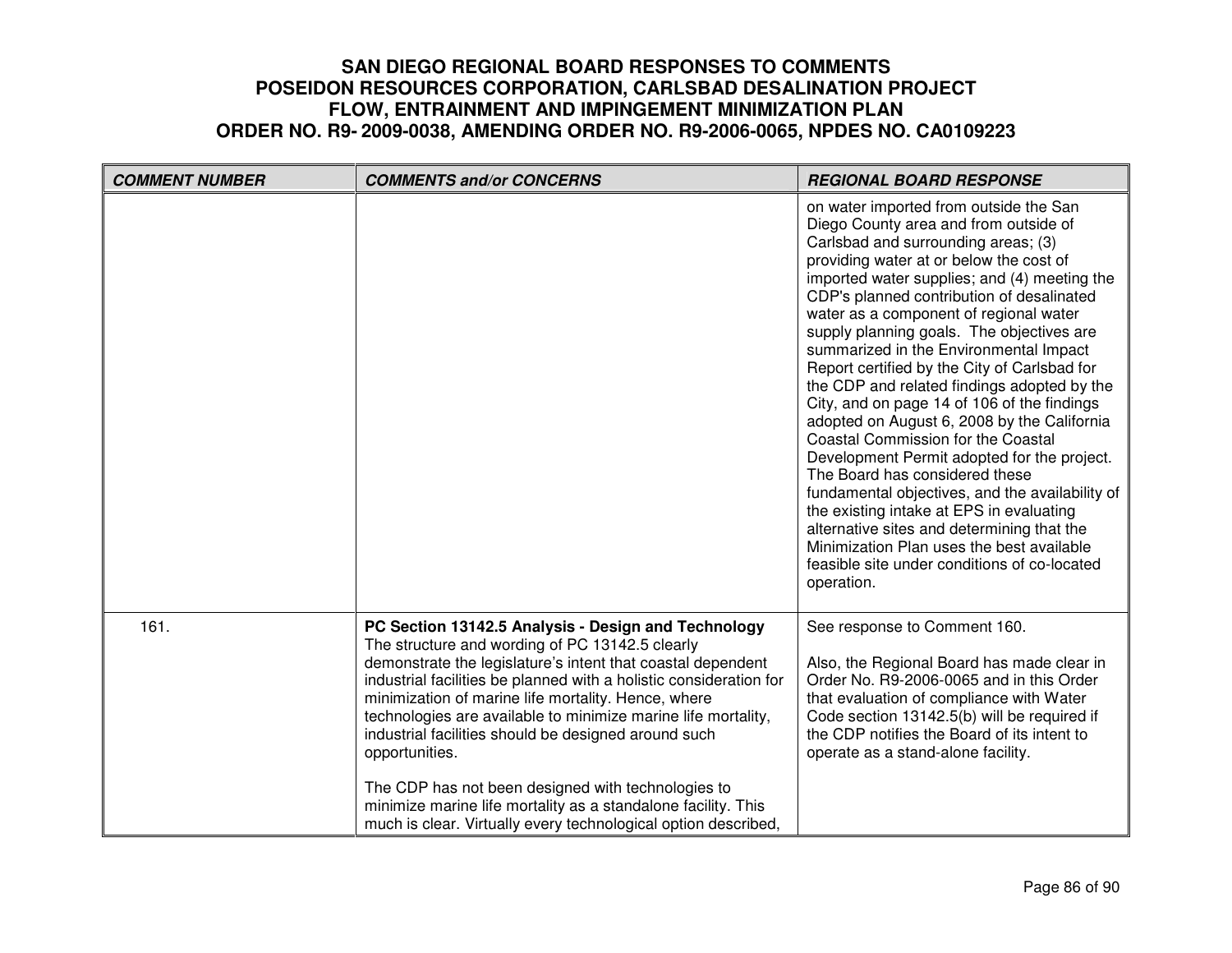| <b>COMMENT NUMBER</b> | <b>COMMENTS and/or CONCERNS</b>                                                                                                                                                                                                                                                                                                                                                                                                                                                                                                                                                                                                                     | <b>REGIONAL BOARD RESPONSE</b>                                                                                                                                                                                                                                                                                                                                                                 |
|-----------------------|-----------------------------------------------------------------------------------------------------------------------------------------------------------------------------------------------------------------------------------------------------------------------------------------------------------------------------------------------------------------------------------------------------------------------------------------------------------------------------------------------------------------------------------------------------------------------------------------------------------------------------------------------------|------------------------------------------------------------------------------------------------------------------------------------------------------------------------------------------------------------------------------------------------------------------------------------------------------------------------------------------------------------------------------------------------|
|                       | from alternative intakes to impingement reduction screens<br>are discarded because they are not feasible in conjunction<br>with a co-located CDP and EPS. The difficult question for the<br>Board is when, and to what extent, design and technological<br>alternatives can be required for the stand-alone condition.<br>The Environmental Groups believe that PC 13142.5 requires<br>assessment of these factors for the stand-alone condition<br>now, as relinquishment of OTC infrastructure by the EPS is<br>reasonably foreseeable.                                                                                                           |                                                                                                                                                                                                                                                                                                                                                                                                |
| 162.                  | Impingement<br>Poseidon's assertion that .5 feet/second (fps) velocity at inlet<br>screens will reduce impingement to insignificant levels is<br>unsupported. We concur with Staff's determination that most<br>impingement intake and mortality occurs at the rotating<br>screens rather than on the bar racks.                                                                                                                                                                                                                                                                                                                                    | The Regional Board has not relied<br>specifically on a particular intake velocity in<br>establishing its findings and requirements as<br>contained in the Tentative Order. When CDP<br>proposes to operate as a stand-alone facility,<br>with EPS generating units permanently shut<br>down, a new analysis will be required to<br>ensure compliance with Water Code section<br>$13142.5(b)$ . |
| 163.                  | <b>Calculation Impingement Attributable to CDP Operations</b><br>Poseidon's individual sampling impingement rates are<br>calculated as follows: average impingement weight, divided<br>by the associated flow volume for the sampling day,<br>multiplied by 304 MGD. These resulting "weights" are then<br>averaged. Two sampling events had higher associated<br>impingement rates. Poseidon argues for their exclusion, while<br>Dr. Raimondi and staff believe they should remain in the data<br>set. We concur with Dr. Raimondi and staff: the two data<br>points with high associated impingement rates should not be<br>considered outliers. | Comments noted.                                                                                                                                                                                                                                                                                                                                                                                |
| 164.                  | <b>Heat Treatments</b><br>The impingement impact calculation also seems to reflect                                                                                                                                                                                                                                                                                                                                                                                                                                                                                                                                                                  | The March 27, 2009 staff report suggested<br>that, if operation of the CDP should lead to                                                                                                                                                                                                                                                                                                      |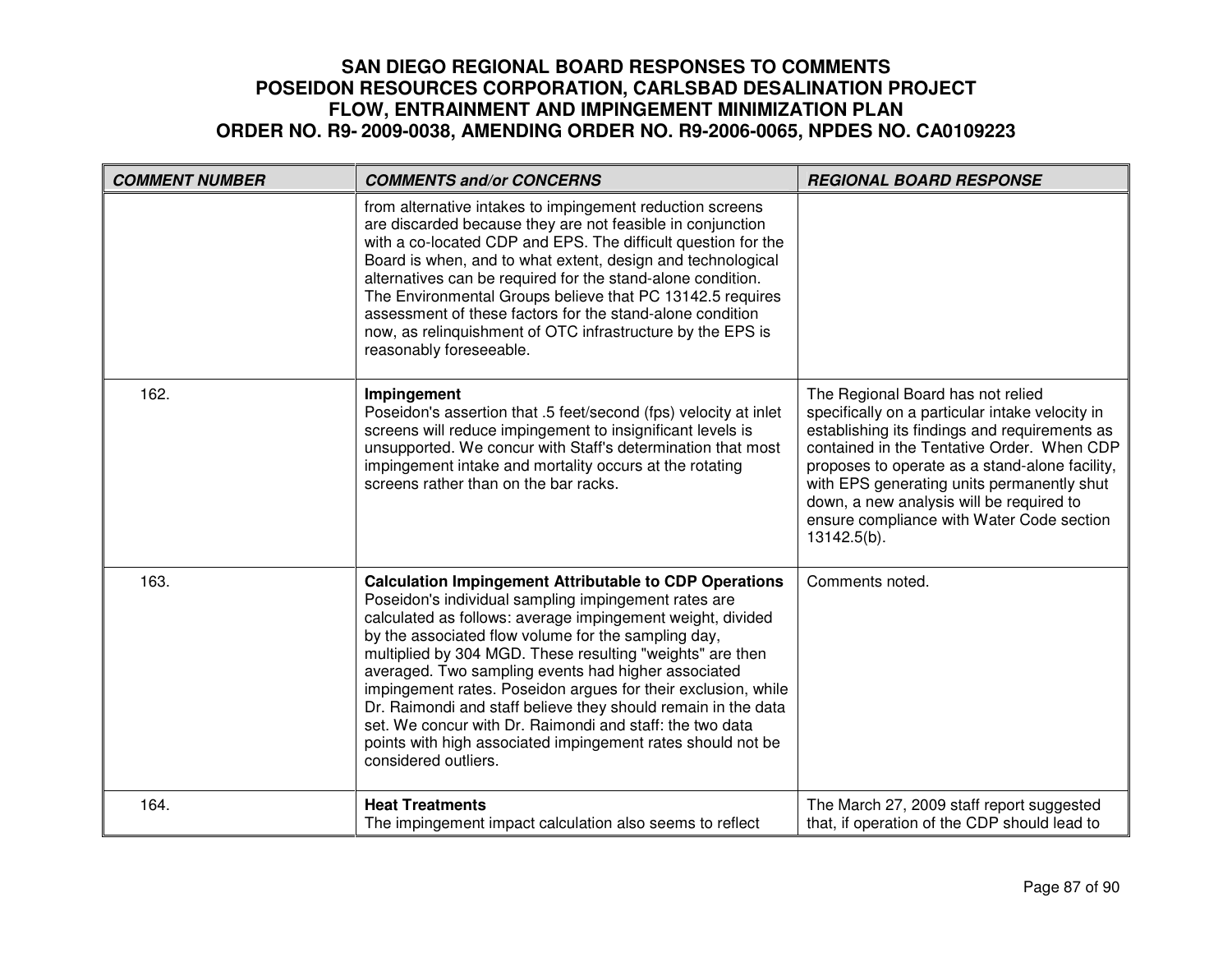| <b>COMMENT NUMBER</b> | <b>COMMENTS and/or CONCERNS</b>                                                                                                                                                                                                                                                                                                                                                                        | <b>REGIONAL BOARD RESPONSE</b>                                                                                                                                                                                                                                                                                                                                                                                                                                                                                                                                                                                                                                                                                                                                                  |
|-----------------------|--------------------------------------------------------------------------------------------------------------------------------------------------------------------------------------------------------------------------------------------------------------------------------------------------------------------------------------------------------------------------------------------------------|---------------------------------------------------------------------------------------------------------------------------------------------------------------------------------------------------------------------------------------------------------------------------------------------------------------------------------------------------------------------------------------------------------------------------------------------------------------------------------------------------------------------------------------------------------------------------------------------------------------------------------------------------------------------------------------------------------------------------------------------------------------------------------|
|                       | only "normal operations" and not heat treatments. Poseidon<br>and Raimondi's calculations do not take into account the<br>proportion of organisms killed during heat treatments<br>attributable to Poseidon's flows. If EPS intake pumps are<br>operating for the benefit of CDP, a larger number of<br>organisms will be present in the intake channel than would<br>occur if CDP were not operating. | the need for more frequent heat treatment of<br>the EPS intake facility, then it would be<br>reasonable to include in the CDP incremental<br>impact a corresponding portion of the<br>impingement impacts due to heat treatments.<br>In response, Poseidon submitted a statement<br>(Le Page Statement, April 8, 2009) indicating<br>that the frequency of heat treatment at<br>Encina is "a matter of industry standard" and<br>that "since heat treatment frequency is a<br>standard maintenance issue at set intervals<br>regardless of flow rates, there are no logical<br>reasons to assume that the frequency of heat<br>treatments will change as a result of any<br>potential increase in water flow from the CDP<br>over the power plant's projected water<br>demand." |
| 165.                  | <b>Poseidon's Proposed Impingement Mitigation Measures</b><br>Based on Dr. Raimondi's review of Chris Nordby's analysis,<br>Poseidon's proposed mitigation for impingement is wholly<br>inadequate. We agree with Dr. Raimondi's assessment that<br>the approach used by Poseidon (and Nordby) is flawed                                                                                               | The Board considered Dr. Raimondi's<br>statement, and Poseidon's rebuttal to Dr.<br>Raimondi's statement, and decided to<br>implement a productivity standard, and<br>corresponding productivity monitoring, to<br>determine whether the proposed mitigation<br>will be sufficient.                                                                                                                                                                                                                                                                                                                                                                                                                                                                                             |
| 166.                  | <b>Environmental Groups' Proposed Impingement</b><br><b>Compensatory Mitigation</b><br>To summarize, at a minimum, the impingement<br>compensatory mitigation should meet the following criteria:<br>1) Impingement impacts should be calculated to a 95 percent<br>confidence interval, as extrapolated by Dr. Raimondi from a<br>4.7kg/day (50 percent confidence interval) impact<br>assessment.    | 1) The Board considered Dr. Raimondi's<br>statement and determined that a 95%<br>confidence interval was not appropriate. The<br>Board, instead, decided to implement a<br>productivity standard, and corresponding<br>productivity monitoring to determine whether<br>the proposed mitigation would be sufficient.                                                                                                                                                                                                                                                                                                                                                                                                                                                             |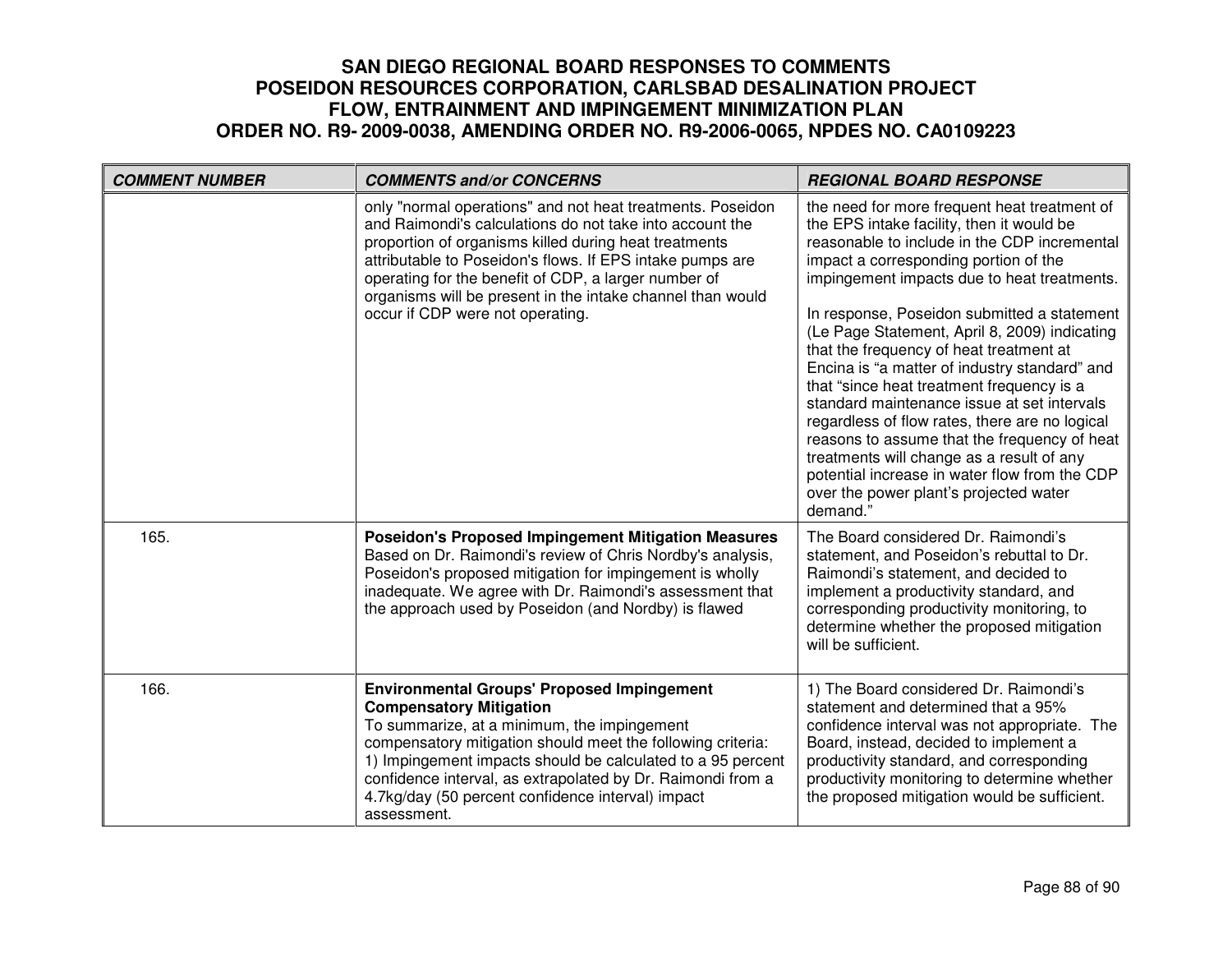| <b>COMMENT NUMBER</b>                                                 | <b>COMMENTS and/or CONCERNS</b>                                                                                                                                                                                                                                                                                                                                                                                                                                                                                                                                                                                                                                                                                                                                                                                                                                                   | <b>REGIONAL BOARD RESPONSE</b>                                                                                                                                                                                                                                                                                                                                                                                                                                                                                                                                                                                                                                                                                                                                                                                                                                                                                                                                    |
|-----------------------------------------------------------------------|-----------------------------------------------------------------------------------------------------------------------------------------------------------------------------------------------------------------------------------------------------------------------------------------------------------------------------------------------------------------------------------------------------------------------------------------------------------------------------------------------------------------------------------------------------------------------------------------------------------------------------------------------------------------------------------------------------------------------------------------------------------------------------------------------------------------------------------------------------------------------------------|-------------------------------------------------------------------------------------------------------------------------------------------------------------------------------------------------------------------------------------------------------------------------------------------------------------------------------------------------------------------------------------------------------------------------------------------------------------------------------------------------------------------------------------------------------------------------------------------------------------------------------------------------------------------------------------------------------------------------------------------------------------------------------------------------------------------------------------------------------------------------------------------------------------------------------------------------------------------|
|                                                                       | 2) Impingement impacts should be calculated at a rate of 304<br>MGD attributable to CDP impacts, or calculated real-time.<br>3) Impingement compensatory wetland productivity<br>calculations must take into account the type of wetland<br>created. If Poseidon's proposed mixture in the MLMP is<br>applied to impingement mitigation, Dr. Raimondi's<br>calculations should be used at a 95 percent confidence<br>interval.<br>4) Wetlands must be created, not restored.<br>5) Penalties should be assessed when performance criteria<br>are not met for a given period of time.<br>Using the above criteria, the required compensatory<br>mitigation for impingement only, assuming 100 percent of<br>CDP intake is attributable to CDP operations, a minimum of<br>54 additional acres of newly created wetlands (40 percent<br>intertidal or subtidal) should be required. | 2) The CDP impingement projection of 4.7<br>kg/day is calculated from the EPS 2004-05<br>weekly impingement samples. Of the 52<br>samples, 50 are prorated to 304 MGD and 2<br>are not prorated. The 50 are prorated to 304<br>MGD because Poseidon considers the<br>impingement that occurred on those days to<br>be typical of flow-related impingement and,<br>as such, reasonable to prorate.<br>3) It is anticipated that the proposed type and<br>mixture of wetlands will be evaluated by the<br>Scientific Advisory Panel when they review<br>the Productivity Monitoring Plan, concurrently<br>with the Wetland Restoration Plan.<br>4) If wetlands are to be restored, it is<br>anticipated that the baseline productivity of<br>these wetlands will not be counted towards<br>mitigation for intake mortality.<br>5) If compliance timelines are not met as<br>specified in the order, the discharger is<br>subject to penalties under Porter Cologne. |
| 4/6/2009 letter from Benjamin Hueso, San Diego City Council President |                                                                                                                                                                                                                                                                                                                                                                                                                                                                                                                                                                                                                                                                                                                                                                                                                                                                                   |                                                                                                                                                                                                                                                                                                                                                                                                                                                                                                                                                                                                                                                                                                                                                                                                                                                                                                                                                                   |
| 167.                                                                  | As one of San Diego County's representatives on the<br>California Coastal Commission, I made the motion to support<br>the Project's Marine Life Mitigation Plan (MLMP), which<br>provides for 55.4 acres of highly productive estuarine<br>wetlands to mitigate for the Project's marine life impacts. I<br>also made a motion in support of the MLMP's findings,<br>approved by the Commission on December 10, 2008.                                                                                                                                                                                                                                                                                                                                                                                                                                                             | Comments noted.                                                                                                                                                                                                                                                                                                                                                                                                                                                                                                                                                                                                                                                                                                                                                                                                                                                                                                                                                   |